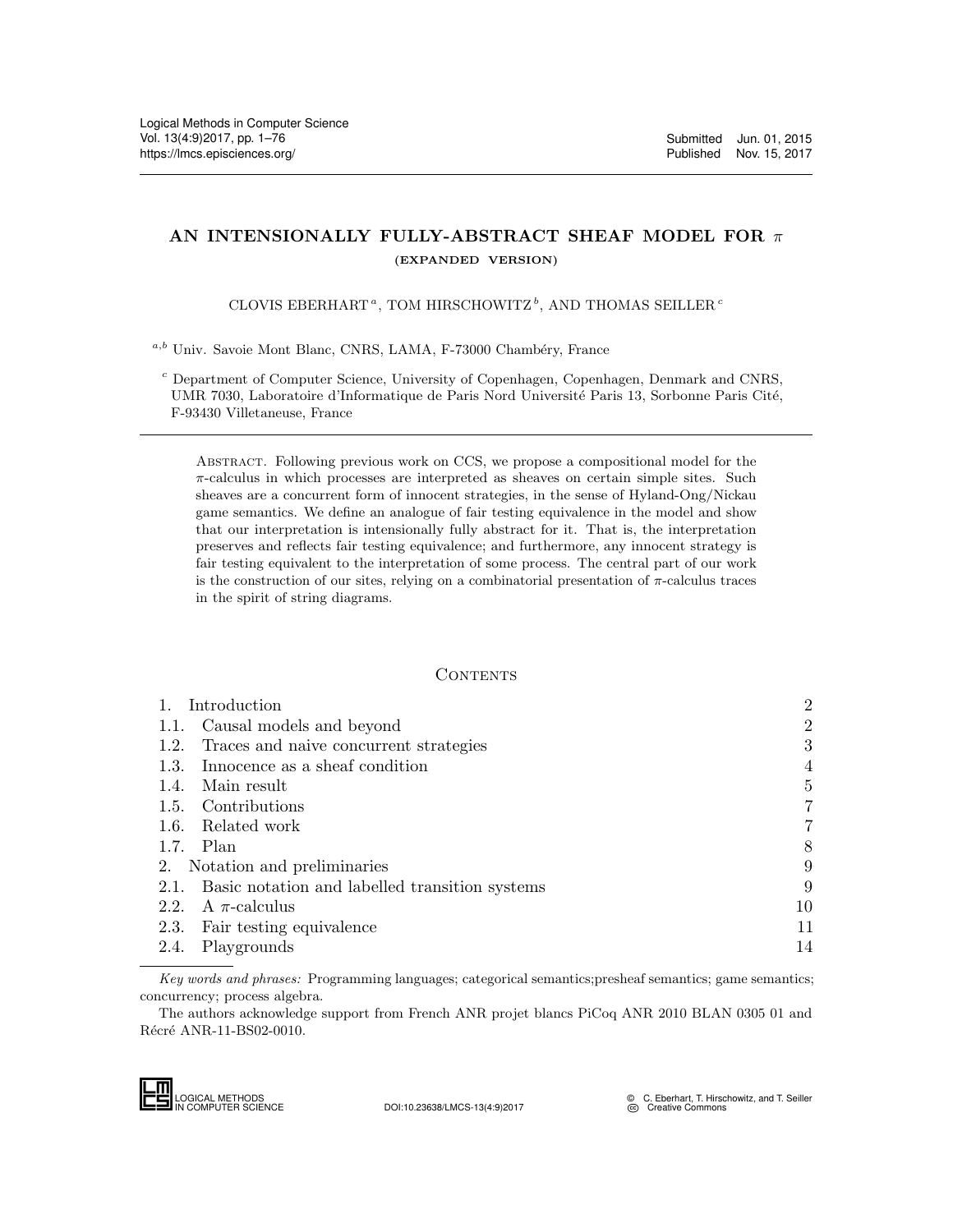| 3.<br>A pseudo double category of traces            | 17 |  |
|-----------------------------------------------------|----|--|
| 3.1.<br>String diagrams                             | 18 |  |
| 3.2.<br>From string diagrams to actions             | 20 |  |
| 3.3.<br>From actions to traces                      | 22 |  |
| 3.4.<br>The main double category                    | 23 |  |
| Codomain is a fibration<br>4.                       | 25 |  |
| 4.1.<br>A factorisation system                      | 25 |  |
| 4.2.<br>A first 'fibred' double category            | 26 |  |
| 4.3.<br>Restriction of seeds                        | 27 |  |
| Opliftings<br>4.4.                                  | 29 |  |
| Restriction of actions<br>4.5.                      | 32 |  |
| 4.6.<br>Restriction of traces                       | 34 |  |
| A playground for $\pi$<br>5.                        | 37 |  |
| A candidate playground<br>5.1.                      | 38 |  |
| Correctness criterion<br>5.2.                       | 40 |  |
| 5.3.<br>A playground                                | 45 |  |
| A sheaf model<br>6.                                 | 47 |  |
| 6.1.<br>Strategies and behaviours                   | 48 |  |
| 6.2.<br>Decomposing behaviours                      | 50 |  |
| 6.3.<br>Interpretation of $\pi$                     | 52 |  |
| Semantic fair testing<br>6.4.                       | 53 |  |
| Intensional full abstraction<br>7.                  |    |  |
| 7.1.<br>A first graph with testing for behaviours   | 54 |  |
| 7.2.<br>A further graph with testing for behaviours | 60 |  |
| Intensional full abstraction<br>7.3.                | 62 |  |
| Generalisation<br>7.4.                              | 64 |  |
| Conclusion and future work<br>8.                    | 65 |  |
| References                                          |    |  |
| Appendix A. Proof of Lemma 7.37                     |    |  |

#### 1. INTRODUCTION

<span id="page-1-1"></span><span id="page-1-0"></span>1.1. Causal models and beyond. Operational semantics of programming languages standardly model the execution of programs as paths in a certain labelled transition system (LTS). Under this interpretation, different possible interleavings of parallel actions yield different paths. Verification on LTSs thus incurs a well-known state explosion problem. Similarly, causality between various actions, visible in the syntax, is lost in the LTS, thus making, e.g., error diagnostics difficult [\[32\]](#page-66-0).

Causal models, originally designed for Petri nets [\[63\]](#page-68-0) and Milner's CCS [\[72\]](#page-68-1), intend to remedy both problems, but have yet to be applied to full-scale programming languages. They have recently been extended in two different directions: (1) by Crafa et al. [\[18\]](#page-65-0) to Milner's  $\pi$ -calculus, and (2) by Melliès [\[57\]](#page-67-0) to Girard's linear logic. The former extension accounts for the subtle interaction of channel creation with synchronisation in  $\pi$ , a significant technical achievement, 30 years after the first causal semantics for CCS. The latter is the first causal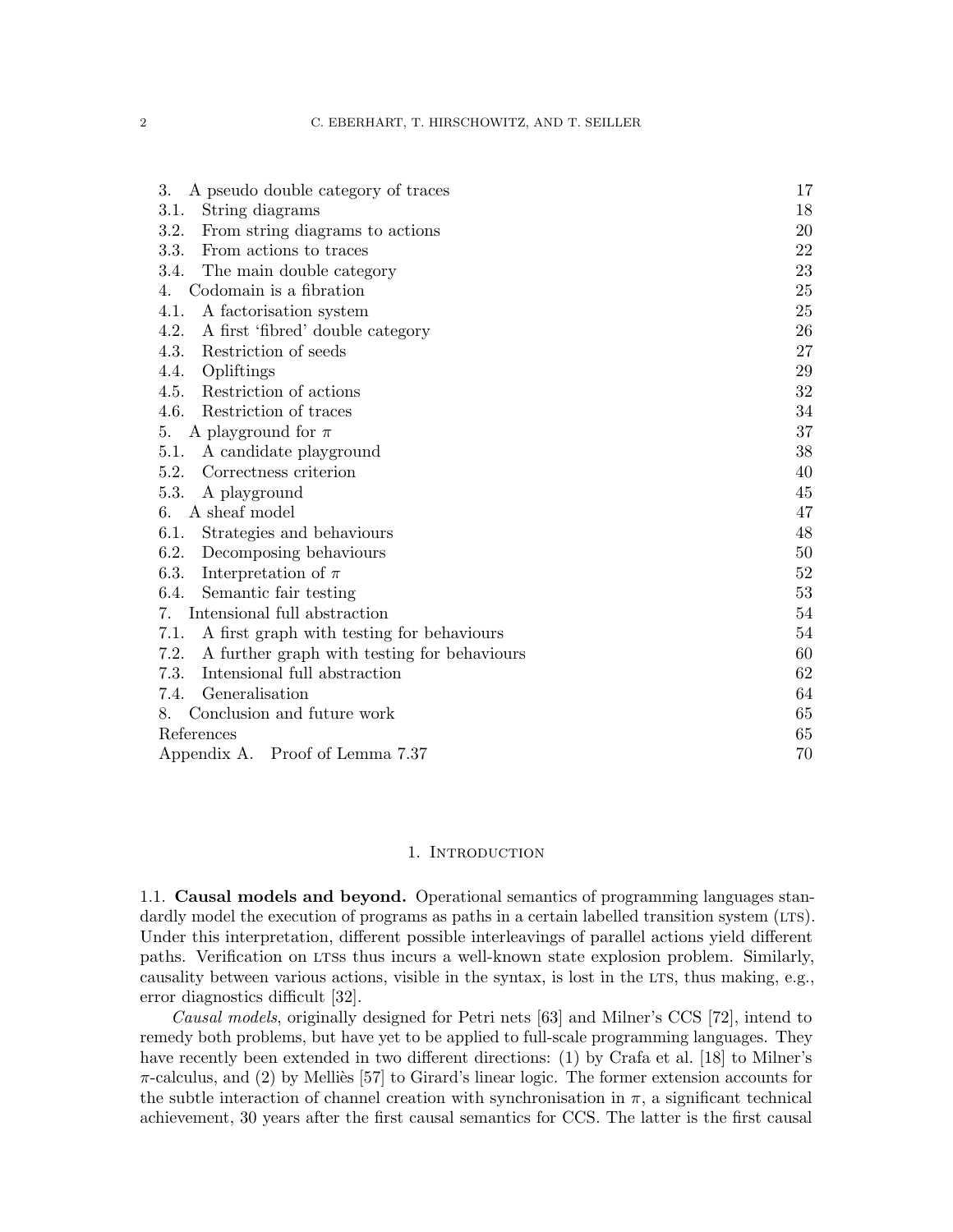model for functional languages (inspired by Hyland-Ong's and Nickau's games models for PCF [\[62,](#page-68-2) [42\]](#page-67-1)). An important challenge is now the search for a causal model of full-fledged languages with both concurrent and functional features. Winskel and collaborators are currently working in this direction, using extensions of Mellies's approach  $[67, 73, 14]$  $[67, 73, 14]$  $[67, 73, 14]$ .

In previous work [\[40,](#page-66-1) [38,](#page-66-2) [39\]](#page-66-3), we have proposed a causal model for CCS based on a different approach. We here push this approach further by applying it to the  $\pi$ -calculus.

<span id="page-2-0"></span>1.2. Traces and naive concurrent strategies. In standard causal models, execution traces essentially consist of partially ordered sets of atomic 'events'. Our approach relies on a new notion of trace, which we now briefly sketch. There is first a (straightforward) notion of position, which is essentially a finite hypergraph whose nodes are thought of as agents, and whose hyperedges between nodes  $x_1, \ldots, x_n$  are thought of as communication channels shared by  $x_1, \ldots, x_n$ . There is then a notion of *atomic action* from one position to another. The collection of atomic actions is thought of as a 'rule of the game'. Examples of atomic actions are: an agent creates a new, private communication channel; an agent forks into two new agents connected to the same channels; an agent sends some channel a over some channel b to some other agent. We finally have a notion of trace which allows several atomic actions to occur, in a way that only retains some minimal causality information between them. We here mean, e.g., information such as: 'such agent outputs on such channel only after having created such other channel'.

The main purpose of our notion of trace is to interpret  $\pi$ -calculus processes as some kind of strategies over them. Most naively, a strategy on some position  $X$  is a prefix-closed set of 'accepted' traces from  $X$ . But what should prefix mean in our setting? Well, we may view traces with initial position X and final position Y as morphisms  $Y \rightarrow X$ . Sequential composition of traces, denoted by  $\bullet$ , yields an analogue of prefix ordering, defined by  $t \leq t \bullet w$ . Strategies as prefix-closed sets of traces however fail to suit our needs on three counts. First, such naive strategies may not be stable under isomorphism of traces; second, they are bound to model coarse behavioural equivalences, at least as coarse as may testing equivalence (a.k.a. trace equivalence); and third, they permit undesirable interaction between players. Let us examine these issues in more detail.

The first, easy one is that there is an obvious notion of isomorphism between traces, under which strategies should be closed. The second problem is more serious: until now, these too naive strategies are not concurrent enough to adequately model CCS or the  $\pi$ -calculus.

<span id="page-2-1"></span>**Example 1.1** (Milner's coffee machines). Consider the CCS processes  $P = (a.b + a.c)$  and  $Q = a(b + c)$ . The process P has two ways of inputting on a and then, depending on the chosen way, inputs on either b or c. The process  $Q$  inputs on a and then has both possibilities of inputting on  $b$  or  $c$ . They hence exhibit significantly different interactive behaviour. Both processes, however, accept exactly the same traces (in the standard sense), namely  $\{\epsilon, a, ab, ac\}$ , where  $\epsilon$  denotes the empty trace.

Thus, taking strategies to be prefix-closed sets of traces would prevent us from directly modelling any reasonably fine behavioural equivalence on processes. Inspired by *presheaf* models [\[45\]](#page-67-2), we remedy both problems at once by passing from prefix-closed sets of traces to presheaves (of finite sets) on traces. Indeed, in the simple case where traces on  $X$  form a mere poset  $\mathbb{T}(X)$  by prefix ordering, a prefix-closed set of traces is nothing but a contravariant functor from  $\mathbb{T}(X)$  to the ordinal 2, viewed as a category. The latter has two objects 0 and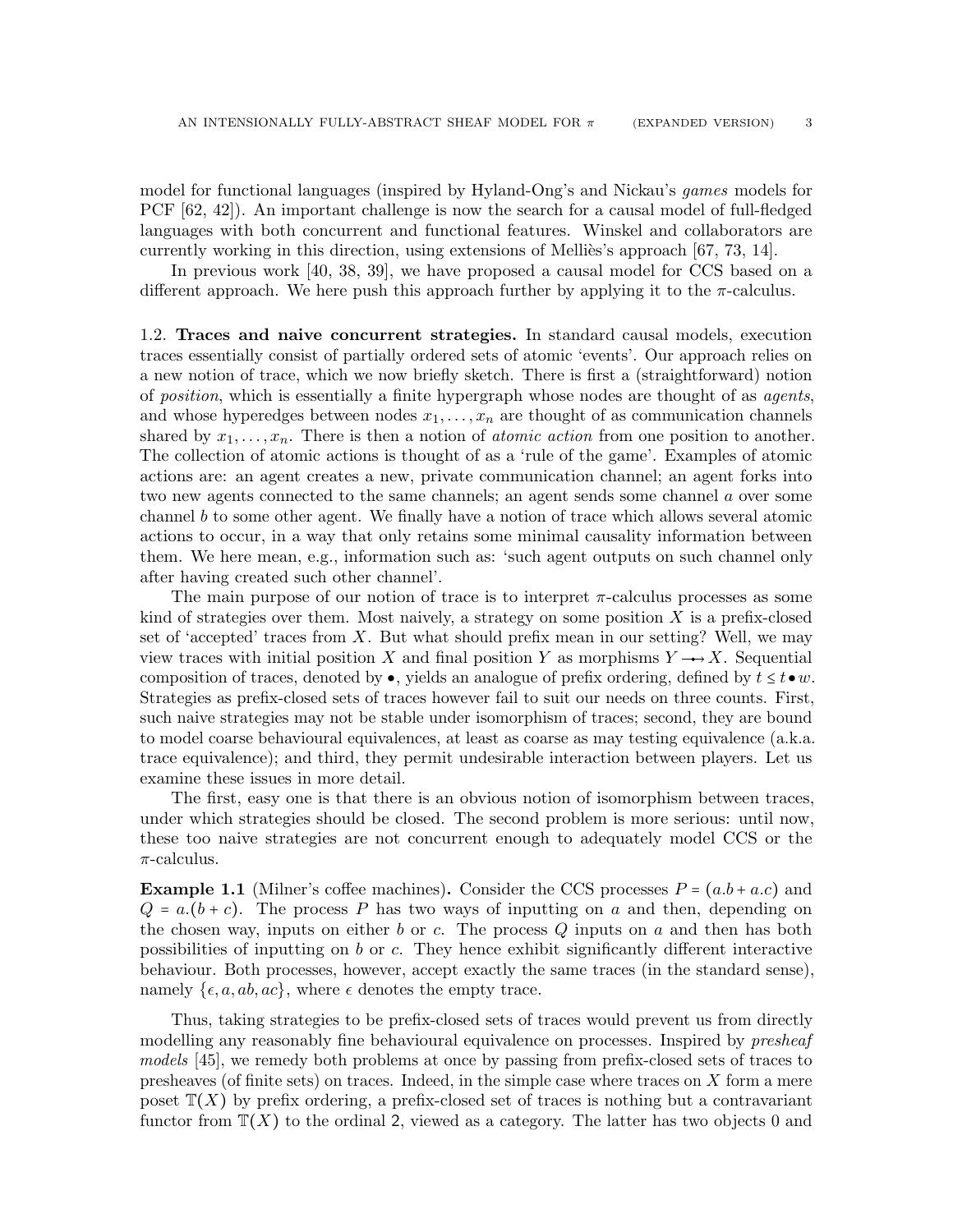1 and just one non-trivial morphism  $0 \to 1$ . The idea is that a functor  $S: \mathbb{T}(X)^{op} \to 2$  maps any trace to 1 when it is accepted, and to 0 otherwise. Furthermore, if  $t \leq t'$ , i.e., t is a prefix of t', then we have a morphism  $t \to t'$  which should be mapped by S to some morphism  $S(t') \rightarrow S(t)$ . If t' is accepted then  $S(t') = 1$ , so this has to be a morphism  $1 \rightarrow S(t)$ . Because there are no morphisms  $1 \rightarrow 0$ , this entails  $S(t) = 1$ , hence prefix-closedness of the corresponding strategy. Now in the case where traces form a proper category  $\mathbb{T}(X)$ , whose morphisms encompass both prefix ordering and isomorphism between traces, considering functors  $\mathbb{T}(X)^{op} \to 2$  retains prefix-closedness and solves our first problem: for any  $t \geq t^{\overline{t}}$ , functoriality imposes  $S(t) \cong S(t')$ . Our second problem is then solved by replacing such functors with presheaves, i.e., functors  $\mathbb{T}(X)^{op} \to$  Set.

**Example 1.2.** In Example [1.1,](#page-2-1) the two ways that  $P$  has to accept inputting on  $a$  may be reflected by mapping the trace  $a$  to some two-element set. More precisely,  $P$  may be modelled by the presheaf  $S$  defined on the left and pictured on the right:

| $\bullet S(\epsilon) = {\star},$ | • $S$ empty otherwise,                                                  |          | $\searrow x'$         |
|----------------------------------|-------------------------------------------------------------------------|----------|-----------------------|
| • $S(a) = \{x, x'\},\,$          | • $S(\epsilon \rightarrow a) = \{x \mapsto \star, x' \mapsto \star\},\$ |          |                       |
| • $S(ab) = \{y\},\,$             | • $S(a \leftrightarrow ab) = \{y \mapsto x\},\,$                        | $b\perp$ | $\downarrow$ c<br>y'. |
| • $S(ac) = {y'}$ ,               | • $S(a \rightarrow ac) = \{y' \mapsto x'\},\$                           | У        |                       |

Presheaves thus may 'accept a trace in several ways': the trace a is here accepted in two ways, x and  $x'$ . The process Q is of course modelled by equating x and  $x'$ .

As it turns out, we actually only need *finitely many* ways of accepting each trace. Thus, we arrive at a first sensible notion of strategy given by presheaves of finite sets, i.e., functors  $\mathbb{T}(X)^{op} \to \mathsf{set}$ , where set denotes the category with as objects all finite subsets of N, with all maps between them. We call them *(naive)* strategies in the sequel. (Please note that set is equivalent to the category of all finite sets.)

<span id="page-3-2"></span>**Notation 1.3.** For any C, let  $\widetilde{C}$  denote the category of presheaves of finite sets over C.

<span id="page-3-0"></span>1.3. Innocence as a sheaf condition. The third problem evoked above is that functors  $\mathbb{T}(X)^{op} \to \mathsf{set}$  allow some undesirable behaviours. Intuitively, in  $\pi$  just as in CCS, agents should not have any control over the routing of messages.

<span id="page-3-1"></span>**Example 1.4.** Consider a position X with three agents  $x, y$ , and z sharing a communication channel a, and a strategy S accepting (1) the trace where x outputs on  $a$ , (2) the trace where y inputs on a, and (3) the trace where z inputs on a. Then, both synchronisations should be accepted by S. However, one easily constructs a naive strategy in which one is refused (see Example [6.2\)](#page-47-1).

In order to rectify this deficiency, we enrich strategies with 'local' information. The idea is that a strategy should not only accept or refuse traces on the whole position  $X$ , but also traces on all possible subpositions of  $X$ . Moreover, this local information should fit together coherently.

**Example 1.5.** Consider the position X of Example [1.4.](#page-3-1) Any strategy on X should now in particular include independent strategies for each of the three agents  $x, y$ , and  $z$ . Coherence means that in order for a trace to be accepted, it should be enough for it to be 'locally accepted', i.e., at every stage in the trace, each agent should approve what they see of the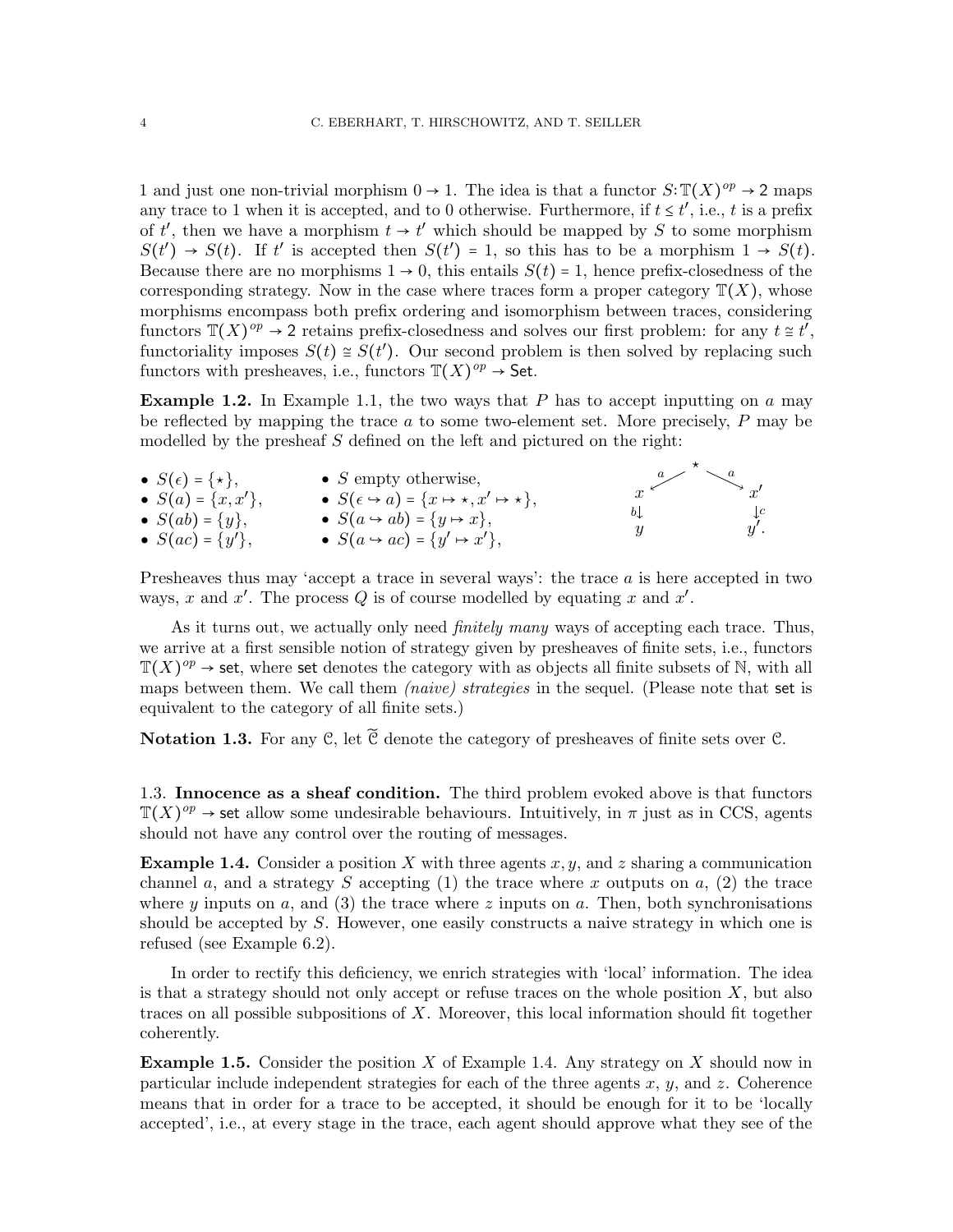next action. E.g., if the next action is a synchronisation  $x \to y$  with x outputting and y inputting on some channel  $a$ , then all that is required for the synchronisation to be accepted is that x accepts to output and y accepts to input. Consequently, if some other agent  $z$  also accepts to input on a at this stage, then the synchronisation  $x \to z$  is also accepted.

We call this putative coherence condition *innocence* by analogy with Hyland and Ong's notion [\[42\]](#page-67-1). In order to formalise it, we first extend our category of traces  $\mathbb{T}(X)$  on X with new objects representing traces on subpositions of X. We also add new morphisms, which are about 'locality'. Indeed, standardly, plays form a poset for the prefix ordering, but here we want to enrich this, e.g., by embedding traces on subpositions of X into traces on X.

**Example 1.6.** Consider a position X with two agents  $x_1$  and  $x_2$ . There is a trace t on X in which both agents fork. Consider now the subposition Y of X consisting solely of  $x_1$  and the trace  $t'$  on Y in which  $x_1$  merely forks. There is a morphism  $t' \rightarrow t$  in our new category.

This extended category,  $\mathbb{T}_X$ , yields an intermediate notion of strategy, given by functors  $\mathbb{T}_X^{op} \to$  set. Among the new objects, we have in particular traces on just one agent of X obtained by sequentially composing atomic actions whose final position again consists of one agent. We call this particular kind of trace a view. Views are the most 'local' kind of objects in  $\mathbb{T}_X$ . They form a full subcategory  $\mathbb{V}_X$  of  $\mathbb{T}_X$ .

**Example 1.7.** If X merely consists of an agent x linked to n communication channels, consider the atomic action given by x forking into two new agents, say  $x_1$  and  $x_2$ . This action, viewed as an object of  $\mathbb{T}_X$  has three subobjects which are views: (1) the 'identity' view, in which nothing happens, (2)  $\pi_n^l$ , which represents the left-hand branch (to  $x_1$ ), (3) and  $\pi_n^r$ , which represents the right-hand branch (to  $x_2$ ).

The inclusion  $\mathbb{V}_X \hookrightarrow \mathbb{T}_X$  induces a simple Grothendieck topology [\[54\]](#page-67-3) on  $\mathbb{T}_X$ , which amounts to decreeing that any trace is covered by its views. We finally call any  $S: \mathbb{T}_X^{op} \to \mathsf{set}$ innocent precisely when it is a sheaf for this Grothendieck topology. In particular, giving an innocent presheaf on  $\mathbb{T}_X$  is equivalent (up to isomorphism) to separately giving an innocent presheaf for each agent of  $X$ , which rules out the undesirable behaviour described in Example [1.4.](#page-3-1)

Sheaves on  $\mathbb{T}_X$  form a category  $\mathsf{S}_X$ , which is small thanks to our use of set instead of Set. They furthermore map back to naive strategies, i.e., presheaves on  $\mathbb{T}(X)$ , by forgetting the local information. Finally, because the considered topology is particularly simple, sheaves are equivalent to presheaves on views, i.e.,  $S_X \simeq \widetilde{V}_X$  (recalling Notation [1.3\)](#page-3-2). In summary, we have three categories of strategies: *naive* strategies are presheaves on the 'global' category of traces  $\mathbb{T}(X)$ , innocent strategies  $\mathsf{S}_X$  are sheaves on the extended category of traces  $\mathbb{T}_X$ , and so-called *behaviours*  $B_X$  are presheaves on the category of views  $V_X$ . The last two are equivalent, and we furthermore have an adjunction  $\widetilde{\mathbb{T}(X)} \subset \mathbb{R}$ .

We use both sides of the equivalence: behaviours directly lead to our compositional interpretation  $\llbracket - \rrbracket$ :  $Pi: \rightarrow S$  of  $\pi$ -calculus processes, and innocent strategies are used below as the basis for our semantic definition of fair testing equivalence.

<span id="page-4-0"></span>1.4. **Main result.** What should we do in order to demonstrate adequacy of our model? By definition, causal models expose some intensional information. Hence, equality is generally much finer than any reasonable behavioural equivalence, so we should not base our main result on it. On the other hand, causal models are supposed to be 'compositional', i.e., to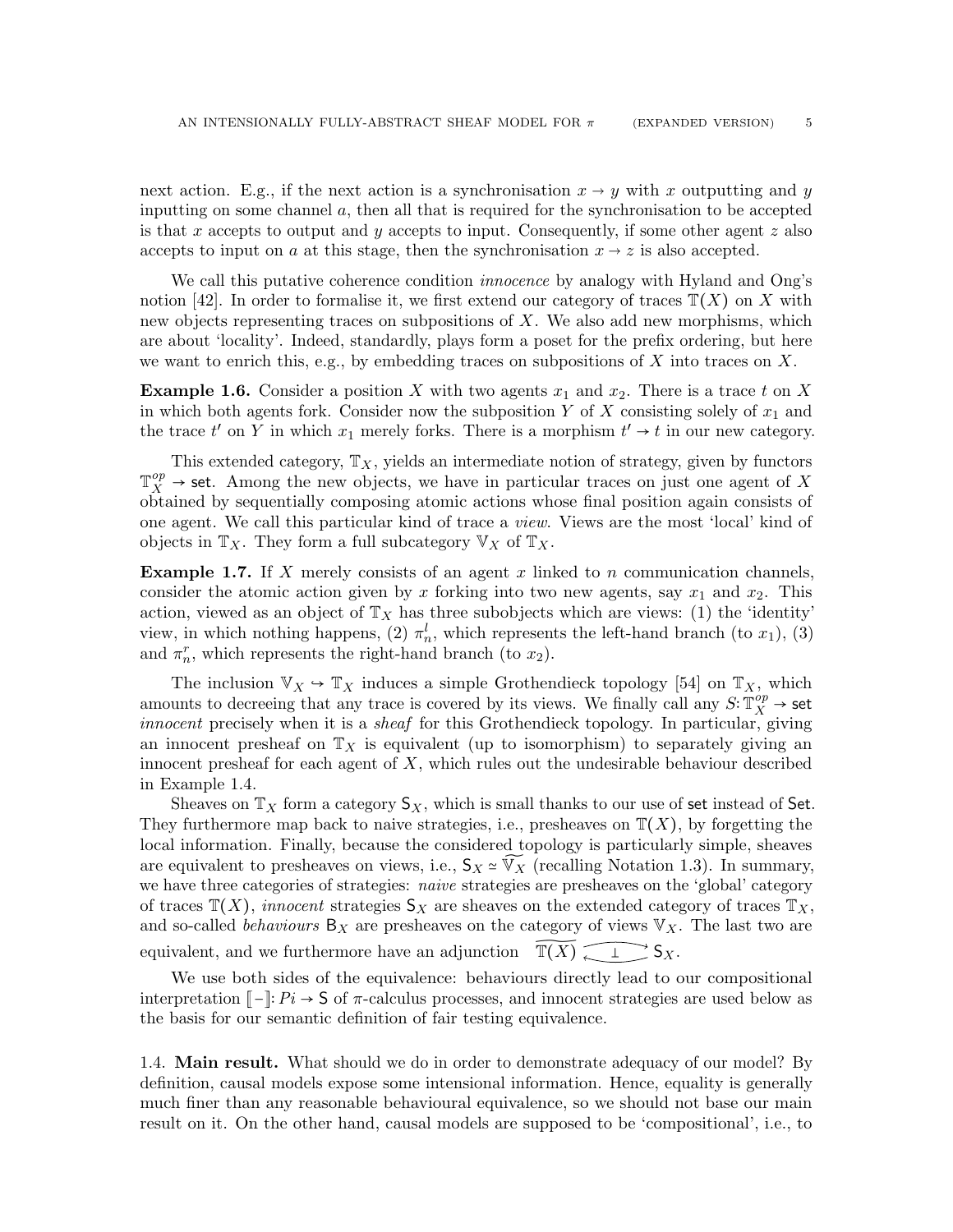come equipped with an interpretation of syntactic operations in the model. A natural thing to do is thus to choose some behavioural equivalence defined from syntactic operations, use compositionality to transpose it to the model, and prove that the two coincide. More precisely, the considered equivalence induces by quotienting two 'extensional collapses', one syntactic and the other semantic, and we want to prove that the translation induces a bijection between both extensional collapses. Following [\[3\]](#page-64-2), we call this intensional full abstraction for the considered equivalence. In fact, all behavioural equivalences end up relying on some notion of observation, which we will also need to transpose to the model.

We here focus on so-called *testing equivalences* [\[20,](#page-65-2) [61,](#page-68-5) [9,](#page-65-3) [66\]](#page-68-6), which are defined in two stages. First, one chooses a 'mode of interaction'. That is, one defines what the relevant tests are for a given process and specifies how the two should interact. Typically, tests for P are other processes T with the same free communication channels as  $P$ , and interaction is just parallel composition  $P | T$ . This part will be easy to transpose to the model by compositionality. The second stage amounts to choosing when  $P | T$  is successful. E.g., in may testing equivalence  $P | T$  is successful just when there exists a transition  $(P | T) \stackrel{\circ}{\Rightarrow} P'$ (that is, a  $\heartsuit$  transition, possibly surrounded by silent transitions), where  $\heartsuit$  is some 'tick' action fixed in advance. In must testing equivalence, success is when all maximal (possibly infinite) transition sequences contain at least one  $\heartsuit$  transition. In fair testing equivalence, one requires that all silent sequences  $(P|T) \Rightarrow P'$  extend to some sequence  $P' \Rightarrow P'' \stackrel{\heartsuit}{\rightarrow} P'''$ ending with a  $\circ$  transition. These ideas transpose to the model by observing whether a given trace contains a  $\heartsuit$  action. In this paper, we focus on fair testing equivalence, i.e., we prove (Theorem [6.25\)](#page-53-2) that our model is intensionally fully-abstract for fair testing equivalence. We finally show (Section [7.4\)](#page-63-0) that the result generalises to a wide range of testing equivalences, obtained by varying the notion of success.

In order to fix intuitions, let us quickly motivate must and fair testing, using *barbed congruence* [\[69\]](#page-68-7) as a standard starting point. Barbed congruence equates processes P and Q, roughly, when for all contexts C,  $C[P]$  and  $C[Q]$  are weakly bisimilar w.r.t. *reduction* (i.e., only  $\tau$ -actions are allowed), and furthermore they have the same interaction capabilities at all stages. Barbed congruence is sometimes perceived as too discriminating w.r.t. guarded choice. Consider, e.g., the following CCS processes.

$$
P_1 = \begin{array}{c} \bullet \xrightarrow{\tau} \bullet \xrightarrow{\tau} \bullet \xrightarrow{\tau} \bullet \\ \uparrow \searrow \wedge \bullet \searrow \bullet \searrow \bullet \end{array} \qquad P_2 = \begin{array}{c} \bullet \xrightarrow{\tau} \bullet \xrightarrow{\tau} \bullet \xrightarrow{\tau} \bullet \\ \uparrow \searrow \bullet \searrow \bullet \searrow \bullet \end{array}
$$

Both processes may disable both actions a and b, the only difference being that  $P_1$  disables a before disabling b. Barbed congruence distinguishes  $P_1$  from  $P_2$  (consider the trivial context  $C = \Box$ , which some view as a deficiency.

Another possibility would be *must testing* equivalence [\[20\]](#page-65-2). Recall that P *must pass* a test process R iff all maximal executions of P | R perform, at some point, the 'tick' action  $\heartsuit$ . Then, P and Q are must testing equivalent iff they must pass the same tests. Must testing equivalence does equate  $P_1$  and  $P_2$  above, but is sometimes perceived as too discriminating w.r.t. divergence. E.g., consider  $Q_1 = \vert \tau \vert a$  and  $Q_2 = a$ . Perhaps surprisingly,  $Q_1$  and  $Q_2$  are not must testing equivalent. Indeed,  $Q_2$  must pass the test  $\bar{a}.\heartsuit$ , but  $Q_1$  does not, due to an infinite, silent reduction sequence.

Fair testing equivalence was originally introduced (for CCS-like calculi) to rectify both the deficiency of barbed congruence w.r.t. choice and that of must testing equivalence w.r.t. divergence. The idea is that two processes are equivalent when they *should* pass the same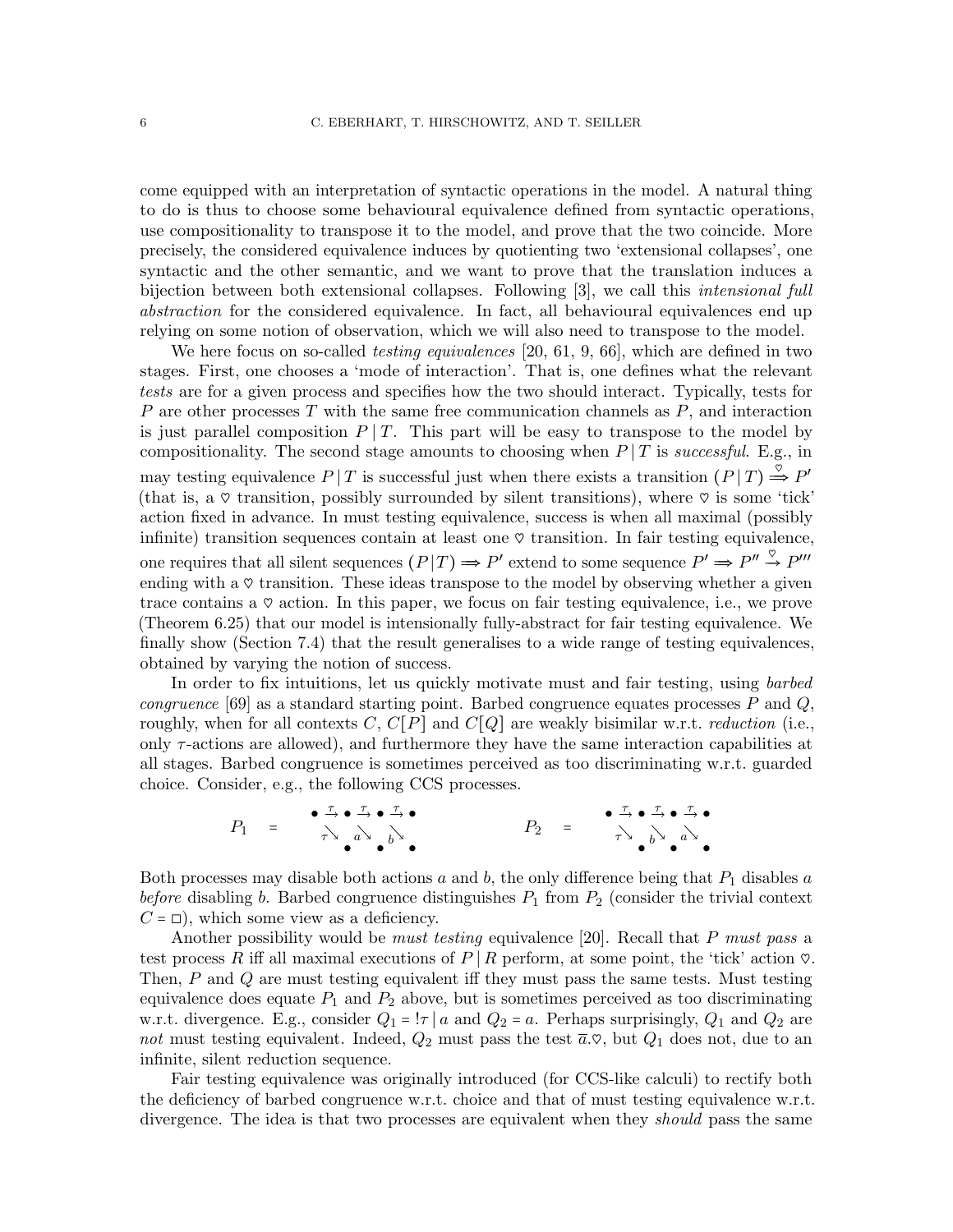tests. A process P should pass the test T iff their parallel composition  $P|T$  never loses the ability of performing the special 'tick' action  $\varphi$ , after any  $\varphi$ -free reduction sequence. Fair testing equivalence thus equates  $P_1$  and  $P_2$  above, as well as  $Q_1$  and  $Q_2$ . Cacciagrano et al. [\[13\]](#page-65-4) provide an excellent survey of fair testing for  $\pi$ .

**Example 1.8** ([\[13\]](#page-65-4)). The  $\pi$ -calculus features a well-known encoding of internal choice using channel creation and parallel composition. Mixing this with replication leads to intriguing examples of fair testing. Consider the following subtly different encodings of  $!(b \oplus c)$ , where  $\oplus$  denotes internal choice and ! denotes replication: let  $R_1 = \nu a.(\overline{a} \mid a.b \mid a.c)$ and  $R_2 = \nu a.$  [ $\overline{a} \mid a.b \mid a.c$ ). These are clearly fair testing equivalent. However, each encoding has an execution that always makes, say, the left choice, and Cacciagrano et al. argue that for  $R_1$  this execution is fair, as the involved channel is different each time. They use similar examples to argue that fair testing is in fact too coarse, and instead propose alternative notions (which lie beyond the scope of this paper).

<span id="page-6-0"></span>1.5. Contributions. Since this paper follows the same approach as previous work on CCS [\[40,](#page-66-1) [38,](#page-66-2) [39\]](#page-66-3), we should explain in which sense extending the approach to  $\pi$  is more than an easy application.

A first contribution comes from the fact that, in order to even define composition in our category of traces, we need to show that traces form the total category of a fibration [\[43\]](#page-67-4) over positions. In previous work, this was done in an ad hoc way. We here introduce a more satisfactory approach based on *factorisation systems* [\[52,](#page-67-5) [29\]](#page-66-4).

A second significant contribution is prompted by the interplay between synchronisation and private channels in  $\pi$ , which is notoriously subtle to handle. And indeed, our proof method for CCS fails miserably on  $\pi$ . One reason for this, we think, is that our notion of trace for  $\pi$ , though simple and natural, is not 'modular' enough, in the sense that a trace contains strictly more information than the collection of all 'local' information accessible to agents (i.e., of all of its views, in the above sense). Thus, adapting our proof technique from CCS would have required us to define a much more complex but more modular notion of trace. Instead, we here take a somewhat rougher route.

Finally, our proof now applies not only to fair testing equivalence, but also to a whole class of testing equivalences.

<span id="page-6-1"></span>1.6. Related work. Beyond the obviously closely related, already mentioned work of Winskel et al., we should mention other causal models for  $\pi$  [\[11,](#page-65-5) [59,](#page-67-6) [26,](#page-66-5) [16,](#page-65-6) [7,](#page-65-7) [21,](#page-65-8) [15,](#page-65-9) [10,](#page-65-10) [18,](#page-65-0) [12\]](#page-65-11), as well as interleaving models [\[28,](#page-66-6) [27,](#page-66-7) [70,](#page-68-8) [15,](#page-65-9) [60,](#page-68-9) [36\]](#page-66-8) and the early approach [\[44\]](#page-67-7) based on Girard's Geometry of Interaction. All of these models are based on some LTS for  $\pi$ . Instead, ours is rather based on *reduction rules*. The subtleties usually showing up in LTSs, related to mixing synchronisation and private channels, do resurface in our proof of intensional full abstraction, but not in the definition of our model. Indeed, it merely goes by describing the 'rule of the game' in  $\pi$ , and applying the general framework of *playgrounds* [\[39\]](#page-66-3).

Another general framework relating operational and denotational descriptions of programs is Kleene coalgebra [\[6\]](#page-65-12), which is mainly designed for automata theory. Playgrounds may be viewed as adapting ideas from Kleene coalgebra to the process-algebraic setting.

We should also mention Laird's games model of (a fragment of)  $\pi$  |47|, which accounts for trace (a.k.a. may testing) equivalence. Standard game models view strategies as sets of traces (with well-formedness conditions), so, as we have seen, lend themselves better to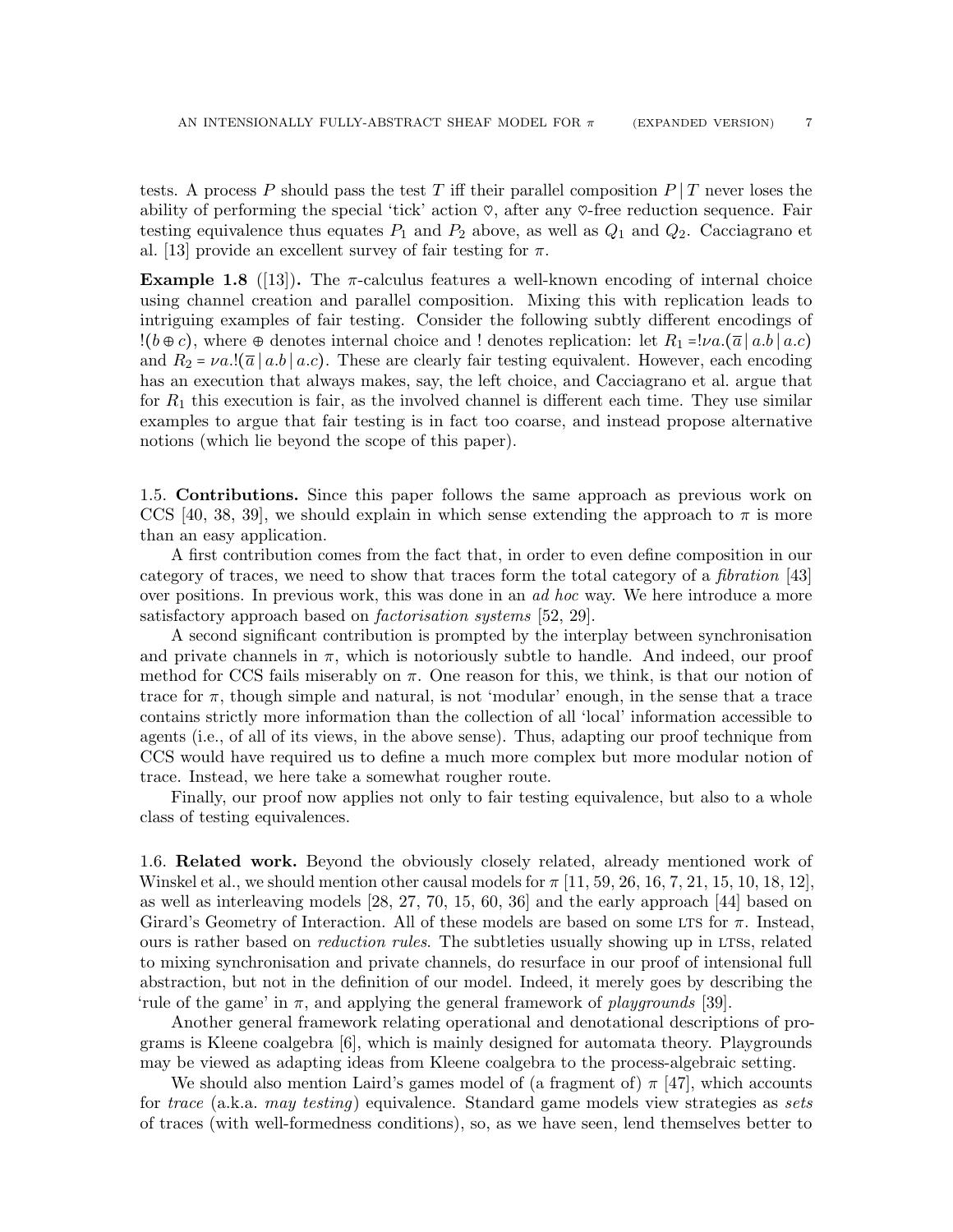modelling trace equivalence. In a non-deterministic, yet not concurrent setting, Harmer and McCusker [\[35\]](#page-66-9) resort to an explicit action for divergence, which allows them to recover a finer behavioural equivalence. We feel that the presheaf-based approach is more general.

Furthermore, recent work by Tsukada and Ong [\[71\]](#page-68-10) adapts and extends some ideas of [\[40,](#page-66-1) [38\]](#page-66-2) to nondeterministic, simply-typed  $\lambda$ -calculus. In particular, they show that innocent strategies as sheaves are compatible with the hiding operation of standard game semantics. Eberhart and Hirschowitz further establish [\[22\]](#page-65-13) a formal link between Tsukada and Ong's notion of innocence and ours: they construct a model of nondeterministic, simplytyped λ-calculus in our style, and then a morphism of Grothendieck sites, which entails that both models are equivalent.

Let us moreover mention less closely related work: Girard's *ludics* [\[31\]](#page-66-10), Melliès's reworking of game semantics [\[56,](#page-67-9) [57\]](#page-67-0), the part of it rediscovered by Levy [\[51\]](#page-67-10) with a different presentation, Melli`es's game semantics in string diagrams [\[58\]](#page-67-11), Harmer et al.'s categorical combinatorics of innocence [\[35\]](#page-66-9), McCusker et al.'s graphical foundation for schedules [\[55\]](#page-67-12), and Winskel's strategies as profunctors [\[73\]](#page-68-4). Finally, Hildebrandt's work [\[37\]](#page-66-11) also uses sheaves, though as a tool to correctly handle infinite behaviour, as opposed to their use here to force reactions of agents to depend only on their views.

<span id="page-7-0"></span>1.7. **Plan.** In previous work [\[39\]](#page-66-3), we have defined an algebraic notion called *playground*. which provides a sufficient framework for sheaf-based innocence to make sense. Namely, it organises positions, atomic actions, and traces into a pseudo double category [\[24,](#page-66-12) [25,](#page-66-13) [33,](#page-66-14) [34,](#page-66-15) [49,](#page-67-13) [30\]](#page-66-16) with additional structure. Any playground D automatically gives rise, among other things, to

- categories of innocent strategies  $S_X$  on each position X, organised into a pseudo double functor from  $\mathbb{D}^{op}$  to small categories;
- $\bullet\,$  a simple, yet complete syntax for innocent strategies, together with an LTS  $\mathcal{S}_{\mathbb{D}}$  for them over an alphabet built from atomic actions.

After introducing some notation, the considered variant of  $\pi$ -calculus, fair testing equivalence (Section [2\)](#page-8-0), and recalling the notion of playground, we construct a playground  $\mathbb D$ for the  $\pi$ -calculus in Sections [3](#page-16-0) to [5.](#page-36-0) This is a lot of work, and not all aspects of playgrounds are used in defining the model and proving the main result. The reason we devote so much energy to it is that playgrounds provide a really helpful setting, in fact a calculus, for reasoning about positions, traces, views and the various notions of strategies. The underlying pseudo double category is constructed in Section [3.](#page-16-0) The main playground axiom, asserting that a certain functor is a Grothendieck fibration, is established in Section [4.](#page-24-0) Finally, the remaining axioms are proved in Section [5.](#page-36-0)

We then continue in Section [6](#page-46-0) by applying results from [\[39\]](#page-66-3) to define our sheaf model and semantic fair testing equivalence, as well as our translation  $\llbracket - \rrbracket$  of  $\pi$ . We then state the main result (Theorem [6.25\)](#page-53-2). In Section [7,](#page-53-0) after introducing the basic notion of definite residual, we reduce our main theorem to an analogous statement about an LTS S for strategies (derived from  $\mathcal{S}_{\mathbb{D}}$ ). The advantage of the latter statement is that it lies entirely in the realm of LTSs. We then define a further, more syntactic LTS  $M$  which we prove equivalent to  $S$ , thus further reducing the main result to an analogous statement about M. We finally prove the latter, which entails the main result.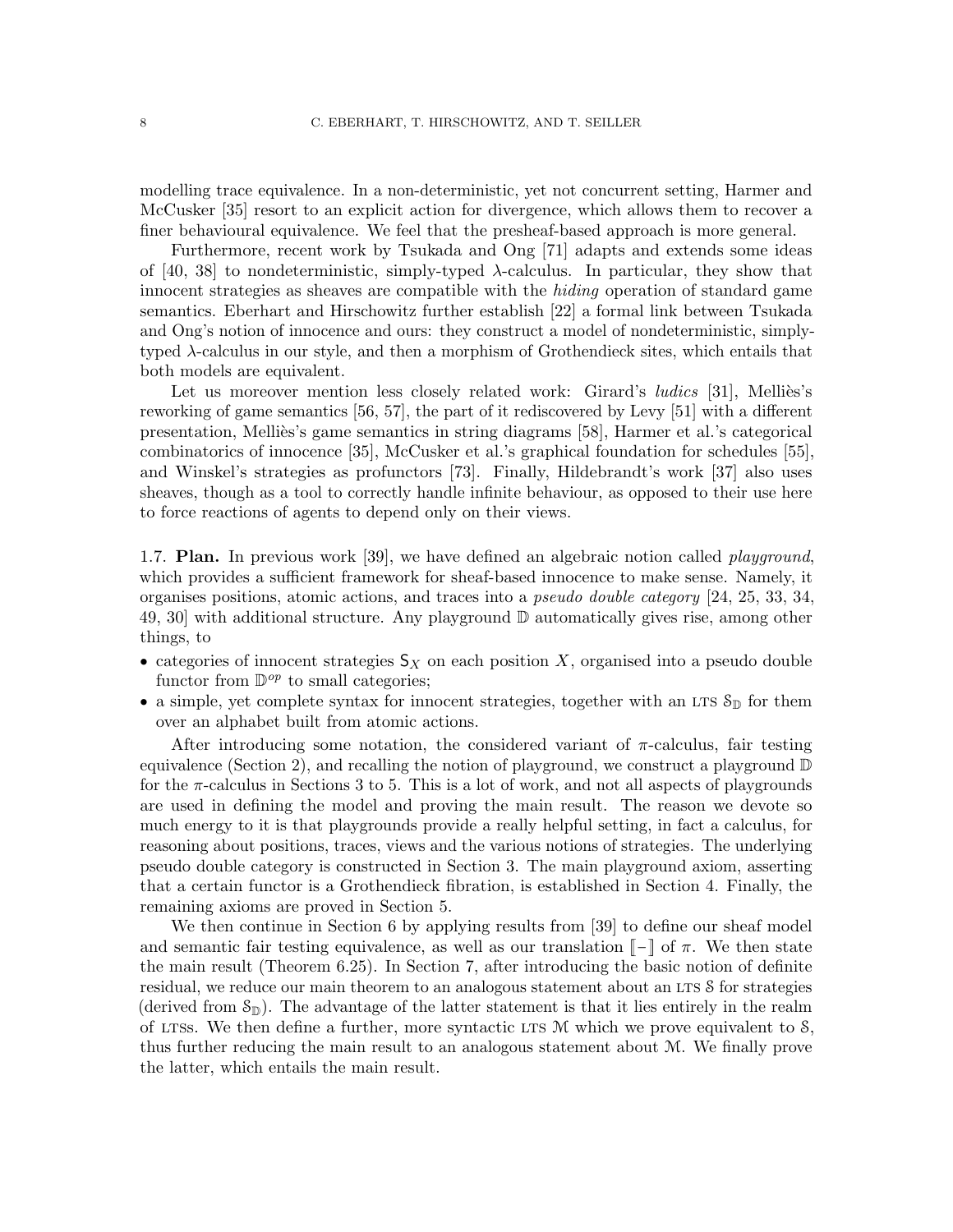#### 2. Notation and preliminaries

<span id="page-8-0"></span>We start in this section with a few reminders. In Section [2.1,](#page-8-1) after fixing some basic notation, we recall LTSS. We use a slightly more general, graph-based notion than the standard, relation-based one. In Section [2.2,](#page-9-0) we introduce the considered  $\pi$ -calculus, which is mostly standard except that (1) we use a presentation in the style of Berry and Boudol's *chemical abstract machine* [\[5\]](#page-64-3), and  $(2)$  we consider infinite terms, thus sparing us the need for recursion or replication constructs. We then go on and recall fair testing equivalence for  $\pi$  in Section [2.3.](#page-10-0) In fact, because we will also need to define fair testing for other LTSs, we introduce a general framework in which it makes sense, called *graphs with testing*. We further provide sufficient conditions for a relation between the vertices of two graphs with testing to preserve and reflect fair testing equivalence (Lemma [2.22](#page-12-0) and Corollary [2.25\)](#page-13-1). Finally, in Section [2.4,](#page-13-0) we recall and briefly explain the definition of playgrounds.

<span id="page-8-1"></span>2.1. Basic notation and labelled transition systems. First of all, we adopt the notation of [\[39,](#page-66-3) Section 2], with the slight modification that set now denotes the category with finite subsets of N as objects, and all maps as morphisms. (This category is equivalent to what we used in [\[39\]](#page-66-3), but slightly easier to work with for our purposes.) For all  $n \in \mathbb{N}$ , we often abuse notation and let n denote the finite set  $\{1,\ldots,n\}$ . We denote by  $\mathbb{\bar{C}}$  the category of presheaves on  $\mathbb C$ , and by  $\widetilde{\mathbb C}$  the category of presheaves of finite sets, i.e., of contravariant functors to set. For any category C, let  $C_f$  denote the full subcategory of *finitely presentable* objects [\[4\]](#page-64-4), or finite objects for short. In the only case where we'll use this, C will be a presheaf category  $\left[\mathbb{C}^{op}, \text{set}\right]$  and furthermore due to the special form of  $\mathbb{C}$ , finite presentability of  $F \in \mathbb{C}$  will be equivalent to the category of elements of  $F$  being finite, and further equivalent to the set of elements of F being finite, i.e.,  $\sum_{c \in \text{ob}(C)} F(c)$  is finite.

To recall some bare minimum: we often confuse objects  $C$  of a category  $\mathbb C$  with the corresponding representable presheaves  $y_C \in \mathbb{C}$ . Gph denotes the category of reflexive graphs, and all our graphs are reflexive so we often omit mentioning it. We think of morphisms  $p: G \to A$  in Gph as LTSs over the *alphabet A*, except that for reasons specific to playgrounds our convention is that a transition from x to y is represented as an edge  $x \leftarrow y$ . Using graphs as alphabets generalises the standard approach based on sets of labels: indeed, in order to model any set of labels, take for A the graph with one vertex and one endo-edge for each label. The extra generality is useful, e.g., to add some typing information on labels. Finally, using graphs as alphabets provides us with standard tools for transporting LTSs across morphisms (by pullback, resp. post-composition).

For any graph  $G, G^*$  denotes the graph with the same vertices and all paths between them; on the other hand,  $\mathsf{fc}(G)$  denotes the free category on G, i.e., the category with the same vertices and identity-free paths between them. Both  $(-)^*$  and fc extend to functors, i.e., act on morphisms. We often silently coerce  $\mathsf{fc}(G)$  into a reflexive graph, and denote by  $\tilde{\neg}$  the obvious morphism  $G^* \to \mathsf{fc}(G)$ .

For any graph  $p: G \to A$  over  $A, x, y \in ob(G)$ , and edge  $a: p(y) \to p(x)$  in A, we denote by  $x \stackrel{a}{\leftarrow} y$  the existence of an edge  $e: y \to x$  in G such that  $p(e) = a$ . When  $a = id$ , we just write  $x \leftarrow y$ . We denote strong bisimilarity over A by ~ $\alpha$ .

For any graph  $p: G \to A$  over  $A, x, y \in ob(G)$ , and path  $\rho: p(y) \to p(x)$  in  $A^*$ , we denote by  $x \stackrel{\rho}{\Leftarrow} y$  the existence of a path  $r: y \to x$  in  $G^*$  such that  $p^*(r) = \rho$ . When  $\rho$  is the empty path we just write  $x \leftarrow y$ . We denote weak bisimilarity over A by  $\approx_A$ .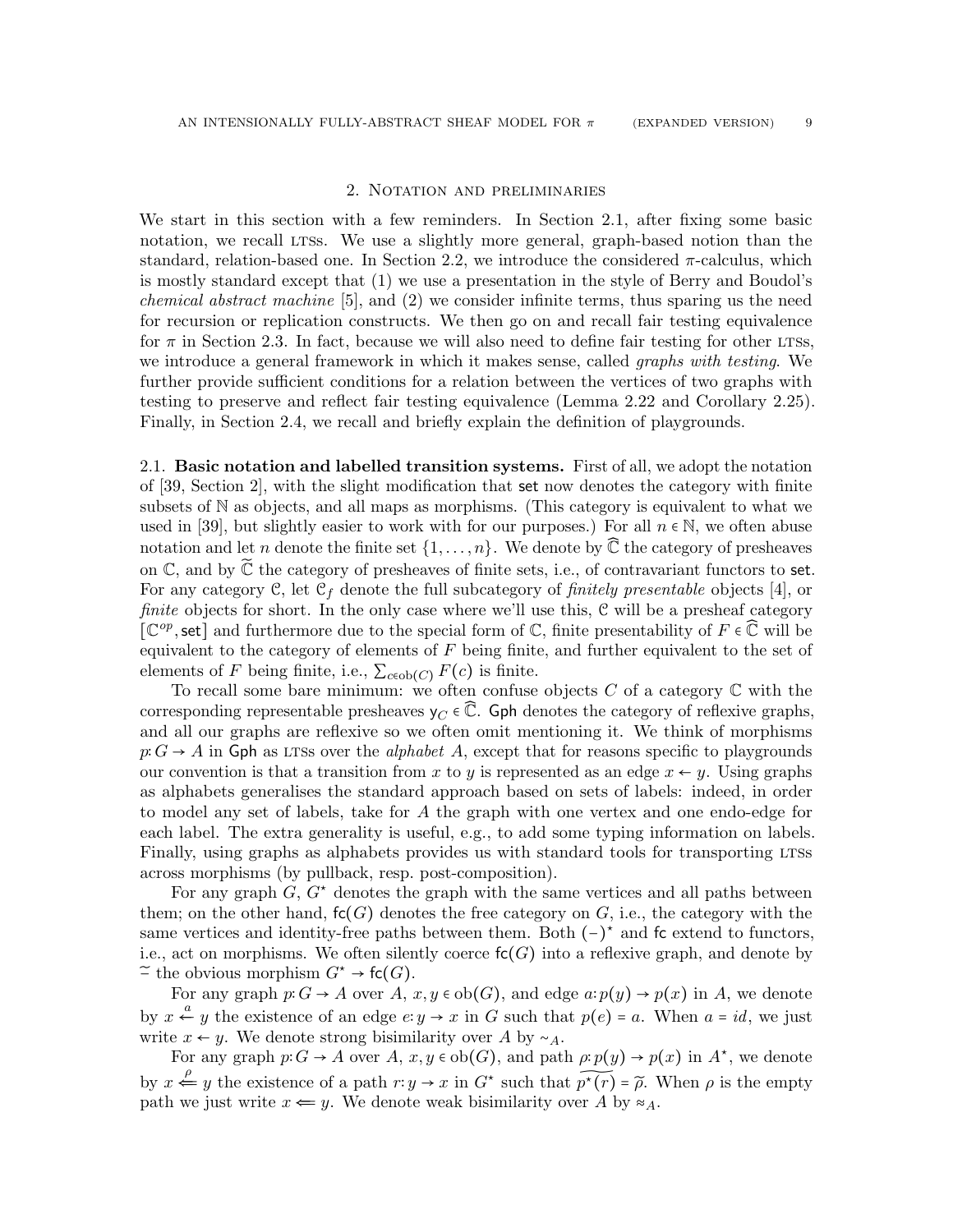<span id="page-9-0"></span>2.2. A  $\pi$ -calculus. We now present our variant of  $\pi$ , which features a chemical abstract machine presentation and infinite terms. Also, we keep track of the channels known to the considered process, i.e., we work with a 'natural deduction' presentation of terms.

Processes are infinite terms coinductively generated by the grammar

$$
\frac{\gamma \vdash_{\mathbf{g}} P_1 \qquad \cdots \qquad \gamma \vdash_{\mathbf{g}} P_n}{\gamma \vdash \sum_{i \in n} P_i} \qquad \qquad \frac{\gamma \vdash P \qquad \gamma \vdash Q}{\gamma \vdash P \mid Q}
$$
\n
$$
\frac{\gamma, a \vdash P}{\gamma \vdash_{\mathbf{g}} \nu a. P} \qquad \frac{\gamma \vdash P}{\gamma \vdash_{\mathbf{g}} \gamma. P} \qquad \frac{a \in \gamma \qquad \gamma, b \vdash P}{\gamma \vdash_{\mathbf{g}} a(b). P} \qquad \frac{a, b \in \gamma \qquad \gamma \vdash P}{\gamma \vdash_{\mathbf{g}} \bar{a}\langle b\rangle. P} ,
$$

where

- we have two judgements,  $\vdash$  for processes and  $\vdash$  for guarded processes;
- $\bullet$   $\gamma$  ranges over finite sets of natural numbers, and
- $\gamma$ , *a* is defined iff  $a \notin \gamma$  and then denotes  $\gamma \cup \{a\}$ .

**Notation 2.1.** Let Pi be the set of all such (non-guarded) processes. Let  $Pi_{\gamma}$  denote the set of processes  $\gamma \vdash P$ .

As usual, a is bound in  $va.P$  and b is bound in  $a(b).P$ . In the following, processes are considered equivalent up to renaming of bound channels. Capture-avoiding substitution extends the assignment  $\gamma \mapsto Pi_{\gamma}$  to a functor set  $\rightarrow$  Set mapping  $\sigma: \gamma \rightarrow \gamma'$  to  $P \mapsto P[\sigma]$ .

Let us now describe the dynamics of our  $\pi$ -calculus. They are slightly unusual, in that they are presented in the style of the chemical abstract machine. In particular, there are silent transitions for 'heating' both parallel composition and name creation. A further slight peculiarity, which we adopt for its convenience in the chemical abstract machine presentation, is that name creation is a guard. E.g., we have some processes of the form  $(\nu a.P)+b(x).Q$ . This is hardly significant. E.g., the previous process is strongly bisimilar to  $(\tau.\nu a.P) + b(x).Q$  in more standard settings, and our results are about equivalences coarser than weak bisimilarity anyway.

**Notation 2.2.** For any  $\gamma \vdash_{\mathsf{g}} P$ ,  $\gamma \vdash Q$  of the form  $\sum_{i \in n} Q_i$ , and injection  $h: n \to n+1$ , we denote by  $P +_h Q$  the sum  $\sum_{j \in n+1} P_j$ , where  $P_{h(i)} = Q_i$  for all  $i \in n$  and  $P_k = P$ , for k the unique element of  $(n + 1) \setminus \text{Im}(h)$ .

**Definition 2.3.** Let  $-\textdegree$  denote the finite multiset monad on sets.

**Definition 2.4.** A configuration is an element of Conf =  $\sum_{\gamma \in \mathcal{P}_f(\mathbb{N})} P i_{\gamma}^{\odot}$ .

**Notation 2.5.** Configurations  $(\gamma, S)$  will be denoted by  $(\gamma || S)$ , and we will use list syntax  $[P_1, \ldots, P_n]$  for multisets, sometimes dropping brackets, e.g., as in  $\langle \gamma \| P_1, \ldots, P_n \rangle$ . We sometimes resort to a hopefully clear 'multiset comprehension' notation  $[P | \varphi(P)]$ . We use ∪ for multiset union and  $x$  ∷  $M = [x]$  ∪  $M$ .

Just as  $Pi$ , Conf extends to a functor set  $\rightarrow$  Set by capture-avoiding substitution.

Let us now extend Conf to an LTS over the alphabet  $\{\varphi, \tau\}$ . This means that we need to construct a graph morphism Conf  $\rightarrow \Sigma$ , where  $\Sigma$  denotes

$$
\nabla \left( \bigcirc \bullet \bigcirc \right) \tau \ ,
$$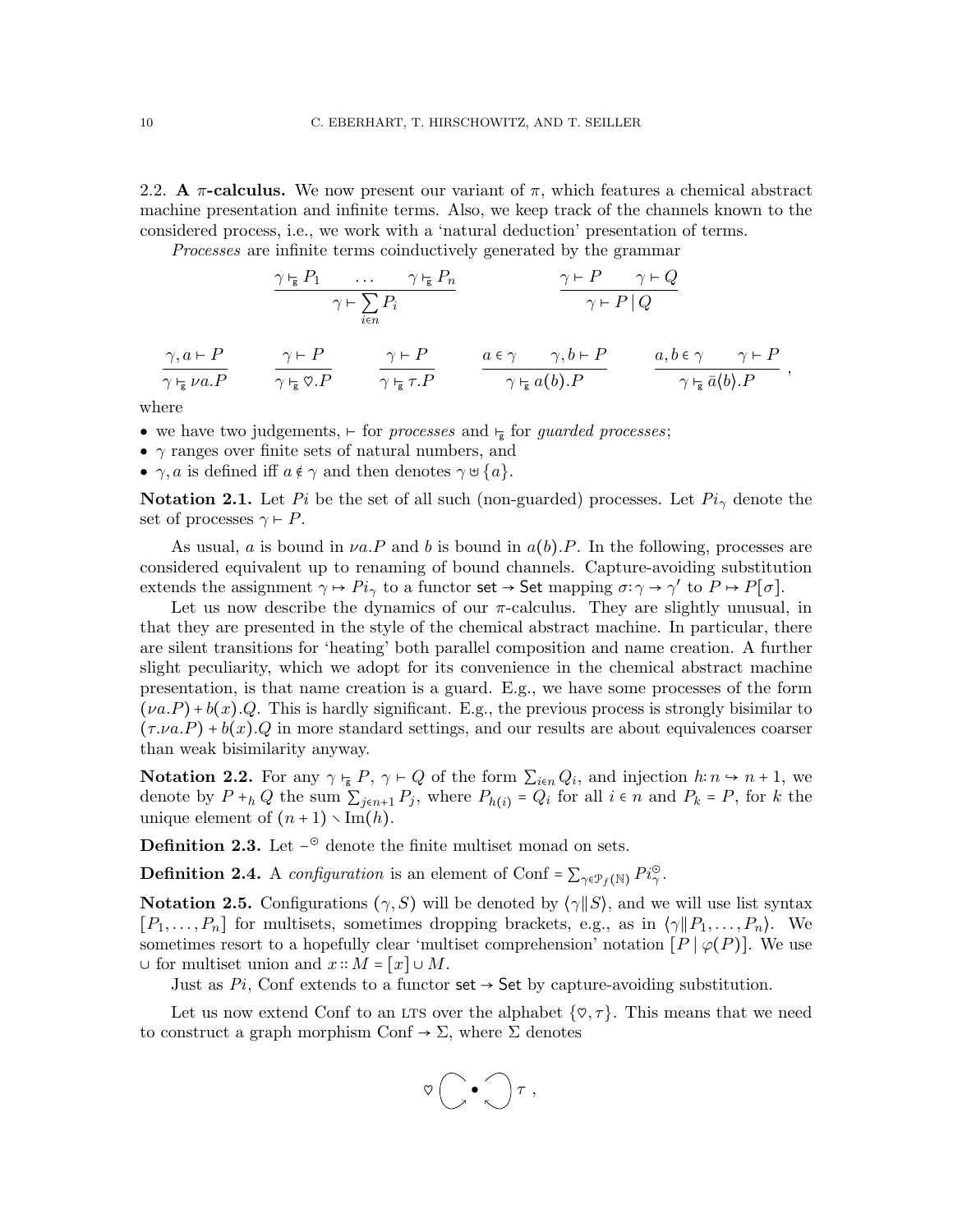$\tau$  being the chosen identity edge.

This is done in Figure [1,](#page-10-1) omitting identity edges. There, we let  $R$  and  $R'$  range over processes of the form  $\sum_{i \in n} P_i$ . The last rule makes sense because each transition as in the premise implicitly comes with an inclusion  $h: \gamma_1 \rightarrow \gamma_2$ , and the second occurrence of S is implicitly  $S[h]$ .

$$
\frac{\langle \gamma \| P | Q \rangle \stackrel{\tau}{\leftarrow} \langle \gamma \| P, Q \rangle}{\langle \gamma \| \nu a. P +_{h} R \rangle \stackrel{\tau}{\leftarrow} \langle \gamma, a \| P \rangle} \qquad \frac{\langle \gamma \| \tau . P +_{h} R \rangle \stackrel{\tau}{\leftarrow} \langle \gamma \| P \rangle}{\langle \gamma \| a(b). P +_{h} R, \bar{a} \langle c \rangle . Q +_{h'} R' \rangle} \stackrel{\varphi}{\leftarrow} \langle \gamma \| P \rangle}
$$
\n
$$
\frac{\langle \gamma \| \nu a. P +_{h} R \rangle \stackrel{\tau}{\leftarrow} \langle \gamma, a \| P \rangle}{\langle \gamma \| S \rangle \stackrel{\alpha}{\leftarrow} \langle \gamma_2 \| S \rangle} \qquad (\alpha \in \{ \tau, \varphi \})
$$
\n
$$
\frac{\langle \gamma_1 \| S \rangle \stackrel{\alpha}{\leftarrow} \langle \gamma_2 \| S \cup S_2 \rangle}{\langle \gamma_1 \| S \cup S_1 \rangle \stackrel{\alpha}{\leftarrow} \langle \gamma_2 \| S \cup S_2 \rangle} \qquad (\alpha \in \{ \tau, \varphi \})
$$

<span id="page-10-1"></span>Figure 1: Reduction rules for Conf

<span id="page-10-0"></span>2.3. Fair testing equivalence. Let us now define fair testing equivalence for  $\pi$ , together with our general framework of graphs with testing. Graphs with testing are essentially De Nicola and Hennessy's original framework [\[20\]](#page-65-2), adapted to our graph-based presentation of LTSS. We derive a few results about general graphs with testing, notably sufficient conditions for a relation between two graphs with testing to preserve and reflect fair testing equivalence.

Remark 2.6. In [\[39\]](#page-66-3), an abstract framework was defined for studying fair testing equivalence and its relationship with weak bisimilarity. We won't use this here, and instead work in a simpler setting.

We first cover  $\pi$ -calculus, and then generalise. The starting point is that we need to be able to test processes against other processes, and more generally configurations against configurations. Because configurations carry their sets of free channels, it makes sense to consider a partial parallel composition operation:

**Definition 2.7.** For any  $\langle \gamma \| S \rangle$ ,  $\langle \gamma' \| S' \rangle \in \text{Conf}$ , let  $\langle \gamma \| S \rangle \mathbb{Q} \langle \gamma' \| S' \rangle$  denote  $\langle \gamma \| S \cup S' \rangle$  if  $\gamma = \gamma'$  and be undefined otherwise. Let furthermore  $\epsilon_{\gamma} = \langle \gamma || \rangle$ .

**Lemma 2.8.** The domain of  $\mathcal{Q}$ , i.e., the set of pairs  $(C, C')$  such that  $C \mathcal{Q} C'$ , is an equivalence relation.

Let us denote by  $\mathit{C_{Conf}}$  this equivalence relation.

Here is the standard definition of fair testing equivalence:

<span id="page-10-2"></span>**Definition 2.9.** Let  $\perp^{\text{Conf}}$  denote the set of configurations C such that for all  $C \Leftarrow C'$ , there exists  $C' \stackrel{\heartsuit}{\Leftarrow} C''$ .

Any two configurations C and C' are *fair testing equivalent* iff  $C \subset_{\text{Conf}} C'$  and for all  $D \subset_{\text{Conf}} C$ ,  $(C@D) \in \perp^{\text{Conf}}$  iff  $(C'@D) \in \perp^{\text{Conf}}$ .

Let us now abstract away from this definition. For this, it would make sense to start from a partial, parallel composition map. However, in the model, the corresponding map will involve a pushout of positions which is only determined up to isomorphism. We thus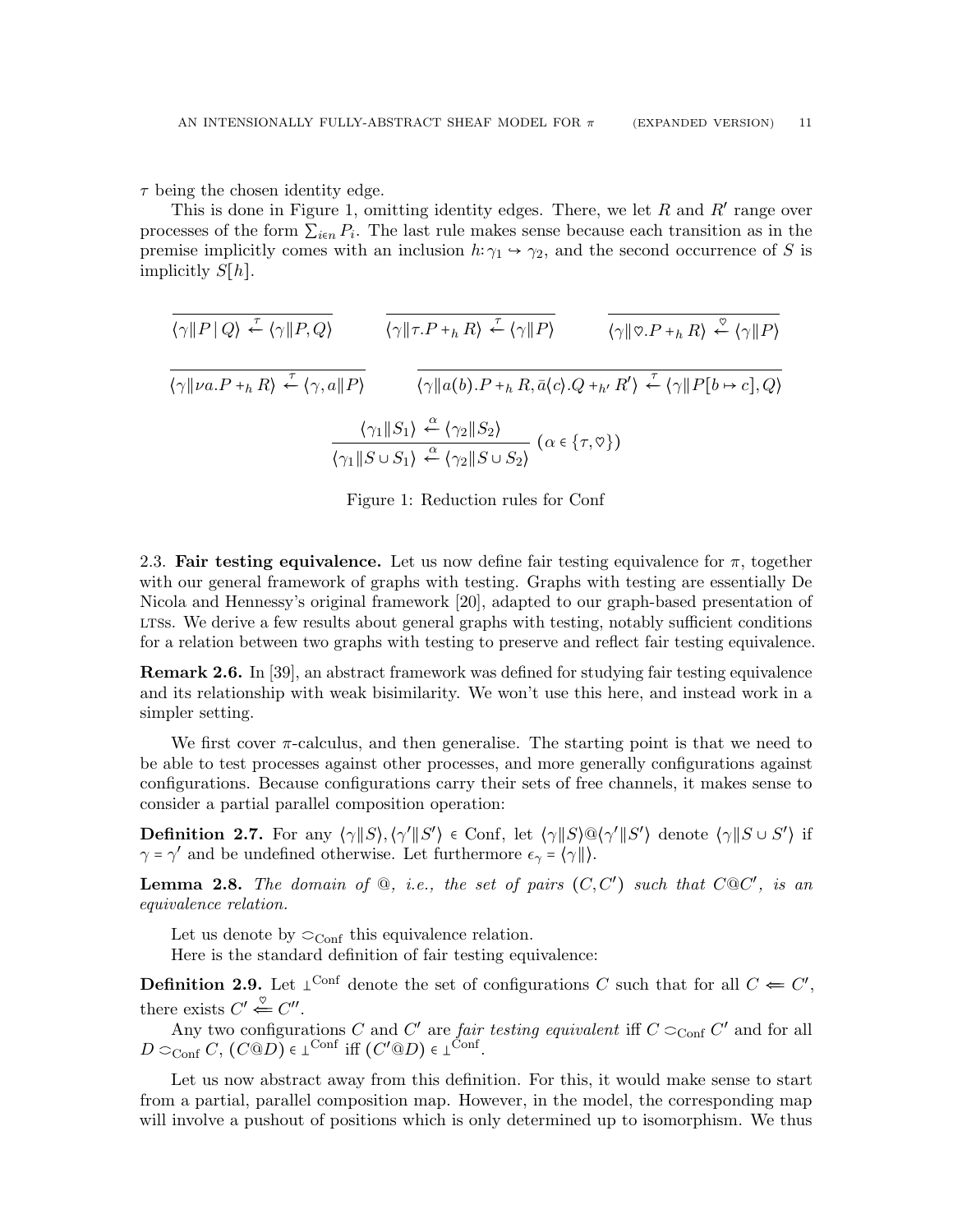generalise from partial maps to relations, but we need to impose some conditions. What matters is the use we will make of parallel composition for testing. Intuitively, we will check that the parallel composition  $C@C'$  belongs to some given pole, which is closed under weak bisimilarity over  $\Sigma$ . This choice is perhaps slightly arbitrary, but it encompasses all known testing equivalences. Finally, to gain just a little more generality, we will use the fact that weak bisimilarity over  $\Sigma$  coincides with strong bisimilarity over  $f_c(\Sigma)$ , and work with the latter (Definition [7.40\)](#page-63-2). For LTSs over  $f(c(\Sigma))$  obtained by applying fc to ones over  $\Sigma$ , this is equivalent to the previous setting. The extra generality is useful for describing LTSs which are not free categories. E.g., in Section [7.1,](#page-53-1) we introduce the graph with testing  $C$ , whose transitions are traces, which compose in a non-free way. We thus start from the following notion, and then define fair testing equivalence.

**Definition 2.10.** A graph with testing is a graph G together with a morphism  $p: G \to \mathsf{fc}(\Sigma)$ and a relation  $R: (\text{ob}(G))^2 \longrightarrow \text{ob}(G)$  whose domain is an equivalence relation and which is partially functional up to strong bisimilarity over  $\mathsf{fc}(\Sigma)$ .

The domain being an equivalence relation more precisely means that the set  $\{(x, y) \mid$  $\exists z.(x, y) \; R \; z$  forms an equivalence relation over  $ob(G)$ .

Partial functionality up to strong bisimilarity means that if  $(x, y) R z$  and  $(x, y) R z'$ , then  $z \sim_{\mathsf{fc}(\Sigma)} z'$ .

Notation 2.11. The relation is called the *testing* relation, and we denote it by  $\vert_G$ , i.e.,  $(x, y)$  R z is denoted by  $z \in (x \mid_G y)$ . Furthermore, its domain is denoted by  $\subset_G$ . We use and  $\circ$  when there is no ambiguity. Since  $|$  is partially functional up to strong bisimilarity, for any  $(x, y)$  R z, as long as what we say about z is invariant under strong bisimilarity, then it also holds for any other  $z'$  such that  $(x, y) R z'$ . In such cases, we implicitly make some global choice of z and consider | as partially functional.

**Example 2.12.** Figure [1](#page-10-1) defines a morphism  $p^{\text{Conf}}$ : Conf  $\rightarrow \Sigma$ . Because, @ is a partial map, it induces a partially functional relation  $ob(Conf)^2 \rightarrow ob(Conf)$ , whose domain is an equivalence relation. Because partially functional implies partially functional up to strong bisimilarity, we have:

**Proposition 2.13.** The morphism  $fc(p^{Conf})$ :  $fc(Conf) \rightarrow fc(\Sigma)$ , with @ as testing relation, forms a graph with testing.

We may now mimick the standard definition of fair testing equivalence in the abstract setting:

<span id="page-11-0"></span>**Definition 2.14.** For any graph with testing  $p: G \to \mathsf{fc}(\Sigma)$ , let  $\bot^G$  denote the set of objects x such that for all  $x \leftarrow y$ , there exists  $y \stackrel{\heartsuit}{\leftarrow} z$ .

Any two objects x and y are fair testing equivalent iff  $x \subset_G y$  and for all  $z \subset_G x$ ,  $(x|_G z) \in \perp^G$  iff  $(y|_G z) \in \perp^G$ .

**Remark 2.15.** Because we are working over  $\mathsf{fc}(\Sigma)$ , if G has the shape  $\mathsf{fc}(G')$ , then single transitions like  $x \leftarrow y$  denote arbitrary paths of silent transitions. And analogously  $x \stackrel{\heartsuit}{\leftarrow} y$ denotes any path with all edges silent except exactly one.

**Notation 2.16.** We denote fair testing equivalence in G by  $\sim_f^G$ . Given x, any z such that  $x \circ z$  is called a *test* for x, and x passes the test iff  $(x|_G z) \in \mathcal{L}^G$ .

Example 2.17. Definition [2.14](#page-11-0) instantiates to Definition [2.9.](#page-10-2)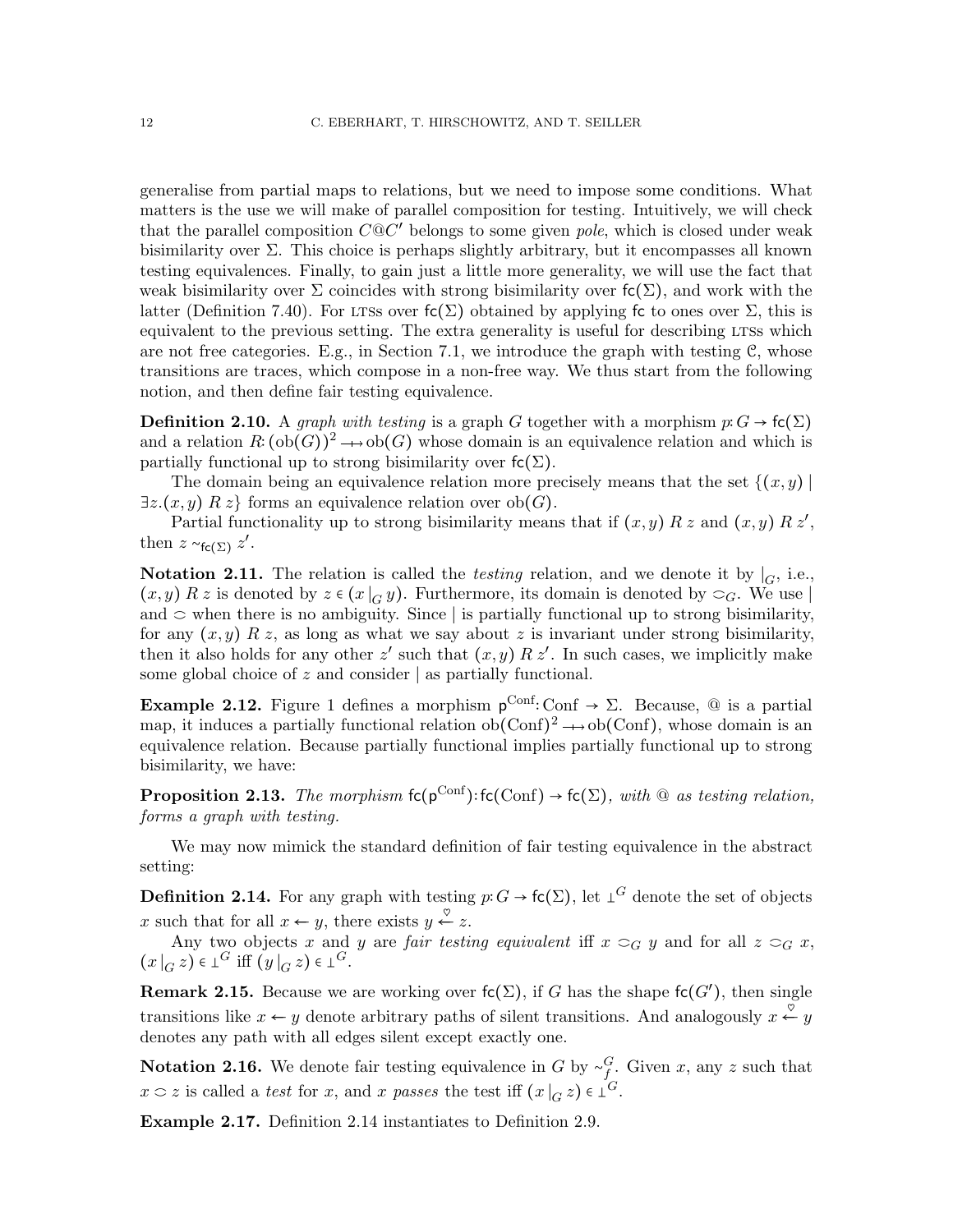In fact, the construction of the graph with testing  $fc(p^{Conf})$  from  $p^{Conf}$  is easily generalised:

**Lemma 2.18.** For any morphism  $p^G: G \to \Sigma$  and relation  $R: (\text{ob}(G))^2 \to \text{ob}(G)$  whose domain is an equivalence relation, R equips  $\mathsf{fc}(p^G)$  with testing structure iff it is partially functional up to weak bisimilarity over  $\Sigma$ .

*Proof.* R is a strong bisimulation for  $f(c)$  iff it is a weak bisimulation for G.  $\Box$ 

**Definition 2.19.** A graph with testing is *free* iff it is of the form  $\mathsf{fc}(p^G)$ .

Our  $fc(p^{\text{Conf}})$  is thus a free graph with testing.

Let us conclude this section with a sufficient condition for a relation between the vertices of two graphs with testing to be adequate for fair testing equivalence, and a natural specialisation to free graphs with testing.

<span id="page-12-2"></span>**Definition 2.20.** A relation  $R$ :  $ob(G)$  →  $ob(H)$  between the vertex sets of two graphs with testing  $p^G$ :  $G \to \mathsf{fc}(\Sigma)$  and  $p^H$ :  $H \to \mathsf{fc}(\Sigma)$  is fair iff

- $x R y$  and  $x' R y'$  implies  $(x \supset_G x') \Leftrightarrow (y \supset_H y')$ ;
- $R$  is total and surjective, i.e.,
	- for all  $x \in G$ , there exists  $y \in H$  such that  $x R y$ , and
	- for all  $y \in H$ , there exists  $x \in G$  such that  $x R y$ ;
- $x R y$  implies  $x \sim_{f_{\mathsf{C}}(\Sigma)} y$ ;
- if x R y, x' R y', and  $x \subset_G x'$ , then there exist  $u \in (x \mid_G x')$  and  $v \in (y \mid_H y')$  such that  $u R v$ .

<span id="page-12-1"></span>**Lemma 2.21.** A relation  $R:ob(G) \longrightarrow ob(H)$  between the vertex sets of two graphs with testing  $p^G: G \to \mathsf{fc}(\Sigma)$  and  $p^H: H \to \mathsf{fc}(\Sigma)$  is fair iff its converse  $R^{\dagger}$  is, where  $R^{\dagger}$  is defined by  $(y R^{\dagger} x) \Leftrightarrow (x R y)$ .

Proof. Easy.

 $\Box$ 

<span id="page-12-0"></span>**Lemma 2.22.** For any fair relation  $R:ob(G) \longrightarrow ob(H)$ , if x R y and x' R y', then  $(x \sim_f^G x') \Leftrightarrow (y \sim_f^H y').$ 

For proving this lemma, we need:

**Lemma 2.23.** For all graphs with testing  $p^G: G \to \mathsf{fc}(\Sigma)$  and  $p^H: H \to \mathsf{fc}(\Sigma)$ ,  $x \in G$  and  $y \in H$ , if  $x \sim_{\mathsf{fc}(\Sigma)} y$ , then  $(x \in \bot^G) \Leftrightarrow (y \in \bot^H)$ .

*Proof.* Assume  $x \in L^G$  and consider any transition  $y \leftarrow y'$  in H. By bisimilarity,  $x \leftarrow x' \sim_{f_c(\Sigma)}$ y'. By hypothesis, we find  $x' \stackrel{\heartsuit}{\leftarrow} x''$ , so by bisimilarity,  $y' \stackrel{\heartsuit}{\leftarrow} y''$ . Thus,  $y \in \perp^H$ , which entails the result by symmetry.  $\Box$ 

*Proof of Lemma [2.22.](#page-12-0)* Consider any such  $x, y, x'$ , and  $y'$ . By Lemma [2.21,](#page-12-1) it suffices to show one direction of the desired equivalence. So let us assume that  $x \sim_f^G x'$ . Then  $x \subset_G x'$ , hence also  $y \supset_H y'$  by fairness of R. By symmetry, it again suffices to check one direction of the desired implication. Consider thus any  $t \subset_H y$  such that  $(y|t) \in L^H$ . By surjectivity of R, we find  $s \in G$  such that  $s R t$ . By fairness again, we find  $u \in (x \mid s)$  and  $v \in (y \mid t)$  such that  $u R v$ , so  $(x|s) \sim_{\mathsf{fc}(\Sigma)} u \sim_{\mathsf{fc}(\Sigma)} (y|t)$ , and hence by the previous lemma  $(x|s) \in \bot^G$ . Because  $x \sim_f^G x'$ , this entails  $(x' | s) \in \perp^G$ , hence by a similar argument  $(y' | t) \in \perp^H$ , as desired.  $\Box$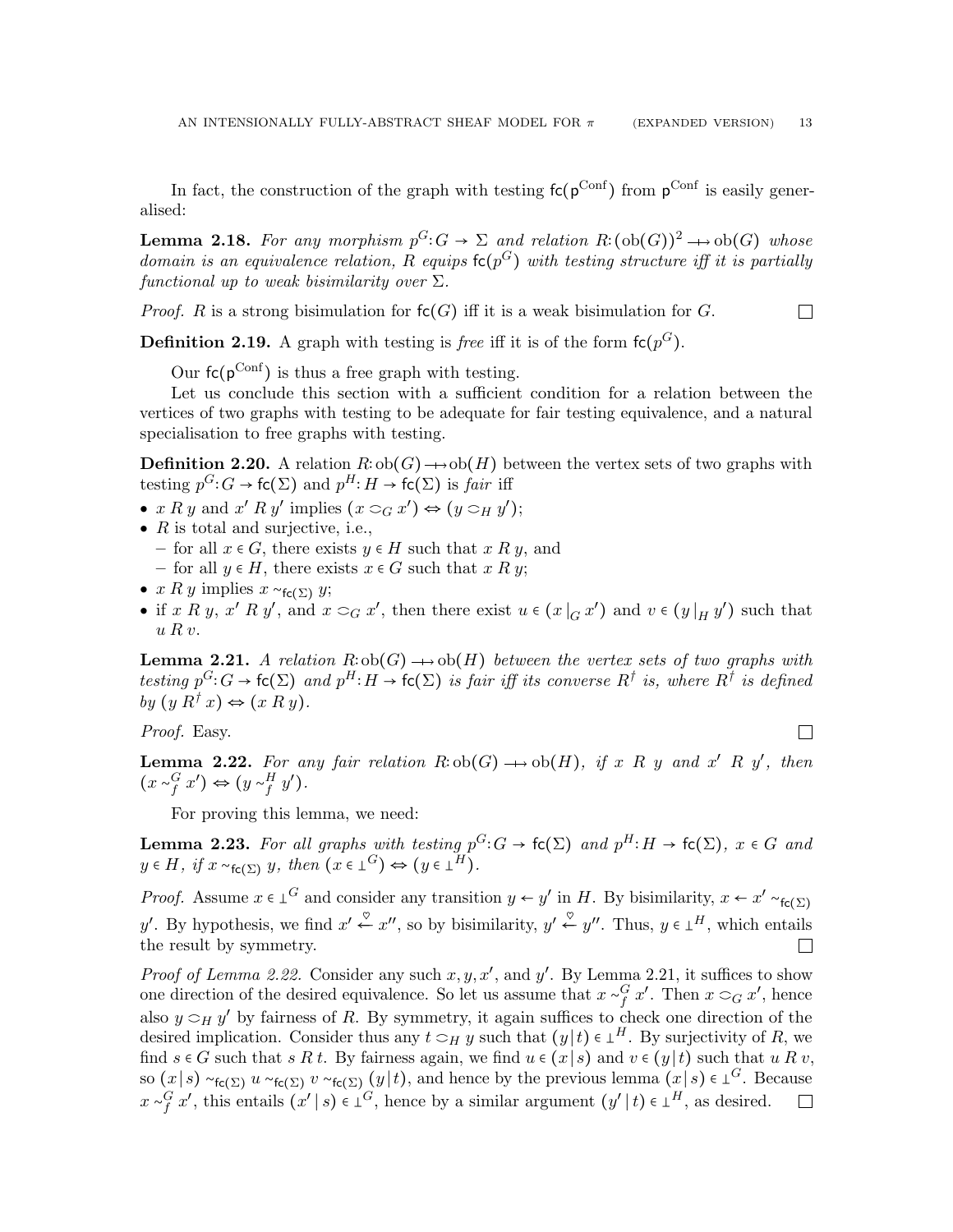**Definition 2.24.** A relation  $R$ ∶ ob( $G$ ) → ob( $H$ ) between the vertex sets of two free graphs with testing respectively generated by  $p^G: G \to \Sigma$  and  $p^H: H \to \Sigma$  is weakly fair iff it satisfies the conditions of Definition [2.20,](#page-12-2) except for the third one, which is replaced by:  $x R y$ implies  $x \approx_{\Sigma} y$ .

<span id="page-13-1"></span>Corollary 2.25. For any weakly fair relation  $R:ob(G) \longrightarrow ob(H)$ , if x R y and x' R y', then  $(x \sim_f^{\mathsf{fc}(G)})$  $f^{(\mathsf{fc}(G)}_f x') \Leftrightarrow (y \sim_f^{\mathsf{fc}(H)})$  $_{f}^{\mathsf{tc}(H)}$   $y^{\prime}).$ 

*Proof.* Because weak bisimilarity over  $\Sigma$  is the same as strong bisimilarity over  $f(c)\Sigma$ , being weakly fair is the same as being fair for the generated graphs with testing.  $\Box$ 

<span id="page-13-0"></span>2.4. Playgrounds. To conclude this preliminary section, let us recall the axioms for playgrounds [\[39\]](#page-66-3). Some constructions and results are developped from these axioms in op. cit. Some of the main ideas are reviewed and reworked in Sections [6](#page-46-0) and [7.](#page-53-0)

Let us start with a brief recap of pseudo double categories. A pseudo double category  $\mathbb D$  consists of a set ob $(\mathbb D)$  of *objects*, shared by a 'horizontal' category  $\mathbb D_h$  and a 'vertical' bicategory  $\mathbb{D}_v$ . Since we won't consider strict double categories, we'll often omit the word 'pseudo'. Following Paré [\[64\]](#page-68-11),  $\mathbb{D}_h$ , being a mere category, has standard notation (normal arrows,  $\circ$  for composition, *id* for identities), while the bicategory  $\mathbb{D}_v$  earns fancier notation  $(\rightarrow)$  for arrows,  $\bullet$  for composition,  $id^{\bullet}$  for identities).  $\mathbb D$  is furthermore equipped with a set of *double cells*  $\alpha$ , which have vertical, resp. horizontal, domain and codomain, denoted by  $\text{dom}_v(\alpha)$ ,  $\text{cod}_v(\alpha)$ ,  $\text{dom}_h(\alpha)$ , and  $\text{cod}_h(\alpha)$ . The horizontal domain and codomain of a double cell are vertical morphisms, while the vertical domain and codomain are horizontal morphisms. E.g., for  $\alpha$  in the diagram delow, we have  $u = \text{dom}_h(\alpha)$ ,  $u' = \text{cod}_h(\alpha)$ ,  $h = \text{dom}_v(\alpha)$ , and  $h' = cod_v(\alpha)$ . D is furthermore equipped with operations for composing double cells:  $\circ$ composes them along a common vertical morphism, ● composes along horizontal morphisms. Both vertical compositions (of morphisms and double cells) may only be associative up to coherent isomorphism. The full axiomatisation is given by Garner [\[30\]](#page-66-16), and we here only mention the *interchange law*, which says that the two ways of parsing the above diagram coincide:  $(\beta' \circ \beta) \bullet (\alpha' \circ \alpha) = (\beta' \bullet \alpha') \circ (\beta \bullet \alpha).$ 



For any (pseudo) double category  $\mathbb{D}$ , we denote by  $\mathbb{D}_H$  the category with vertical morphisms as objects and double cells as morphisms, and by  $\mathbb{D}_V$  the bicategory with horizontal morphisms as objects and double cells as morphisms. Domain and codomain maps form functors  $dom_v, cod_v: \mathbb{D}_H \to \mathbb{D}_h$  and pseudofunctors  $dom_h, cod_h: \mathbb{D}_V \to \mathbb{D}_v$ . We will refer to  $dom_v$  and  $\text{cod}_v$  simply as dom and cod, reserving subscripts for  $\text{dom}_h$  and  $\text{cod}_h$ .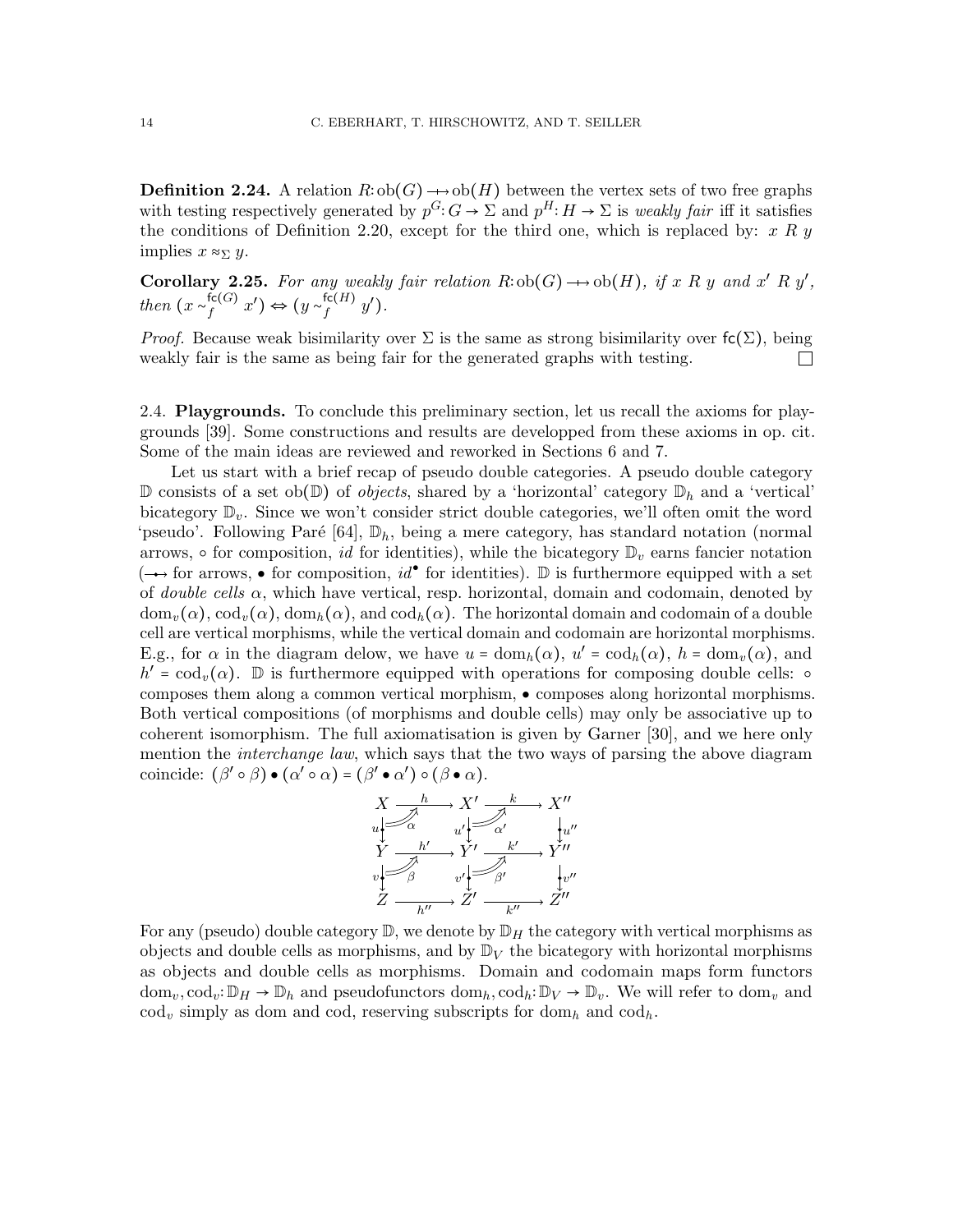We then need to recall the notion of fibration (see [\[43\]](#page-67-4)). Consider any functor  $p:\mathbb{E} \to \mathbb{B}$ . A morphism  $r: E' \to E$  in  $E$  is *cartesian* when, as in



for all  $t: E'' \to E$  and  $k: p(E'') \to p(E')$ , if  $p(r) \circ k = p(t)$  then there exists a unique  $s: E'' \to E'$ such that  $p(s) = k$  and  $r \circ s = t$ .

**Definition 2.26.** A functor  $p:\mathbb{E} \to \mathbb{B}$  is a *fibration* iff for all  $E \in \mathbb{E}$ , any  $h: B' \to p(E)$  has a cartesian lifting, i.e., a cartesian antecedent by p.

**Notation 2.27.** We denote by  $E_{h}$  the domain of the (chosen) cartesian lifting, and call it the *restriction* of  $E$  along  $h$ .

We may now state the definition of playgrounds.

**Remark 2.28.** The following differs slightly from the original definition, mostly in presentation and terminology, but more significantly because the class  $\mathbb B$  of basic moves was mistakenly required to be replete in [\[39\]](#page-66-3).

We provide some intuition right after the definition.

**Definition 2.29.** In a double category, a cell  $\alpha$  is *special* when its vertical domain and codomain  $\text{cod}(\alpha)$  and  $\text{dom}(\alpha)$  are identities.

**Definition 2.30.** A *playground* is a double category  $\mathbb{D}$  such that cod is a fibration, equipped with

- a full subcategory  $\mathbb{I} \rightarrow \mathbb{D}_h$  of objects called *individuals*,
- a full, replete<sup>[1](#page-14-0)</sup> subcategory  $\mathbb{M} \to \mathbb{D}_H$ , whose objects are called *actions*, with full subcategories  $\mathbb B$  and  $\mathbb F$  of *basic* and *full* actions, with  $\mathbb F$  replete,
- a map  $|-\cosh(D_H) \to \mathbb{N}$  called the *length*,

satisfying the following conditions:

- (P1) I is discrete. Basic actions have no non-trivial automorphisms in  $\mathbb{D}_H$ . Vertical identities on individuals have no non-trivial endomorphisms.
- <span id="page-14-2"></span>(P2) (Individuality) Basic actions have individuals as both domain and codomain.
- <span id="page-14-1"></span>(P3) (Atomicity) For any cell  $\alpha: v \to u$  in  $\mathbb{D}_H$ , if  $|u| = 0$  then also  $|v| = 0$ . Up to a special isomorphism in  $\mathbb{D}_H$ , all plays u of length  $n > 0$  admit decompositions into n actions. For any  $u: X \longrightarrow Y$  of length 0, there is an isomorphism  $id_X^{\bullet} \to u$  in  $\mathbb{D}_H$ , as in



<span id="page-14-0"></span><sup>1</sup>Replete means closed under isomorphism.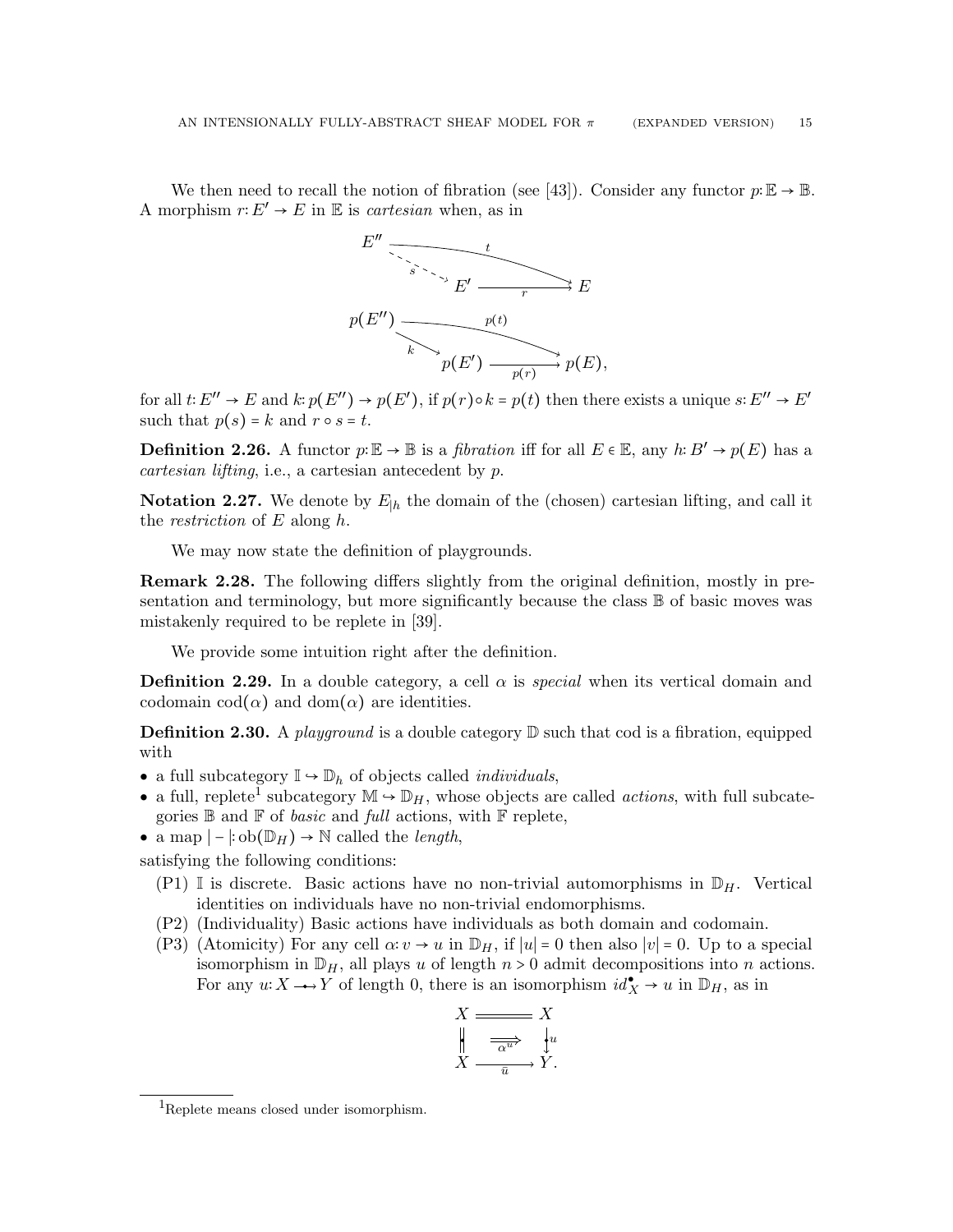- (P4) (Fibration, continued) Restrictions of actions (resp. full actions) to individuals either are actions (resp. full actions), or have length 0.
- <span id="page-15-0"></span>(P5) (Views) For any action  $M: Y \longrightarrow X$ , and  $y: d \to Y$  with  $d \in \mathbb{I}$ , there exists a cell

$$
d \xrightarrow{y} Y
$$
  
\n $v^{y,M} \xleftarrow{\downarrow}_{\mathcal{L}} = \frac{\alpha^{y,M}}{\alpha^{y,M}} \xleftarrow{\downarrow} M$   
\n $d^{y,M} \xleftarrow{\downarrow} \frac{\gamma}{\alpha^{y,M}} \xrightarrow{\downarrow} X,$ 

where  $v^{y,M}$  either is a basic action or has length 0, which is unique up to canonical isomorphism, i.e., for any  $y': d' \to X$ ,  $v': d \to d'$ , and  $\alpha': v' \to M$  with  $dom(\alpha') = y$ and  $\text{cod}(\alpha') = y'$ , we have  $y' = y^M$  and there exists a unique isomorphism  $\beta: v \to v'$ making the diagram



commute.

<span id="page-15-2"></span>(P6) (Left decomposition) Any double cell



with  $\alpha_3$  an isomorphism, in an essentially unique way.

<span id="page-15-3"></span>(P7) (Right decomposition) Any double cell as in the center below, where b is a basic action and M is an action, decomposes in exactly one of the forms on the left and right:



- (P8) (Finiteness) For any object X, the comma category  $\mathbb{I}/X$  (taken in  $\mathbb{D}_h$ ) is finite.
- <span id="page-15-1"></span>(P9) (Basic vs. full) For all  $d \in \mathbb{I}$  and actions  $M: X \rightarrow d$ ,  $M': X' \rightarrow d$ , and  $b: d' \rightarrow d$  with M and M' full and b basic, if there exist cells  $M \leftarrow b \rightarrow M'$  then  $M \cong M'$ .

Intuitively, the objects of  $D$  are configurations, or positions, in the game. The considered games are multi-party, so it makes sense to consider embeddings of positions: this is intended to be described by the horizontal category  $\mathbb{D}_h$ . The vertical category  $\mathbb{D}_v$  is that of traces,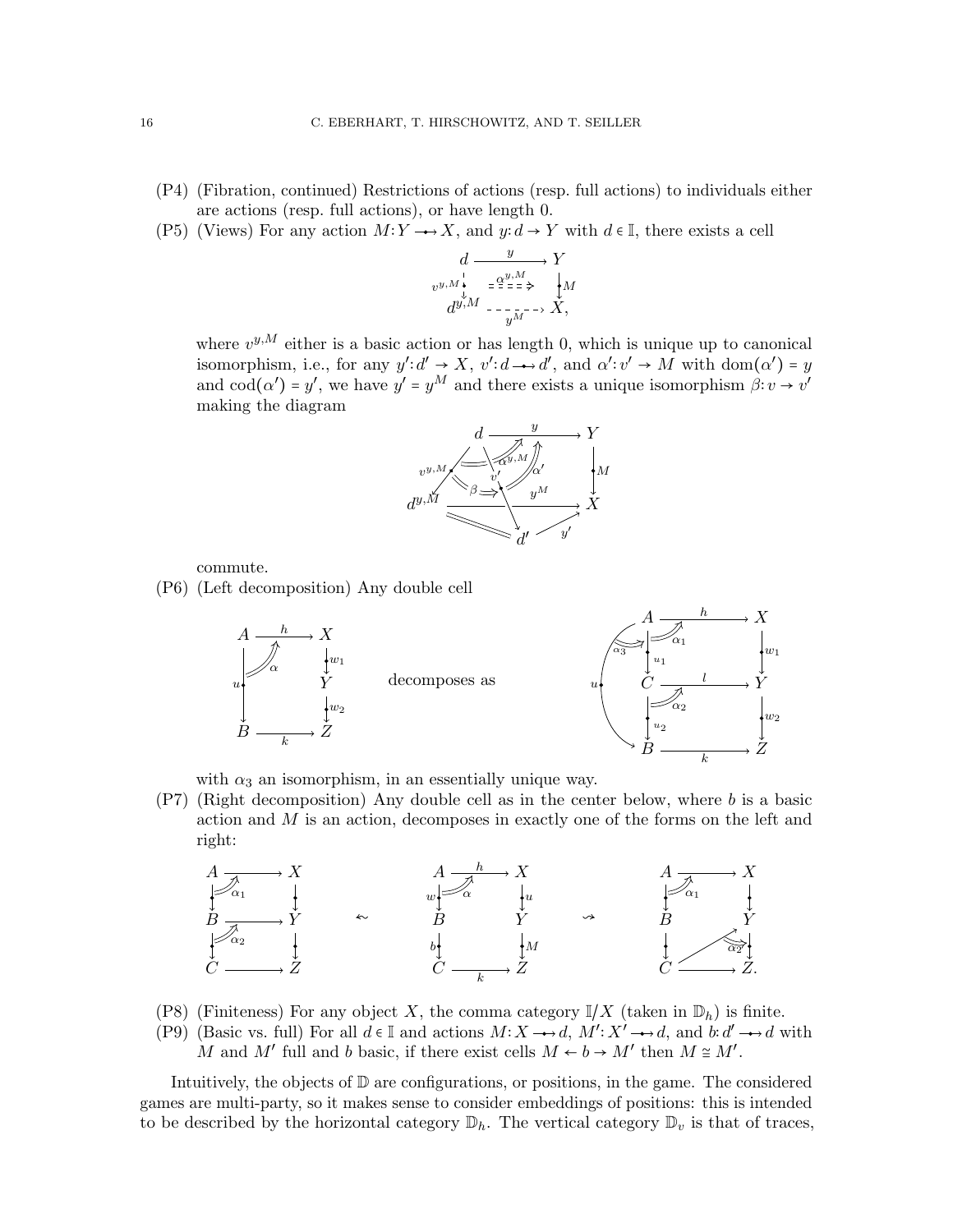or plays: morphisms  $u: Y \longrightarrow X$  model plays from the initial position X, to the final one, Y . Finally, cells model embeddings of plays, preserving initial and final position. E.g., this could model embedding the part of a play involving a particular agent.

Individuals are intended to model agents in a position, with a role similar to that of representable presheaves among general ones. Typically, the hom-set  $\mathbb{D}_h(d, X)$ , with  $d \in \mathbb{I}$ , models the set of agent slots of type  $d$  in the position  $X$ . For example, in the playground we construct below for  $\pi$ , individuals bear the number of channels that an agent is connected to, so that a morphism  $[n] \rightarrow X$  amounts to an *n*-ary agent in X, i.e., an agent connected to *n* channels. Accordingly, the object  $[n]$  models a position with just one *n*-ary agent.

Actions model moves in the game, and atomicity [\(P3\)](#page-14-1) notably says that any play decomposes into moves. The distinction between basic and full actions has to do with innocence. The two notions are more or less dual: basic actions are as thin as possible, while full ones are as wide as possible. Intuitively, an action is full when it cannot embed into a larger one (unless possibly some agents are added), while it is basic when it cannot embed any smaller one. As we will see, in our playground for  $\pi$ , we have an action for forking, which describes how an agent x may fork into two, say  $x_1$  and  $x_2$ . This action is full, and it has two basic sub-actions, which respectively model the passage from x to  $x_1$  and to  $x_2$ . For another example, we also have an action for inputting on some given channel: it is obviously basic, but in fact also full, because the only way to embed it into a wider action is to add an agent and do a synchronisation. In view of this, it should be natural that basic actions have individuals as their domain and codomain [\(P2\).](#page-14-2) As alluded to in [\(P5\),](#page-15-0) views will be defined as composites of basic actions. Axiom [\(P5\)](#page-15-0) intuitively enforces existence of one sub-action for each agent in the final position of any action. Extending this to general plays will yield an operation analogous to taking the view of a play in standard game semantics. Axiom [\(P9\)](#page-15-1) requires that these basic sub-actions may not be shared among different full actions.

Both [\(P6\)](#page-15-2) and [\(P7\)](#page-15-3) are decomposition axioms. The former says that a decomposition of a play reflects essentially uniquely onto any subplay. The latter essentially says that basic actions are strictly sequential: if any play of the form  $b \bullet w$  with b basic embeds into some other play, then the image of w should occur after that of b. This is expressed in a slightly convoluted way by saying that if the latter play decomposes as  $M \bullet u$ , then

- either b maps to M, in which case w should map to  $u$ ,
- or b maps to U, in which case w should also map to  $u$ .

This should make most of the axioms rather intuitive: the others are technical, which means that they emerged from our attempts to make things work out, but that we are not yet able to explain them satisfactorily.

#### 3. A pseudo double category of traces

<span id="page-16-0"></span>In this section, we introduce our notion of trace, which is based on certain combinatorial objects, close in spirit to string diagrams. We first define these string diagrams, and then use them to define traces. Positions are special, hypergraph-like string diagrams whose vertices represent agents and whose hyperedges represent channels. A perhaps surprising point is that actions are not just a binary relation between positions, because we not only want to say when there is an action from one position to another, but also how this action is performed. This will be implemented by viewing actions from X to Y as cospans  $Y \to M \leftarrow X$  in a certain category  $\tilde{\mathbb{C}}_f$ , whose objects we call higher-dimensional string diagrams for lack of a better term. The idea is that  $X$  and  $Y$  respectively are the initial and final positions, and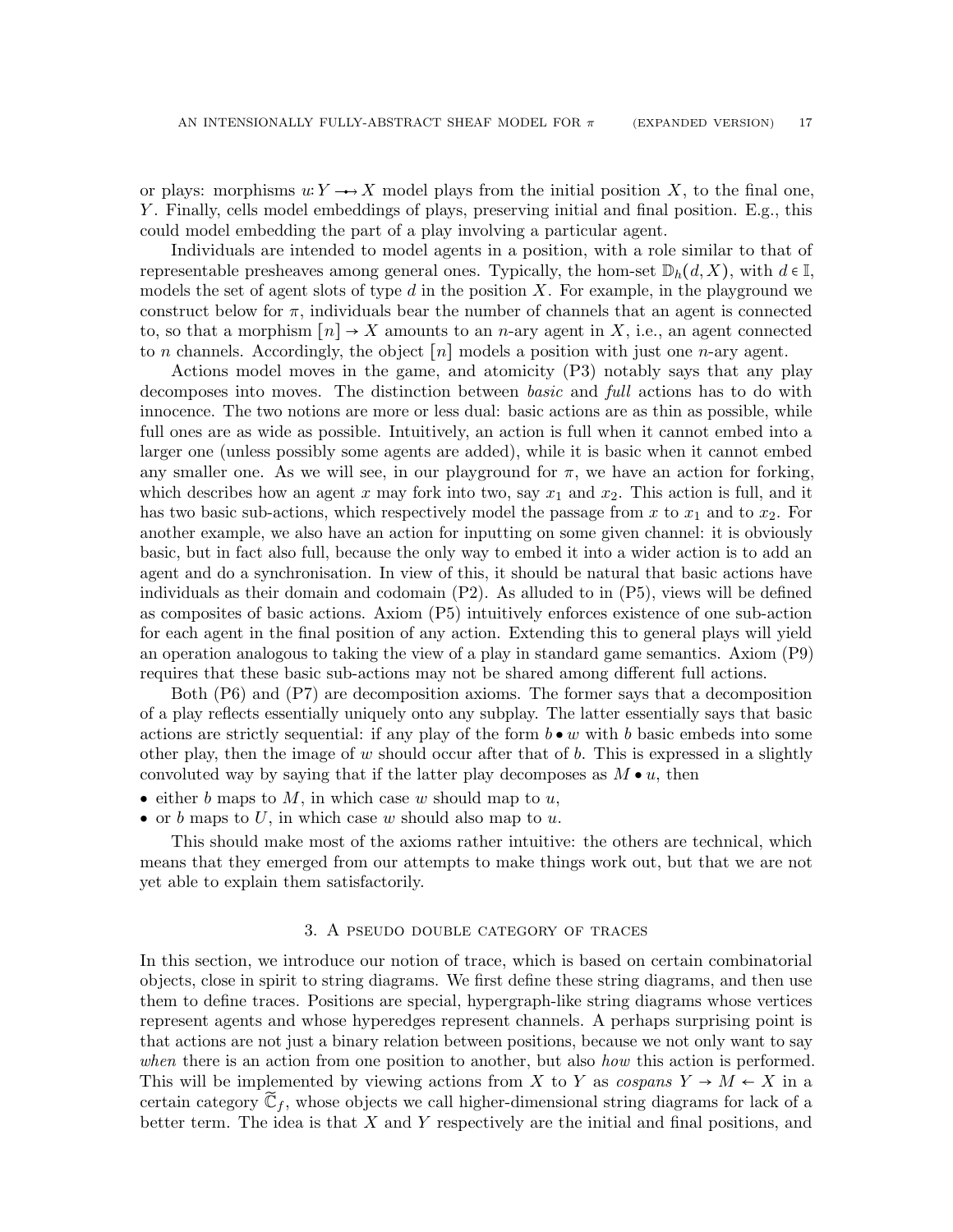that M describes how one goes from X to Y. By combining such actions (by pushout), we get a bicategory  $\mathbb{D}_v$  of positions and traces. Finally, we recast  $\mathbb{D}_v$  as the vertical bicategory of a pseudo double category D.

<span id="page-17-0"></span>3.1. String diagrams. The category  $\widetilde{\mathbb{C}}_f$  will be a category of finite presheaves over a base category,  $\mathbb C$ . Let us motivate the definition of  $\mathbb C$  by recalling that (directed, multi) graphs may be seen as presheaves over the category with two objects  $\star$  and [1], and two non-identity morphisms  $s, t: \star \to [1]$ . Any such presheaf G represents the graph with vertices in  $G(\star)$  and edges in  $G[1]$ , the source and target of any  $e \in G[1]$  being respectively  $G(s)(e)$  and  $G(t)(e)$ , or  $e \cdot s$  and  $e \cdot t$  for short. A way to visualise how such presheaves represent graphs is to compute their *categories of elements* [\[54\]](#page-67-3). Recall that the category of elements elG for a presheaf G over C has as objects pairs  $(c, x)$  with  $c \in \mathbb{C}$  and  $x \in G(c)$ , and as morphisms  $(c, x) \rightarrow (d, y)$ all morphisms  $f: c \to d$  in C such that  $y \cdot f = x$ . This category admits a canonical functor  $\pi_G$ to  $\mathbb C$ , and G is the colimit of the composite el  $G \xrightarrow{\pi_G} \mathbb C \xrightarrow{y} \widehat{\mathbb C}$  with the Yoneda embedding. E.g., the category of elements for  $y_{1}$  is the poset  $(\star, s) \stackrel{s}{\rightarrow} ([1], id_{1}] \stackrel{t}{\leftarrow} (\star, t)$ , which could be pictured as  $\longrightarrow$ , where dots represent vertices, the triangle represents the edge, and links materialise the graph of  $G(s)$  and  $G(t)$ , the convention being that t connects to the apex of the triangle. We thus recover some graphical intuition.

Let us give the formal definition of  $\mathbb C$  for reference. We advise to skip it on a first reading, as we then attempt to provide some intuition.

**Definition 3.1.** Let  $G_{\mathbb{C}}$  be the graph with, for all  $n, m$ , with  $a, b \in n$  and  $c, d \in m$ :

- vertices  $\star$ ,  $[n]$ ,  $\pi_n^l$ ,  $\pi_n^r$ ,  $\pi_n$ ,  $\nu_n$ ,  $\heartsuit_n$ ,  $\tau_n$ ,  $\iota_{n,a}$ ,  $o_{n,a,b}$ , and  $\tau_{n,a,m,c,d}$ ;
- edges  $s_1, ..., s_n : \star \to [n]$ , plus,  $\forall v \in {\pi_n^l, \pi_n^r, \heartsuit_n, \tau_n, o_{n,a,b}}$ , edges  $s, t : [n] \to v$ ;
- edges  $[n] \stackrel{t}{\rightarrow} \nu_n \stackrel{s}{\leftarrow} [n+1]$  and  $[n] \stackrel{t}{\rightarrow} \nu_{n,a} \stackrel{s}{\leftarrow} [n+1]$ ;
- edges  $\pi_n^l$  $\stackrel{l}{\rightarrow} \pi_n \stackrel{r}{\leftarrow} \pi_n^r$  and  $\stackrel{l}{\leftarrow} \eta_{n,a,m,c,d} \stackrel{\epsilon}{\leftarrow} o_{m,c,d}.$

Let  $\mathbb C$  be the free category on  $G_{\mathbb C}$ , modulo the equations

 $s \circ s_i = t \circ s_i$   $l \circ t = r \circ t$   $\rho \circ t \circ s_a = \epsilon \circ t \circ s_c$   $\rho \circ s \circ s_{n+1} = \epsilon \circ s \circ s_d$ .

The first equation should be understood in  $\mathbb{C}(*,v)$  for all  $n \in \mathbb{N}$ ,  $i \in n$ , and  $v \in \bigcup_{a,b \in n} {\{\pi_n^l,\pi_n^r,\pi_m^r\}}$  $\mathcal{O}_n, \tau_n, \iota_{n,a}, o_{n,a,b}, \nu_n$ . (This is rather elliptic: if v has the shape  $\iota_{n,a}$  or  $\nu_n$ ,  $s \circ s_i$  is really  $\star \stackrel{s_i}{\to} [n+1] \stackrel{s}{\to} v$ .) The second equation should be understood in  $\mathbb{C}([n], \pi_n)$  for all n, and the last two in  $\mathbb{C}(*, \tau_{n,a,m,c,d})$ , for all  $n, m, a \in n$ , and  $c, d \in m$ .

Our category of string diagrams is the category of finite presheaves  $\tilde{\mathbb{C}}_f$ . A presheaf X over C is a kind of higher-dimensional graph whose components are typed by objects of C:

- $X(*)$  is the set of vertices, or *channels*;
- $X[n]$  is the set of *agents* connected to n channels (which are given by  $X(s_i)$ );
- $X(\iota_{n,a})$  is the set of *input actions* by some *n*-ary agent on its *ath* channel;
- $X(o_{m,c,d})$  is the set of *output actions* by some m-ary agent on its cth channel of its dth channel;
- $X(\tau_{n,a,m,c,d})$  is the set of *synchronisations* between some input and some output on a common channel;
- $X(\pi_n)$  is the set of *forking actions* by some *n*-ary agent;
- and similarly for  $X(\pi_n^l)$ ,  $X(\pi_n^r)$ ,  $X(\nu_n)$ ,  $X(\varphi_n)$ , and  $X(\tau_n)$ .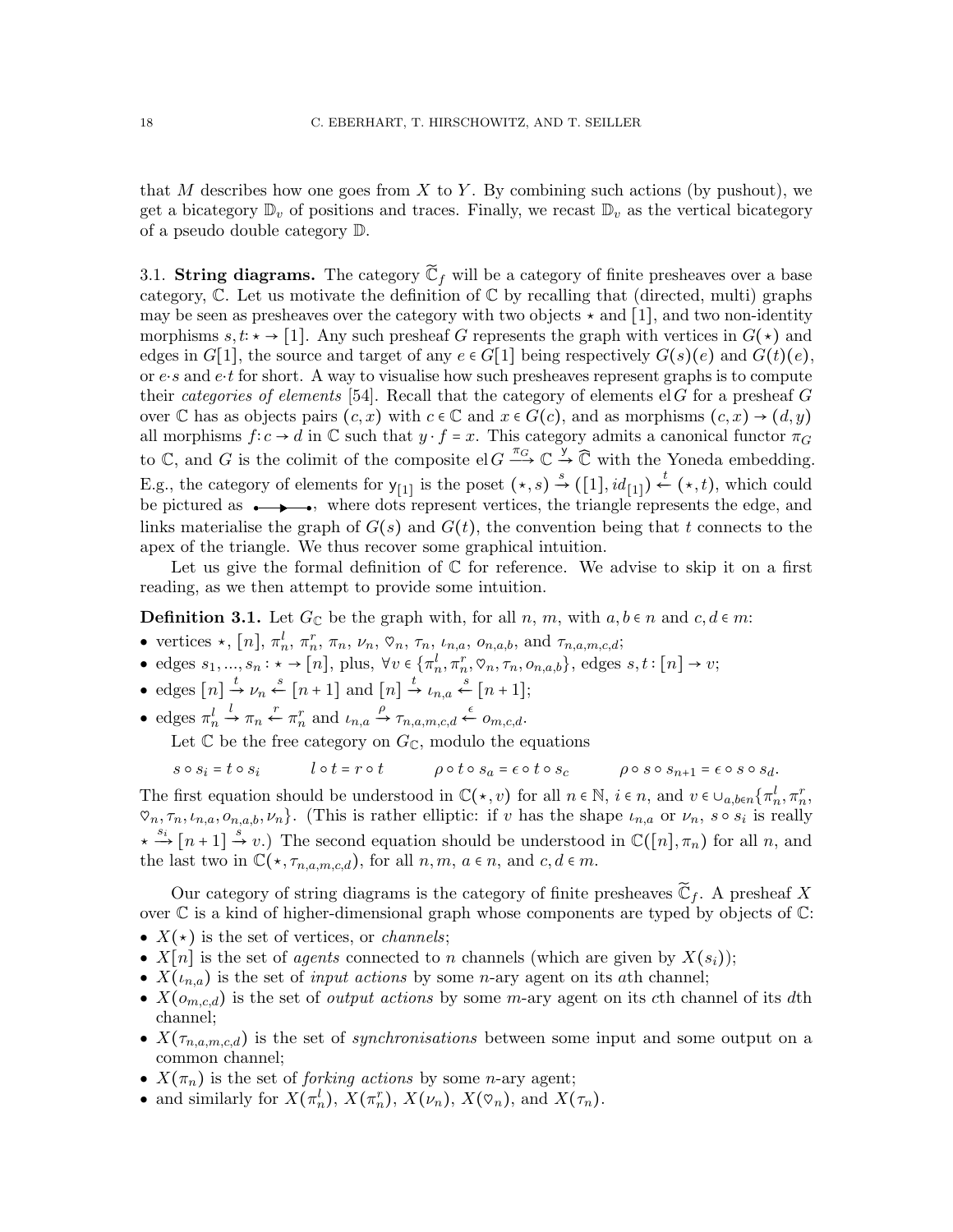

<span id="page-18-0"></span>Figure 2: Categories of elements for [3],  $\pi_2$ , and  $\tau_{1,1,3,2,3}$ , with graphical representation

To see these intuitions at work, let us compute a few categories of elements. Let us start with an easy one, that of  $[3] \in \mathbb{C}$  (recalling that we implicitly identify any  $c \in \mathbb{C}$  with  $y_c$ ). An easy computation shows that it is the poset pictured in the top left part of Figure [2.](#page-18-0) We think of it as a position with one agent  $([3], id_{[3]})$  connected to three channels, and draw it as in the top right part, where the bullet represents the agent, and circles represent channels.

**Definition 3.2.** Positions are finite presheaves empty except perhaps on  $\star$  and [n]s.

Let us organise positions into a category, by designing a notion of morphism. We may equip the objects of  $\mathbb C$  with a *dimension*:  $\star$  has dimension 0, any [n] has dimension 1, all of  $\tau_n, \pi_n^l, \pi_n^r, \varphi_n, \iota_{n,a}, o_{n,c,d}, \nu_n$  have dimension 2,  $\pi_n$  has dimension 3,  $\tau_{n,i,m,j,k}$  has dimension 4. **Definition 3.3.** We accordingly define the *dimension* of a presheaf X on  $\mathbb C$  to be the lowest  $n \in \mathbb{N}$  such that for any  $m \in \mathbb{C}$  of dimension strictly greater than  $n, X(m) = \emptyset$ .

A position is thus equivalently a finite presheaf in  $[\mathbb{C}^{op}, \text{set}]$  of dimension at most 1. An interface is one of dimension 0.

**Definition 3.4.** A map in  $\widehat{\mathbb{C}}$  is 1-injective iff it is injective in all strictly positive dimensions.

A morphism of positions is a 1-injective morphism in  $\widehat{\mathbb{C}}$ . The intuition for a morphism  $X \rightarrow Y$  between positions is thus that X embeds into Y, possibly identifying some channels.

**Definition 3.5.** Positions and morphisms between them form a category  $\mathbb{D}_h$ .

Returning to our explanation of  $\mathbb C$  through categories of elements, let us consider that of  $\pi_2$ . It is the poset generated by the left-hand graph in the second row of Figure [2](#page-18-0) (omitting base objects for conciseness). We think of it as a binary agent  $(lt)$  forking into two agents (*ls* and rs), and draw it as on the right. The equation  $lt = rt$  ensures that  $\pi_2^l$  and  $\pi_2^r$  are performed by the same agent. The graphical convention is that a black triangle stands for the presence of  $id_{\pi_2}$ , l, and r. Below, we represent just l as a white triangle with only a left-hand branch, and symmetrically for  $r$ . Furthermore, in all our pictures, time flows 'upwards'.

Another category of elements, characteristic of the  $\pi$ -calculus, is the one for synchronisation  $\tau_{n,a,m,c,d}$ . The case  $(n, a, m, c, d) = (1, 1, 3, 2, 3)$  is the poset generated by the graph at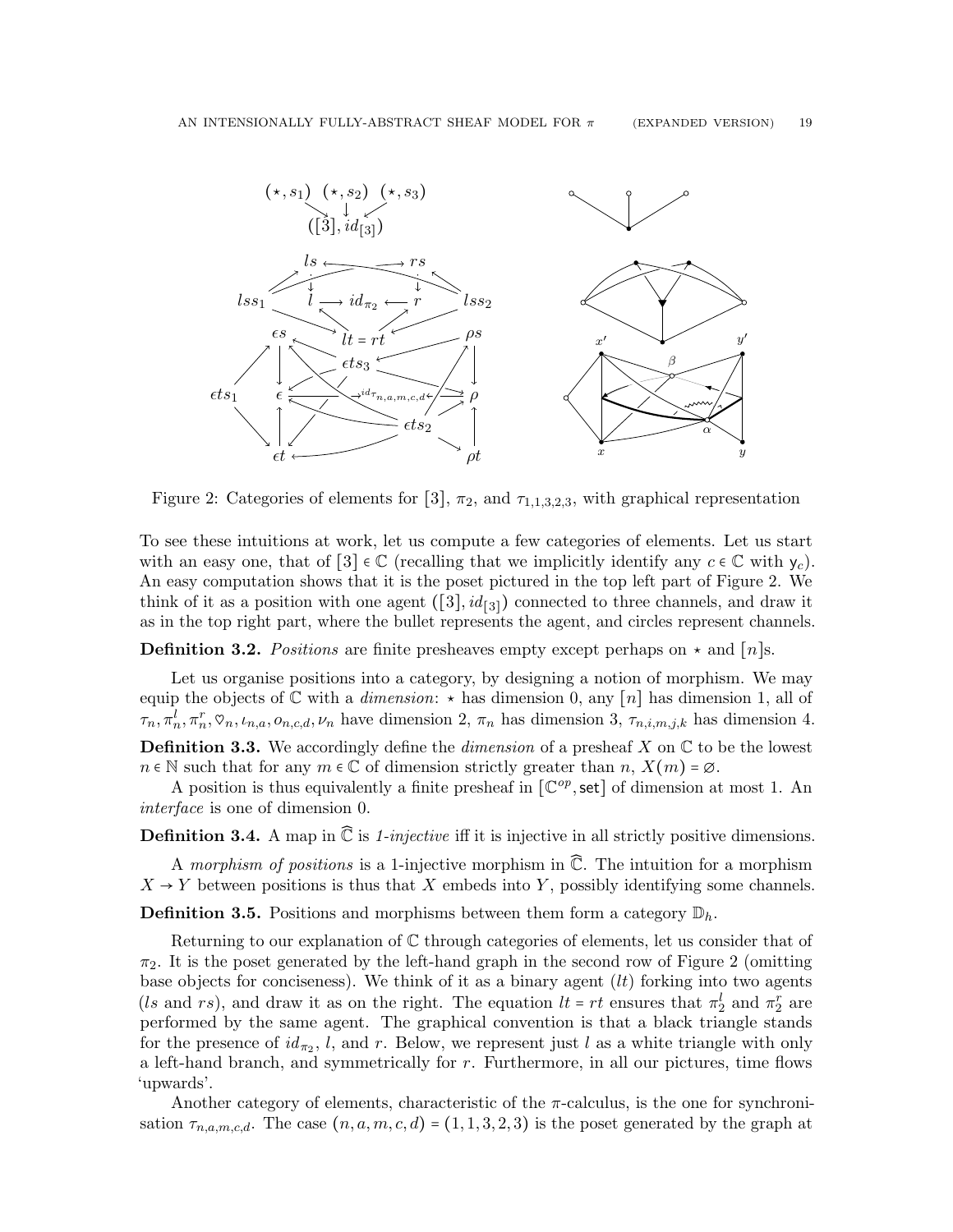

<span id="page-19-1"></span>Figure 3: Pictures and corresponding cospans for  $\pi_p^l$ ,  $\pi_p^r$ ,  $o_{m,c,d}$ ,  $u_{n,a}$ ,  $\heartsuit_p$ ,  $\tau_p$ , and  $\nu_p$ 

the bottom left of Figure [2,](#page-18-0) which we will draw as on the right. The left-hand ternary agent x outputs its 3rd channel, here  $\beta$ , on its 2nd channel, here  $\alpha$ . The right-hand unary agent y receives the sent channel on its unique channel, here  $\alpha$ . Both agents have two occurrences, one before and one after the action, respectively marked as  $x/x'$  and  $y/y'$ . Both x and x' are ternary here, while y is unary and y', having gained knowledge of  $\beta$ , is binary. There are actually three actions here, in the sense that there are three higher-dimensional elements. The first is the output action  $\epsilon$  from x to x', graphically represented as the middle point of  $\rightarrow$  (intended to evoke the point where  $\beta$  enters channel  $\alpha$ ). The second is the input action  $\rho$  from y to y', graphically represented as the middle point of  $\longrightarrow$  (where  $\beta$ exits channel  $\alpha$ ). The third action is the synchronisation itself, which 'glues' the other two together, as represented by the squiggly line.

We leave the computation of other categories of elements as an exercise to the reader. The remaining string diagrams are depicted in the top row of Figure [3,](#page-19-1) for  $p = 2$  and  $(n, a, m, c, d) = (1, 1, 3, 2, 3).$  The first two are *views*, in the game semantical sense, of the fork action  $\pi_2$  explained above. The next two,  $o_{m,c,d}$  (for 'output') and  $l_{n,a}$  (for 'input'), respectively are views for the sender and receiver in a synchronisation action. The  $\tau_p$  action is a silent, dummy action standard in  $\pi$ -calculus. The  $\varphi_p$  action is the special 'tick' action used for defining fair testing equivalence. The last one,  $\nu_p$ , is a channel creation action.

<span id="page-19-0"></span>3.2. From string diagrams to actions. In the previous section, we have defined our category of string diagrams as  $\mathbb{C}_f$ , and provided some intuition on its objects. The next step is to construct a bicategory whose objects are positions, and whose morphisms represent traces. We start in this section by defining in which sense higher-dimensional objects of C represent actions, and continue in the next one by explaining how to compose actions to form traces. Actions are defined in two stages: seeds, first, give their local form, their global form being given by embedding into bigger positions.

To start with, until now, our string diagrams contain no information about the 'flow of time', although we mentioned it informally in the previous section. To add this information, for each string diagram  $M$  representing an action, we define its initial and final positions, say X and Y, and view the whole action as a cospan  $Y \stackrel{s}{\rightarrow} M \stackrel{t}{\leftarrow} X$ . We have taken care, in drawing our pictures before, of placing initial positions at the bottom, and final positions at the top. So, e.g., the initial and final positions for the example synchronisation of Figure [2](#page-18-0) are as follows.

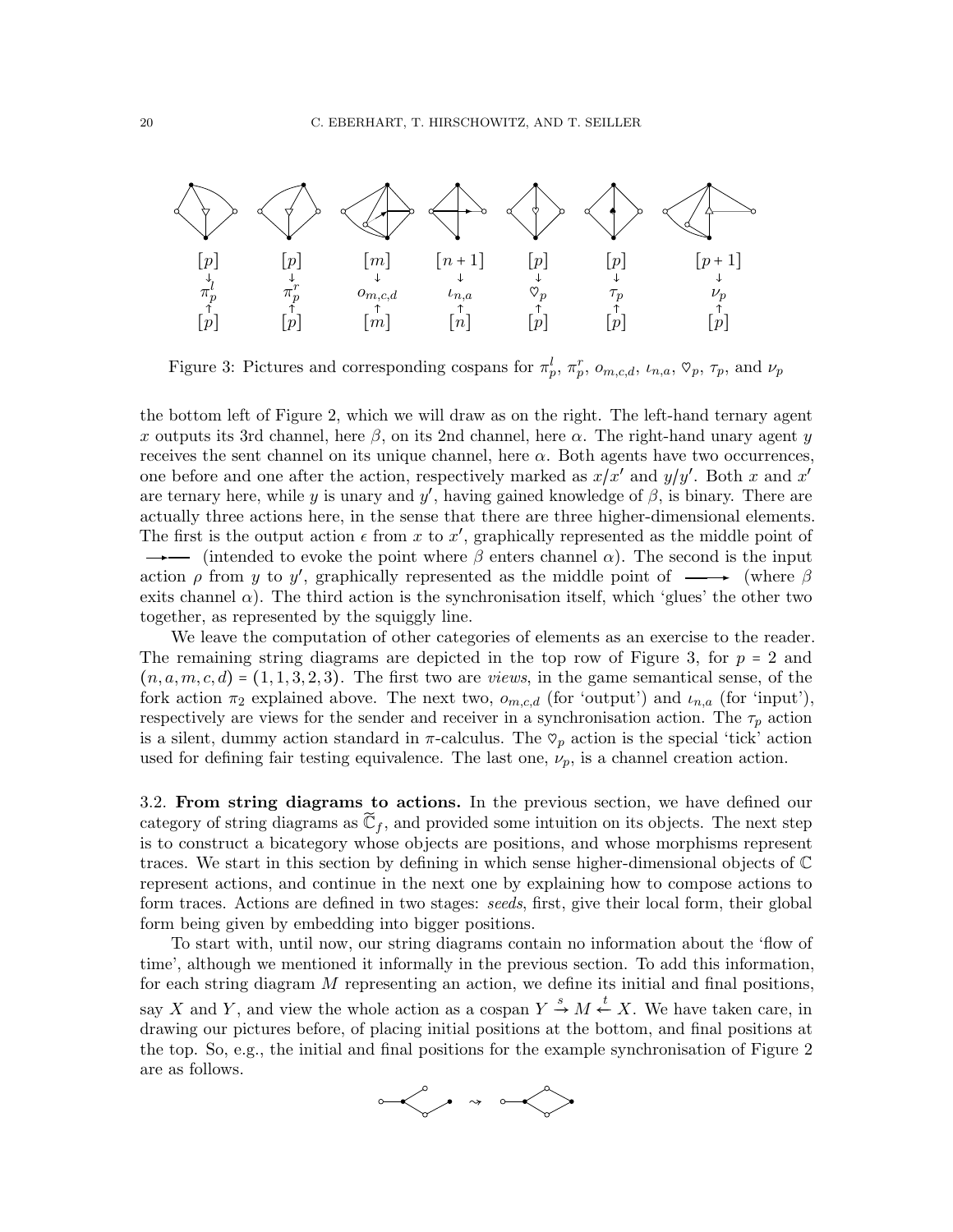They map into (the representable presheaf over)  $\tau_{1,1,3,2,3}$ , yielding the cospan

$$
Y \xrightarrow{s} \tau_{1,1,3,2,3} \xleftarrow{t} X.
$$

We leave it to the reader to define, based on the above pictures, the expected cospans for forking and synchronisation

$$
[p] \begin{bmatrix} p \end{bmatrix}
$$

$$
\begin{matrix} m \\ \downarrow \end{matrix}
$$

$$
\begin{matrix} m \\ \downarrow \end{matrix}
$$

$$
\begin{matrix} \tau_p \\ \tau_{n,a,m,c,d} \\ \hline \end{matrix}
$$

$$
[p]
$$

$$
[m] \begin{matrix} \uparrow \\ c \end{matrix} \begin{bmatrix} n \\ \downarrow \end{bmatrix}
$$

plus the remaining ones specified in the bottom row of Figure [3.](#page-19-1) Initial positions are at the bottom, and we use:

**Notation 3.6.** We denote by  $[m]_{a_1,...,a_p}|_{c_1,...,c_p}[n]$  the position consisting of an *m*-ary agent x and an n-ary agent y, quotiented by the equations  $x \cdot s_{a_k} = y \cdot s_{c_k}$  for all  $k \in p$ . When both lists are empty, by convention,  $m = n$  and the agents share all channels in order.

Definition 3.7. These cospans are called seeds.

We now define actions from seeds by embedding the latter into bigger positions. E.g., we allow a fork action to occur in a position with more than one agent.

**Definition 3.8.** The *interface*  $I_F$  of a presheaf  $F \in \mathbb{C}$  is  $F(\star) \cdot \star$ , the  $F(\star)$ -fold coproduct of  $\star$  with itself, or in other words the position consisting solely of F's channels. The interface of a seed  $Y \xrightarrow{s} M \xleftarrow{t} X$  is  $I_X$ .

Since channels occurring in the initial position remain in the final one, we have for each seed a cone from  $I_X$  to the seed. For any morphism of positions  $I_X \rightarrow Z$ , pushing the cone along  $I_X \rightarrow Z$  using the universal property of pushout as in

<span id="page-20-1"></span>
$$
I_X \xrightarrow{\begin{array}{c}\n Y \longrightarrow Y' \\
 \downarrow \\
 M \longrightarrow Z \longrightarrow M' \\
 \searrow X \longrightarrow Z \longrightarrow X'\n\end{array} (3.1)
$$

yields a new cospan, say  $Y' \to M' \leftarrow X'$ .

Definition 3.9. Let *actions* be all such pushouts of seeds.

Intuitively, taking pushouts glues string diagrams together. Let us do a few examples.

<span id="page-20-0"></span>**Example 3.10.** The seed  $[2] | [2] \xrightarrow{[ls,rs]} \pi_2 \stackrel{lt}{\leftarrow} [2]$  has as interface the presheaf  $I_{[2]} = \star + \star$ , consisting of two channels, say a and b. Consider the position  $[2] + \star$  consisting of an agent y connected to two channels  $b'$  and  $c$ , plus an additional channel  $a'$ . Further consider the map  $h: I_{[2]} \to [2] + \star$  defined by  $a \mapsto a'$  and  $b \mapsto b'$ . The pushout

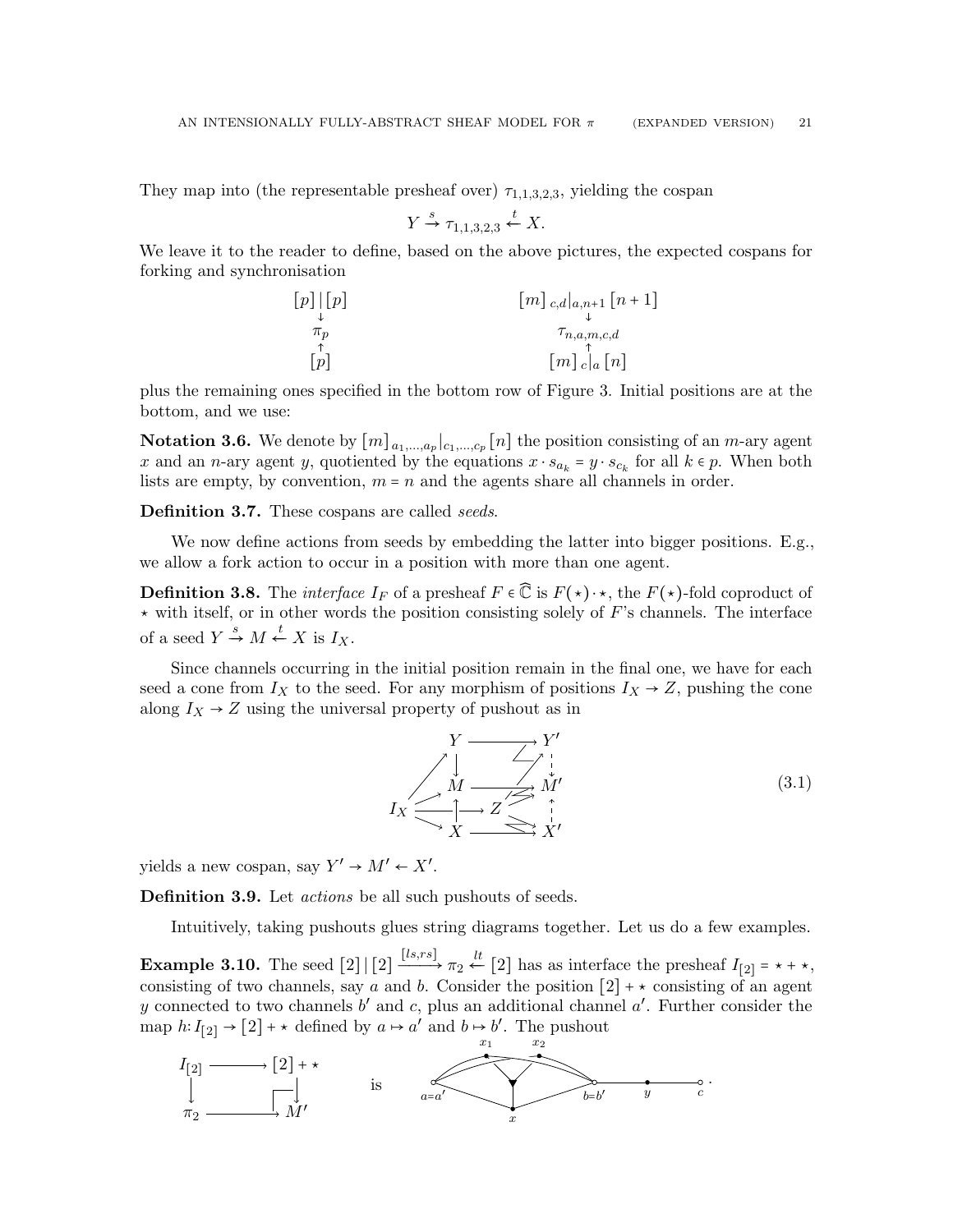



<span id="page-21-1"></span>Figure 4: Example traces

The meaning of such an action is that x forks while  $y$  is passive.

**Example 3.11.** Because we push along *initial* channels, the interface of a seed may not contain all involved channels. E.g., in an input action (not part of any synchronisation), the received channel cannot be part of the initial position.

<span id="page-21-0"></span>3.3. From actions to traces. Having defined actions, we now define their composition to yield our bicategory  $\mathbb{D}_v$  of positions and traces. Consider Cospan( $\tilde{\mathbb{C}}_f$ ), the bicategory which has as objects all finite presheaves on  $\mathbb{C}$ , as morphisms  $X \to Y$  all cospans  $X \to U \leftarrow Y$ , and obvious 2-cells. Composition is given by pushout, and hence is not strictly associative.

Notation 3.12. By convention, the initial position is the *target* of the morphism in Cospan( $\mathbb{C}_f$ ). We denote morphisms in Cospan( $\mathbb{C}_f$ ) with special arrows  $Y \rightarrow X$ ; composition and identities are denoted with  $\bullet$  and  $id^{\bullet}$ , which matches the notation of pseudo double categories (Section [2.4\)](#page-13-0).

**Definition 3.13.** A trace is any cospan in  $\widetilde{\mathbb{C}}_f$  which is isomorphic to some finite, possibly empty composite of actions in  $\mathsf{Cospan}(\tilde{\mathbb{C}}_f)$ . Let  $\mathbb{D}_v$  denote the subbicategory of  $\mathsf{Cospan}(\tilde{\mathbb{C}}_f)$ obtained by restricting to positions, traces, and 1-injective 2-cells.

Thus, arrows  $X \to Y$  in  $\mathbb{D}_h$  denote embeddings of X into Y (up to identification of channels), whereas arrows  $Y \rightarrow X$  in  $\mathbb{D}_v$  denote traces with X initial and Y final. Intuitively, composition in  $\mathbb{D}_v$  glues string diagrams on top of each other, which yields a truly concurrent notion of trace: the only information retained in a trace about the order of occurrence of actions is their causal dependencies.

**Example 3.14.** Composing the action of Example [3.10](#page-20-0) with a forking action by y yields the first string diagram of Figure [4,](#page-21-1) which shows that the ordering between remote actions is irrelevant. To illustrate how composition retains causal dependencies between actions, consider the second string diagram. It is unfolded for readability: one should identify both framed nodes, resp. both circled ones. In the initial position, there are channels  $a, b$ , and  $c$ , and three agents  $x(a, b)$ ,  $y(b)$ , and  $z(a, c)$  (channels known to each agent are in parentheses). In a first action, x sends a on b, and y receives it. In a second action, z sends c on a, and the avatar  $y'$  of  $y$  receives it. The second action is enabled by the first, by which  $y$  gains knowledge of a.

Before going on to construct the base double category for our playground, let us observe the following two basic facts about traces.

<span id="page-21-2"></span>**Lemma 3.15.** For any trace  $Y \stackrel{s}{\rightarrow} U \stackrel{t}{\leftarrow} X$ , s and t are monos.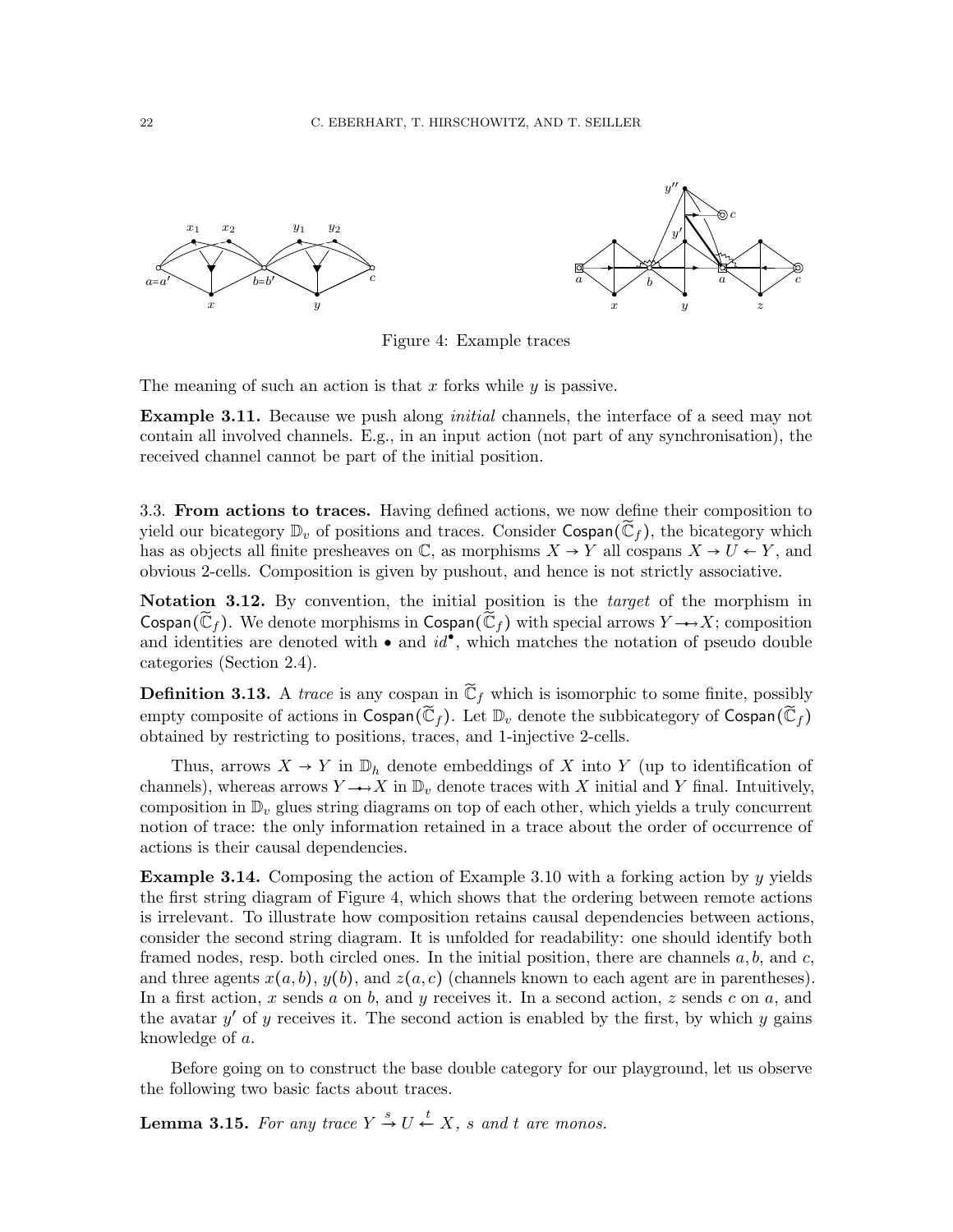Proof. We proceed by induction on the number of actions involved in any decomposition of U. The base case is trivial. For the induction step, because composition of cospans is by pushout, the result follows from the induction hypothesis, stability of monos under pushout and composition, and the fact that the result holds for actions. The latter in turn follows from the fact that monos are stable under pushout (again!), the pushout lemma, and the fact that the result holds for seeds, which holds by case inspection.  $\Box$ 

<span id="page-22-3"></span>**Lemma 3.16.** For any trace  $Y \stackrel{s}{\rightarrow} U \stackrel{t}{\leftarrow} X$ ,  $s_*$  is an isomorphism.

Proof. Similar to the previous proof.

The intuition behind the last lemma is that no channel is forgotten during the play.

<span id="page-22-0"></span>3.4. The main double category. At last, we define the base double category  $\mathbb D$  of our playground for the  $\pi$ -calculus. It is a sub-double category of a double category of cospans in  $\widehat{\mathbb{C}}$ .

Consider the double category  $\mathbb{D}^0$  with

- positions as objects,
- horizontal morphisms  $X \to Y$  given by all natural transformations  $h: X \to Y$ ,
- vertical morphisms  $X \longrightarrow Y$  given by cospans  $X \stackrel{s}{\rightarrow} U \stackrel{t}{\leftarrow} Y$  in  $\widehat{\mathbb{C}}$ ,
- and double cells  $U \rightarrow V$  given by commuting diagrams

<span id="page-22-1"></span>
$$
X' \xrightarrow{k} Y'
$$
  
\n
$$
U \xrightarrow{l} V
$$
  
\n
$$
tU \xrightarrow{l} V
$$
  
\n
$$
X \xrightarrow{f_{tV}} Y.
$$
  
\n(3.2)

**Definition 3.17.** Let  $\mathbb{D}$  denote the sub-double category of  $\mathbb{D}^0$  obtained by restricting

- vertical morphisms to traces,
- horizontal morphisms to 1-injective maps,
- double cells to diagrams  $(3.2)$  in which k, l, and h are 1-injective.

<span id="page-22-5"></span>**Proposition 3.18.**  $\mathbb D$  indeed forms a sub-double category of  $\mathbb D^0$ , i.e., is closed under all composition operations.

*Proof.* The only non-obvious point is that double cells in  $\mathbb D$  are closed under vertical composition, and in particular that the middle component of the composite is 1-injective. This follows from Lemma [3.20](#page-22-2) and Corollary [3.22](#page-23-0) below.  $\Box$ 

<span id="page-22-4"></span>**Definition 3.19.** Let  $\mathcal{V}_0$  denote the set of 't'-legs (i.e., lower legs) of seeds.

<span id="page-22-2"></span>**Lemma 3.20.** For any morphism [\(3.2\)](#page-22-1) in  $\mathbb{D}_{H}^{0}$ , if U and V are traces, then the upper square is a pullback.

*Proof.* For any trace  $Y \stackrel{s}{\rightarrow} P \stackrel{t}{\leftarrow} X$  and  $n \in \mathbb{N}$ ,  $Y[n]$  consists of all elements of  $P[n]$  which are not in the image of (the action of) any map in  $\mathcal{V}_0$ .

Now, consider any double cell as in  $(3.2)$ . Because  $s_V$  is monic,  $U \times_V Y'$  may be chosen to be just  $l^{-1}(Y') \subseteq U$ . By Lemma [3.15](#page-21-2) and standard cancellation properties of monos,

 $\Box$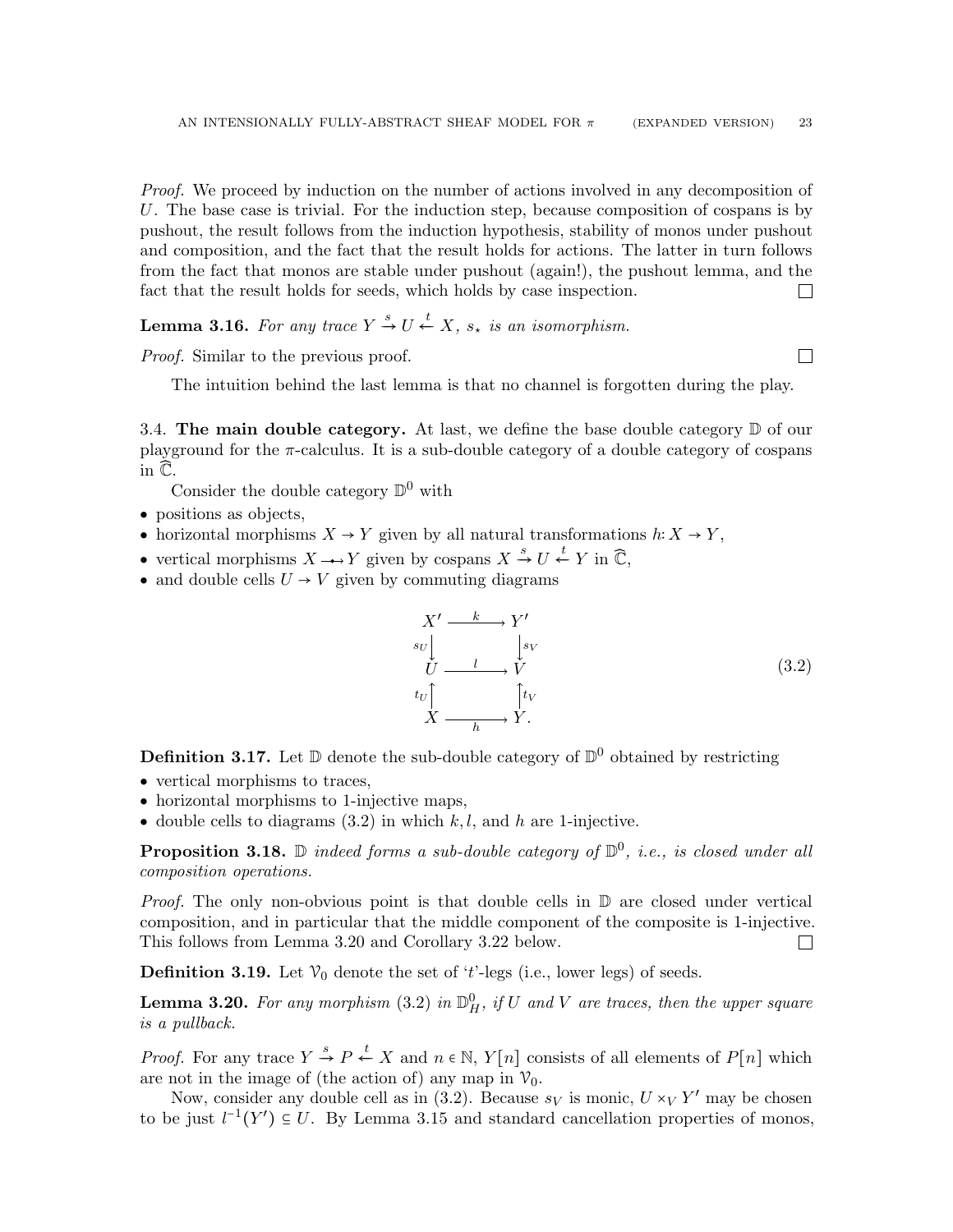the mediating arrow  $X' \to U \times_V Y'$  is mono. To show that it is epi, we proceed pointwise. Over  $\star$ , the result follows from  $s_U$  and  $s_V$  being isomorphisms (Lemma [3.16\)](#page-22-3). Over [n], if  $x \in (U \times_V Y')[n]$  then  $x \in U[n]$ , and  $l(x) \in V[n]$  is not in the image of (the action of) any  $t \in \mathcal{V}_0$ . But if there existed y such that  $y \cdot t = x$ , then by naturality we would have  $l(y) \cdot t = l(x)$ , contradicting the latter. Any natural transformation being both epi and mono is an isomorphism, hence the result.  $\Box$ 

Lemma 3.21. In Set, consider any cube



with the marked pushouts and pullback, and with all arrows mono except perhaps f. Then, f is also mono and the front square is also a pullback.

Proof. Any such cube is naturally isomorphic to some cube of the shape



the only non-trivial point being that the map  $I + R \rightarrow I + X + S$  has the given shape. But this is because we know that its pullback along  $I + X \rightarrow I + X + S$  is inj<sub>l</sub>, so the image of R has to lie in S.  $\Box$ 

<span id="page-23-0"></span>Corollary 3.22. Consider any cube



in  $\hat{\mathbb{C}}$  in which all arrows except perhaps f are 1-injective, and the marked squares are pushouts, resp. pullbacks. Then f is also 1-injective.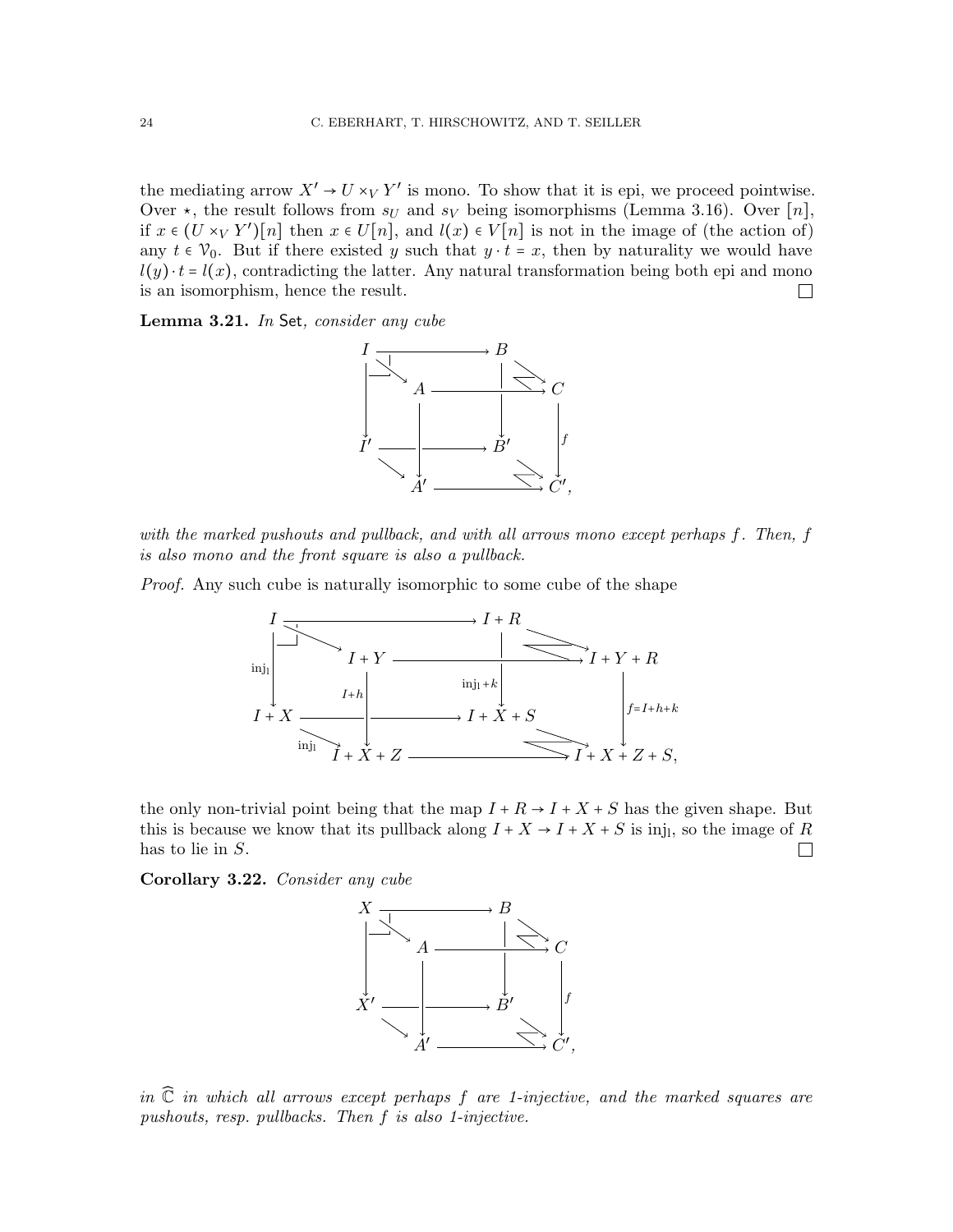*Proof.* We proceed pointwise. On any object C of dimension  $> 0$ , we obtain a diagram in sets for which the lemma applies.  $\overline{\phantom{a}}$ 

#### 4. Codomain is a fibration

<span id="page-24-0"></span>In this section, we prove that the double category  $\mathbb D$  of traces constructed in the previous section satisfies the primary axiom for playgrounds, namely that the codomain functor  $\mathbb{D}_H \to \mathbb{D}_h$  is a fibration. We proceed as follows. We first define a (strong) factorisation system on  $\hat{\mathbb{C}}$  (Section [4.1\)](#page-24-1), from which we derive in Section [4.2](#page-25-0) an intermediate sub-double category  $\mathbb{D} \to \mathbb{D}^1 \to \mathbb{D}^0$ . We further show that by the properties of factorisation, the codomain functor  $\mathbb{D}_H^1 \to \mathbb{D}_h^1$  is a fibration. Finally, we want to show that  $\mathbb{D}_H \to \mathbb{D}_h$  is a fibration by proving that traces are stable under relevant cartesian lifting in  $\mathbb{D}^1$ , i.e., cartesian liftings of any trace along any morphism in  $\mathbb{D}_h$  are again in  $\mathbb{D}_H$ . We first check this for seeds, by case analysis, in Section [4.3.](#page-26-0) In order to generalise to actions  $M: Y \rightarrow X$ , the basic idea is to

- (1) decompose X as a pushout of  $X_0$ , where the generating seed  $M_0$  takes place, and Z, which is passive;
- (2) decompose the morphism along which we want to restrict, say  $h: X' \to X$ , accordingly, say as  $h_0: X'_0 \to X_0$  and  $h_Z: Z' \to Z$ ;
- (3) restrict  $M_0$  along  $h_0$  to obtain  $P'_0$ ;
- <span id="page-24-2"></span>(4) recompose a trace  $P'$  from  $P'_0$  and  $Z'$ ;
- (5) check that  $P'$  admits a cartesian morphism to  $M$ .

Step [\(4\)](#page-24-2) is non-trivial, so we devote Section [4.4](#page-28-0) to it. It works as a kind of formal opposite to restriction, as we essentially lift  $P'_0$  along  $h_0: X'_0 \to X'$ . We call this an *oplifting* of  $P'_0$  along  $h_0$ , by analogy with lifting in opfibrations. However, opliftings do not enjoy the relevant universal property (opcartesianness, which is dual to cartesianness). Instead, we find that opliftings are in fact cartesian! In Section [4.5,](#page-31-0) we use opliftings to show that actions are stable under restriction, following the above plan. Finally, we extend the result to arbitrary traces in Section [4.6.](#page-33-0)

<span id="page-24-1"></span>4.1. A factorisation system. Let us start by defining the (strong) factorisation system  $(\mathcal{V}, \mathcal{H})$  on  $\mathbb{C}$ , on which the intermediate sub-double category  $\mathbb{D}^1$  will be based. The idea is that all three components of cartesian morphisms in  $\mathbb{D}_H$  are in  $\mathcal{H}$ , while t-legs of vertical morphisms are in V. The cartesian lifting of any  $V: Y' \rightarrow Y$  as in [\(3.2\)](#page-22-1) along any  $h: X \rightarrow Y$ is then given by factoring  $t_V \circ h$  as  $l \circ t_U$  with  $t_U \in V$  and  $l \in \mathcal{H}$  to obtain

<span id="page-24-3"></span>
$$
X' \xrightarrow{k \to Y'}
$$
  
\n
$$
\begin{array}{c}\n\overrightarrow{y} \\
\overrightarrow{U} - -\overrightarrow{l} \rightarrow \overrightarrow{V} \\
\overrightarrow{U} \\
\overrightarrow{X} \xrightarrow{f} Y\n\end{array}
$$
  
\n
$$
(4.1)
$$

where the upper square is a pullback.

We recall from Definition [3.19](#page-22-4) that  $\mathcal{V}_0$  denotes the set of 't'-legs (i.e., lower legs) of seeds. Following Bousfield's [\[8\]](#page-65-14) construction of 'cofibrantly generated' factorisation systems, we define  $\mathcal{H} = \mathcal{V}_{0}^{\perp}$  to be the class of maps f such that for any  $t \in \mathcal{V}_{0}$  and commuting square  $(u, v): t \to f$  in  $\tilde{\mathbb{C}}^{\to}$ , there exists a unique filler h making the following diagram commute: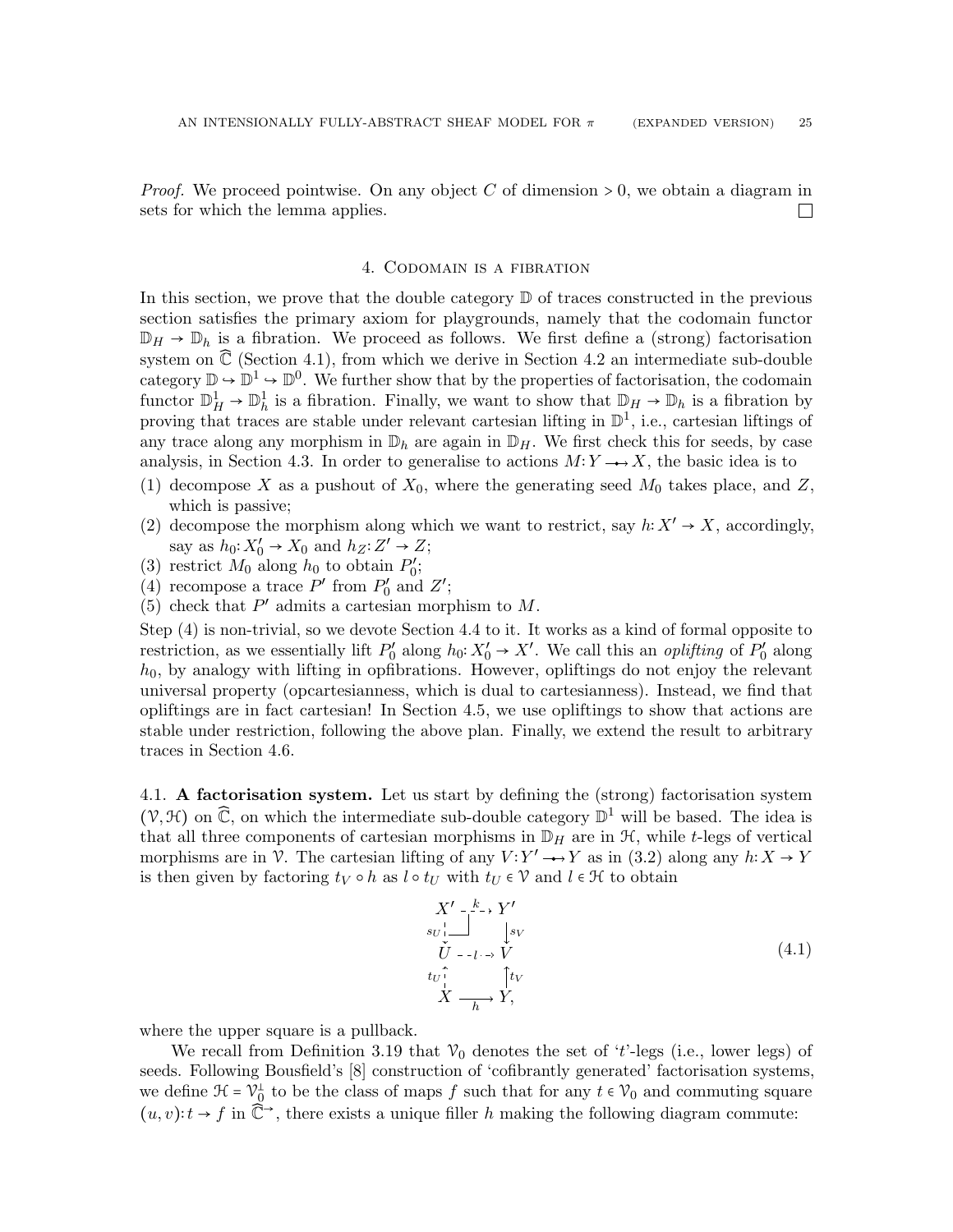

In this situation, one says that f is right-orthogonal to t, and t is left-orthogonal to f, which is denoted by  $t \perp f$ .

We finally define  $V = {}^{\perp} \mathcal{H}$  to consist of all maps which are left-orthogonal to any map in H. Of course, we have  $\mathcal{V}_0 \subseteq \mathcal{V}$ . The following is an application of [\[8,](#page-65-14) Theorem 4.1]:

**Proposition 4.1.** The pair  $(\mathcal{V}, \mathcal{H})$  forms a factorisation system.

What does that mean? Here is a modern definition [\[29\]](#page-66-4):

**Definition 4.2.** The classes of maps  $\mathcal V$  and  $\mathcal H$  form a factorisation system iff  $\mathcal V = {}^{\perp} \mathcal H$ ,  $\mathcal{V}^{\perp} = \mathcal{H}$ , and any arrow factors as  $h \circ v$  with  $h \in \mathcal{H}$  and  $v \in \mathcal{V}$ .

In the case where  $\mathcal{H} = \mathcal{V}_0^{\perp}$  and  $\mathcal{V} = {}^{\perp}\mathcal{H}$ , Bousfield proves that any map in  $\widehat{\mathbb{C}}$  admits a factorisation using a transfinite construction (a so-called *small object* argument). But here we will only need factorisations of particular morphisms, which we will actually be able to calculate by hand. Bousfield's results include:

<span id="page-25-1"></span>**Lemma 4.3.**  $\mathcal V$  is stable under pushout and composition, contains all isomorphisms, and enjoys the right cancellation property, i.e., if  $v \in \mathcal{V}$  and  $f v \in \mathcal{V}$ , then  $f \in \mathcal{V}$ .

H is stable under pullback and composition, contains all isomorphisms, and enjoys the left cancellation property, i.e., if  $h \in \mathcal{H}$  and  $hf \in \mathcal{H}$ , then  $f \in \mathcal{H}$ .

**Remark 4.4.** Stability under pushout is ambiguous here: we mean that for any pushout



if  $v \in \mathcal{V}$ , then  $v' \in \mathcal{V}$ . Stability under pullback is defined dually.

<span id="page-25-0"></span>4.2. A first 'fibred' double category. We now make concrete the idea evoked in the previous section, of using our factorisation system to obtain a codomain fibration. Consider the sub-double category  $\mathbb{D}^1$  of  $\mathbb{D}^0$  obtained by restricting vertical morphisms to cospans  $X \stackrel{s}{\rightarrow} U \stackrel{t}{\leftarrow} Y$  with  $t \in \mathcal{V}$ . Its vertical morphisms are stable under composition and contain identities by Lemma [4.3,](#page-25-1) i.e.:

**Lemma 4.5.**  $\mathbb{D}^1$  forms a sub-double category of  $\mathbb{D}^0$ .

**Lemma 4.6.** Traces are in  $\mathbb{D}_v^1$ , i.e., we have  $\mathbb{D} \subseteq \mathbb{D}^1$ .

Proof. By Lemma [4.3.](#page-25-1)

 $\Box$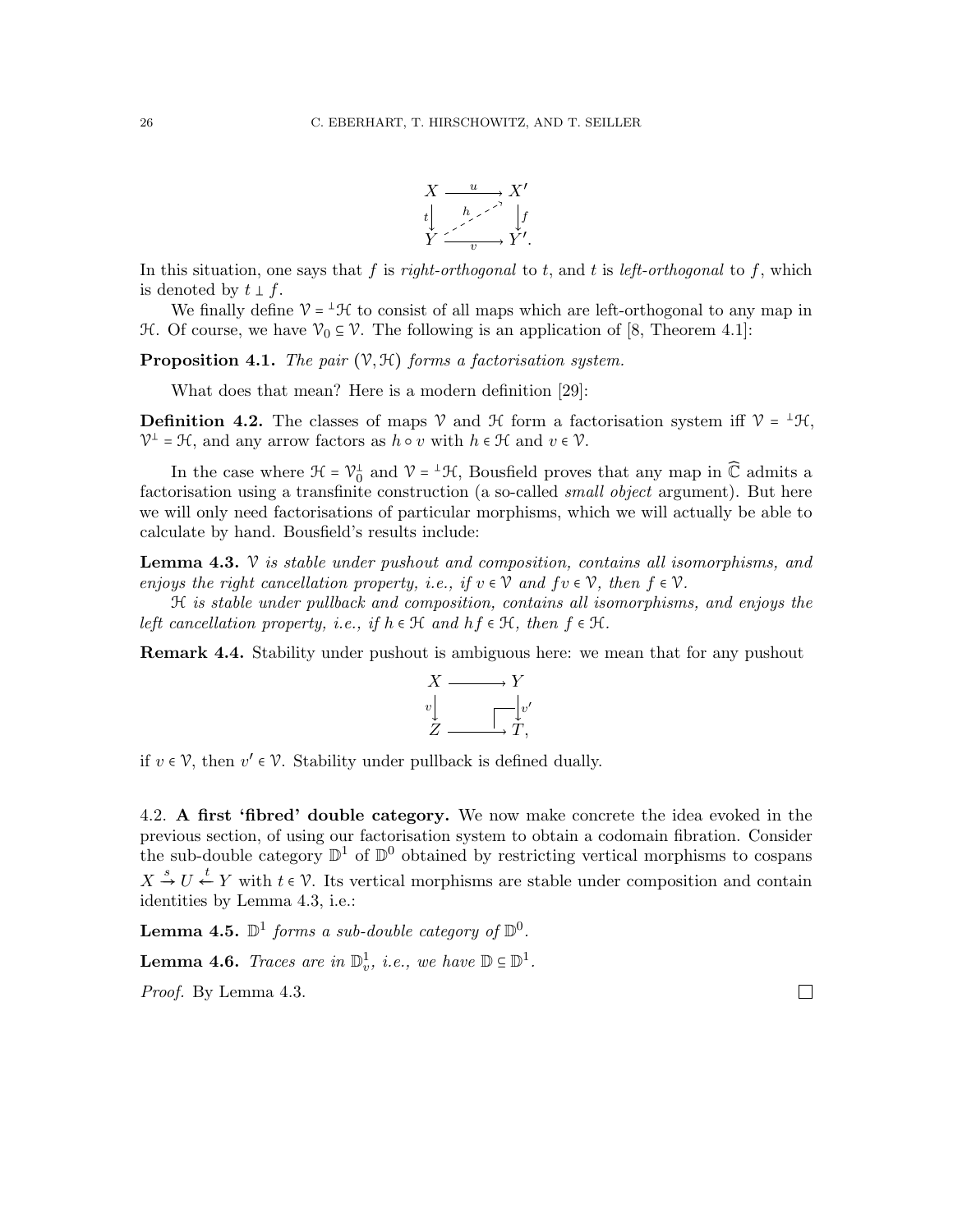The main interest of introducing  $\mathbb{D}^1$  is:

<span id="page-26-2"></span>**Lemma 4.7.** The codomain functor cod:  $\mathbb{D}^1_H \to \mathbb{D}^1_h$  is a fibration in which a double cell [\(3.2\)](#page-22-1) is cartesian iff  $l \in \mathcal{H}$  and the upper square is a pullback.

*Proof.* Let us show that the lifting candidate computed in  $(4.1)$  is cartesian. Indeed, consider any double cell [\(4.1\)](#page-24-3), and any morphism from some vertical morphism  $Z' \to W \leftarrow Z$  to V whose bottom component factors through  $h: X \to Y$ . By unique lifting in  $(\mathcal{V}, \mathcal{H})$ , we obtain a unique dashed arrow making



commute. We finally obtain the desired arrow  $Z' \to X'$  by universal property of pullback. Conversely, any cartesian double cell, being isomorphic to such a lifting, satisfies the conditions.  $\Box$ 

As a final observation, let us record:

**Lemma 4.8.** Any morphism in  $\mathbb{D}_h$  is automatically in  $\mathcal{H}$ .

*Proof.* Indeed, consider any  $h: X \to Y$  in  $\mathbb{D}_h$ . There cannot be any commuting square



with  $t \in \mathcal{V}_0$ , because U is a representable presheaf of dimension > 1 and Y has dimension  $\leq 1$ , so there cannot be any  $v: U \to Y$ .  $\Box$ 

<span id="page-26-0"></span>4.3. Restriction of seeds. We now show that restrictions of seeds (in the sense of  $\mathbb{D}^1$ ) are traces.

<span id="page-26-1"></span>**Lemma 4.9.** Consider any diagram  $X' \stackrel{h}{\rightarrow} X \stackrel{t}{\rightarrow} M$ , where  $t \in \mathcal{V}_0$  and  $h \in \mathbb{D}_h(X', X)$ . Its  $factorisation\ X'\stackrel{t'}{\rightarrow} M'\stackrel{h'}{\rightarrow} M\ with\ t'\in\mathcal{V}\ and\ h'\in\mathcal{H}\ is\ such\ that\ h'\ is\ 1-injective\ and\ the$ obtained restriction is a trace of length at most 2. If  $X'$  is an individual, i.e., a position of shape  $[n]$ , then it is isomorphic to some seed. If  $X'$  is an interface, then the restriction is an equivalence (in  $\mathbb{D}_v$ ).

*Proof.* We proceed by case analysis. In each case, one has to check that  $h'$  is 1-injective, that X' individual implies  $t'$  seed, that X' interface implies that  $t'$  is an isomorphism, and that the upper leg of the obtained cospan is as expected: this is routine so we mention it here once and for all.

Let us first treat the case where  $M = y_c$ , for c not of the shape  $\tau_{n,i,m,j,k}$ . Then, we have  $X = [n]$  for some n. If  $id_c \in \text{Im}(th)$ , then  $X' \cong [n] + I$  for some interface I (since h is 1-injective). Consider the diagram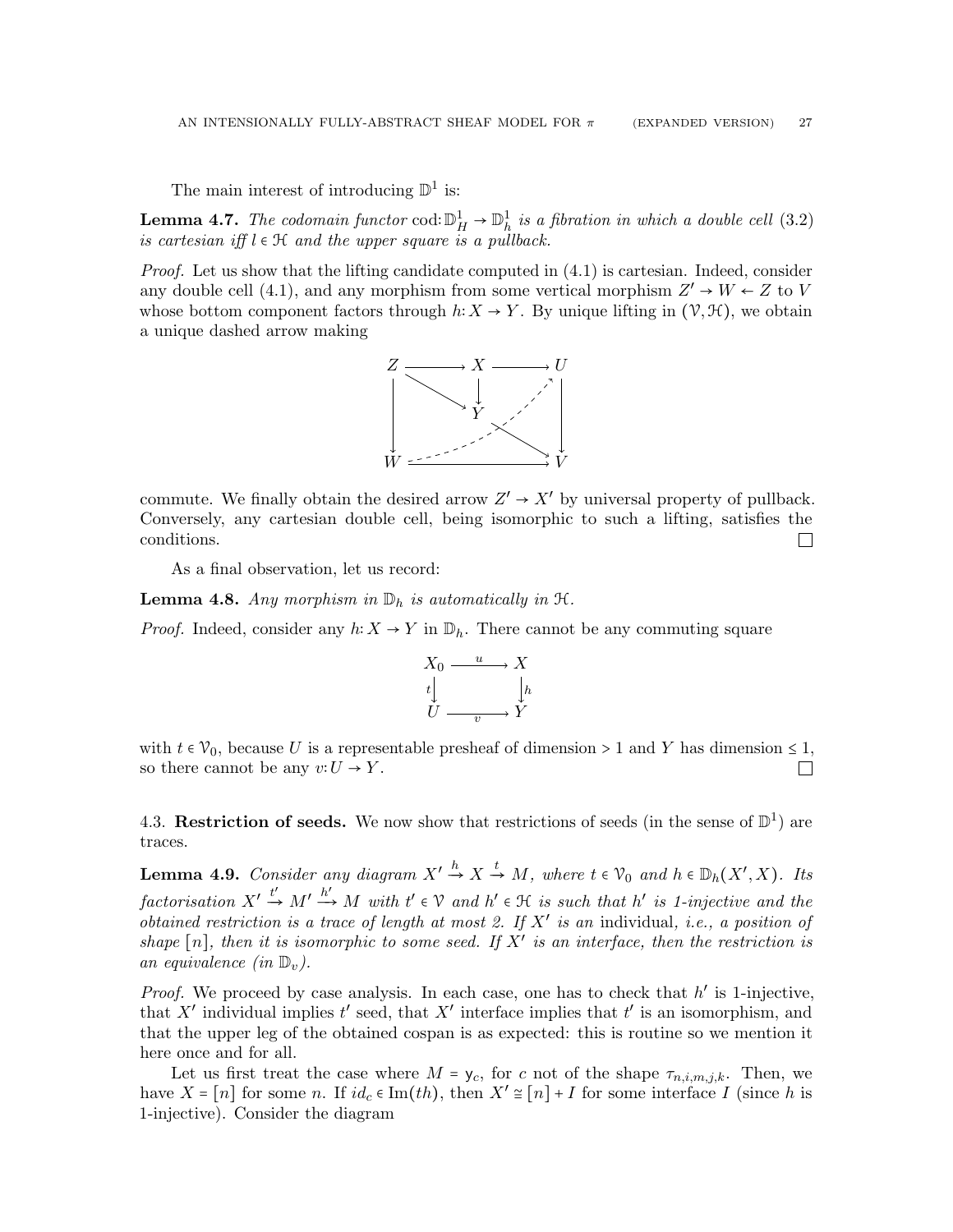

The map  $t + id_I$  is in  $\mathcal V$  by Lemma [4.3,](#page-25-1) so we just have to prove that  $(id, tk]$  is in  $\mathcal V_0^{\perp}$ , which is a simple verification.

If now  $id_c \notin \text{Im}(h)$ , then X' is an interface, and the relevant factorisation is

<span id="page-27-0"></span>
$$
X' \xrightarrow{id} M
$$
  
\n
$$
id \uparrow_{\text{in}} \uparrow_{\text{in}} (4.2)
$$
  
\n
$$
X' \xrightarrow[h]{\text{to}} [n],
$$
\n
$$
(4.2)
$$

because  $t \circ h$  is easily checked to be in  $\mathcal{V}_0^{\perp}$ .

The case of  $\tau_{n,i,m,j,k}$  is a bit more complicated. Here, t is actually  $t_0 = [\rho t, \epsilon t]$ . First of all, if  $X'$  is an interface, then we obtain a factorisation analogous to  $(4.2)$ . Consider now the case where Im(h) contains both agents of  $[n]_i|_j [m]$ . Let x denote the n-ary one and y denote the *m*-ary one (in X'). If  $x \cdot s_i = y \cdot s_j$ , then  $X' = (\lfloor n \rfloor_i | j \lfloor m \rfloor) + I$  for some interface I and the required factorisation is easily seen to be

$$
\tau_{n,i,m,j,k} + I \xrightarrow{\quad [id, to] \atop \tau_{n,i,m,j,k}} \tau_{n,i,m,j,k}
$$
\n
$$
\downarrow_{t_0 + id_I} \qquad \qquad \downarrow_{t_0}
$$
\n
$$
(\llbracket n \rrbracket_i \mid_j \llbracket m \rrbracket) + I \xrightarrow{\quad \qquad \vdots \atop \qquad h = \llbracket id, k \rrbracket} \llbracket n \rrbracket_i \mid_j \llbracket m \rrbracket.
$$

Consider now the case where X' still contains both agents but  $x \cdot s_i \neq y \cdot s_j$ . Then  $X' = [n] + [m] + I$  for some interface I, and the required factorisation is

$$
\begin{aligned} \iota_{n,i} + o_{m,j,k} + I & \xrightarrow{[\rho,\epsilon,t_0k]} \tau_{n,i,m,j,k} \\ t + t + id_I \uparrow & \qquad \qquad \uparrow t_0 \\ [n] + [m] + I & \xrightarrow{[x,y,k]} [n] \, i \, |j \, [m]. \end{aligned}
$$

The only non-trivial point here is to show that  $[\rho, \epsilon, t_0 k]$  is in  $\mathcal{V}_0^{\perp}$ , which easily reduces to showing that there is no commuting square

$$
\begin{bmatrix} n \end{bmatrix} \begin{bmatrix} i \end{bmatrix} \begin{bmatrix} m \end{bmatrix} \xrightarrow{u} \iota_{n,i} + o_{m,j,k} + I
$$
  
\n
$$
\begin{bmatrix} t_0 \end{bmatrix} \begin{bmatrix} \rho, \epsilon, t_0 k \end{bmatrix}
$$
  
\n
$$
\tau_{n,i,m,j,k} \xrightarrow{v} \tau_{n,i,m,j,k},
$$

which is true because there is no such  $u$ .

The cases where X' only contains one agent of  $[n]_i|_j [m]$  are similar to the latter case: if it contains x then the factorisation is through  $\iota_{n,i}$ , and otherwise it is through  $o_{m,j,k}$ .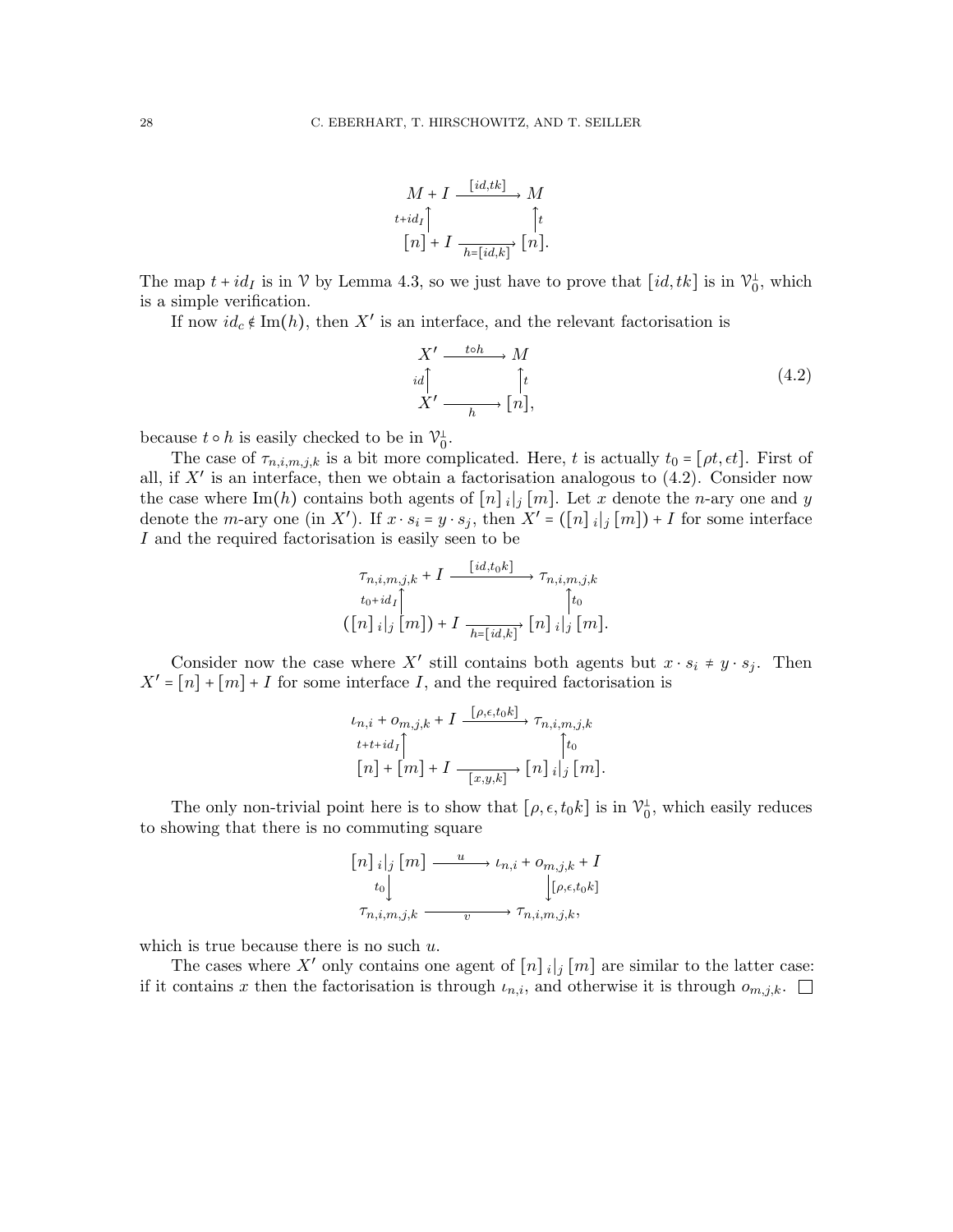<span id="page-28-0"></span>4.4. Opliftings. We now aim at extending Lemma [4.9](#page-26-1) from seeds to actions. Consider an arbitrary action  $Y \to M \leftarrow X$ , obtained by pushing some seed  $Y_0 \to M_0 \leftarrow X_0$  along  $I_{X_0} \to Z$ . Consider now a morphism  $h: X' \to X$  in  $\mathbb{D}_h$ , along which we wish to restrict M. As explained at the beginning of Section [4,](#page-24-0) our strategy is to consider the pullback



Indeed, the part of X really concerned by  $M$  is the image of  $X_0$ , so we would like to first restrict  $M_0$  to  $X'_0$  using Lemma [4.9,](#page-26-1) and then extend it to  $X'$ . The present section is devoted to constructing the second step, the extension of  $(M_0)_{|X'_0}$  to  $X'$ , which we call an *oplifting* of  $(M_0)_{|X'_0}$  along  $X'_0 \rightarrow X'.$ 

In the general case, we want to compute the oplifting of  $Y \to U \leftarrow X$  along  $h: X \to X'$ . Because  $h$  is 1-injective, we can complete the solid part of



into a pushout. Indeed, we take  $Z(\star) = X'(\star)$ ,  $Z[n] = X'[n] \setminus \text{Im}(h_{[n]})$  for all n, and  $I_X \rightarrow Z$  is uniquely determined by  $h_{\star}$ . In passing, we have:

<span id="page-28-1"></span>**Lemma 4.10.** This pushout is uniquely determined up to canonical isomorphism by h alone.

Then, we observe that, because U is a trace,  $I_X \to X \to U$  factors through  $Y \to U$ .

**Definition 4.11.** Let the *oplifting of*  $U: Y \rightarrow X$  along  $h: X \rightarrow X'$  be the cospan obtained as in [\(3.1\)](#page-20-1) by pushing U along  $I_X \rightarrow Z$ .

All horizontal maps are 1-injective by construction, and we have:

**Lemma 4.12.** The obtained cospan  $Y' \rightarrow U' \leftarrow X'$  is a trace.

*Proof.* We start by showing that  $U'$  is an action if U is. So assume U is obtained by pushing a seed  $Y_0 \to M_0 \leftarrow X_0$  along some  $I_{X_0} \to Z_0$ . Then,  $Z_0 \to X$  is surjective on  $\star$  because  $I_{X_0} \to X_0$  is and epis are stable under pushout in presheaf categories. Thus,  $I_X \to X$  factors through  $Z_0 \rightarrow X$ . Let  $Z''$  denote the pushout



By the pushout lemma,  $Y' \rightarrow U' \leftarrow X'$  is isomorphic to the cospan obtained by pushing  $Y \to U \to X$  along  $Z_0 \to Z''$ . By the pushout lemma again, it is isomorphic to the cospan obtained by pushing  $Y_0 \to M_0 \leftarrow X_0$  along  $I_{X_0} \to Z_0 \to Z''$ . Thus, it is indeed an action.

We now prove the general case by induction on  $|U|$ . This is trivial if U is isomorphic to an identity. If now U is a composite  $Z \xrightarrow{V} Y \xrightarrow{M} X$ , then we compute the oplifting of M along  $h$  to obtain a double cell, say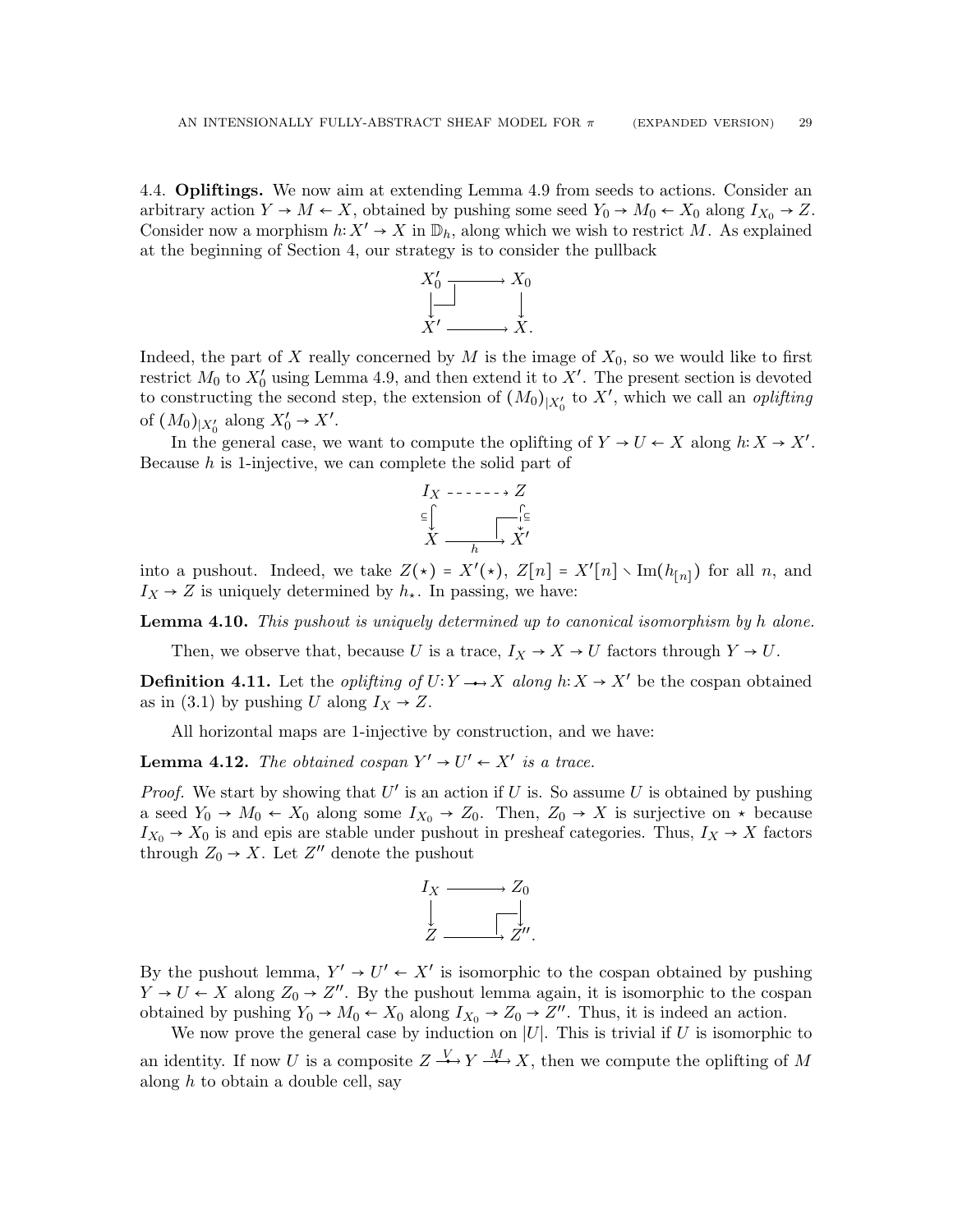$$
\begin{array}{ccc}\nY & \xrightarrow{h'} & Y' \\
M & \xrightarrow{\alpha_M} & M' \\
X & \xrightarrow{h} & X',\n\end{array}
$$

by pushing  $M$  along some morphism  $I_X \rightarrow Z_1$  making

$$
I_X \xrightarrow{\qquad} Z_1
$$
  
\n
$$
\downarrow \qquad \qquad \downarrow
$$
  
\n
$$
X \xrightarrow{\qquad \qquad \downarrow} X'
$$

into a pushout.

The crucial insight is then that by computing the following pushout  $Z_2$  and applying its universal property, we obtain a diagram

<span id="page-29-0"></span>
$$
I_X \longrightarrow I_Y \longrightarrow Y
$$
  
\n
$$
\downarrow \qquad \qquad \downarrow
$$
  
\n
$$
Z_1 \longrightarrow Z_2 \longrightarrow Y'
$$
\n(4.3)

whose exterior is a pushout by construction. So by the pushout lemma the right-hand square is again a pushout, which by Lemma  $4.10$  is the unique pushout along which to push  $V$  to compute the oplifting of  $V$  along  $h'$ , say

$$
Z \xrightarrow{h''} Z'
$$
  
\n
$$
V \downarrow \xrightarrow{a_V} V'
$$
  
\n
$$
Y \xrightarrow{h'} Y'.
$$

By induction hypothesis,  $V'$  is again a trace. But by the pushout lemma again,  $\alpha_V$  is also what we obtain by pushing  $V$  along the exterior rectangle of  $(4.3)$ . A bunch of applications of the pushout lemma finally yields that  $\alpha_M \bullet \alpha_V$  is the oplifting of  $M \bullet V$  along h, so  $M' \bullet V'$ is a trace by construction.  $\Box$ 

Although opliftings have an opcartesian flavour, they are in fact not opcartesian in general, and moreover opcartesian liftings do not exist in general.

**Example 4.13.** Consider the oplifting of the seed  $\iota_{1,1}$  along  $[1] \rightarrow [1]_1 [1]$ , say  $\iota_{1,1} 1 |_1 [1]$ , whose final position is  $[2]_1|_1[1]$ . To see that it is not opcartesian, consider the diagram

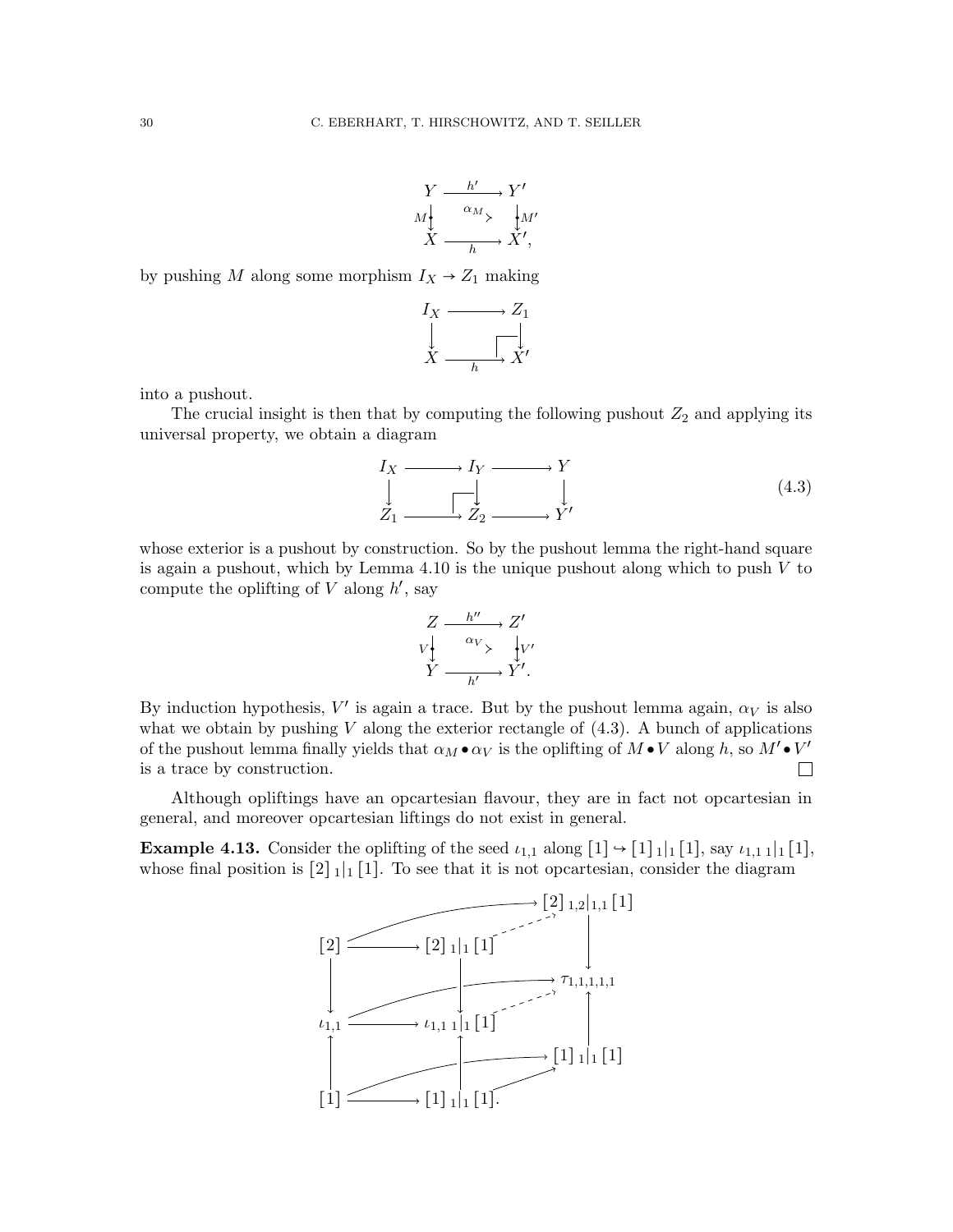In this case, opcartesianness would mean finding dashed arrows rendering the diagram commutative. There is indeed a unique arrow  $\iota_{1,1,1}[1] \rightarrow \tau_{1,1,1,1,1}$  making the corresponding square commute, but then no arrow  $[2]_1|_1[1] \rightarrow [2]_{1,2}|_{1,1}[1]$  fits. Indeed, there is only one arrow of the given type, and it does not make the relevant square

[2] <sup>1</sup>∣<sup>1</sup> [1] [2] <sup>1</sup>,2∣1,<sup>1</sup> [1] ι1,1 1∣<sup>1</sup> [1] τ1,1,1,1,<sup>1</sup>

commute, because one side (down; right) of the square maps the unary player to  $\rho \circ t$ , while the other (right; down) maps it to  $\rho \circ s$ . This shows that  $\iota_{1,1} 1 \mid [1]$  is not an opcartesian lifting of  $\iota_{1,1}$ . But in fact,  $\iota_{1,1,1}|_1[1]$  and  $\tau_{1,1,1,1,1}$  are two liftings of  $\iota_{1,1}$  along  $[1] \rightarrow [1]_1[1]$ . Thus, any opcartesian lifting should have a final position mapping both to  $\lceil 2 \rceil_1 \rceil_1 \lceil 1 \rceil$  and [2] <sup>1</sup>,2∣1,<sup>1</sup> [1], hence containing just one, binary player: no trace can meet this requirement.

However, even though they are not opcartesian, opliftings are in fact cartesian. Let us now show this, starting with a few preliminary results.

<span id="page-30-0"></span>**Definition 4.14.** Let Agents(X) =  $\sum_{n\in\mathbb{N}} X[n]$  denote the set of agents of any position X. **Lemma 4.15.** For any seed  $Y \rightarrow C \leftarrow X$ , the morphism

$$
\sum_{(n,x)\in\mathrm{ Agents}(X)} [n] \xrightarrow{[x]_{(n,x)}} X
$$

 $\Box$ 

is epi.

Proof. This is trivial except in dimension 0, where it holds by case inspection.

<span id="page-30-1"></span>Corollary 4.16. For all arrows as in

$$
X \xrightarrow{\begin{array}{c} h \\ \downarrow \\ t \downarrow \end{array}} U
$$
  

$$
C \xrightarrow{\begin{array}{c} h' \\ \downarrow t \end{array}} U'
$$

in  $\widehat{\mathbb{C}}$  such that f is 1-injective,  $t \in \mathcal{V}_0$ , and  $fh = gt = fh'$ , we have  $h = h'$ .

Proof. We construct the diagram



and observe that  $h'e = he$  by 1-injectivity of f, hence  $h = h'$  because e is epi by Lemma [4.15.](#page-30-0)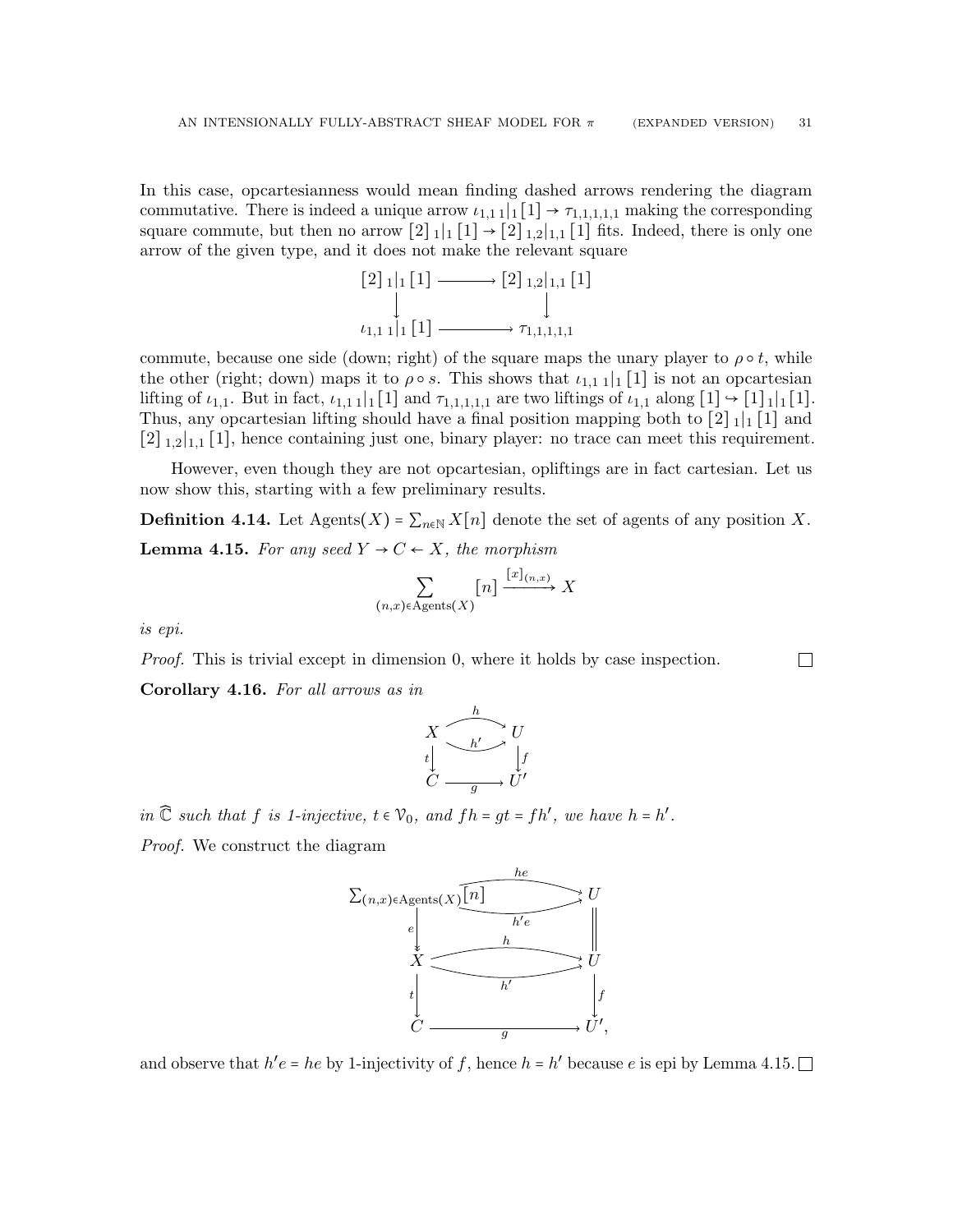## <span id="page-31-1"></span>Lemma 4.17. Opliftings of traces are cartesian.

*Proof.* Consider any oplifting  $U \stackrel{f}{\rightarrow} U'$  of  $Y \rightarrow U \leftarrow X$  along, say  $X \rightarrow X'$ . By Lemma [4.7,](#page-26-2) it is enough to show that the middle arrow  $U \to U'$  is in  $\mathcal H$  and that its upper square is a pullback. The latter follows from Lemma [3.20.](#page-22-2) So we just have to show that any square



with  $t \in V_0$  admits a unique lifting  $C \to U$ . By the Yoneda lemma, v amounts to an element of  $U'(C)$  of dimension > 1, but by construction U and U' have exactly the same such elements. This yields a candidate lifting, say  $k$ , which is unique by 1-injectivity and makes the bottom triangle commute by construction. The top one finally commutes by Corollary [4.16](#page-30-1) with  $h = u$  and  $h' = kt$ .  $\Box$ 

<span id="page-31-0"></span>4.5. Restriction of actions. Let us now extend Lemma [4.9](#page-26-1) from seeds to actions, following the strategy sketched at the beginning of Section [4.](#page-24-0)

<span id="page-31-2"></span>**Lemma 4.18.** For any action  $Y \stackrel{s}{\rightarrow} M \stackrel{t}{\leftarrow} X$  and  $h \in D_h(X', X)$ , the factorisation  $X' \stackrel{t'}{\rightarrow} X$  $P' \xrightarrow{h'} M$  of th with  $t' \in \mathcal{V}$  and  $h' \in \mathcal{H}$  is such that  $h'$  is 1-injective and the obtained restriction is a trace of length at most 2. If  $X'$  is an individual then it is either a seed or an equivalence; if  $X'$  is an interface then it is an equivalence.

*Proof.* Consider any action  $Y \to M \leftarrow X$  obtained by pushing the following seed-withinterface along  $I \rightarrow Z$ :

$$
Y_0 \xrightarrow{\qquad \downarrow \qquad}_{M_0} \xrightarrow{\qquad \qquad} X_0.
$$

By Lemma [4.17,](#page-31-1) the morphism  $M_0 \rightarrow M$  is cartesian.

Consider the pullback of the bottom square below along  $h: X' \to X$  to obtain the top square



which, because presheaf categories are *adhesive* [\[46\]](#page-67-14) and  $I \rightarrow X_0$  is mono, is again a pushout.

Furthermore, consider the front face, which is a pullback in  $\mathbb{D}_h$ . By Lemma [4.9,](#page-26-1) restricting  $M_0$  along  $X'_0 \to X_0$  yields a trace, say  $Y'_0 \to P'_0 \leftarrow X'_0$  with a morphism to  $Y_0 \to M_0 \leftarrow X_0$  in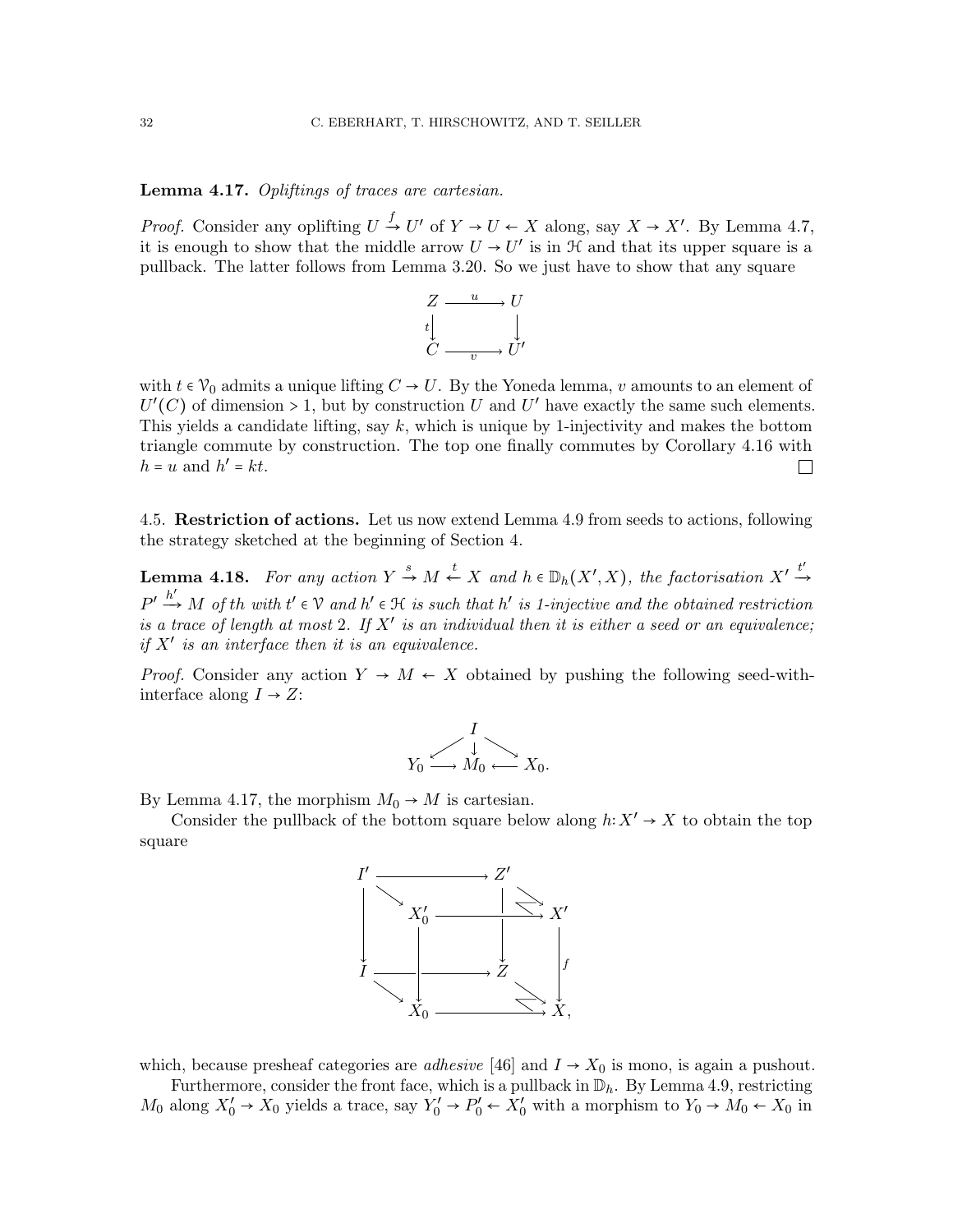$\mathbb{D}_H$ . Since it is a trace,  $I' \hookrightarrow X'_0 \hookrightarrow M'_0$  factors through  $Y'_0 \hookrightarrow M'_0$ . Pushing  $Y'_0 \to P'_0 \leftarrow X'_0$ <br>along  $I' \to Z'$ , we obtain a trace  $Y' \to P' \leftarrow X'$  (we may choose  $X'$  as initial position because the top square above is a pushout) with a morphism from  $Y'_0 \rightarrow P'_0 \leftarrow X'_0$  in  $\mathbb{D}_H$ , which is an oplifting, hence cartesian (by Lemma [4.17\)](#page-31-1). Then, by universal property of pushout we obtain a unique morphism  $f: P' \to M$  making the following cube commute:



By Corollary [3.22,](#page-23-0)  $f$  is 1-injective, which entails that the induced morphism of traces is in  $\mathbb{D}_H$ .

We now need to show that  $P' \to M$  is cartesian, which by Lemmas [3.20](#page-22-2) and [4.7](#page-26-2) amounts to showing that its middle arrow  $f: P' \to M$  is in  $\mathcal{H}$ . To this end, consider any morphism  $t: Z'' \to C$  in  $\mathcal{V}_0$  and morphism  $(u, v): t \to f$  in  $\mathbb{C}^{\to}$ . First of all, because  $M_0 \to M$  is identity in dimensions > 1, the morphism v uniquely factors through  $M_0 \rightarrow M$ . Furthermore, in all cases where  $f_0: P'_0 \to M_0$  is identity in dimensions > 1, the Yoneda lemma entails that  $C \to M_0$  uniquely factors through  $P'_0$ . This yields a diagram



which commutes except perhaps for the upper part marked '?'. But the latter also commutes by Corollary [4.16](#page-30-1) with  $h = u$  and  $h' = gl$ . We thus obtain a lifting, which is unique by 1-injectivity of f.

So what happens when is  $f_0$  non-identity in dimensions > 1? By inspection of the proof of Lemma [4.9,](#page-26-1) except for the easy case where  $P'_0 \cong X'_0$ , this is when  $M_0 = \tau_{n,i,m,j,k}$  for some  $n, m, i, j, k$ , and  $P'_0$  has one of the shapes  $u_{n,i}$  + J,  $o_{m,j,k}$  + J, or  $u_{n,i}$  +  $o_{m,j,k}$  + J, for some interface J. In the first two cases,  $C \neq \tau_{n,i,m,j,k}$  because there can be no  $u:[n]_i[j][m] \to P'$ (one agent is missing in  $P'$ ), so the previous argument applies. In the third case, letting x and y respectively denote the n- and m-ary initial agents in  $P'_0$  and  $a = x \cdot s_i$  and  $a' = y \cdot s_j$ the corresponding channels, one easily shows that  $g(a) \neq g(a')$ , so again there can be no  $u:[n]_i[j][m] \to P'.$  Thus,  $C \neq \tau_{n,i,m,j,k}$  and the previous argument again applies.  $\Box$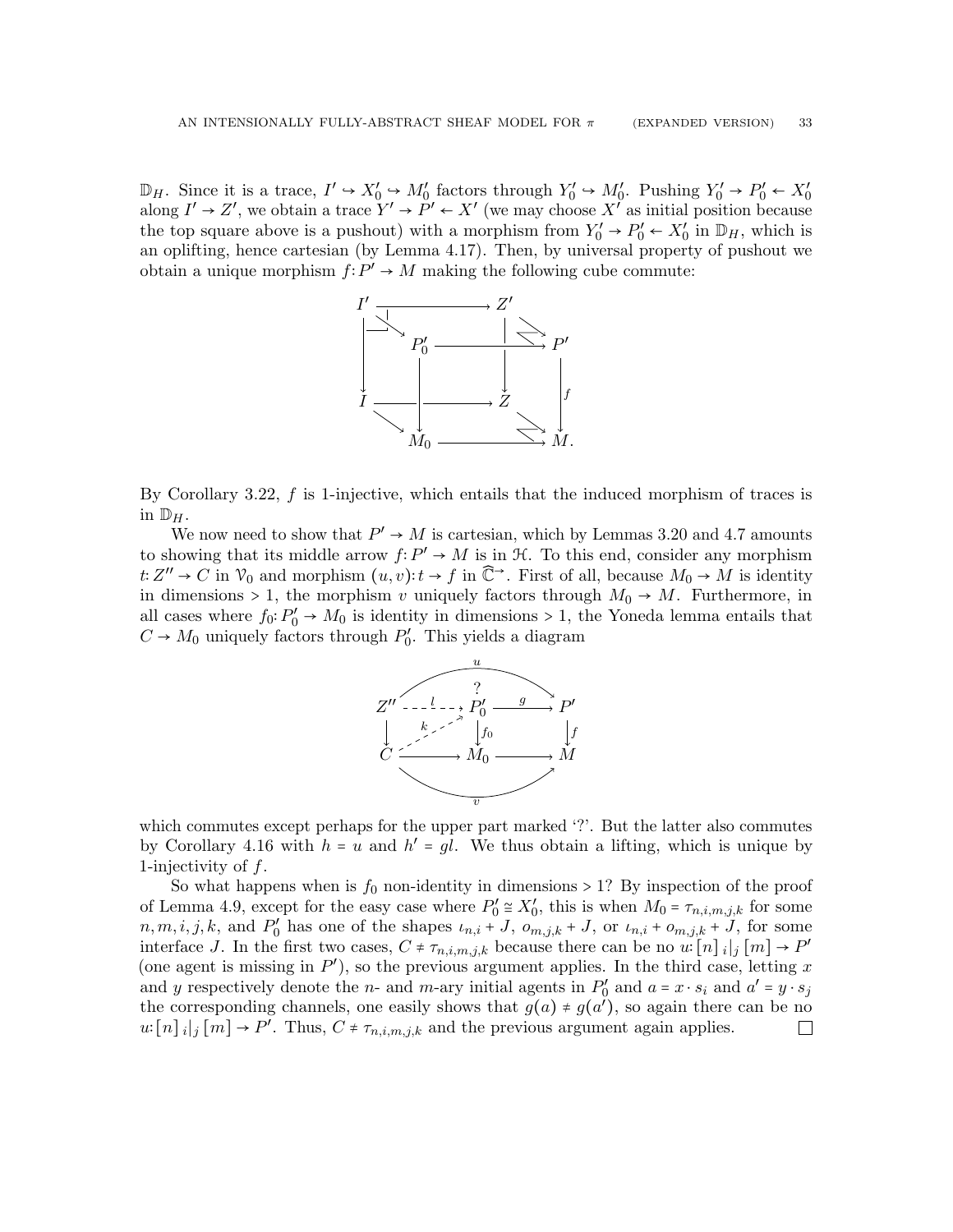<span id="page-33-0"></span>4.6. Restriction of traces. So far, we have shown that seeds and actions admit cartesian liftings in  $\mathbb{D}_H$ . We now show that it is also the case for arbitrary traces. We proceed by induction on the length of the considered trace, which requires a few preliminary results.

Lemma 4.19. In sets, for any commuting diagram



whose exterior rectangle is a pullback, with the marked pushout and monos, the right-hand square is also a pullback.

*Proof.* We check the universal property of pullback for  $A$ , relative to 1, which is enough in sets. So consider any commuting square



First, we observe that there is at most one mediating arrow  $1 \rightarrow A$ , because  $A \rightarrow B$  is mono.

If b has an antecedent in A, say a, then because  $C \rightarrow D$  is mono, a makes both required triangles commute and we are done.

Otherwise, by surjectivity of  $A + J \rightarrow B$ , b admits an antecedent in J, i.e., there exists  $j: 1 \to B$  such that  $b$  is  $1 \stackrel{j}{\to} J \to B$ , then we have a cone to  $C \to D \leftarrow J$ , so we apply the universal property of pullback to obtain  $i$  as in



 $\Box$ 

<span id="page-33-1"></span>making everything commute and so  $1 \xrightarrow{i} I \rightarrow A$  suits our needs. Corollary 4.20. In any presheaf category, in any commuting cube

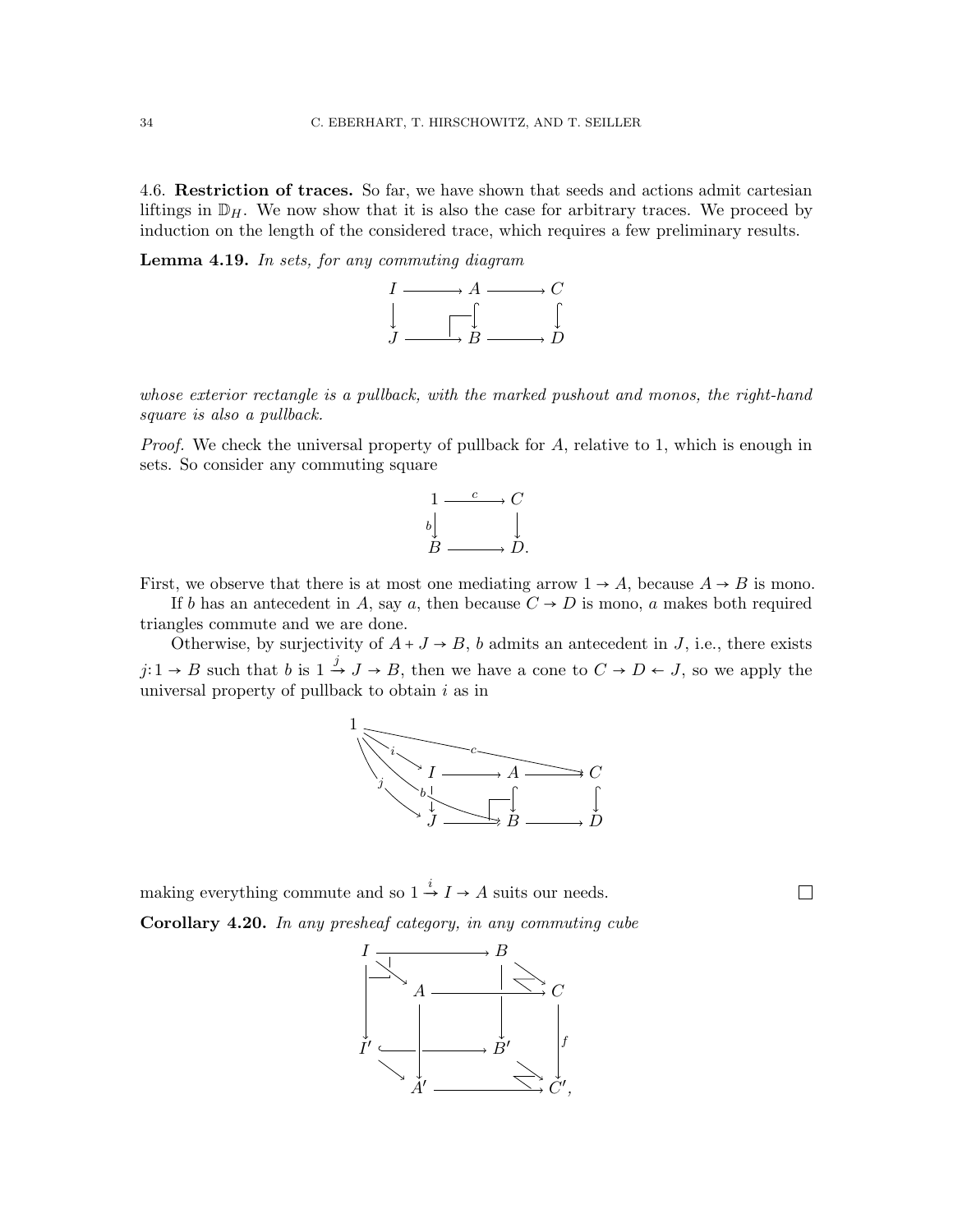with the marked pushouts, pullback, and mono, the front square is also a pullback.

Proof. It suffices to show the result in sets, as all involved properties are pointwise in presheaf categories. First, as monos are stable under pullback and pushout,  $I \rightarrow B$ ,  $A \rightarrow C$ , and  $A' \rightarrow C'$  are also monos. Furthermore, pushouts along monos are also pullbacks, so the top and bottom faces are also pullbacks. By the pullback lemma, the rectangle



is a pullback. The previous lemma thus entails the result.

<span id="page-34-1"></span>Lemma 4.21. For any commuting diagram as the solid part of



with  $t \in \mathcal{V}_0$ ,  $h \in \mathcal{H}$ , and f 1-injective, there is a unique lifting k as shown.

*Proof.* Because  $h \in \mathcal{H}$ , there is a unique map from  $k': C \to V'$  making both triangles commute. By composing  $k'$  with  $V' \rightarrow U'$ , we obtain a lifting k for the desired square. Uniqueness follows from 1-injectivity of  $f$ .  $\Box$ 

<span id="page-34-0"></span>**Lemma 4.22.** The codomain functor cod:  $\mathbb{D}_H \to \mathbb{D}_h$  is a subfibration of cod:  $\mathbb{D}_H^1 \to \mathbb{D}_h^1$ .

*Proof.* First of all, it is sufficient to prove that given any trace  $Y \stackrel{s}{\rightarrow} U \stackrel{t}{\leftarrow} X$  and  $h \in$  $\mathbb{D}_h(X',X)$ , any cartesian lifting in  $\mathbb{D}^1$  lies in  $\mathbb{D}$ , i.e., the obtained vertical morphism is again a trace and the double cell to  $U$  lies in  $\mathbb{D}$  (i.e., all its components are 1-injective). Indeed, mediating morphisms computed in  $\mathbb{D}^1$  are automatically in  $\mathbb D$  by cancellation.

We proceed by induction on  $U$ . If  $U$  is an equivalence, then the result is obviously true. Otherwise,  $U = M \bullet V$  for some action M and trace V. Let us call Z the final position of M. By Lemma [4.18,](#page-31-2) M admits a lifting P' along h, with a final position  $Z'$ , and  $Z' \rightarrow Z$  and  $f_M: P' \to M$  are 1-injective. By induction hypothesis, V admits a lifting V' along Z' → Z with a double cell to V in  $\mathbb{D}_H$ . Therefore, considering the composite  $P' \bullet V'$ , we have a commuting diagram as in Figure [4.6,](#page-34-0) where  $f$  is obtained by universal property of pushout.

Because pushouts along monos are also pullbacks in presheaf categories, both marked pushouts are also pullbacks. Furthermore, by Lemma [3.20,](#page-22-2)  $Z' = P' \times_M Z$  and  $Y' = (V' \times_V Y)$ , as shown. Also, by Corollary [4.20,](#page-33-1)  $V' = (P' \cdot V') \times_{M \cdot V} V$ , as shown. Furthermore, by Proposition [3.18,](#page-22-5)  $f$  is 1-injective.

By Lemmas [4.7](#page-26-2) and [3.20,](#page-22-2) it suffices to show that  $f$  is in  $H$ , i.e., that it is right-orthogonal to any  $T \xrightarrow{t} C$  in  $\mathcal{V}_0$ . Consider any commuting square

$$
T \xrightarrow{u} P' \bullet V'
$$
  
\n
$$
t \downarrow \qquad \qquad \downarrow f
$$
  
\n
$$
C \xrightarrow{v} M \bullet V.
$$

Since  $M\bullet V$  is the coproduct of M and V in dimensions greater than 1 and C is a representable of dimension greater than 1, we have that v factors either through  $t_2$  or  $s_2$ .

 $\Box$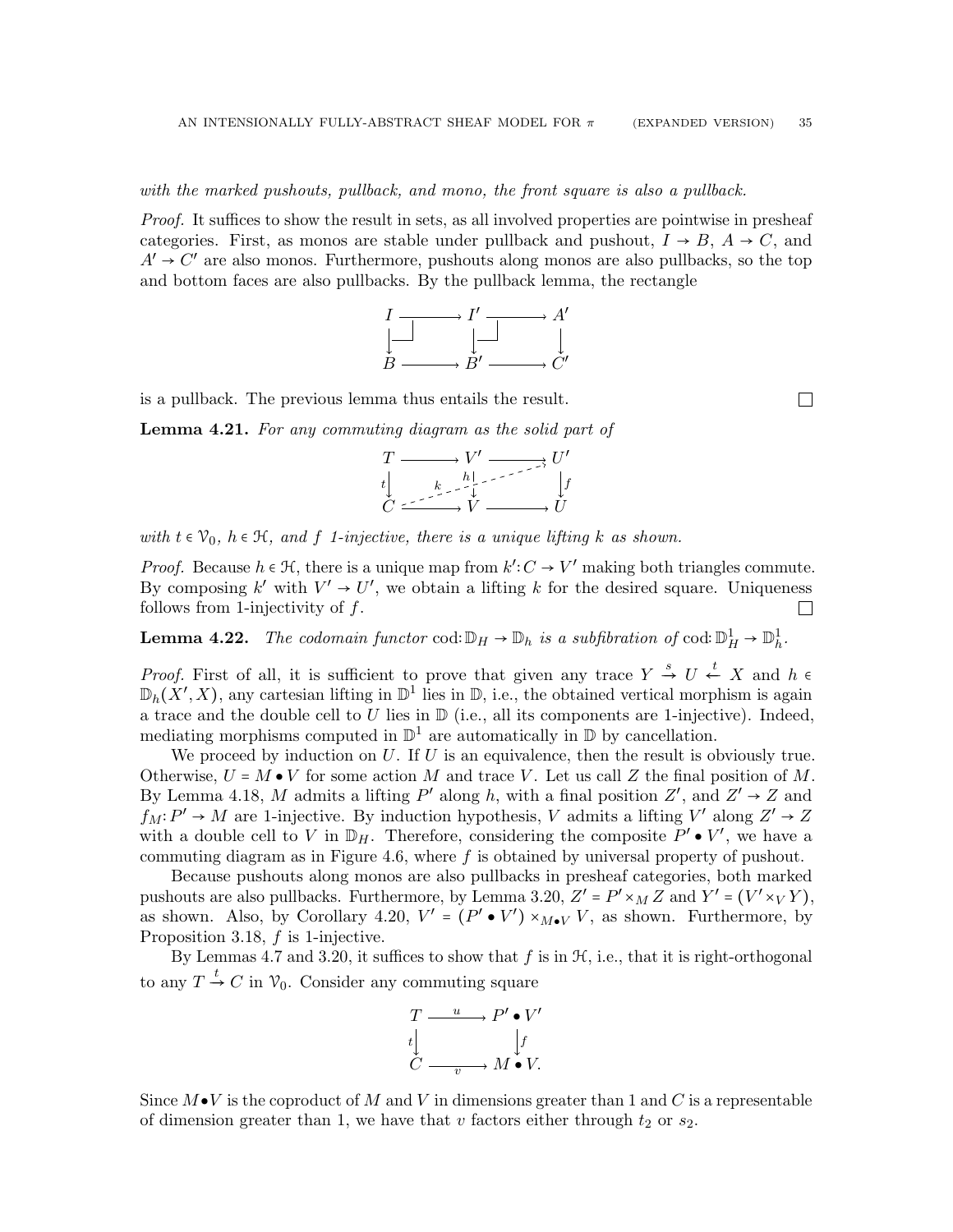

Figure 5: Diagram for induction step in Lemma [4.22](#page-34-0)

If v factors through  $s_2$ , then by universal property of pullback we find a map  $u': T \to V'$ making



commute. Then, by Lemma [4.21,](#page-34-1) we find a unique lifting as desired.

If v factors as  $t_2v'$ , then by Lemma [4.21,](#page-34-1) it is sufficient to show that there is a map  $u': T \to P'$  making



commute. To that end, it is sufficient to show that for every  $[n] \stackrel{x}{\rightarrow} T$ , there is a map  $[n] \xrightarrow{f_x} P'$  such that

$$
\begin{array}{c}\n[n] \longrightarrow T \\
\downarrow f_x \downarrow \\
P' \longrightarrow P' \bullet V'\n\end{array} \tag{4.4}
$$

commutes. Indeed, if that is the case, then the square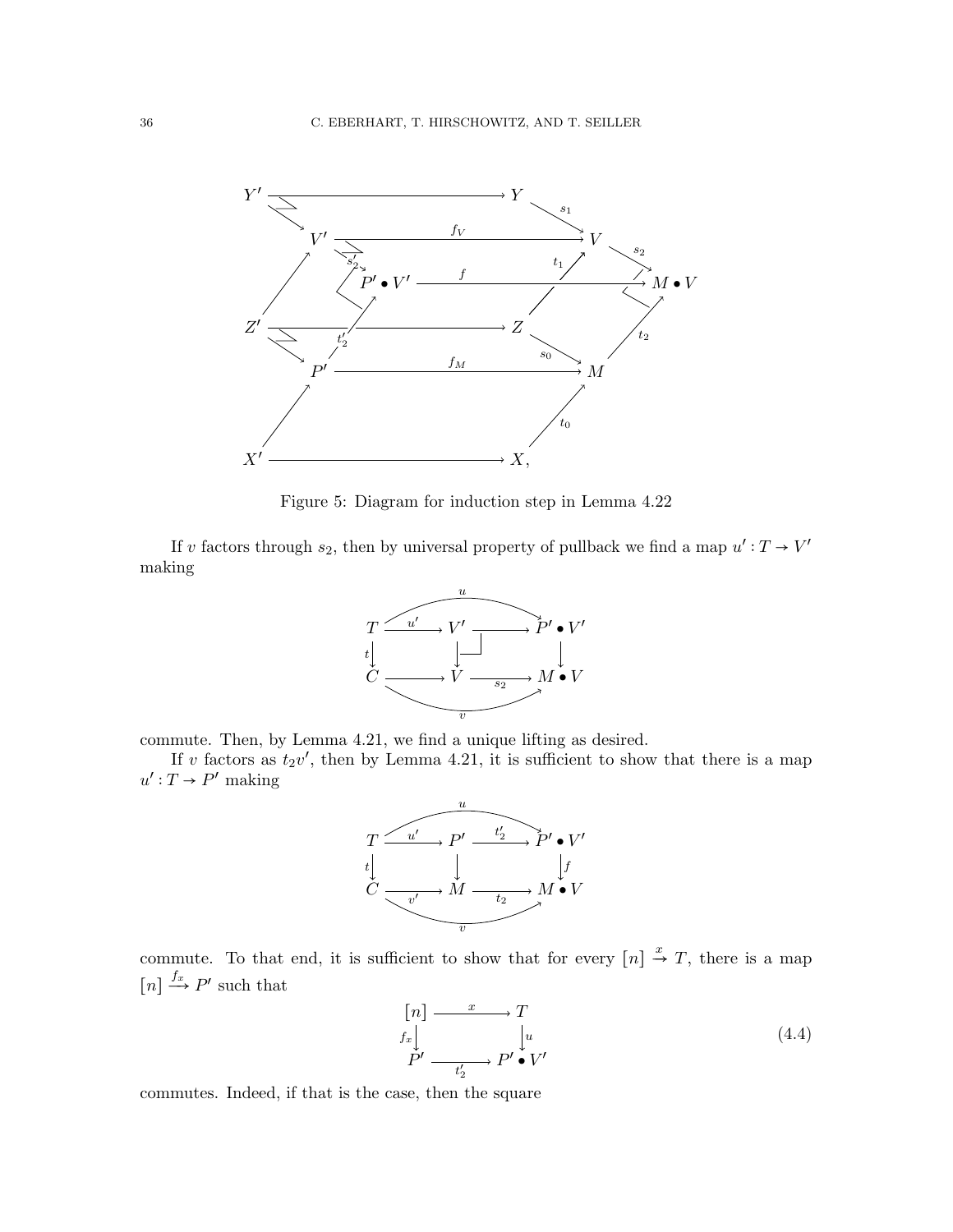∑(n,x)∈Agents(T) [n] T P ′ P ′ ● V ′ [x](n,x)∈Agents(<sup>T</sup> ) [fx](n,x)∈Agents(<sup>T</sup> ) u t ′ 2 u ′

also commutes, and since its bottom map is mono and its top map is epi by Lemma [4.15,](#page-30-0) there is a unique lifting  $u': T \to P'$  making both triangles commute. The square

$$
\begin{array}{ccc}\nT & \xrightarrow{u'} & P' \\
t & & \downarrow \\
C & \xrightarrow{v'} & M\n\end{array}
$$

also commutes because it commutes when composed with  $t_2$ , which is mono.

So we now need to show that for every  $[n] \stackrel{x}{\rightarrow} T$ , there is a map  $[n] \stackrel{f_x}{\rightarrow} P'$  making the square [\(4.4\)](#page-35-0) commute. Because  $P' + V' \xrightarrow{[t'_2, s'_2]} P' \bullet V'$  is epi and  $[n]$  is a representable presheaf,  $[n] \stackrel{ux}{\longrightarrow} P' \bullet V'$  factors through either  $t'_2$  or  $s'_2$ .

If it factors through  $s_2'$ , say as  $s_2'x'$ , then we have

$$
t_2(v'tx) = vtx = fux = fs'_2x' = s_2f_Vx',
$$

so by universal property of the pullback Z there exists a unique  $x''$ : [n]  $\rightarrow Z$  such that  $s_0 x'' = v' t x$  and  $t_1 x'' = f_V x'$ . We thus obtain a commuting diagram



which is impossible because  $v'tx$ , as one of the agents performing action C in M, cannot remain in the final position of M.

Thus,  $ux$  factors through  $t'_2$  and we are done.

 $\Box$ 

# 5. A PLAYGROUND FOR  $\pi$

<span id="page-36-0"></span>In the previous section, we have proved the main playground axiom, asserting that the codomain functor  $\mathbb{D}_H \to \mathbb{D}_h$  of the double category of traces constructed in Section [3](#page-16-0) is a fibration. We now prove the remaining axioms. In Section [5.1,](#page-37-0) we equip  $\mathbb D$  with playground structure and prove that it satisfies all the needed axioms, except both decomposition axioms  $((P6)$  and  $(P7))$  which require a bit more work. In Section [5.2,](#page-39-0) we establish a correctness criterion detecting when a given cospan in  $\mathbb{\tilde{C}}$  is a trace. We then use this criterion in Section [5.3](#page-44-0) to prove both remaining axioms.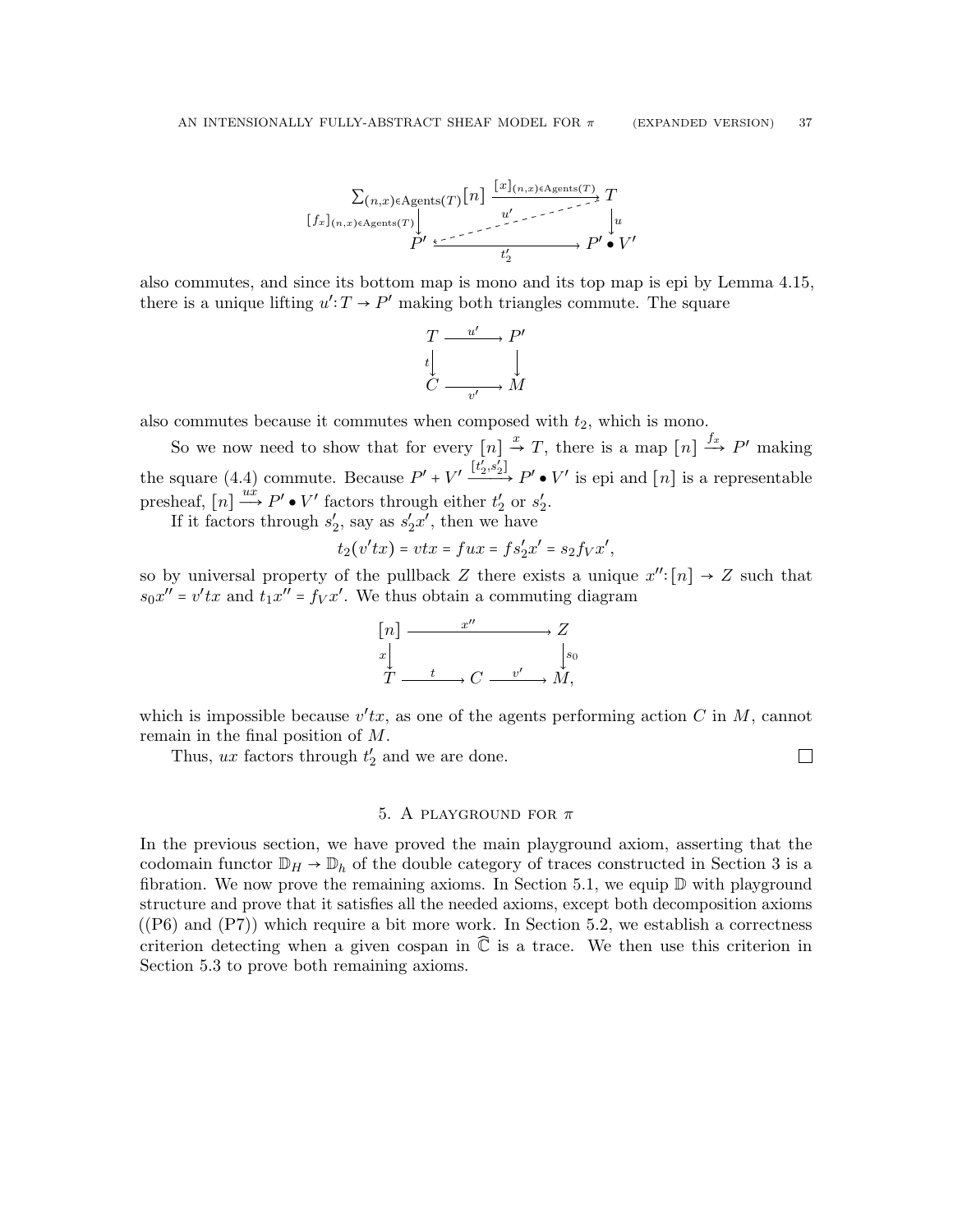<span id="page-37-0"></span>5.1. A candidate playground. So we start in this section by defining the needed additional structure on D.

<span id="page-37-1"></span>**Definition 5.1.** We recall from Lemma [4.9](#page-26-0) that  $\mathbb{I}$ , the set of *individuals*, consists of representable positions  $[n]$ . Let  $\mathbb{B}$ , the full subcategory of *basic* actions, span all seeds of shape  $\tau_n$ ,  $\pi_n^r$ ,  $\pi_n^l$ ,  $\nu_n$ ,  $\nu_n$ ,  $\nu_{n,i}$ , or  $o_{m,j,k}$ . Full actions (notation F) are all actions obtained from seeds of shape  $\tau_n$ ,  $\pi_n$ ,  $\nu_n$ ,  $\varphi_n$ ,  $\iota_{n,i}$ ,  $o_{m,j,k}$ , or  $\tau_{n,i,m,j,k}$ . Closed-world actions are all actions obtained from seeds of shape  $\tau_n$ ,  $\pi_n$ ,  $\nu_n$ ,  $\nabla_n$ , or  $\tau_{n,i,m,j,k}$ . Let W denote the graph with positions as vertices and closed-world actions between them as edges (the initial position being the target). Finally, all decompositions of any trace  $U$  into actions have the same length which we denote by  $|U|$ .

|              | $\tau_n$ | $\pi$<br>$n_n$ | $\pi'_n$ | $\pi_n$ | $\iota_{n,i}$ | $o_{m,j,k}$ | $\tau_{n,i,m,j,k}$ | $\nu_n$ | ო<br>$\mathbf{v}_n$ |
|--------------|----------|----------------|----------|---------|---------------|-------------|--------------------|---------|---------------------|
| Basic        |          |                |          |         |               |             |                    |         |                     |
| Full         |          |                |          |         |               |             |                    |         |                     |
| Closed-world |          |                |          |         |               |             |                    |         |                     |

Here is a summary of which actions are basic, full and closed-world:

Remark 5.2. The definition matches the explanations following Definition [2.30.](#page-14-0) Basic actions are as small as possible, which here means they start from one agent and only retain one agent in the final position. Full actions are those that retain all possible agents in the final position. So the only kind of actions which are not basic are  $\pi_n$  and  $\tau_{n,i,m,j,k}$ . They each have one sub-action for each agent in their final positions, namely  $\pi_n^r$  and  $\pi_n^l$  for  $\pi_n$ , and  $\iota_{n,i}$  and  $o_{m,j,k}$  for  $\tau_{n,i,m,j,k}$ . All of these sub-actions are basic, but only  $\iota_{n,i}$  and  $o_{m,j,k}$ are full. Finally, a new class of actions appear here, that of closed-world actions. Intuitively, it consists of those actions that do not involve any interaction with the environment. Or, in other words, those that cannot be extended, even by adding new agents. E.g.,  $t_{n,i}$  may be completed to  $\tau_{n,i,m,j,k}$  by adding an agent, hence is not closed-world. But  $\tau_{n,i,m,j,k}$  is. Closed-world actions will be at the basis of our semantic notion of testing equivalence (Definition [6.24\)](#page-52-0).

## Lemma 5.3.

- [\(P1\)](#page-14-1) I, viewed as a subcategory of  $\mathbb{D}_h$ , is discrete. Basic actions have no non-trivial automorphisms in  $\mathbb{D}_H$ . Vertical identities on individuals have no non-trivial endomorphisms.
- [\(P2\)](#page-14-2) (Individuality) Basic actions have individuals as both domain and codomain.
- [\(P3\)](#page-14-3) (Atomicity) For any cell  $\alpha: U \to U'$ , if  $|U'| = 0$  then also  $|U| = 0$ . Up to a special isomorphism in  $\mathbb{D}_H$ , all traces of length  $n > 0$  admit decompositions into n actions. For any  $U: X \longrightarrow Y$  of length 0, there is an isomorphism  $id_X^{\bullet} \to U$  in  $\mathbb{D}_H$  as in

$$
X \xrightarrow{\text{max}} X
$$
\n
$$
\text{max} \quad X \xrightarrow{\overline{\alpha} \quad \downarrow U} Y.
$$

 $\bullet$  [\(P4\)](#page-15-2) Restrictions of actions (resp. full actions) to individuals either are actions (resp. full actions), or have length 0.

Proof. [\(P1\)](#page-14-1) and [\(P2\)](#page-14-2) are direct by Yoneda. [\(P4\)](#page-15-2) is also easy in view of Lemma [4.22](#page-34-0) and its proof. For [\(P3\),](#page-14-3) any vertical  $X \to U \leftarrow Y$  of length 0, being a trace, is isomorphic to an  $\xrightarrow{\cong} id_Z^{\bullet}$  $\stackrel{\cong}{\rightarrow} U.$ identity cospan, say  $Z \to Z \leftarrow Z$ . To construct  $\alpha^U$ , just take the composite  $id_X^{\bullet}$  $\Box$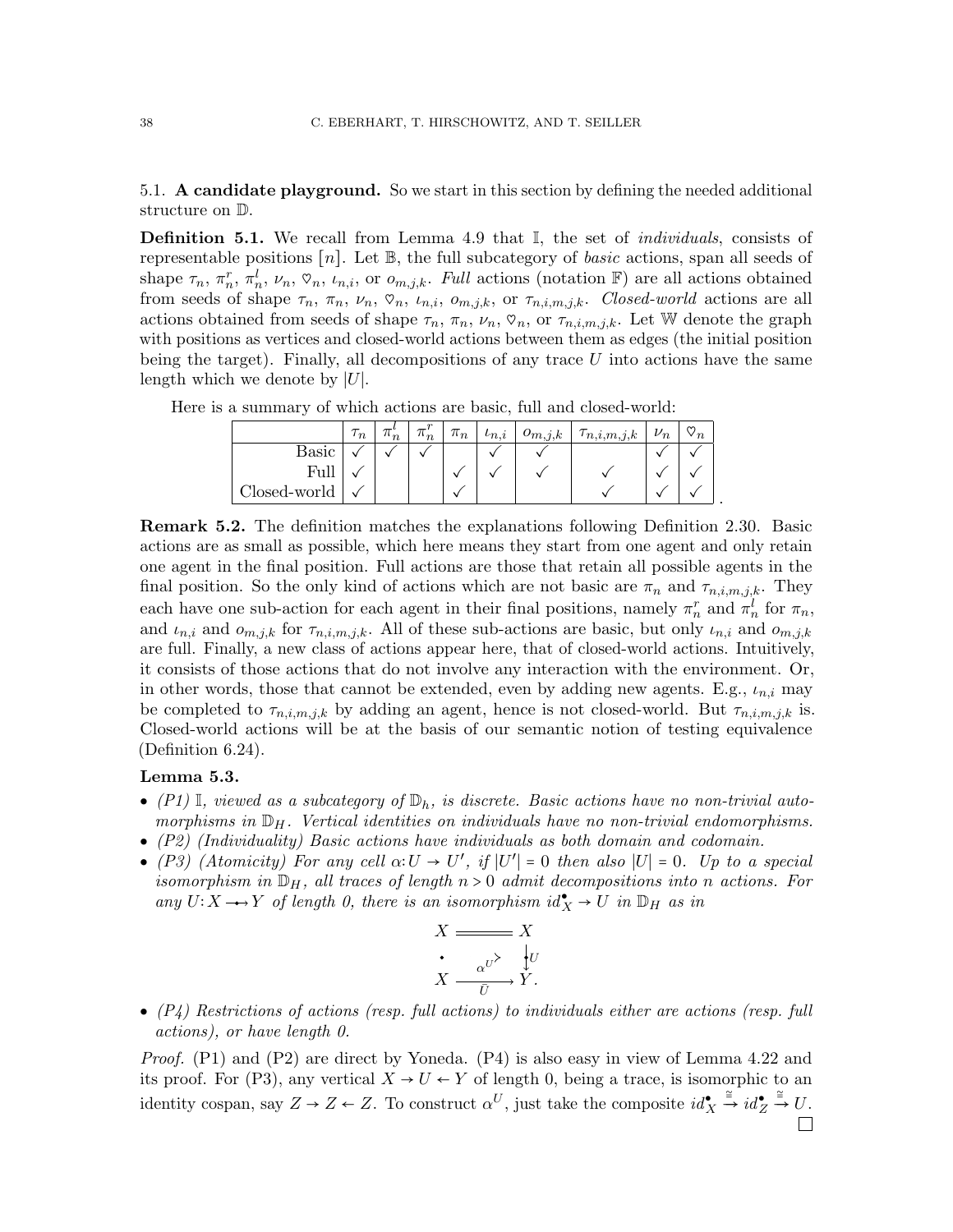Let us now treat the axiom for views, which is really easy. It actually becomes stronger because of Remark [2.28,](#page-14-4) though this does not affect the rest of the construction:

**Definition 5.4.** Let  $\mathbb{B}_0$  be the full subcategory of  $\mathbb{D}_H$  having as objects basic actions and vertical identities between individuals.

<span id="page-38-0"></span>**Lemma 5.5.** [\(P5\)](#page-15-3) For any action  $M: Y \rightarrow X$  and  $y: d \rightarrow Y$  in  $\mathbb{D}_h$  with  $d \in \mathbb{I}$ , there exists a unique cell

$$
d \xrightarrow{y} Y
$$
  
\n $v^{y,M} \xleftarrow{\downarrow}_{\sigma} = \frac{\alpha^{y,M}}{\alpha^{y,M}} \xleftarrow{\downarrow} M$   
\n $d^{y,M} \xleftarrow{\downarrow}_{\sigma} = \frac{\alpha^{y,M}}{y^{M}} \xleftarrow{\downarrow} X,$ 

with  $v^{y,M} \in \mathbb{B}_0$ .

*Proof.* The result holds for seeds, by case analysis. E.g.,  $v^{ls,\pi_n} = \pi_n^l$ ,  $v^{rs,\pi_n} = \pi_n^r$ , and so on. Now, any action M comes with a cell from its generating seed, say  $\beta: M_0 \to M$ . If y is in the image of  $M_0$ , then the required cell  $\alpha^{y,M}$  is  $\beta \circ \alpha^{y,M_0}$ . Otherwise,  $v^{y,M} = id_d^{\bullet}$  admits a cell to  $M$ , which suits our needs. Uniqueness follows by  $(P1)$ .  $\mathbf{L}$ 

Remark 5.6. The important result that Axiom [\(P5\)](#page-15-3) entails [\[39,](#page-66-0) Proposition 4.24] says that when we replace M with any trace u, we get a double cell  $\alpha^{y,u}$  which is only unique up to isomorphism. Below, we still define views up to isomorphism, so our modified Axiom [\(P5\)](#page-15-3) does not make this any stronger.

We conclude this section with the (straightforward) verification of [\(P8\)](#page-15-4) and [\(P9\).](#page-15-5)

**Lemma 5.7.** [\(P8\)](#page-15-4) For any X,  $\mathbb{I}/X$  is finite.

Proof. All positions are finitely presentable presheaves.

**Lemma 5.8.** [\(P9\)](#page-15-5) For all  $d \in \mathbb{I}$  and actions  $M: X \rightarrow d$ ,  $M': X' \rightarrow d$ , and  $b: d' \rightarrow d$  with M and M' full and b basic, if there exist cells  $M \leftarrow b \rightarrow M'$  then  $M \cong M'$ .

 $\Box$ 

 $\Box$ 

*Proof.* By case analysis. E.g., if  $b = \pi_n^l$ , then  $M \cong \pi_n \cong M'$ .

Remark 5.9. While the verification of [\(P9\)](#page-15-5) is straightforward in our case, this axiom does impose strong constraints on playgrounds. Morally, it demands that the basic subactions of a given full action should be disjoint from those of a different full action. To see why this is restrictive, let, for all  $j \in n$ ,  $\iota_{n,i,j}$  denote the quotient of  $\iota_{n,i}$  by the equation  $s \circ s_{n+1} = s \circ s_j$ . The equation says that the received channel was already known as channel number  $j$ . Further let  $[n]/\{i = j\}$  denote  $[n]$  quotiented by  $s_i = s_j$ . We could be tempted to decree that the cospan

$$
[n+1]/\{n+1=j\} \xrightarrow{s} \iota_{n,i,j} \xleftarrow{t} [n]
$$

is an action. An example consequence would be that, e.g., the synchronisation on  $[n]_{i,l}|_{j,k}[m]$ where  $[m]$  sends k on j, when restricted to the receiver, would give  $\iota_{n,i,l}$  instead of  $\iota_{n,i}$ . But then  $\iota_{n,i}$  and  $\iota_{n,i,l}$  would be two non-isomorphic full actions sharing a common basic subaction,  $\iota_{n,i}$ .

We now have proved all playground axioms for  $D$ , except right and left decomposition. These require the development of more machinery, which we undertake in the next section.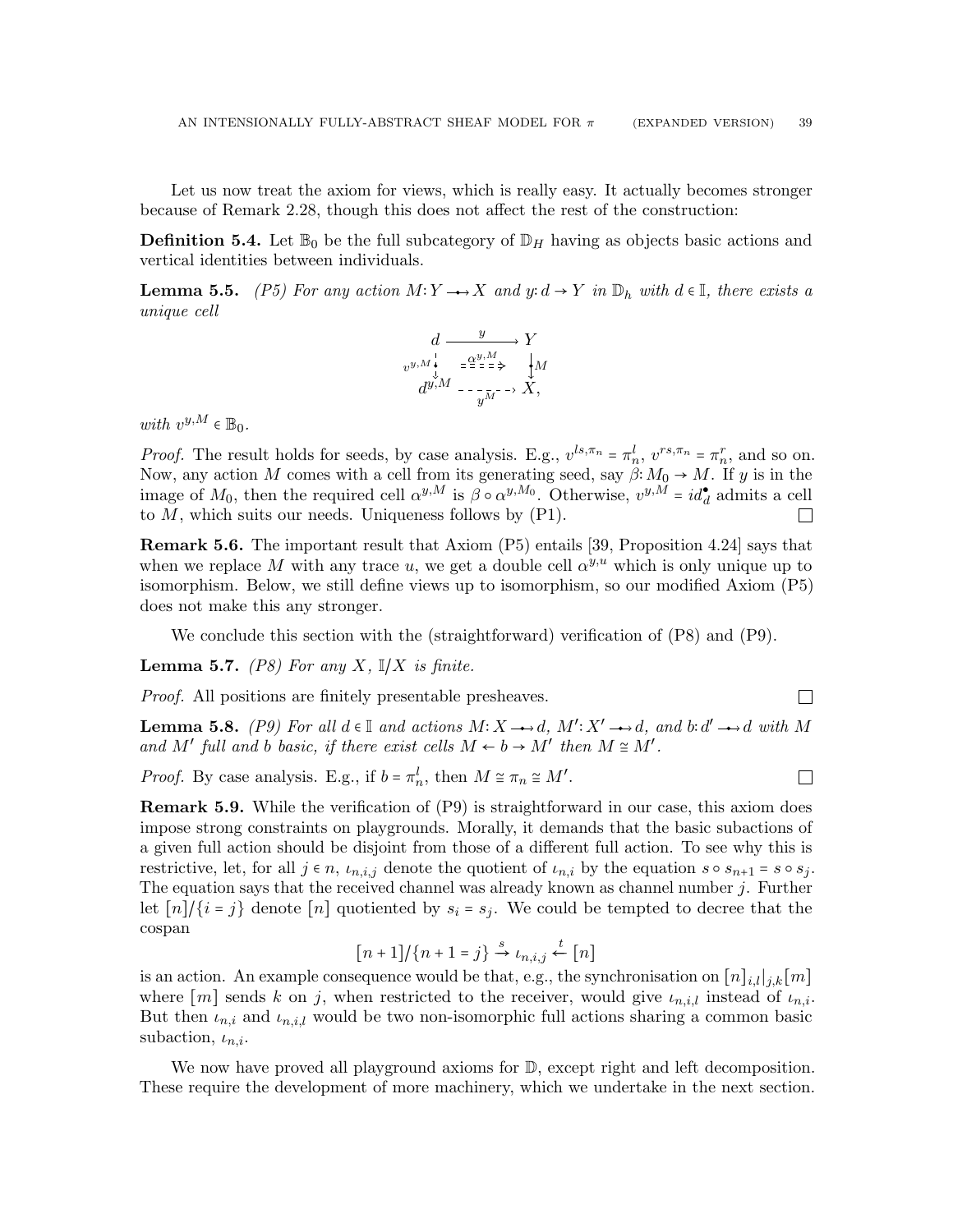<span id="page-39-0"></span>5.2. Correctness criterion. In order to prove the remaining playground axioms for  $\mathbb{D}$ , we set up a combinatorial characterisation of traces among cospans. Before delving into technicalities, let us briefly map out our correctness criterion. Given a trace  $Y \to U \leftrightarrow X$ , we start by forgetting the cospan structure and exploring the properties of  $U$  alone.

The main idea is to construct a binary relation over the elements of  $U$ , modeling causality. So, e.g., if an agent  $x \in U[n]$  forks into  $x_1$  and  $x_2$ , then we will have causal relations



where r denotes the corresponding element in  $U(\pi_n)$ . In order for U to admit a sequential decomposition into actions, the main criterion is that the causality relation should be acyclic.

In addition to this, a few sanity checks are necessary. First of all, because actions are merely seeds pushed along 1-injective maps from their interfaces, the neighbourhood of each action  $x \in U(\mu)$  should not be too degenerate. For instance, the corresponding map  $x^i: \mu \to U$  should be 1-injective. Moreover, for inputs and channel creations, the new channel should really be new. This property, which is a bit tedious to define properly, is called local 1-injectivity.

Furthermore, when we add a new action to some trace, it is played by an agent in the final position. This entails that no two actions in  $U$  may be performed by the same agent. We call this *target-linearity* below. Symmetrically, no two actions may share their 'created' agents, which we call source-linearity. Linearity is then the conjunction of sourceand target-linearity.

These conditions are sufficient, in the sense that if any  $U \in \widetilde{\mathbb{C}}_f$  has an acyclic causal relation, and is furthermore locally 1-injective and linear, then it is the middle object of a trace. But in fact, it is then easy to determine the corresponding initial and final positions. We design notions of *initial* and *final* morphisms, so that  $Y \stackrel{s}{\rightarrow} U \stackrel{t}{\leftarrow} X$  is a trace iff U satisfies the above conditions,  $t$  is initial, and  $s$  is final.

Let us first define the causal relation. A first step is to restrict attention to the *cores* of U, in the following sense, which are intuitively the main elements. E.g., for a forking action  $x \in U(\pi_n)$ , keeping track of x is enough, and handling  $x \cdot l$  and  $x \cdot r$  tends to get in the way. Technically, an input or output is a core iff it is not part of a synchronisation; and a left or right fork action is a core iff it is not part of a full fork action. Here is a concise definition:

**Definition 5.10.** A core of a presheaf  $U \in \mathbb{C}$  is an element of dimension > 1 which is not the image of any element of higher dimension.

Our definition of the causal relation will rely on the preliminary notions of sources and targets of a core, and that of channels created by a core. These notions will fix the direction of the causal relation.

**Definition 5.11.** For any U and core  $\mu \in U(c)$ ,

- the sources of  $\mu$  are the agents x such that  $x = \mu \cdot f \cdot s$  for some f;
- the targets of  $\mu$  are the agents y such that  $y = \mu \cdot f \cdot t$  for some f;
- a channel  $a \in U(*)$  is *created* by  $\mu$  iff  $\mu$  has the shape  $\nu_n$  or  $\iota_{n,i}$ , and  $a = \mu \cdot s \cdot s_{n+1}$ .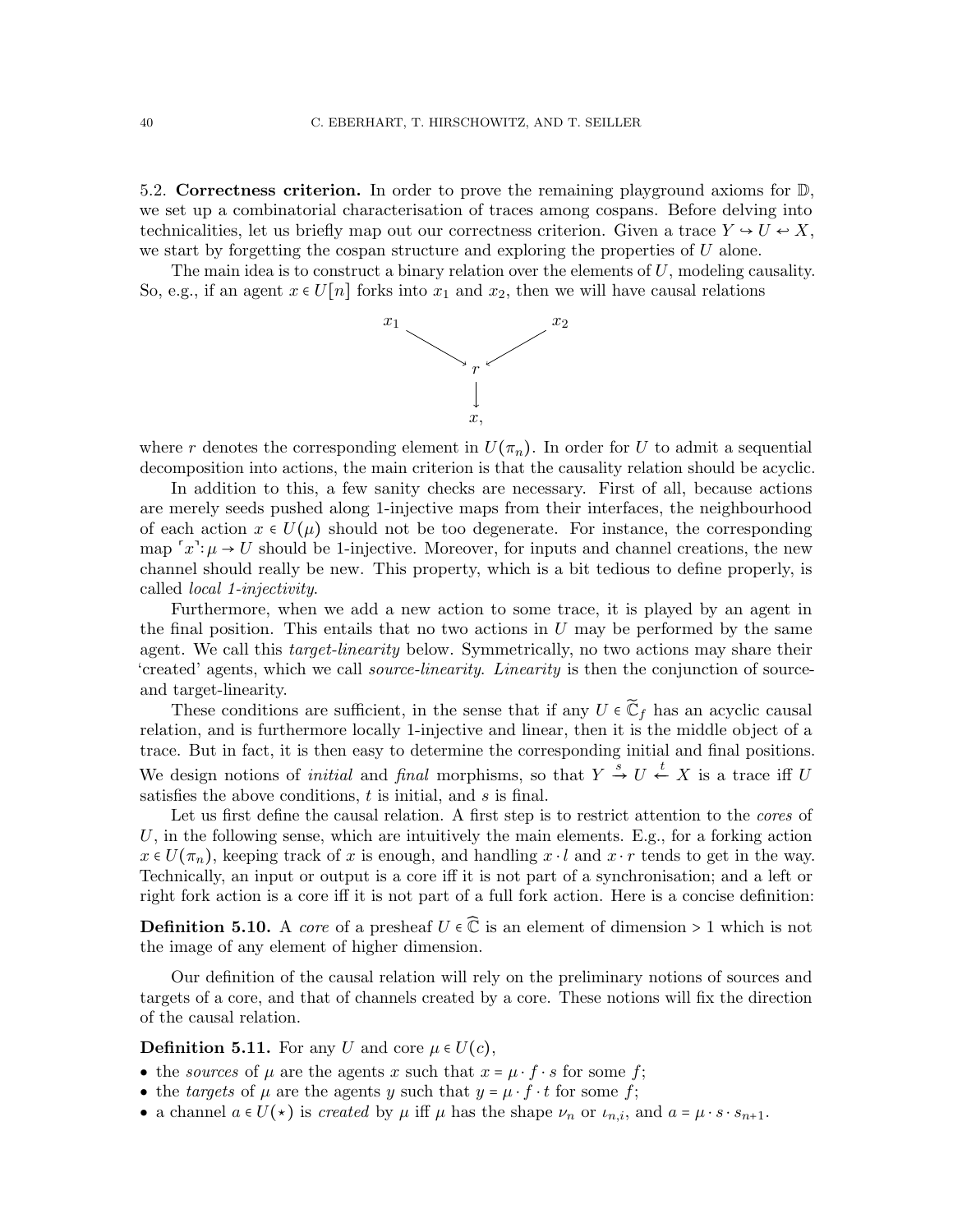**Example 5.12.** In the representable  $\pi_n$ , there is one target, l  $\circ t$  (or equivalently  $r \circ t$ ), and two sources,  $s_1 = l \circ s$  and  $s_2 = r \circ s$ . Another example is  $\tau_{n,i,m,j,k}$ , which has two targets,  $\epsilon \circ t$  and  $\rho \circ t$ , and two sources. However,  $\rho \circ s \circ s_{n+1}$  is not created by the input element  $\rho$ , because it is not a core.

**Definition 5.13.** For any U, let its causal graph  $G_U$  have:

- as vertices, all channels, agents, and cores in  $U$ ,
- for all  $x \in U[n]$  and  $i \in n$ , an edge  $x \to x \cdot s_i$ ,
- and, for each core  $\mu$ , an edge from each of its sources and created channels, and one into each of its targets, as in



Please note that edges  $a \rightarrow \mu$  from a channel to an input action exist only if the involved action is not part of a synchronisation; for otherwise the synchronisation is a core, not the input.

The obtained graph is actually a binary relation, since there is at most one edge between any two vertices. It is also a colored graph, in the sense that it comes equipped with a morphism to the graph L:



mapping cores to  $\infty$ , agents to 1, and channels to 0. (In particular, there are no edges from channels to agents or from cores to channels.) For any graph  $G$ , equipped with a morphism  $l:G \to L$ , we call vertices of G channels, agents, or cores, according to their label.

As expected, we have:

**Proposition 5.14.** For any trace U,  $G_U$  is acyclic (in the directed sense).

Proof. By induction on any decomposition of U.

 $\Box$ 

Let us now consider local 1-injectivity, linearity, initiality and finality. First, let us emphasise that for all seeds  $Y \to M \leftrightarrow X$ , M is a representable presheaf, so, e.g., it makes sense to consider  $U(M)$ .

**Definition 5.15.** A presheaf U is locally 1-injective iff for any seed  $Y \rightarrow M \leftrightarrow X$  with interface I and core  $\mu \in U(M)$ , if two distinct elements of M are identified by the Yoneda morphism  $\mu: M \to U$ , then they are in (the image of)  $I(\star)$ .

This is equivalent to requiring that all morphisms  $y_c \rightarrow U$ , for all  $c \in \mathbb{C}$ , are 1-injective, and that for all core inputs and channel creations x of arity n in U, for all  $i \in n$ , we have

 $x \cdot s \cdot s_{n+1} \neq x \cdot s \cdot s_i.$ 

**Proposition 5.16.** Any trace  $U$  is locally 1-injective.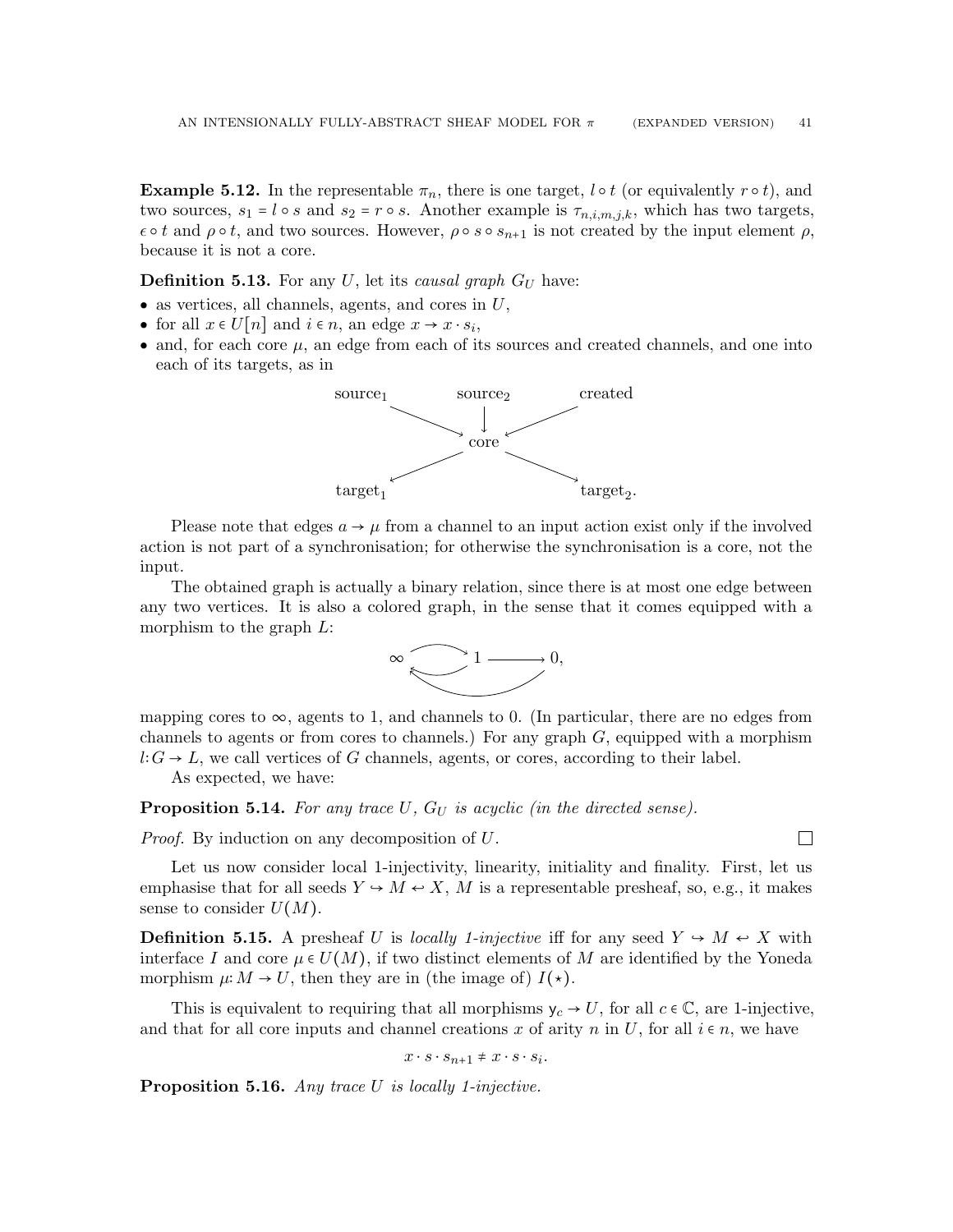*Proof.* Choose a decomposition of U into actions;  $\mu$  corresponds to precisely one such action, say  $M'$ , obtained, by definition, from some seed  $M$  as a pushout [\(3.1\)](#page-20-0). By construction of pushouts in presheaf categories,  $M'$  is obtained from  $M$  by identifying some channels according to  $I \rightarrow Z$ .  $\mathbf{L}$ 

Let us observe that, because local 1-injectivity is only about cores, an input which is part of a synchronisation may receive an already known channel, even if its  $n + 1$ th channel is not part of its interface — because it is not a core.

After local 1-injectivity, let us consider linearity.

**Definition 5.17.** Any  $G \in \text{Gph}/L$  is *source-linear* iff for any cores  $\mu, \mu'$ , and other vertex (necessarily an agent or a channel)  $x, \mu \leftarrow x \rightarrow \mu'$  in G, then  $\mu = \mu'$ ; G is target-linear iff for any cores  $\mu, \mu'$  and agent x, if  $\mu \to x \leftarrow \mu'$  in G, then  $\mu = \mu'$ ; G is linear iff it is both source-linear and target-linear.

**Proposition 5.18.** For any trace  $Y \stackrel{s}{\rightarrow} U \stackrel{t}{\leftarrow} X$ ,  $G_U$  is linear.

*Proof.* Straightforward, by induction on any decomposition of  $U$  into actions, observing that we glue along agents and channels which are initial on one side and final on the other.  $\Box$ 

The last of our necessary sanity checks is about initiality and finality. The idea here is that one may read in U alone what both legs of the cospan  $Y \rightarrow U \leftrightarrow X$  should be.

**Definition 5.19.** An agent is *initial* in U when it is not the source of any action, i.e., for no action  $\mu \in U$ ,  $x = \mu \cdot s$ . A channel is initial when it is not created by any core.

An agent x in U is final iff it is not the target of any action, i.e., for no action  $\mu \in U$ ,  $x = \mu \cdot t$ . All channels are final.

**Lemma 5.20.** An agent is initial in U iff it has no edge to any core in  $G_U$ .

<span id="page-41-5"></span>**Lemma 5.21.** An agent is final in U iff it has no edge from any core in  $G_U$ .

Now, here is the expected characterisation:

<span id="page-41-0"></span>**Theorem 5.22.** A monic cospan  $Y \stackrel{s}{\hookrightarrow} U \stackrel{t}{\hookrightarrow} X$  of finite presheaves is a trace iff

- <span id="page-41-3"></span> $(C1)$  U is locally 1-injective,
- <span id="page-41-1"></span> $(C2)$  X contains exactly the initial agents and channels in U,
- <span id="page-41-2"></span> $(C3)$  Y contains exactly the final agents and channels in U,
- <span id="page-41-4"></span> $(C_4)$  and  $G_U$  is linear and acyclic.

Of course, we have almost proved the 'only if' direction, and the rest is easy, so only the 'if' direction remains to prove. The rest of this section is devoted to this. So given a cospan satisfying the above conditions, we intend to sequentialise it, i.e., decompose it into actions. We will proceed by induction on the number of cores in  $U$ , by picking a core  $\mu$  which is maximal according to  $G_U$ , removing it from U and applying the induction hypothesis to the rest. However, it may not be obvious how we should remove  $\mu$  from U. E.g., the topos-theoretic difference  $U \setminus \mu$  does not yield the expected result, as it removes all sources of  $\mu$ . Instead, we consider the following operation: for any morphism of presheaves  $f:U\to V$ and set W, let  $U - W = \sum_{c \in \mathbb{C}} \text{Im}(U(c)) \setminus W \subseteq \sum_{c \in \mathbb{C}} V(c)$ . This is a slight abuse of notation, as f is implicit, but it should be easily inferred from context.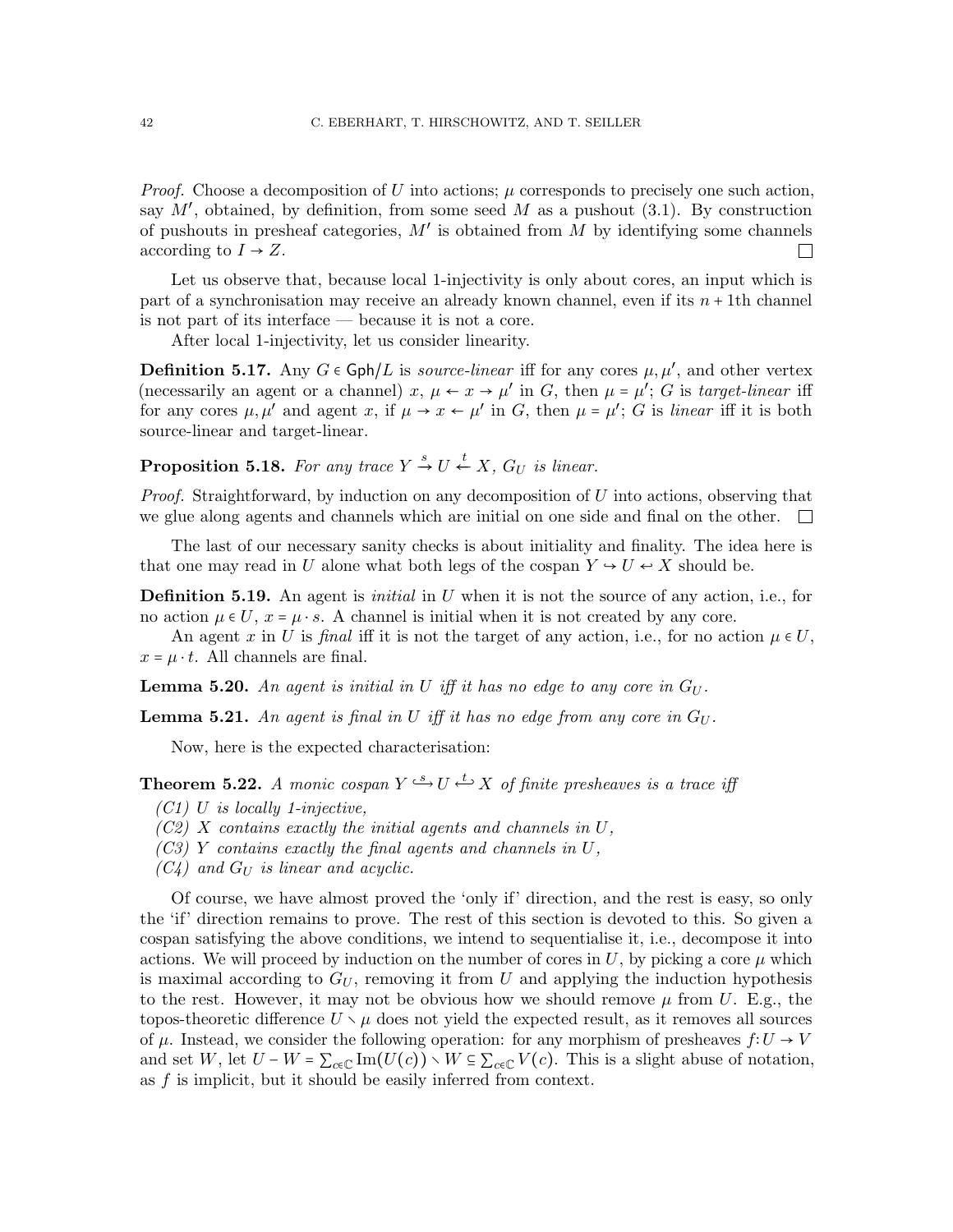**Remark 5.23.** We observe that  $U - W$  is generally just a set, not a presheaf; i.e., its elements are not necessarily stable under the action of morphisms in C. Consider for example  $U = \lfloor 1 \rfloor \lfloor 1 \rfloor$  and let W consist of the first agent and the unique channel. Then  $U - W$  does not contain the unique channel of U, so the action of  $s_1$  on the second agent steps outside  $U - W$ .

But there is one useful case where  $U - W$  is indeed a subpresheaf of U, as we show below in Lemma [5.25.](#page-42-0)

**Definition 5.24.** For any seed  $Y \rightarrow M \leftarrow X$ , let the past past $(M) = M - Y$  of M be the set of its elements not in the image of Y. For any such M, presheaf U, and core  $\mu \in U(M)$ , let past( $\mu$ ) = Im(past(M)) consist of all images of past(M).

To explain the statement a bit more, by Yoneda, we see  $\mu$  as a map  $M \to U$ , so we have a set-function

$$
past(M) \hookrightarrow ob(cl(M)) \to ob(cl(U))
$$

(recalling that el denotes the category of elements). We observe that  $\text{past}(\mu)$  is always a set of agents and actions only, since channels present in  $X$  always are in  $Y$  too.

Given a core  $\mu \in U$ , the relevant way of removing  $\mu$  from U will be:

 $U \setminus \mu = \bigcup \{ V \hookrightarrow U \mid \text{ob}(\text{el}(V)) \cap \text{past}(\mu) = \emptyset \}.$ 

 $U \setminus \mu$  is thus the largest subpresheaf of U not containing any element of the past of  $\mu$ . The good property of this operation is:

<span id="page-42-0"></span>**Lemma 5.25.** If  $\mu$  is a maximal core in  $G_U$  (i.e., there is no path to any further core) and  $G_U$  is target-linear, then  $(U \setminus \mu)(c) = U(c) \setminus \text{past}(\mu)$  for all c.

*Proof.* The direction  $(U \setminus \mu)(c) \subseteq U(c) \setminus \text{past}(\mu)$  is by definition of  $\setminus$ . Conversely, it is enough to show that  $c \mapsto U(c) \setminus \text{past}(\mu)$  forms a subpresheaf of U, i.e., that for any  $f:c \to c'$ in  $\mathbb{C}$ , and  $x \in U(c') \setminus \text{past}(\mu)$ ,  $x \cdot f \notin \text{past}(\mu)$ . Assume on the contrary that  $x' = x \cdot f \in \text{past}(\mu)$ . Then, of course f cannot be the identity, and w.l.o.g. we may assume that  $x'$  is an agent and x is a core. But then, because  $x' \in$  past $(\mu)$ , there is an edge  $\mu \to x'$  in  $G_U$ , and because  $x' = x \cdot f$ , there is an edge  $x \to x'$  or  $x' \to x$  in  $G_U$ . The former case is impossible by target-linearity, and the latter case would imply the existence of a path  $\mu \to x$  in  $G_U$ , which contradicts the maximality of  $\mu$ . So  $x' \in$  past $(\mu)$  is impossible altogether.  $\Box$ 

*Proof of Theorem [5.22.](#page-41-0)* We proceed by induction on the number of actions in  $U$ . If it is zero, then U is a position; by  $(C2)$ , t is an iso, and by  $(C3)$  so is s, hence the cospan is a trace. For the induction step, we first decompose  $U$  into

$$
Y \xrightarrow{s_2} U' \xleftarrow{t_2} Z \xrightarrow{s_1} M' \xleftarrow{t_1} X,
$$

and then show that  $M'$  is an action and  $U'$  satisfies the conditions of the theorem.

First, by acyclicity, pick a maximal core  $\mu$  in  $G_U$ , i.e., one with no path to any other core. Let

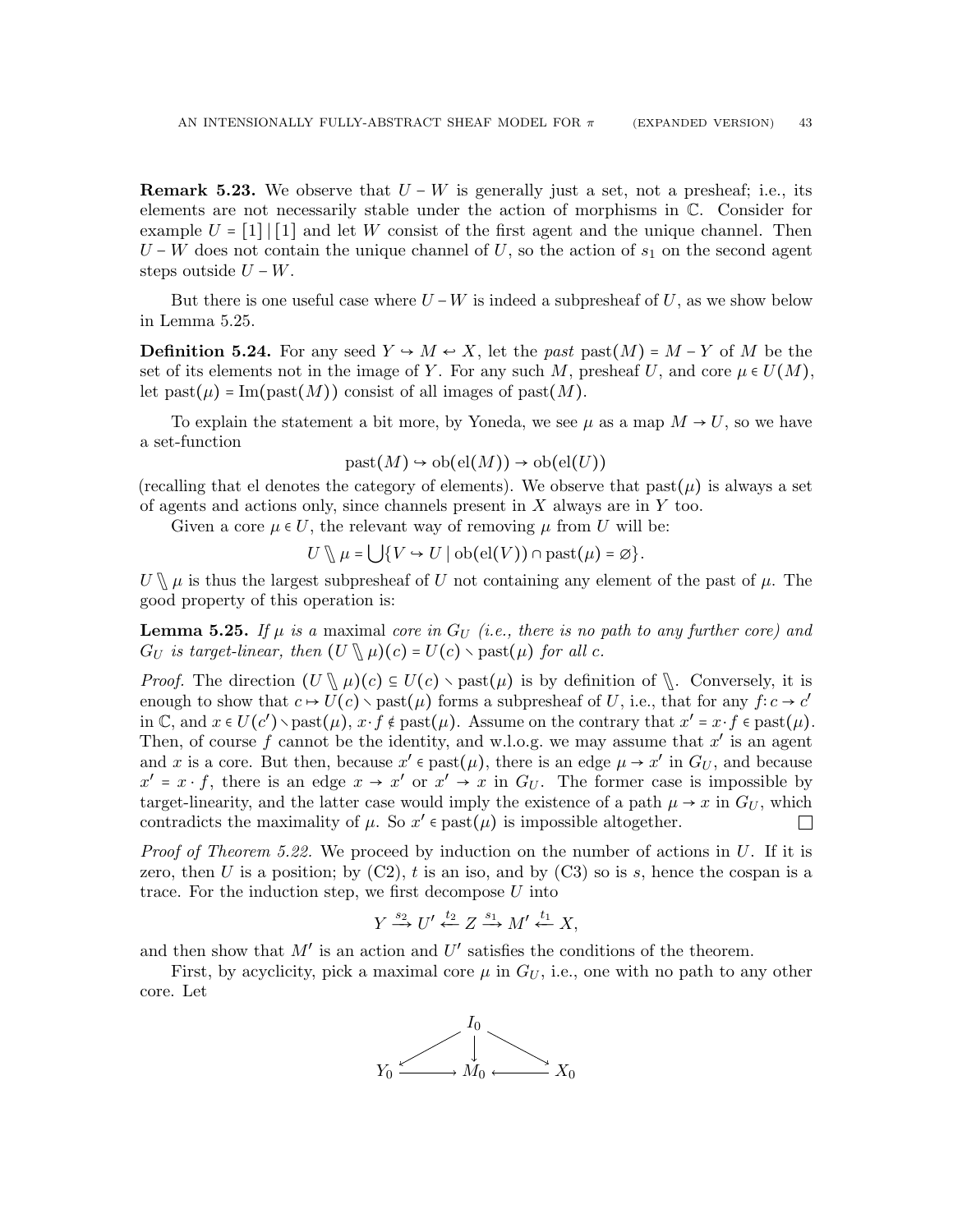be the seed with interface corresponding to  $\mu$ , so we have the Yoneda morphism  $\mu: M_0 \to U$ .

Let  $U' = (U \setminus \mu)$ , and  $X_1 = X - \text{Agents}(X_0)$ .  $X_1$  is a subpresheaf of X, since it contains hannels. The square all channels. The square



is a pushout, since it just adds the missing agents to  $X_1$ . Define now Z,  $M'$ ,  $s_1$ , and  $t_1$  by the pushouts



and the induced arrows. We further obtain arrows to  $U$  by universal property of pushout.

Let us show that the arrow  $f: M' \to U$  is mono. First, it is obviously mono in dimensions > 1. It is also mono in dimension 1, because  $M'[n] = X[n] + Y_0[n]$  for all n and  $X \to U$  is mono with image consisting only of initial agents, which are thus dijoint from the image of  $Y_0$ . Finally, for dimension 0, i.e., at  $\star$ , the pushout defining M' is isomorphic to

$$
I_0(\star) = X_0(\star) \longrightarrow X_1(\star) = X(\star)
$$
  
inj<sub>1</sub>  

$$
M_0(\star) = X_0(\star) + I \longrightarrow M'(\star) = X(\star) + I
$$

where  $I = M_0(\star) \setminus X_0(\star)$  is the set of channels created by the action. Consider any  $a, b \in M'(\star)$  such that  $a \neq b$ . Because  $X \to U$  is mono, if  $a, b \in X(\star)$  then  $f(a) \neq f(b)$ . By local 1-injectivity of U, if  $a, b \in I$  then  $f(a) \neq f(b)$ . Finally, if  $a \in X(\star)$  and  $b \in I$ , then we have an edge  $f(b) \rightarrow \mu$  in  $G_U$ , whereas  $f(a)$  is initial by  $(C2)$ , so  $f(a) \neq f(b)$ . This shows that  $M' \rightarrow U$  is mono, which also entails that  $Z \rightarrow U$  is a mono, because  $s_1$  is a pushout of the mono  $Y_0 \rightarrow M_0$ .

By [\(C1\)](#page-41-3) and Lemma [5.25,](#page-42-0)  $U = M' \cup U'$ , i.e., the square



is a pushout, so U is indeed a composite as claimed, with  $Z \to M' \leftrightarrow X$  an action by construction. So, it remains to prove that  $Y \to U' \leftrightarrow Z$  satisfies the conditions. First, as a subpresheaf of  $U$  (whose inclusion preserves cores),  $U'$  is locally 1-injective and has a linear and acyclic causal graph, so satisfies  $(C1)$  and  $(C4)$ . U' furthermore satisfies  $(C2)$  by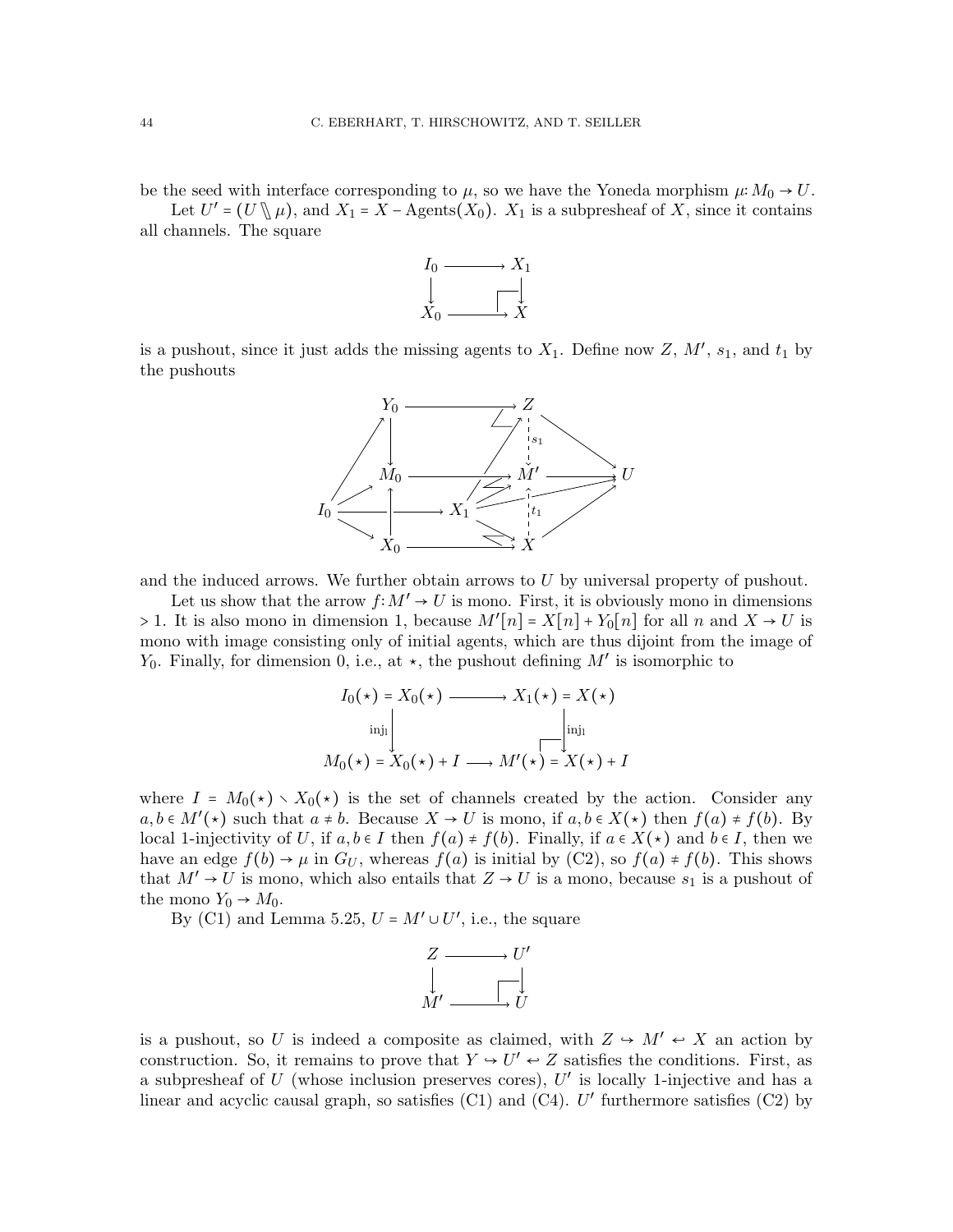construction of Z and source-linearity of  $G_U$ , and [\(C3\)](#page-41-2) because removing past( $\mu$ ) cannot make any non-final agent final.  $\Box$ 

<span id="page-44-1"></span>Let us conclude this section with a helpful lemma, whose proof relies on Theorem [5.22:](#page-41-0) Lemma 5.26. There is at most one cell filling any diagram



in D.

In order to prove this, let us introduce:

<span id="page-44-3"></span>**Definition 5.27.** For any action  $x \in U$ , let core $(x)$ , the *core associated to x*, be the unique core  $\mu \in U$  for which there exists f in  $\mathbb C$  such that  $\mu \cdot f = x$ . If x is an agent or a channel, then by definition core $(x) = x$ .

*Proof of Lemma [5.26.](#page-44-1)* By definition, we have cospans  $Y' \xrightarrow{s'} u' \xleftarrow{t'} X'$  and  $Y \xrightarrow{s} u \xleftarrow{t} X$ . Suppose we are given  $l, l' : u' \to u$  making  $(k, l, h)$  and  $(k, l', h)$  into cells. By naturality, l and  $l'$  are determined by their images on channels, agents, and cores. We show by induction on the ordering induced by  $G_{u'}$  that they have to agree on these. For the base case: they have to agree with  $h$  on initial agents and channels by definition of cells. For the induction step, we proceed by case analysis on the kind of element to consider. The image of any source of or channel created by a core  $\mu$  is uniquely determined by naturality, which leaves the case of a core  $\mu$ , of which we assume that there is an agent x such that  $\mu \to x$  in  $G_{u'}$ and  $l(x) = l'(x)$ . The edge  $\mu \to x$  yields a morphism, say t, in  $\mathbb C$  such that  $\mu \cdot t = x$ . But then by naturality we have  $l(\mu) \cdot t = l(x) = l'(x) - l'(\mu) \cdot t$ . By linearity of  $G_u$  we have core( $l(\mu)$ ) = core( $l'(\mu)$ ). Now let  $c_{\mu}$  denote the object of  $\mathbb C$  over which  $\mu$  lies, and let c' be the one over which core $(l(\mu))$  lies. By inspection of  $\mathbb{C}$ , there is exactly one morphism  $f: c_{\mu} \to c'$ , and so we have  $l(\mu) = \text{core}(l(\mu)) \cdot f = \text{core}(l'(\mu)) \cdot f = l(\mu)$ , as desired.  $\Box$ 

#### <span id="page-44-0"></span>5.3. A playground. In this section, we finally prove:

#### **Theorem 5.28.**  $\mathbb{D}$  forms a playground.

Most axioms have been proved in previous sections, and we are left with both decomposition axioms, which are proved in Lemmas [5.29](#page-44-2) and [5.30](#page-45-0) below, relying on the correctness criterion of the previous section.

<span id="page-44-2"></span>**Lemma 5.29.** [\(P7\)](#page-15-1) Any double cell as in the center below, where  $B$  is a basic action and M is an action, decomposes in exactly one of the forms on the left and right:

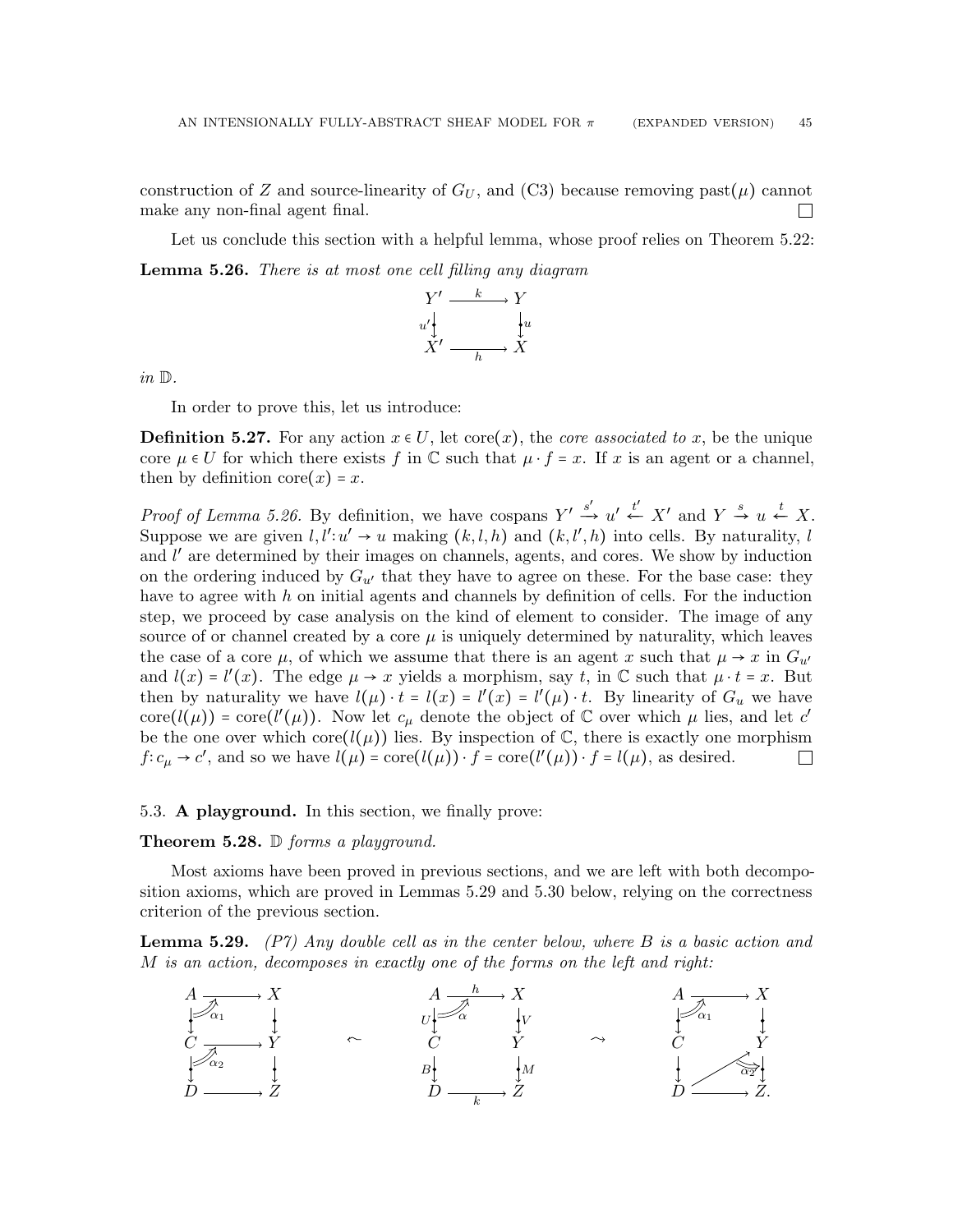

<span id="page-45-1"></span>Figure 6: Proof of Lemma [5.30](#page-45-0)

*Proof.* For any element a over  $c \in \mathbb{C}$  of any presheaf  $F \in \mathbb{C}$ , let its neighbourhood consist of all elements in the image of  $a: c \rightarrow F$ .

Let  $b \in B$  and  $m \in M$  be the unique cores of B and M, respectively. Let  $V_m$  be the neighbourhood of m in  $M \bullet V$ .

If  $\alpha(b) \in V_m$ , let us show that the whole of U is mapped to V, and we are in the left-hand case. It is clear for channels. If there exists an element x of U of dimension  $\geq 1$  mapped to y in  $M-V$ , i.e.,  $M-Y$ , then we obtain a path  $x \to x'$  to an agent  $x'$  of C, in  $G_{B\bullet U}$ . Via  $\alpha$ , this yields a path  $M - Y \rightarrow Y$  in  $G_{M\bullet V}$  between elements of dimension  $\geq 1$ , a contradiction.

If now  $\alpha(b) \notin V_m$ , we show similarly that the whole of  $B \bullet U$  is mapped to V, because the contrary would imply the existence of a path  $M - Y \rightarrow V - Y$  in  $G_{M\bullet V}$ , which also is a contradiction. Hence, we are in the right-hand case.  $\Box$ 

<span id="page-45-0"></span>**Lemma 5.30.** [\(P6\)](#page-15-0) Any double cell



with  $\alpha_3$  an isomorphism, in an essentially unique way.

*Proof.* Let  $\alpha = (h, f, k)$ . We first treat the case where  $W_2$  is an action M, recalling Defini-tion [5.27.](#page-44-3) We construct  $U_1$  and  $U_2$ , as depicted in Figure [6.](#page-45-1) First, let  $U_1 = U \times_W W_1$ , where  $W = W_2 \bullet W_1$ , and let  $A \to U_1$  denote the induced arrow. By construction, all of  $A \to U_1 \to U$ are monos and, by Lemma [3.20](#page-22-0) and the pullback lemma,  $A = U_1 \times_{W_1} X$ .

Let us show that the projection  $f_1: U_1 \to W_1$  preserves initiality of channels and agents. We proceed by contrapositive: consider any channel or agent  $x \in U_1$ . If  $x' = f_1(x)$  is not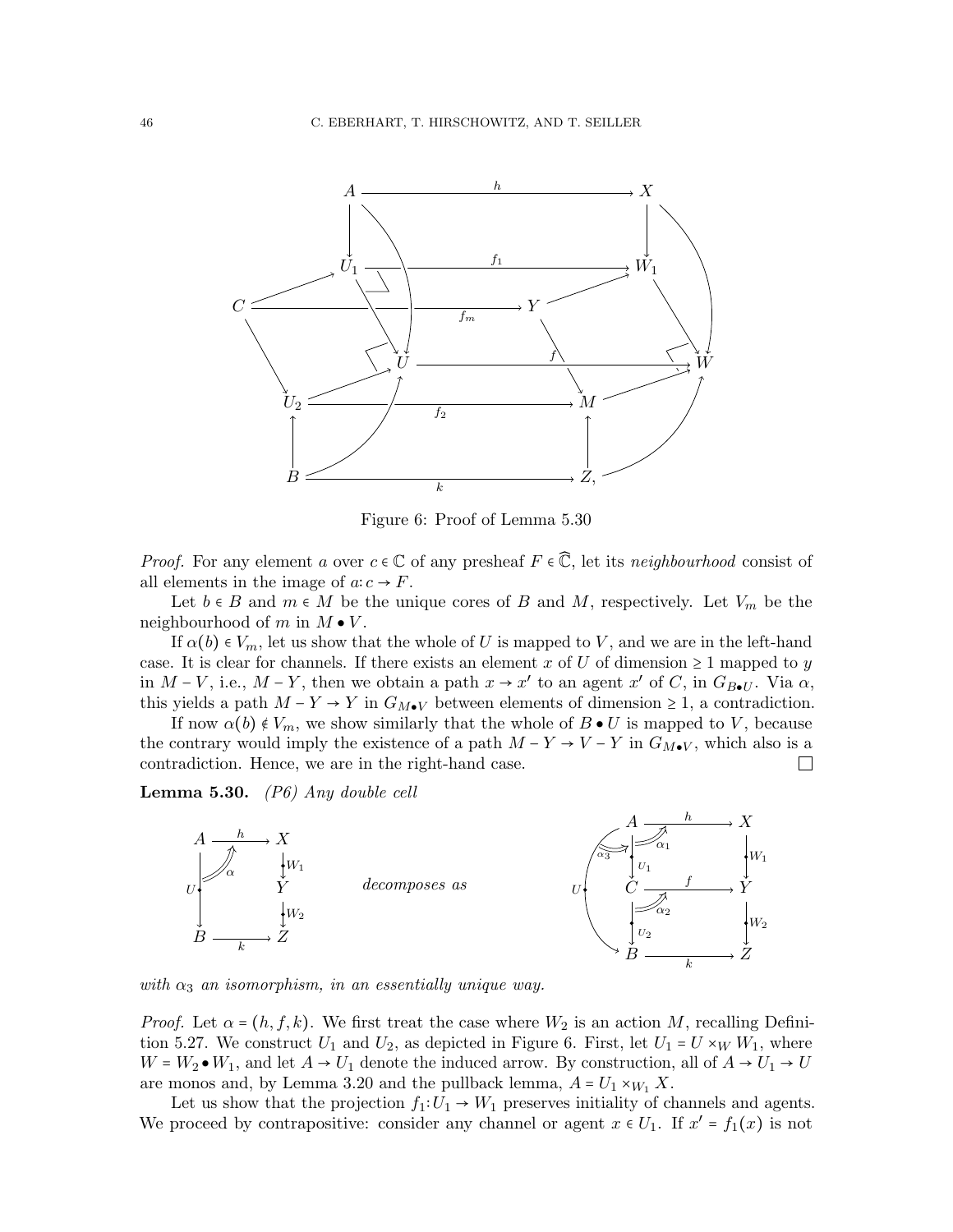initial in  $W_1$ , then we have an edge  $x' \to \mu'$  for some core  $\mu'$  of  $W_1$ . But, since f is a morphism between traces, it preserves initiality, so  $x$  cannot be initial in  $U$ , hence we find  $x \to \mu$  in  $G_U$ . By source linearity of  $G_W$ , core $(f(\mu)) = \mu'$ , so the action  $f(\mu) \in W$  has antecedents both in  $U$  and  $W_1$ . By universal property of pullback, there exists an action  $y \in U_1$ , respectively mapped to  $\mu$  and  $f(\mu)$ , which by naturality and injectivity of  $U_1 \rightarrow U$ entails that  $x \to y$  in  $G_{U_1}$ . Therefore, x is not initial in  $G_{U_1}$ , as required.

Let now  $C \rightarrow U_1$  denote the subpresheaf of  $U_1$  consisting of initial channels and agents (a subpresheaf because if x is an initial, n-ary agent, then  $x \cdot s_i$  is an initial channel for any  $i \in n$ , by Theorem [5.22](#page-41-0) and Lemma [5.21\)](#page-41-5). Since  $f_1$  preserves initiality,  $C \rightarrow U_1 \rightarrow W_1$ factors through  $Y \to W_1$ , uniquely since the latter is mono, say as  $f_m$  (see Figure [6\)](#page-45-1). By Theorem [5.22,](#page-41-0)  $A \rightarrow U_1 \leftarrow C$  is a trace and  $(h, f_1, f_m)$  defines a morphism to  $X \rightarrow W_1 \leftarrow Y$ .

Let then  $U_2 \rightarrow U$  denote the subpresheaf of U consisting of elements below C in  $G_U$ , i.e.,

$$
x \in U_2 \Leftrightarrow \exists c \in C. c \rightarrow^{\star} G_U \text{ core}(x).
$$

A first observation is that all initial channels and agents of U are in  $U_2$ , so that  $B \to U$ factors through  $U_2$ . Indeed, consider any such initial x. By acyclicity of  $G_U$ , each initial element is reachable from some final element, so  $x$  is reachable from some final  $y$ . But by source-linearity the corresponding path  $y \to^* x$  goes through C, so we find a path  $c \to^* x$  for some  $c \in C$ , as desired.

Now, because  $U_2 \rightarrow U$  and  $M \rightarrow W$  are monos, showing that f maps all elements x of  $U_2$  to M will imply that  $U_2 \rightarrow U \rightarrow W$  uniquely factors through  $M \rightarrow W$ . Let us do this by case analysis:

- If x is not a channel, then f preserves paths from agents to x, so we find some path  $f(c) \rightarrow^* G_W \text{ core}(f(x))$  with  $c \in C$  hence  $f(c) \in Y$ , which implies that  $f(x) \in M$   $(f(x) \in Y)$  $W_1 - M$  would contradict initiality of Y in  $W_1$ ).
- If x is some channel initial in U, then since f preserves initiality x is mapped to Z hence to M.
- If finally x is some non-initial channel, then  $x \to \mu$  for some core  $\mu \in U$ . Now  $\mu \in U_2$ , as witnessed by the path  $c \to^* x \to \mu$ . But then  $x = \mu \cdot u$  for some morphism u of  $\mathbb{C}$ , so since by the above  $f(\mu) \in M$ , we have that  $f(x) = f(\mu) \cdot u$  is in M too, as desired.

We thus get a diagram as in Figure [6,](#page-45-1) which commutes because  $M \rightarrow W$  is mono.

By Theorem [5.22,](#page-41-0)  $C \rightarrow U_2 \leftarrow B$  is a trace, and  $U = U_2 \bullet U_1$ , which shows existence of the desired decomposition.

For any decomposition as in Figure [6,](#page-45-1) we have  $C = U_2 \times_M Y$  by Lemma [3.20,](#page-22-0) so by Corollary [4.20,](#page-33-0) we also have  $U_1 = U \times_W W_1$ . Thus,  $U_1$  is uniquely determined up to canonical isomorphism. But by Theorem [5.22,](#page-41-0)  $C \rightarrow U_1$  is so too, as the subobject of initial agents and channels. But then  $U_2$  precisely consists of elements below C. Indeed, by finiteness of  $G_{U_2}$ and [\(C3\)](#page-41-2) in Theorem [5.22,](#page-41-0) all of  $U_2$  clearly lies below C. Conversely, for any  $x \in U_1 - U_2$ , by finiteness of  $G_{U_1}$  and [\(C3\)](#page-41-2) in Theorem [5.22,](#page-41-0) we have a path  $x \to^+ c$  to some  $c \in C$ , so x cannot lie below  $C$  by  $(C4)$ . Our decomposition is thus unique up to canonical isomorphism.

### 6. A sheaf model

<span id="page-46-0"></span>In the previous sections, we have constructed a double category  $\mathbb D$  and equipped it with playground structure. We now instantiate constructions from [\[39\]](#page-66-0) on D, which lead to the definition of our sheaf model for  $\pi$ . We first recall various notions of strategy in Section [6.1:](#page-47-0)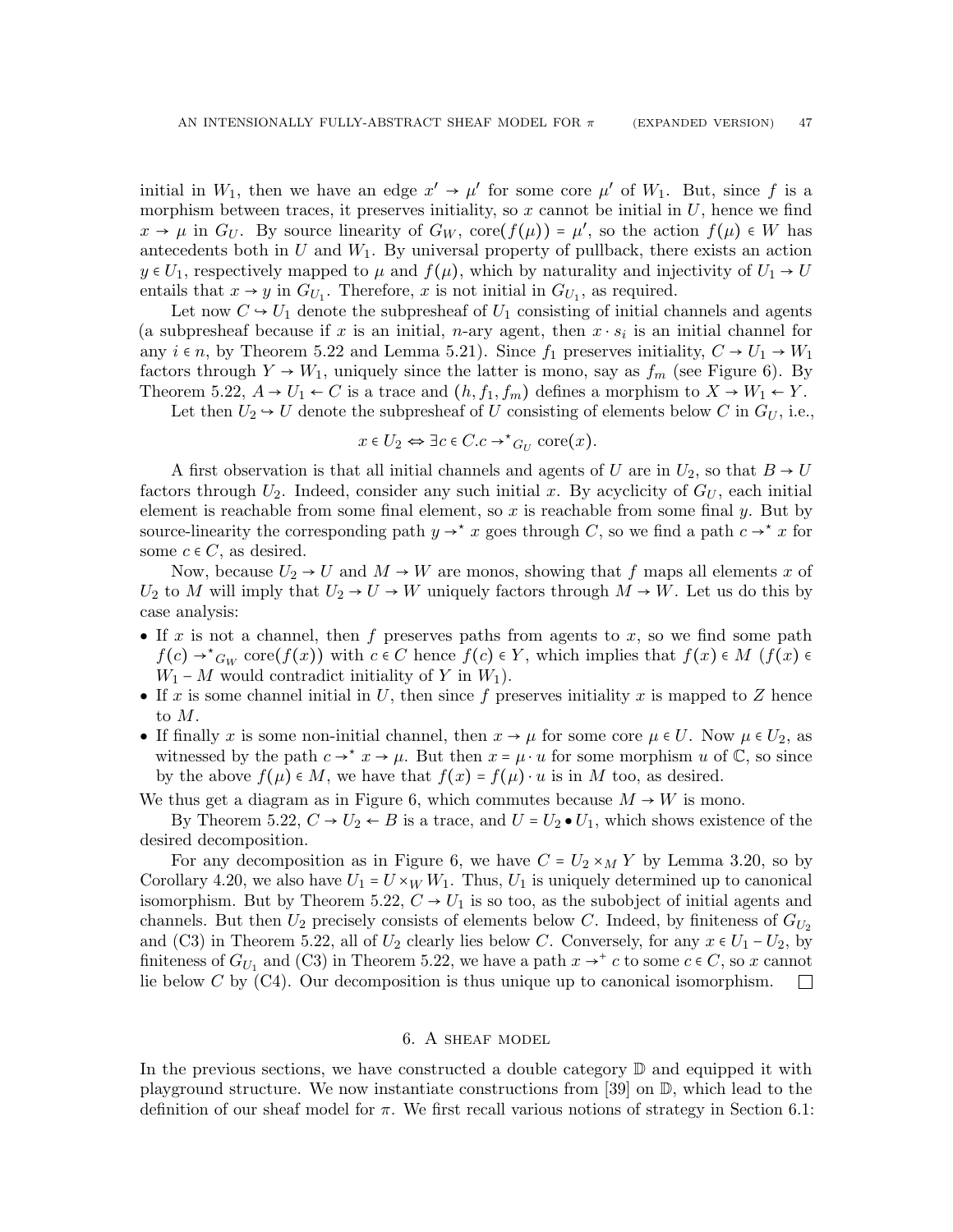naive strategies, innocent strategies, and behaviours. Behaviours are further studied in Section [6.2,](#page-49-0) where we introduce a kind of calculus for them. Using this calculus, we then define our intepretation of  $\pi$  in Section [6.3.](#page-51-0) Finally, in Section [6.4,](#page-52-1) we state our semantic definition of fair testing equivalence and our main result.

<span id="page-47-0"></span>6.1. Strategies and behaviours. We first recall notions of strategies. As announced in the introduction, we define a category  $\mathbb{T}(X)$  combining prefix ordering and isomorphism of traces:  $\mathbb{T}(X)$  has traces  $u: Y \longrightarrow X$  as objects, and as morphisms  $u \to u'$  all pairs  $(w, \alpha)$ with  $w: Y' \longrightarrow Y$  and  $\alpha$  an isomorphism  $u \bullet w \to u'$  in the hom-category  $\mathbb{D}_v(Y', X)$ , as in



considered up to the smallest equivalence relation identifying  $(w, \alpha)$  and  $(w', \alpha \circ (u \bullet \gamma))$ , for any  $w': Y' \longrightarrow Y$  and special  $\gamma: w' \to w$ ). Thus, u' is an extension of u by w.

**Definition 6.1.** Let the category of *(naive)* strategies on X be  $\mathbb{T}(\overline{X})$ .

Strategies do not yield a satisfactory model for  $\pi$ :

<span id="page-47-1"></span>**Example 6.2.** Consider the position X with three agents  $x, y, z$  sharing a channel a, and the following traces on it: in  $u_{x,y}$ , x sends a on a, and y receives it; in  $u_{x,z}$ , x sends a on a, and z receives it; in  $i_z$ , z inputs on a. One may define a strategy S mapping  $u_{x,y}$  and  $i_z$  to a singleton, and  $u_{x,z}$  to  $\emptyset$ . Because  $u_{x,y}$  is accepted, x accepts to send a on a; and because  $i_z$ is accepted, z accepts to input on a. The problem is that S rejecting  $u_{x,z}$  roughly amounts to x refusing to synchronise with z, or conversely.

We want to rule out this kind of strategy from our model, by adapting the idea of innocence. We start by extending  $\mathbb{T}(X)$  with objects representing traces on subpositions of X. For this, we consider the following category  $\mathbb{T}_X$ . It has as objects pairs  $(u, h)$  of a trace  $u: Z \longrightarrow Y$  and a morphism  $h: Y \to X$  in  $\mathbb{D}_h$ . A morphism  $(u, h) \to (u', h')$  consists of a trace w: T  $\rightarrow$  Z and a cell as below left with  $h'r = h$ . Morphisms are considered up to the smallest equivalence relation identifying  $(w, \alpha)$  with  $(w', \alpha \circ (u \bullet \gamma))$ , for any  $w'$  and  $\gamma$  as below right.



**Example 6.3.** Recalling the right-hand trace of Figure [4](#page-21-0) (page [22\)](#page-21-0), say  $u: Y \rightarrow X$ , y's first action is an input on its unique channel b. This yields a trace  $\iota_{1,1}:[2] \rightarrow [1]$ . Here is an examing morphism  $(\iota_{1,1}, y) \rightarrow (\iota, id_X)$  in  $\mathbb{T}_X$ :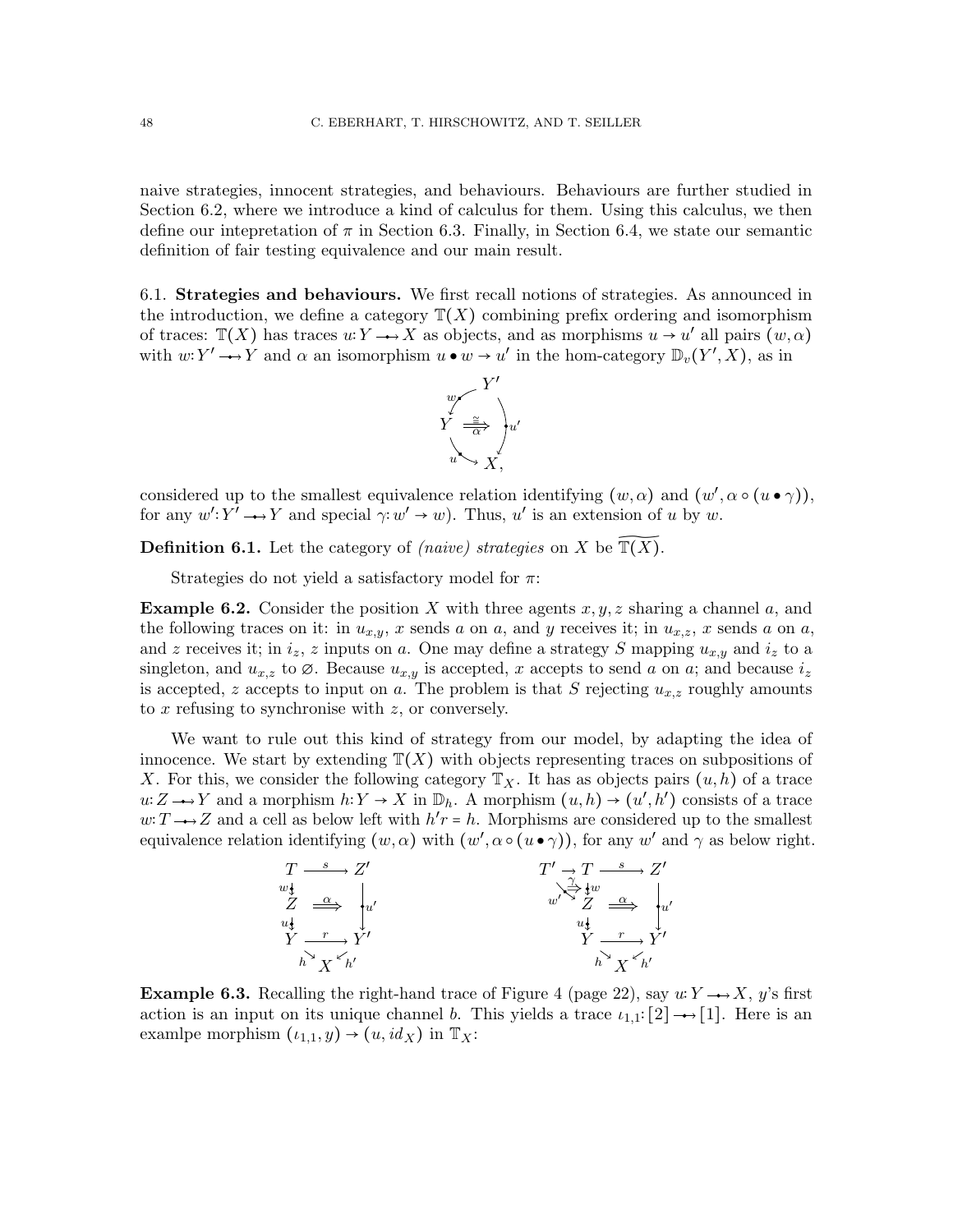$\Box$ 



We think of it as an occurrence of the trace  $\iota_{1,1}$  in u. Thus, morphisms in  $\mathbb{T}_X$  account both for prefix inclusion and for 'spatial' inclusion, i.e., inclusion of a trace into some other trace on a larger position.

We now define *views* within  $\mathbb{T}_X$ :

**Definition 6.4.** A *view* is a trace isomorphic to some (possibly empty) composite of basic actions (Definition [5.1\)](#page-37-1). Let  $\mathbb{V}_X$  denote the full subcategory of  $\mathbb{T}_X$  spanning pairs  $(u, h)$ where u is a view.

Intuitively, basic actions follow exactly one agent through an action. An object of  $\mathbb{V}_X$ consists of a view, say  $v: [n'] \longrightarrow [n]$ , plus a morphism  $h: [n] \to X$  in  $\mathbb{D}_h$ , which by Yoneda is just an agent of X. So an object of  $\mathbb{V}_X$  is just an agent of X and a view from it.

**Definition 6.5.** The inclusion  $j_X: V_X \to T_X$  induces a Grothendieck topology, for which a sieve  $((u_i, h_i) \xrightarrow{(w_i, \alpha_i)} (u, h))_{i \in I}$  of morphisms to some trace u is *covering* iff it contains all morphisms from views into u. Let the category  $S_X \to \mathbb{T}_X$  of *innocent* strategies be the category of sheaves of finite sets for this topology. Let the category  $B_X$  of behaviours over X be  $\widetilde{\mathbb{V}_X}$ .

As announced in the introduction, letting  $\text{ran}_{j_X^{op}}$  denote *right Kan extension* [\[53\]](#page-67-0) along the inclusion  $j_{x}^{op}$  $_{X}^{op}: \mathbb{V}_{X}^{op} \rightarrow \mathbb{T}_{X}^{op}$  $X^{op}$ , we have:

<span id="page-48-0"></span>**Proposition 6.6.** The embedding  $\text{ran}_{j_X^{op}}$  induces an equivalence of categories  $B_X \simeq S_X$ .

Proof. See [\[39,](#page-66-0) Lemma 4.34].

We thus obtain the innocent strategy  $S_B$  associated to a behaviour  $B \in B_X$  by taking its right Kan extension as in



Explicitly, using standard results, we obtain the end

$$
S_B(u,h)=\int_{(v,x)\in \mathbb{V}_X}B(v,x)^{\mathbb{T}_X((v,x),(u,h))},
$$

which is a kind of generalised product. In the boolean setting (functors to 2), this end reduces to the conjunction  $\bigwedge_{\{(v,x)\in\mathbb{V}_X|\exists\alpha:(v,x)\to(u,h)\}} B(v,x)$ , demanding precisely that all views of u are accepted by  $B$ . In the general case, the intuition is that a way of accepting u for  $S_B$  is a compatible family of ways of accepting the views of u for B. The forgetful functor U to naive strategies is then given by restricting along the opposite of  $k_X$ :  $\mathbb{T}(X) \to \mathbb{T}_X$  as above. Some local information may be forgotten by  $\mathcal{U}$ , which is hence neither injective on objects, nor full, nor faithful. E.g., if two behaviours differ on one agent, but are both empty on the views of another, then both are mapped to the empty naive strategy.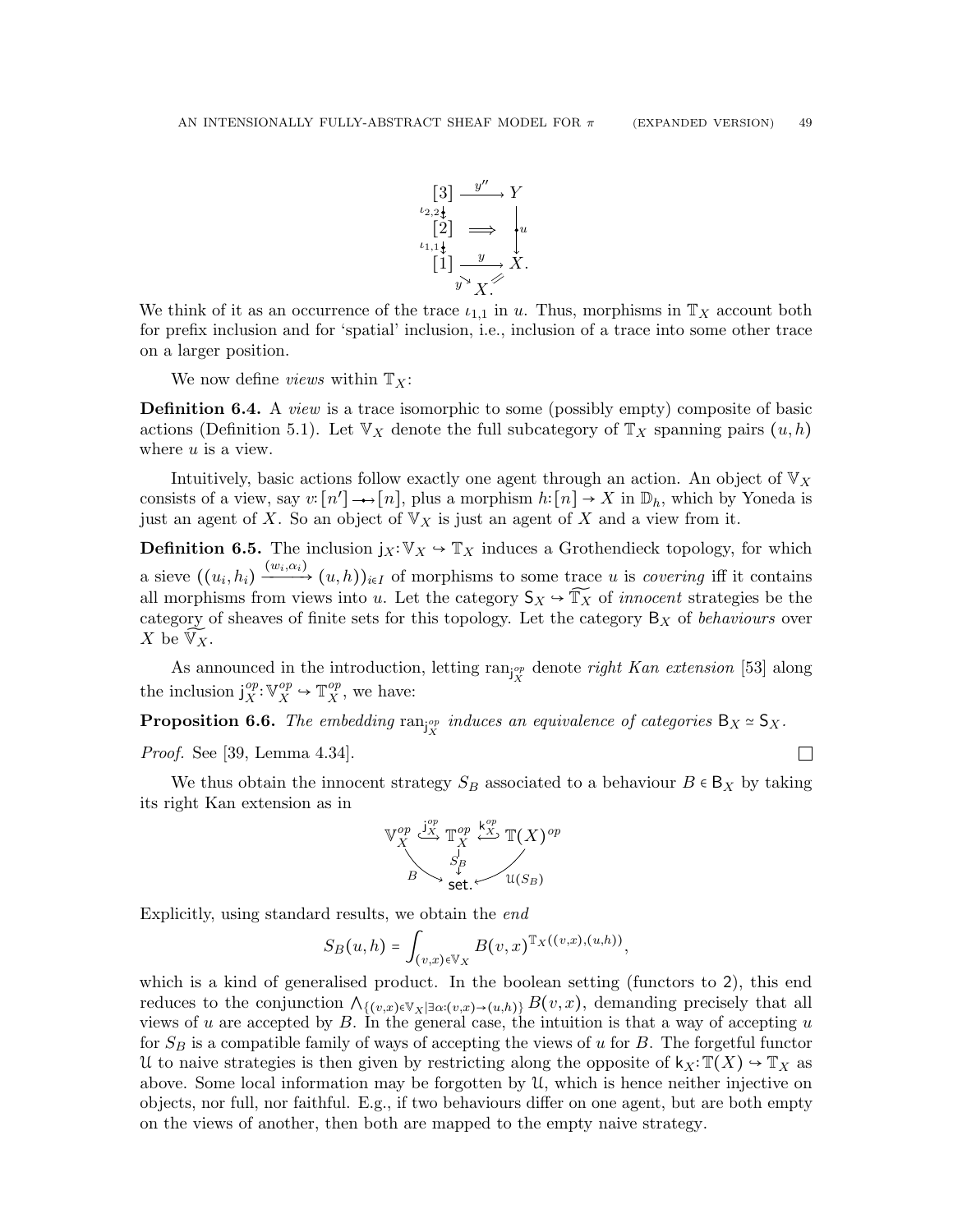**Example 6.7.** Recalling X and S from Example [6.2,](#page-47-1) let us show that for any  $B \in B_X$ , the associated strategy  $\mathfrak{U}(S_B) \in \overline{\mathbb{T}(X)}$  cannot be S. Indeed, if  $\mathfrak{U}(S_B)$  was S, then because S accepts  $u_{x,y}$  and  $i_z$ , B has to accept the following views: (1)  $i_z$ , (2)  $o_x$ , in which x sends a on a (without any matching input), (3)  $i_y$ , in which y inputs on a, and (4) all identity views on x, y, and z. But then  $\mathfrak{U}(S_B)$  has to accept both  $u_{x,y}$  and  $u_{x,z}$ , because B accepts all views mapping into them.

<span id="page-49-0"></span>6.2. Decomposing behaviours. In this section, we study behaviours a bit more in depth, which yields the calculus announced at the beginning of Section [6.](#page-46-0) The starting point is that the assignment  $X \mapsto B_X$  may be equipped with useful structure, describing how a behaviour B on some given position restricts to any subposition, and also what remains of it after a given action has been played. Otherwise said, morphisms of D act contravariantly on behaviours:

- horizontal morphisms  $h: X \to X'$  induce functors  $B_h: B_{X'} \to B_X$ , and
- vertical morphisms  $u: Y \longrightarrow X$  induce functors  $B_u:B_X \to B_Y$ .

Furthermore, any cell as below left induces a natural isomorphism as below right:

$$
\begin{array}{ccc}\nY & \xrightarrow{k} & Y' & & \xrightarrow{B_Y} & \xrightarrow{B_k} & \xrightarrow{B_Y'} \\
\downarrow{w'} & & & & \searrow & \xrightarrow{B_w} & \xrightarrow{B_w} \\
X & & & & & \xrightarrow{B_w} & \xrightarrow{B_k} & \xrightarrow{B_N'} \\
& & & & & & \xrightarrow{B_k} & \xrightarrow{B_N'} \\
& & & & & & \xrightarrow{B_k} & \xrightarrow{B_N'} \\
& & & & & & \xrightarrow{B_k} & \xrightarrow{B_N'} \\
& & & & & & & \xrightarrow{B_N} & \xrightarrow{B_N'} & \xrightarrow{B_N'} & \xrightarrow{B_N'} & \xrightarrow{B_N'} & \xrightarrow{B_N'} & \xrightarrow{B_N'} & \xrightarrow{B_N'} & \xrightarrow{B_N'} & \xrightarrow{B_N'} & \xrightarrow{B_N'} & \xrightarrow{B_N'} & \xrightarrow{B_N'} & \xrightarrow{B_N'} & \xrightarrow{B_N'} & \xrightarrow{B_N'} & \xrightarrow{B_N'} & \xrightarrow{B_N'} & \xrightarrow{B_N'} & \xrightarrow{B_N'} & \xrightarrow{B_N'} & \xrightarrow{B_N'} & \xrightarrow{B_N'} & \xrightarrow{B_N'} & \xrightarrow{B_N'} & \xrightarrow{B_N'} & \xrightarrow{B_N'} & \xrightarrow{B_N'} & \xrightarrow{B_N'} & \xrightarrow{B_N'} & \xrightarrow{B_N'} & \xrightarrow{B_N'} & \xrightarrow{B_N'} & \xrightarrow{B_N'} & \xrightarrow{B_N'} & \xrightarrow{B_N'} & \xrightarrow{B_N'} & \xrightarrow{B_N'} & \xrightarrow{B_N'} & \xrightarrow{B_N'} & \xrightarrow{B_N'} & \xrightarrow{B_N'} & \xrightarrow{B_N'} & \xrightarrow{B_N'} & \xrightarrow{B_N'} & \xrightarrow{B_N'} & \xrightarrow{B_N'} & \xrightarrow{B_N'} & \xrightarrow{B_N'} &
$$

which notably says that  $B \cdot u' \cdot k \cong B \cdot h \cdot u$  for any behaviour  $B \in B_{X'}$ . This is worked out in detail and in full generality in [\[39\]](#page-66-0), and extended to a pseudo double functor  $\mathbb{D}^{op} \to \mathbb{Q}$ Cat, where QCat denotes Ehresmann's double category of *quintets* over Cat. But let us explain how both actions look like in the present, concrete case.

The first, horizontal action is really easy: any horizontal morphism  $k: X' \to X$  acts on a given behaviour  $B \in \mathsf{B}_X$  by returning the behaviour  $B \cdot k$  such that for all  $(v, h) \in \mathbb{V}_{X'}$ ,  $(B \cdot k)(v, h) = B(v, k \circ h).$ 

<span id="page-49-1"></span>**Proposition 6.8.** The functor  $B_X \to \prod_{n,x:[n]\to X} B_{[n]}$  given at  $(n,x)$  by horizontal action of x, i.e.,  $B \mapsto B \cdot x$ , is an isomorphism.

 $\Box$ 

*Proof.* We have  $\mathbb{V}_X \cong \sum_{n,x:[n]\to X} \mathbb{V}_{[n]}$ .

<span id="page-49-2"></span>Notation 6.9. If  $(B_x)_{x:[n]\to X}$  is a family of behaviours indexed by the agents of X, we accordingly denote its unique antecedent by  $[B_x]_{x:[n]\to X}$ .

Vertical action is a bit harder. Let us start by recalling the following result from [\[39\]](#page-66-0), which generalises Lemma [5.5:](#page-38-0)

**Lemma 6.10.** For any trace  $P: Y \longrightarrow X$  and  $y: d \to Y$  in  $\mathbb{D}_h$  with  $d \in \mathbb{I}$ , there exists an essentially unique cell

$$
d \xrightarrow{y} Y
$$
  
\n
$$
v^{y,P} \xleftarrow{\downarrow}_{\stackrel{\downarrow}{\downarrow}} \exists \frac{q^{y,P}}{\exists \exists \Rightarrow} \qquad \downarrow P
$$
  
\n
$$
d^{y,P} \xleftarrow{\downarrow} \neg p \xrightarrow{\downarrow} X,
$$

with  $v^{y,P}$  a view.

*Proof.* By induction on P using Lemma [5.5.](#page-38-0) See [\[39\]](#page-66-0) for the precise meaning of essential uniqueness in this case. $\Box$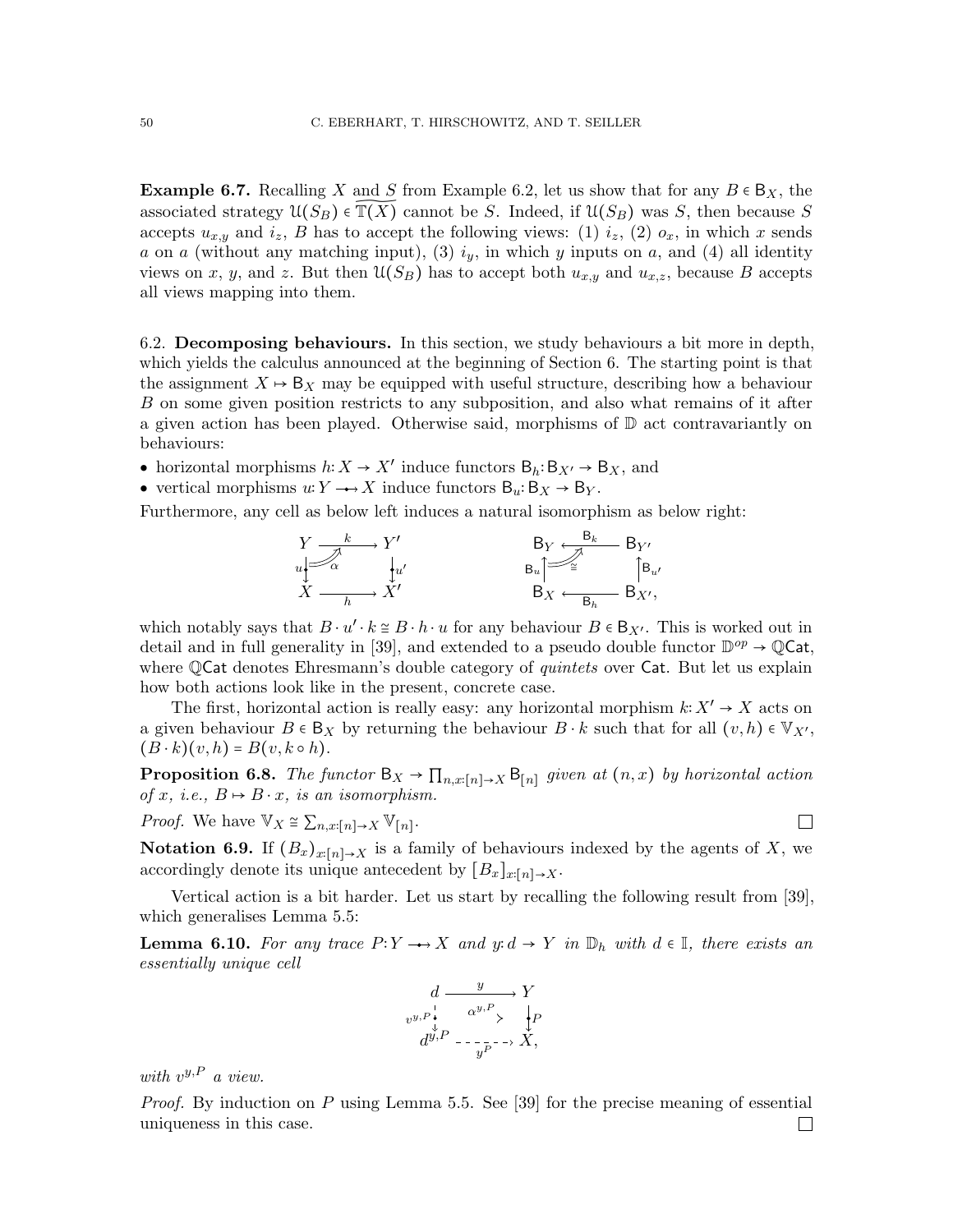This result allows us to describe what remains of a behaviour after a trace:

<span id="page-50-1"></span>**Definition 6.11.** Given any behaviour  $B \in B_X$  and trace  $P: Y \rightarrow X$ , the residual  $B \cdot P$  of  $B$  along  $P$  is the behaviour determined (up to isomorphism) by

$$
(B \cdot P \cdot y)(w, id_{[n_y]}) = B(v^{y,P} \bullet w, y^P)
$$

for all agents  $y: [n_y] \rightarrow Y$ .

So we may consider residuals of behaviours along arbitrary traces. Conversely, any behaviour is determined by its initial states and residuals. Let us first consider the following special kind of behaviour:

<span id="page-50-0"></span>**Definition 6.12.** A behaviour B on [n] is definite iff  $B(id^{\bullet}, id_{[n]}) \cong 1$ . A behaviour B on an arbitrary position X is *definite* iff for all agents x of X,  $B \cdot x$  is definite. Let  $D<sub>X</sub>$  denote the full subcategory of  $B_X$  spanning definite behaviours.

This means that B has exactly one initial state.

**Definition 6.13.** For any  $n \in \mathbb{N}$  and family  $B_b \in \mathsf{B}_{[n_b]}$  indexed by all basic actions  $b: [n_b]$ [n], let  $\{B_b\}_b$  denote the definite behaviour B determined by  $B \cdot b = B_b$  for all b.

By construction, we have:

**Proposition 6.14.** For any definite behaviour  $D \in \mathsf{B}_{[n]}$ ,  $D \cong \langle D \cdot b \rangle_b$ .

This extends to arbitrary behaviours on individuals using the fact that any behaviour on an individual is a coproduct of definite behaviours.

<span id="page-50-2"></span>**Notation 6.15.** For any behaviour  $B = \sum_{k \in \gamma} D_k$  on any  $[n]$ , let  $|B| = \gamma$  and, for any  $k \in \gamma$ , let the *restriction*  $B_{|k}$  of B to k be  $D_k$ .

**Remark 6.16.** In other words,  $k \in \gamma$  is just an element of  $B(id_{[n]}^{\bullet}, id_{[n]})$  and  $B_{|\sigma}$  is determined by

$$
B_{|\sigma}(v, id_{[n]}) = \{ \sigma' \in B(v, id_{[n]}) \mid \sigma' \cdot !_{v} = \sigma \},
$$

where  $!_v$  denotes the unique morphism  $(id_{[n]}^{\bullet}, id_{[n]}) \to (v, id_{[n]})$  in  $\mathbb{V}_{[n]}$ .

We obtain:

**Proposition 6.17.** For any behaviour  $B \in B_{[n]}$ ,

$$
B \cong \sum_{k \in |B|} \langle (B_{|k}) \cdot b \rangle_b.
$$

Putting this together with spatial decomposition, we obtain:

**Corollary 6.18.** For any behaviour  $B \in B_X$ ,

$$
B \cong \left[ \sum_{k \in |B \cdot x|} \langle ((B \cdot x)_{|k}) \cdot b \rangle_{b : [n_b] \rightarrow [n_x]} \right]_{x : [n_x] \rightarrow X}.
$$

The fact that both actions of  $\mathbb D$  yield a pseudo double functor  $\mathbb D^{op} \to \mathbb Q$ Cat essentially boils down to:

**Lemma 6.19.** For any  $B \in B_X$  and cell

$$
Y' \xrightarrow{k} Y
$$
  
\n
$$
u' \downarrow \xrightarrow{a} u
$$
  
\n
$$
X' \xrightarrow{h} X,
$$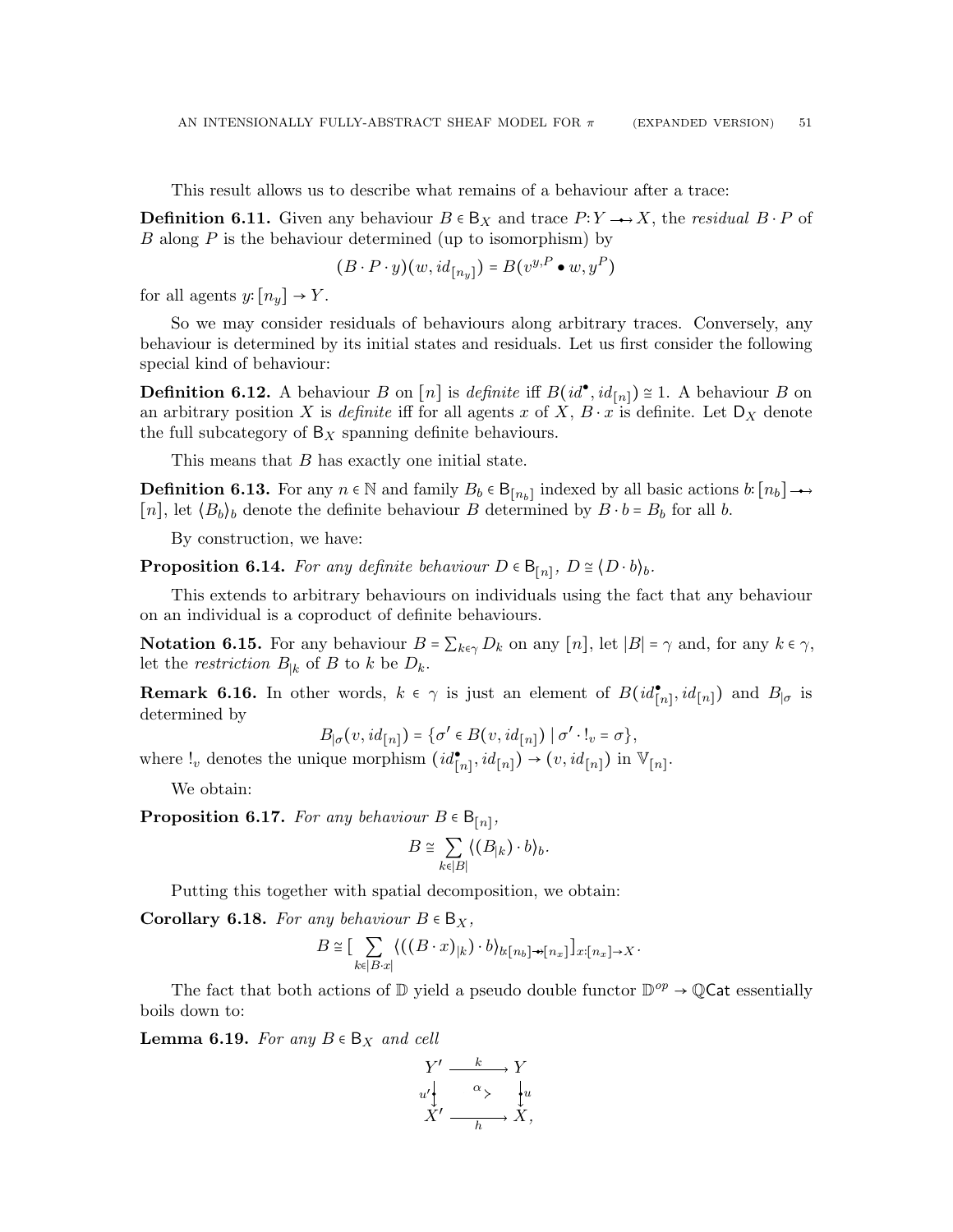we have  $D \cdot h \cdot u' \cong D \cdot u \cdot k$ .

The result is stated (and proved) in full generality as [\[39,](#page-66-0) Proposition 4.31].

<span id="page-51-0"></span>6.3. Interpretation of  $\pi$ . We now define our interpretation of  $\pi$ -calculus configurations. We start with processes and then cover configurations. Because the notation for behaviours introduced in the previous section only covers behaviours on representable positions, while  $\pi$ -calculus syntax is name-based, we bridge the gap by keeping track, along the recursive definition, of a bijection between the set  $\gamma$  of free channels of the considered process and its cardinal  $|\gamma|$ . So we define a family of maps in

$$
\prod_{\gamma \in \mathcal{P}_f(\mathbb{N})} \mathsf{D}_{[|\gamma|]}^{Pi_{\gamma} \times \mathrm{Bij}(\gamma, |\gamma|)},
$$

where Bij $(A, B)$  denotes the set of all bijections  $A \cong B$ . For any such  $\gamma, P$ , and h in the domain, we denote the result by  $[ P ]_h$ , or  $[ P ]_{\gamma,h}$  when needed. Letting  $n = |\gamma|$ , it is coinductively defined by

$$
\begin{array}{rcl}\n\llbracket \sum_i P_i \rrbracket_h & = & \boxplus_i \llbracket P_i \rrbracket_h \\
\llbracket P \mid Q \rrbracket_h & = & \begin{cases} \pi_n^l & \mapsto & \llbracket P \rrbracket_h \\
\pi_n^r & \mapsto & \llbracket Q \rrbracket_h \\
\llbracket v b. P \rrbracket_h & = & \begin{cases} \nu_n & \mapsto & \llbracket P \rrbracket_h \\
\forall n & \mapsto & \llbracket P \rrbracket_h\n\end{cases} \\
\llbracket \tau. P \rrbracket_h & = & \begin{cases} \n\pi_n & \mapsto & \llbracket P \rrbracket_h \\
\pi_n h(a) & \mapsto & \llbracket P \rrbracket_h\n\end{cases} \\
\llbracket \bar{a}(b). P \rrbracket_h & = & \begin{cases} \n\iota_{n,h(a)} & \mapsto & \llbracket P \rrbracket_h \\
\forall_{n,h(a),h(b)} & \mapsto & \llbracket P \rrbracket_h\n\end{cases}\n\end{array}
$$

where

- in any list  $\langle b_1 \mapsto B_1, \ldots, b_m \mapsto B_m \rangle$ , all unmentioned basic actions are meant to be mapped to the empty behaviour;
- the *definite sum*  $\mathbb{E}_i D_i$  of definite behaviours  $D_i$  is the definite behaviour determined by  $(\mathbb{E}_i D_i) \cdot b = \sum_i (D_i \cdot b)$ , for all basic actions  $b: [n'] \longrightarrow [n]$ ;
- and  $h'$ :  $\gamma, b \Rightarrow n+1$  maps any  $a \in \gamma$  to  $h(a)$ , and b to  $n+1$ .

**Example 6.20.** Let us briefly illustrate the translation. Consider any  $h: \gamma \to |\gamma|$  and processes  $\gamma, b \vdash P, \gamma, b \vdash Q$ , and  $\gamma \vdash R$ , with  $a \in \gamma$ . We can form  $a(b).P + a(b).Q + \bar{a}\langle a \rangle \cdot R$ , which is mapped to

$$
\langle \iota_{|\gamma|,h(a)} \mapsto (\llbracket P \rrbracket_{h'} + \llbracket Q \rrbracket_{h'}), o_{\gamma,h(a),h(a)} \mapsto \llbracket R \rrbracket_h \rangle.
$$

To emphasise the difference, using coproduct of behaviours instead of definite sum in the translation would yield a behaviour with three distinct initial states, closer to the internal choice  $a(b).P \oplus a(b).Q \oplus \overline{a}\langle a \rangle.R$  than to the original process.

Generalising this to configurations should really be intuitive: we map any  $\langle \gamma \| P_1, \ldots, P_n \rangle$ to some behaviour on the position X with  $X(\star) = \gamma$  and n agents of arity | $\gamma$ |, given for each agent  $i \in n$  by  $\llbracket P_i \rrbracket$ . In order to fully define such a position, we need to specify maps  $f_i: |\gamma| \to \gamma$ . We use for all of them the inverse of the canonical bijection  $h_\gamma$  defined by:

**Definition 6.21.** Let  $h_{\gamma}$ :  $\gamma \Rightarrow |\gamma|$  map each  $a \in \gamma$  to its position in the ordering induced by the one on natural numbers.

We call the obtained position  $X(\gamma, n)$ .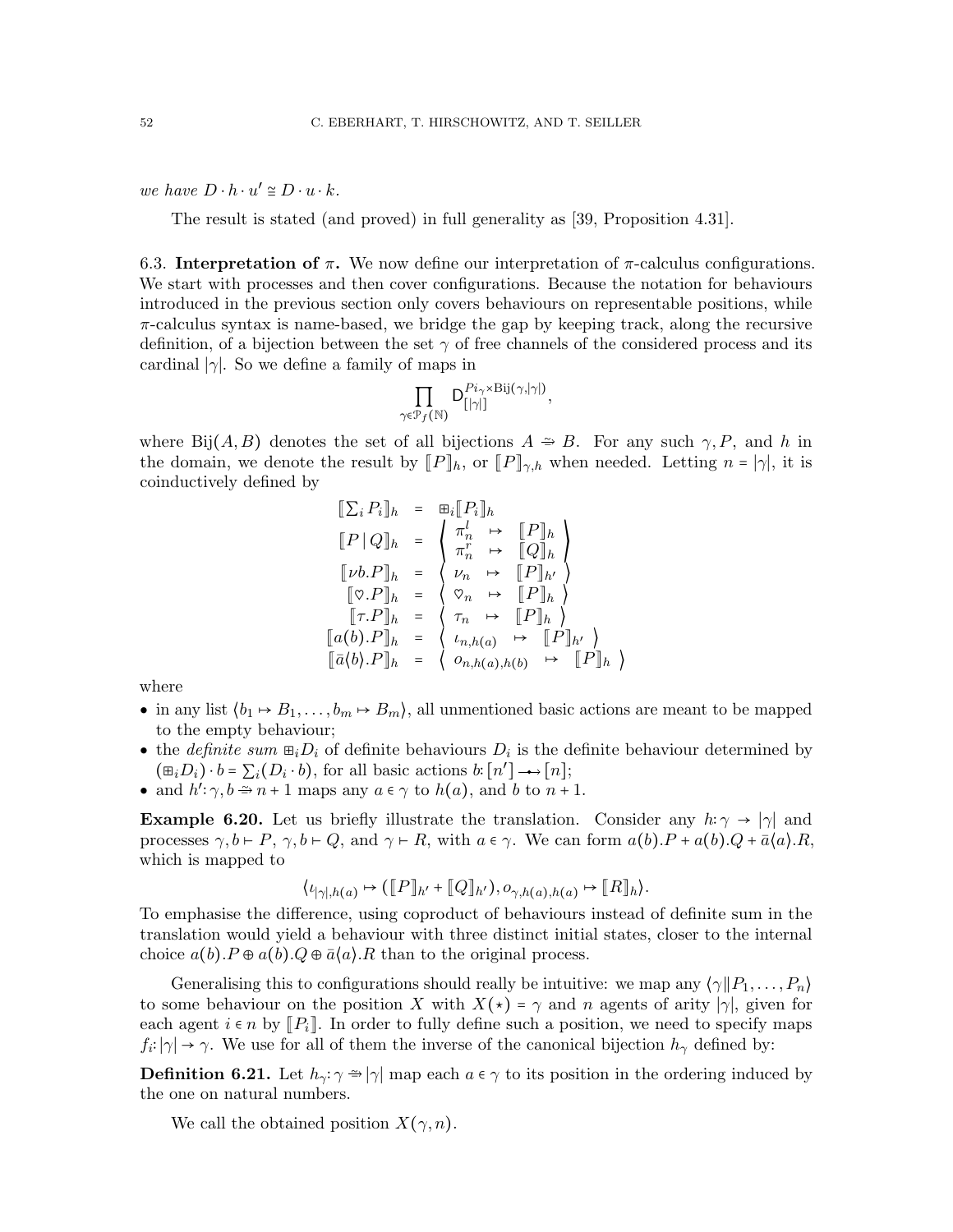<span id="page-52-2"></span>**Definition 6.22.** Let  $\llbracket - \rrbracket$ : ob(Conf) →  $\sum_{X} B_X$  map any configuration  $C = \langle \gamma \Vert P_1, \ldots, P_n \rangle$ to the pair  $(X(\gamma, n), \llbracket C \rrbracket)$ , where  $\llbracket C \rrbracket$  is defined through Proposition [6.8](#page-49-1) by

$$
[[C]](|\gamma|)(i) = [[P_i]]_{h_\gamma},
$$

for all  $i \in n$ . We implicitly consider processes P over  $\gamma$  as configurations  $\langle \gamma \| P \rangle$ , and hence allow ourselves to write  $\llbracket P \rrbracket$  for  $\llbracket \langle \gamma \Vert P \rangle \rrbracket$ .

<span id="page-52-1"></span>6.4. Semantic fair testing. In order to state our main result, it remains to define our semantic analogue of fair testing equivalence. It rests on two main ingredients: a notion of closed-world trace, and an analogue of parallel composition in game semantics.

The intuitive purpose of parallel composition is to let behaviours interact. If we partition the agents of a position X into two teams, we obtain two subpositions  $X_1 \rightarrow X \leftarrow X_2$ , each agent of X belonging to  $X_1$  or  $X_2$  according to its team. The crucial fact is that the category  $\mathbb{V}_X$  of views on X is isomorphic to the coproduct category  $\mathbb{V}_{X_1}$  +  $\mathbb{V}_{X_2}$ . Parallel composition of any  $B_1 \in \widetilde{V_{X_1}}$  and  $B_2 \in \widetilde{V_{X_2}}$  is then simply given by copairing  $[B_1, B_2]$ (following Notation [6.9\)](#page-49-2), as in

$$
\mathbb{V}_{X_1}^{op} \longrightarrow \mathbb{V}_X^{op} \longrightarrow \mathbb{V}_{X_2}^{op}
$$

$$
B_1 \setminus \begin{bmatrix} B_1, B_2 \\ \downarrow \end{bmatrix} \longrightarrow B_2
$$
  
set.

We now describe closed-world traces, which are then used as a criterion for success of tests. Closed-world actions were defined (Definition [5.1\)](#page-37-1) as those not involving any interaction with the environment, i.e., formally, pushouts of a seed of any shape among  $\nu_n, \tau_n, \varphi_n, \pi_n$ , and  $\tau_{n,a,m,c,d}$ . A trace is *closed-world* when it is a composite of closed-world actions. Let  $\mathbb{W}(X) \xrightarrow{\mathfrak{i}_X} \mathbb{T}(X)$  denote the full subcategory of  $\mathbb{T}(X)$  consisting of closed-world traces, and let the category of *closed-world strategies* be  $\mathbb{W}(\overline{X})$ .

**Notation 6.23.** Recalling the discussion below Proposition [6.6,](#page-48-0) we denote by  $B \mapsto \overline{B}$  the composite functor

$$
\widetilde{\mathbb{V}_X} \xrightarrow{\operatorname{ranj}_X^{op}} \widetilde{\mathbb{T}_X} \xrightarrow{\Delta_{\mathsf{k}_X^{op}}} \widetilde{\mathbb{T}(X)} \xrightarrow{\Delta_{\mathsf{i}_{X}^{op}}} \widetilde{\mathbb{W}(X)},
$$

where  $\Delta_f$  denotes restriction along f.

A closed-world trace is *successful* when it contains a  $\heartsuit$  action, and *unsuccessful* otherwise. A state  $\sigma \in S(u)$  of any  $S \in \widetilde{W(Z)}$  over a closed-world trace  $u: Z' \longrightarrow Z$  is successful iff u is. Define  $\perp$ <sub>Z</sub> as the set of closed-world strategies  $S \in \widetilde{W(Z)}$  such that any unsuccessful closed-world state admits a successful extension, i.e.  $S \in \mathbb{L}_Z$  iff for all unsuccessful  $u \in \mathbb{W}(Z)$ and  $\sigma \in S(u)$ , there exists a successful  $u' \in W(Z)$ , a morphism  $f: u \to u'$ , and a state  $\sigma' \in S(u')$  such that  $\sigma' \cdot f = \sigma$ . Finally, in order to compare behaviours for semantic fair testing equivalence, we specify what a test is for a given behaviour  $B \in B_X$ . A test consists of a position Y and a behaviour  $T \in B_Y$ . Recalling Definition [3.8,](#page-20-1) we say that the pair  $(X, B)$ , with  $B \in B_X$ , should pass the test  $(Y, T)$  iff  $I_X = I_Y$  and  $[B, T] \in \mathbb{L}_Z$ , where Z is the pushout  $X+_{I_X}Y$  (X and Y thus form two teams on Z). At last, we define *semantic* fair testing equivalence, for any  $B \in B_X$  and  $B' \in B_{X'}$ :

<span id="page-52-0"></span>**Definition 6.24.** Let  $(X, B) \sim_f (X', B')$  iff they should pass the same tests.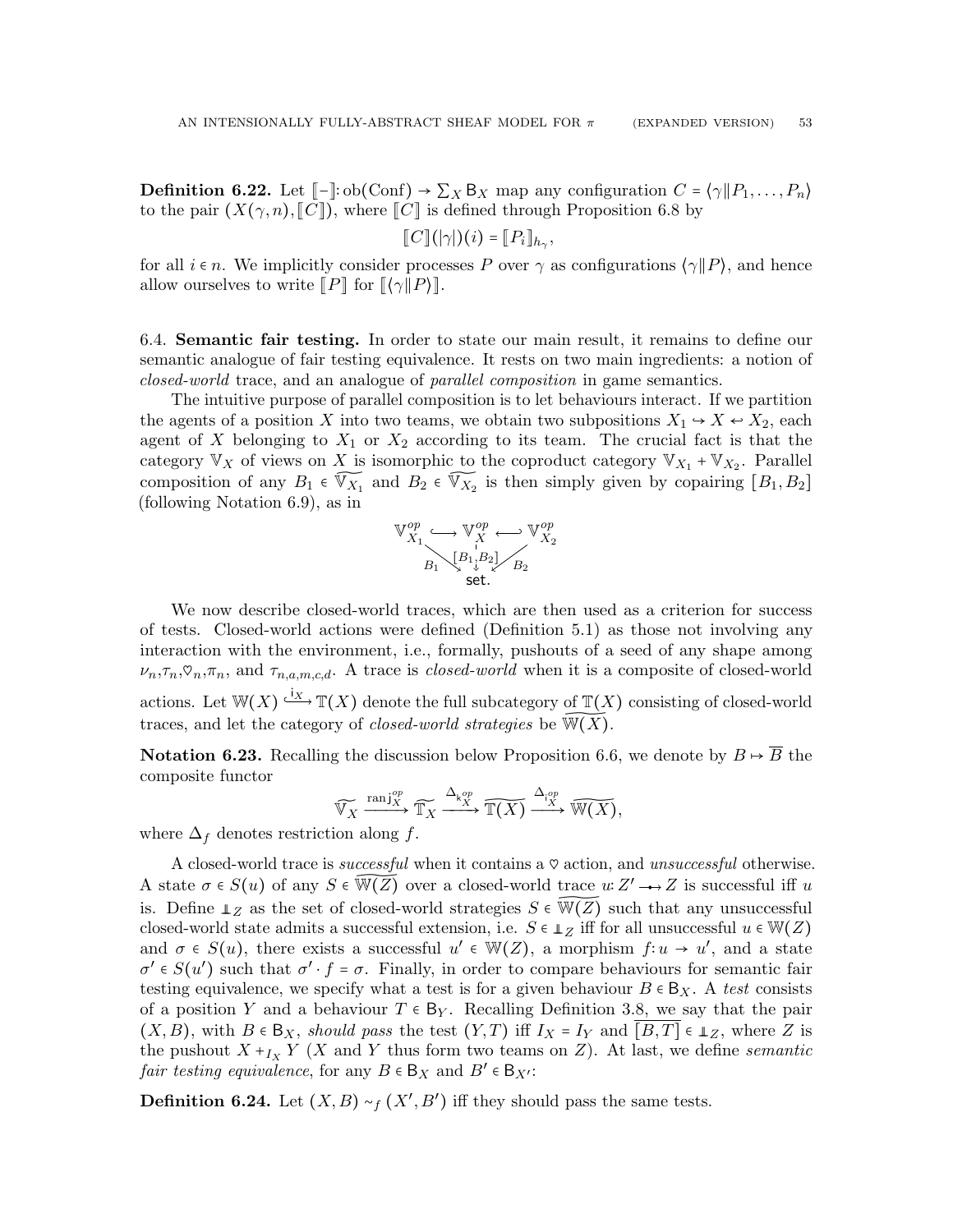We may at last state:

<span id="page-53-1"></span>**Theorem 6.25.** The translation  $\llbracket - \rrbracket$ : ob $(\text{Conf}) \to \sum_X B_X$  is intensionally fully abstract for  $~\sim_f, \, i.e.,$ 

- For all configurations  $C_1$  and  $C_2$ ,  $C_1 \sim_f^{P_i} C_2$  iff  $\llbracket C_1 \rrbracket \sim_f \llbracket C_2 \rrbracket$ ;
- Furthermore, for all positions X and behaviours  $B \in B_X$ , there exists  $C \in Pi_{X(\star)}$  such that  $\llbracket C\rrbracket \sim_f B$ .

The proof is the subject of the next section.

# 7. Intensional full abstraction

In the previous section, exploiting the playground structure of  $\mathbb D$  established in Sections [4](#page-24-0) and [5,](#page-36-0) we have defined and studied the notion of behaviour, into which we have translated  $\pi$ -calculus processes and configurations. We have then defined our semantic analogue of fair testing equivalence and stated our main result. We now work towards proving it. In Section [7.1,](#page-53-0) we define a graph with testing S whose vertices are pairs  $(X, B)$  with B a definite behaviour on the position  $X$  (Definition [6.12\)](#page-50-0), such that fair testing equivalence in S coincides with fair testing equivalence in the model. In order to prove that this is the case, we introduce an intermediate graph with testing C which is in fact quite intricate. We are then in a position where our main result is reduced to intensional full abstraction of a translation between two graphs with testing, Conf and S, for which we may hope to apply the results of Section [2.3.](#page-10-0) In fact, in Section [7.2,](#page-59-0) we further reduce to a translation to a more syntactic graph with testing, M. In Section [7.3,](#page-61-0) we prove intensional full abstraction of the translation to  $M$ , from which we deduce Theorem [6.25.](#page-53-1) Finally, we generalise to a large class of testing equivalences in Section [7.4.](#page-63-0)

## <span id="page-53-0"></span>7.1. A first graph with testing for behaviours.

<span id="page-53-2"></span>**Definition 7.1.** Let S denote the graph with vertices in  $\sum_{X} D_X$ , where we recall (Defini-tion [6.12\)](#page-50-0) that  $D_X$  denotes the category of definite behaviours on X, and with non-identity edges  $(X, D) \leftarrow (Y, D')$  all closed-world actions  $M: Y \longrightarrow X$  such that for all agents y in Y, there exists  $\sigma_y \in |D \cdot M \cdot y|$  such that

$$
D' \cdot y \cong (D \cdot M \cdot y)_{|\sigma_y}.
$$

Moreover, let  $p^{\$} : \mathcal{S} \to \Sigma$  denote the map sending  $(X, D) \stackrel{M}{\longleftarrow} (X', D')$  to the  $\heartsuit$  edge in  $\Sigma$ if M is a tick action and to  $\tau$  otherwise.

Let us now equip  $\delta$  with testing structure.

**Definition 7.2.** We define the relation  $|_S$  by  $(Z, D) \in ((X_1, D_1) |_S (X_2, D_2))$  iff  $X_1(\star) =$  $X_2(\star)$  and there is a pushout square

$$
I_{X_1} \xrightarrow{\qquad \qquad } X_2
$$
  
\n
$$
\downarrow \qquad \qquad \downarrow \qquad \downarrow \downarrow \text{inj}_r
$$
  
\n
$$
X_1 \xrightarrow{\qquad \qquad } Z
$$

such that  $D_1 \cong D \cdot inj_1$  and  $D_2 \cong D \cdot inj_r$ , or otherwise said  $D \cong [D_1, D_2]$ .

Lemma [2.18](#page-12-0) entails: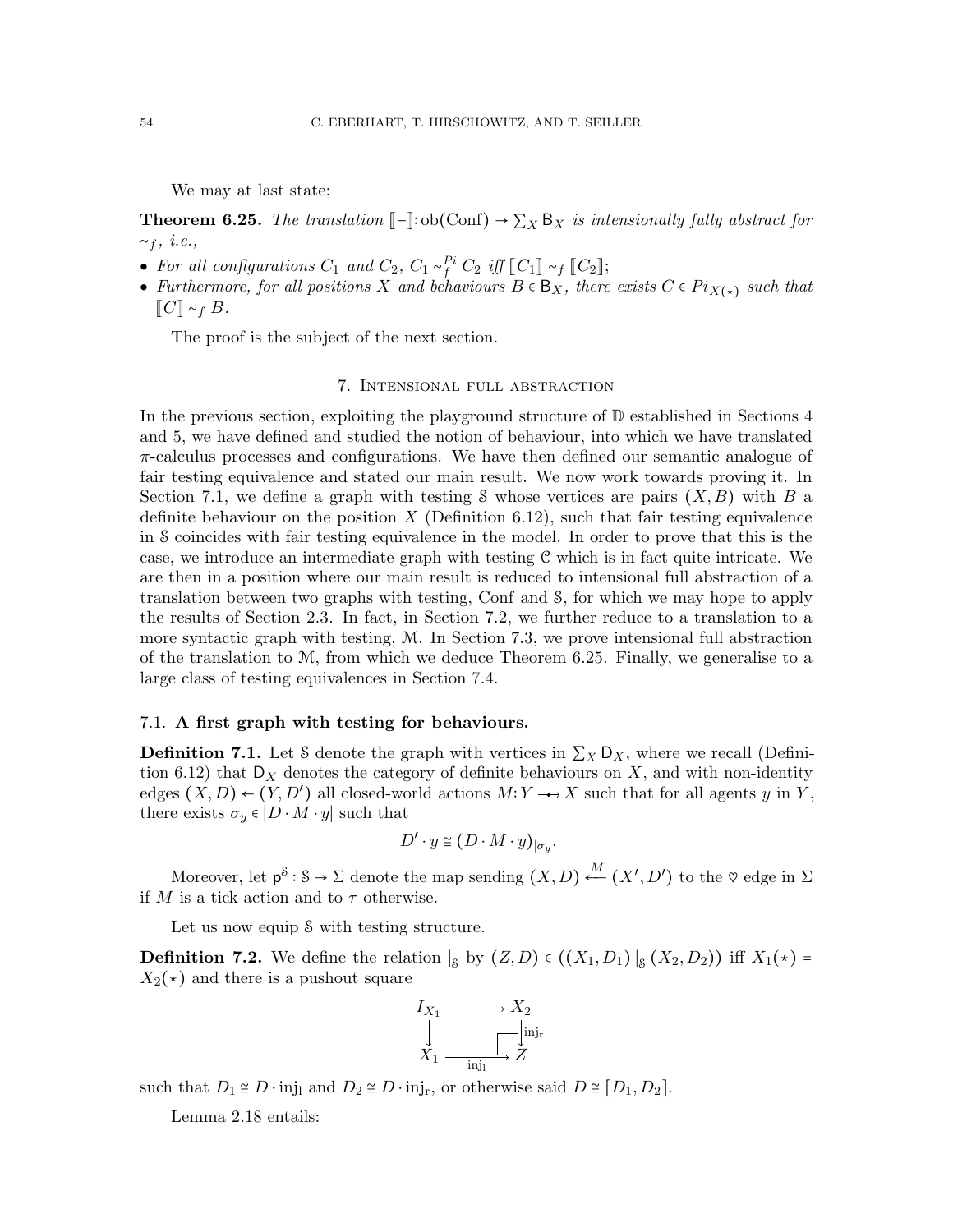<span id="page-54-1"></span>**Proposition 7.3.** The morphism  $fc(p^s): fc(S) \to fc(\Sigma)$ , with  $|_S$  as testing relation, forms a free graph with testing.

*Proof.* We exhibit a weak bisimulation relating any two such pushouts  $(Z, D)$  and  $(Z', D')$ . The relation containing two such pairs as soon as there exists a horizontal isomorphism  $h: Z \to Z'$  such that  $D \cong D' \cdot h$  does the job.  $\Box$ 

The crucial result for proving that fair testing equivalence in S coincides with semantic fair testing equivalence is:

# <span id="page-54-2"></span>**Lemma 7.4.** For any definite behaviour  $D \in D_X$ , we have  $D \in \mathbb{L}_X$  iff  $(X, D) \in \mathbb{L}^S$ .

Our strategy for proving this is to introduce and study an intermediate graph with testing C, which is closer to semantic fair testing in that its transitions may comprise several actions. However, defining C just as S with arbitrary traces instead of actions would be wrong:

<span id="page-54-0"></span>**Example 7.5.** Consider the trace  $P = (\tau_0 \bullet \pi_0)$  consisting of a nullary agent performing a  $\tau$  action and then forking. Consider now any definite behaviour D such that  $D(\tau_0)$  =  $D(\tau_0 \bullet \pi_0^l) = D(\tau_0 \bullet \pi_0^r) = 2$ , which maps both inclusions  $\tau_0 \bullet \pi_0^l \leftrightarrow \tau_0 \leftrightarrow \tau_0 \bullet \pi_0^r$  to the identity. Then  $\overline{D}(P) = 2$ : it consists of pairs  $(\sigma^l, \sigma^r)$  in  $D(\tau_0 \bullet \pi_0^l) \times D(\tau_0 \bullet \pi_0^r)$  whose restrictions to  $D(\tau_0)$  coincide, which leaves just  $(1, 1)$  and  $(2, 2)$ . Using the decompositions of Section [6.2,](#page-49-0) another way to say this is that  $D = \langle \tau_0 \mapsto D_1 + D_2 \rangle$ , with  $D_i = \langle \pi_0^l \mapsto D_i^l, \pi_0^r \mapsto D_i^r \rangle$ , for  $i = 1, 2$ . In order for C to correspond to the model, assuming  $D_1^i \not\equiv D_2^i$  and  $D_1^r \not\equiv D_2^r$ , there should be two transitions from  $([0], D)$ , one to  $([0], [0], [D_1^l, D_1^r])$  and the other to  $([0] | [0], [D_2^l, D_2^r])$ . But if we naively generalise Definition [7.1](#page-53-2) to arbitrary traces, we obtain additional, 'incoherent' transitions, to  $([0] \mid [0], [D_1^l, D_2^r])$  and  $([0] \mid [0], [D_2^l, D_1^r])$ .

Instead of relying on  $\prod_{y \in \text{Agents}(Y)} |D \cdot P \cdot y|$  as in Definition [7.1,](#page-53-2) we would like to rely on  $\overline{D}(P)$ . This may be done by constructing a map

$$
\psi_P^D: \overline{D}(P) \to \prod_{y:[n_y]\to Y} |D \cdot P \cdot y|,\tag{7.1}
$$

whose image will consist precisely of all 'coherent' elements. (From now on, we omit the superscript  $D$  when clear from context.) Intuitively, this map associates to each global state the corresponding family of local states. Furthermore,  $\psi_P$  is always injective, but Example [7.5](#page-54-0) shows that it is not surjective in general. In order to construct  $\psi_P$ , recalling Definition [6.11,](#page-50-1) we have by definition:  $\prod_{y:[n_y]\to Y} |D \cdot P \cdot y| = \prod_{y:[n_y]\to Y} D(v^{y,P}, y^P)$ . Furthermore, we also have

$$
\overline{D}(P) \cong \int_{(v,x)\in V_X} D(v,x)^{\mathbb{T}_X((v,x),(P,id_X))},
$$

which is a subset of  $\prod_{(v,x)\in V_X} D(v,x)^{\mathbb{T}_X((v,x),(P,id_X))}$ . We may thus define:

$$
\psi_P(\sigma)(y) = \sigma(v^{y,P}, y^P)(id_{[n_y]}^{\bullet}, \alpha^{y,P}).
$$

Here,  $\sigma(v^{y,P}, y^P)$  is in  $D(v^{y,P}, y^P)^{\mathbb{T}_X((v^{y,P}, y^P),(P, id_X))}$ . So by applying it to  $\alpha^{y,P}$  viewed as a morphism in  $(v^{y,P}, y^P) \to (P, id_X)$  in  $\mathbb{T}_X$ , we obtain an element of  $D(v^{y,P}, y^P) = |D \cdot P \cdot y|$ , as desired.

We may now define the intermediate graph with testing C. We first extend the notion of restriction: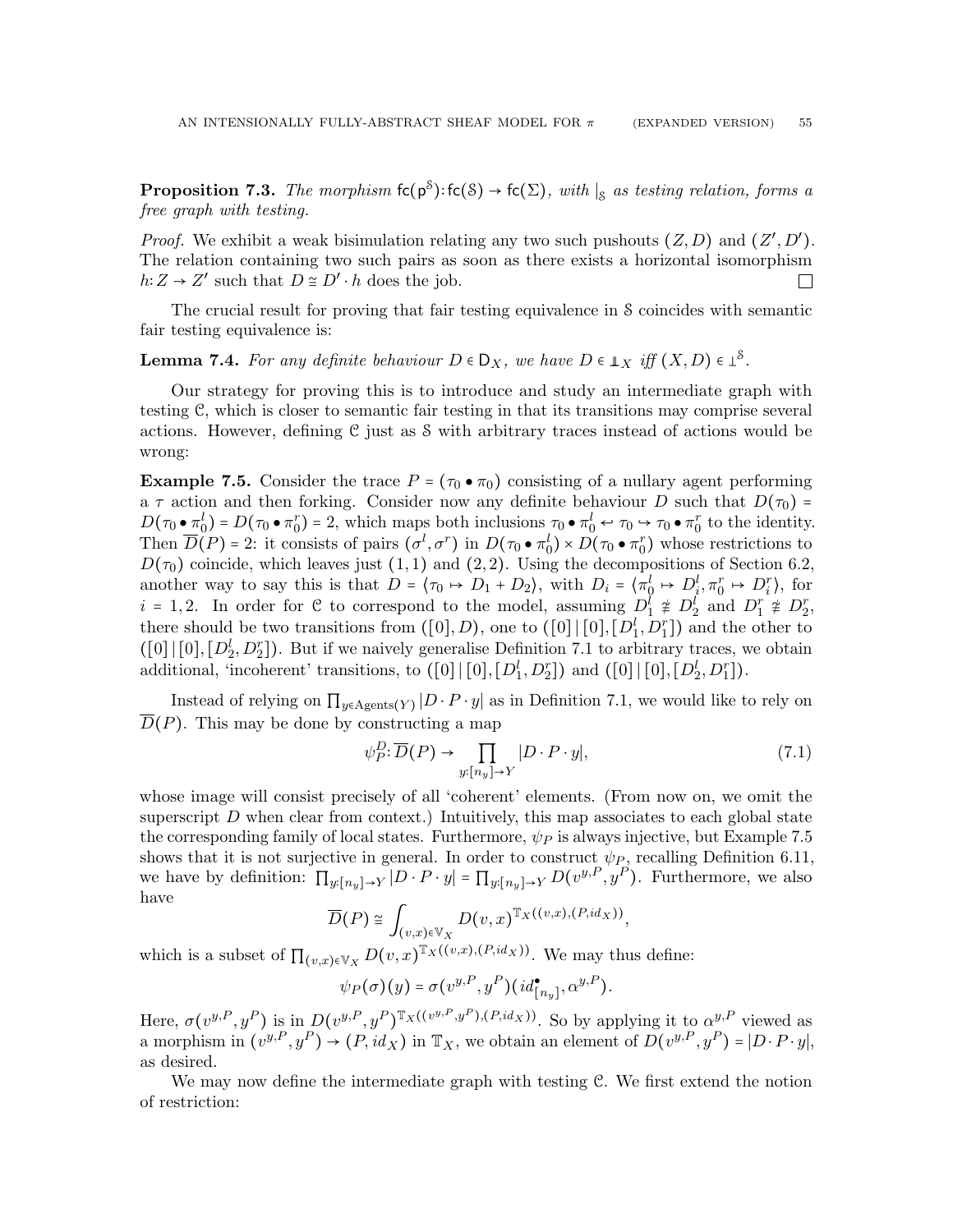**Notation 7.6.** We extend Notation [6.15:](#page-50-2) if  $B \in B_X$  and  $\sigma \in \prod_{n,x:[n]\to X} |B \cdot x|$ , let  $B_{|\sigma}$  be defined up to isomorphism by

$$
B_{|\sigma} \cdot x = (B \cdot x)_{|\sigma(x)}.
$$

<span id="page-55-2"></span>**Definition 7.7.** Let C denote the graph with  $ob(C) = ob(S)$ , and where  $C((X', D'), (X, D))$ is the set of closed-world traces  $W: X' \rightarrow X$  such that there exists a state  $\sigma \in \overline{D}(W)$  satisfying  $(D \cdot W)_{|\psi_W(\sigma)} \cong D'.$ 

Thus, C is a generalisation of S from closed-world actions to closed-world traces. Let us turn it into a graph with testing.

**Definition 7.8.** Let  $\mathbb{D}_{v}^{\mathbb{W}}$  denote the smallest locally full subbicategory of  $\mathbb{D}_{v}$  containing all closed-world traces. The graph morphism  $W \to \Sigma$ , where we recall that W denotes the graph of closed-world actions (Definition [5.1\)](#page-37-1), extends to a pseudo functor  $p^{\mathbb{W}}:\mathbb{D}_{v}^{\mathbb{W}}\to$  fc( $\Sigma$ ), which essentially counts the number of ticks. Let  $p^c : \mathcal{C} \to \mathbb{D}_v^{\mathbb{W}}$  denote the obvious projection.

**Proposition 7.9.** The composite projection  $C \stackrel{p^c}{\longrightarrow} D_v^{\mathbb{W}}$  $\overline{v}$  $\stackrel{p^W}{\longrightarrow}$  fc( $\Sigma$ ), with  $|_S$  as testing relation, makes C into a graph with testing.

Proof. Just as Lemma [7.3.](#page-54-1)

As announced, C is an example of a non-free graph with testing. The rest of this section is devoted proving Lemma [7.4,](#page-54-2) and reducing Theorem [6.25](#page-53-1) to a statement about S. Lemma [7.4](#page-54-2) follows from the fact that both poles are equivalent to  $\perp^{\mathcal{C}}$ , as we now set out to prove. We start with a lemma saying that C has essentially the same transitions over two (specially) isomorphic traces.

Notation 7.10. For any morphism  $p: G \to H$  in Gph, we denote by  $p_{A,B}: G(A, B) \to$  $H(p(A), p(B))$  the component of p at A and B.

<span id="page-55-1"></span>**Lemma 7.11.** For any  $(X, D), (X', D') \in \mathcal{C}$ , if there exists any special isomorphism  $W_1 \cong W_2$ in  $\mathbb{D}_v^{\mathbb{W}}$  $_{v}^{\mathbb{W}}(X^{\prime},X),$  we have

$$
(\mathsf{p}^{\mathcal{C}})^{-1}_{(X',D'),(X,D)}(W_1) \cong (\mathsf{p}^{\mathcal{C}})^{-1}_{(X',D'),(X,D)}(W_2).
$$

Proof. The given special isomorphism induces by pseudo double functoriality of B an isomorphism  $\varphi: D \cdot W_1 \cong D \cdot W_2$ , hence an isomorphism

$$
\overline{\varphi}_{id_{X'}}:\overline{D}(W_1)\cong\overline{D}(W_2).
$$

This isomorphism is such that for any  $\sigma$ ,

$$
(D \cdot W_1)_{|\psi_{W_1}(\sigma)} \cong (D \cdot W_2)_{|\psi_{W_2}(\overline{\varphi}_{id_{X'}}(\sigma))}.
$$

Thus,  $(D \cdot W_1)_{|\psi_{W_1}(\sigma)} \cong D'$  iff  $(D \cdot W_2)_{|\psi_{W_2}(\overline{\varphi}_{id_{X'}}(\sigma))} \cong D'.$ 

In order to relate  $C$  to  $S$ , let us now show that transitions in  $C$  behave well w.r.t. composition of traces. First, transitions compose, and second, transitions over any composite (closed-world) trace  $W_1 \bullet W_2$  always decompose into a transition over  $W_1$  followed by one over  $W_2$ .

<span id="page-55-0"></span>**Lemma 7.12.** For all edges  $(X, D) \stackrel{W}{\longleftarrow} (X', D') \stackrel{W'}{\longleftarrow} (X'', D'')$  in C, there is an edge  $(X, D) \xleftarrow{W \bullet W'} (X'', D'').$ 

 $\Box$ 

 $\Box$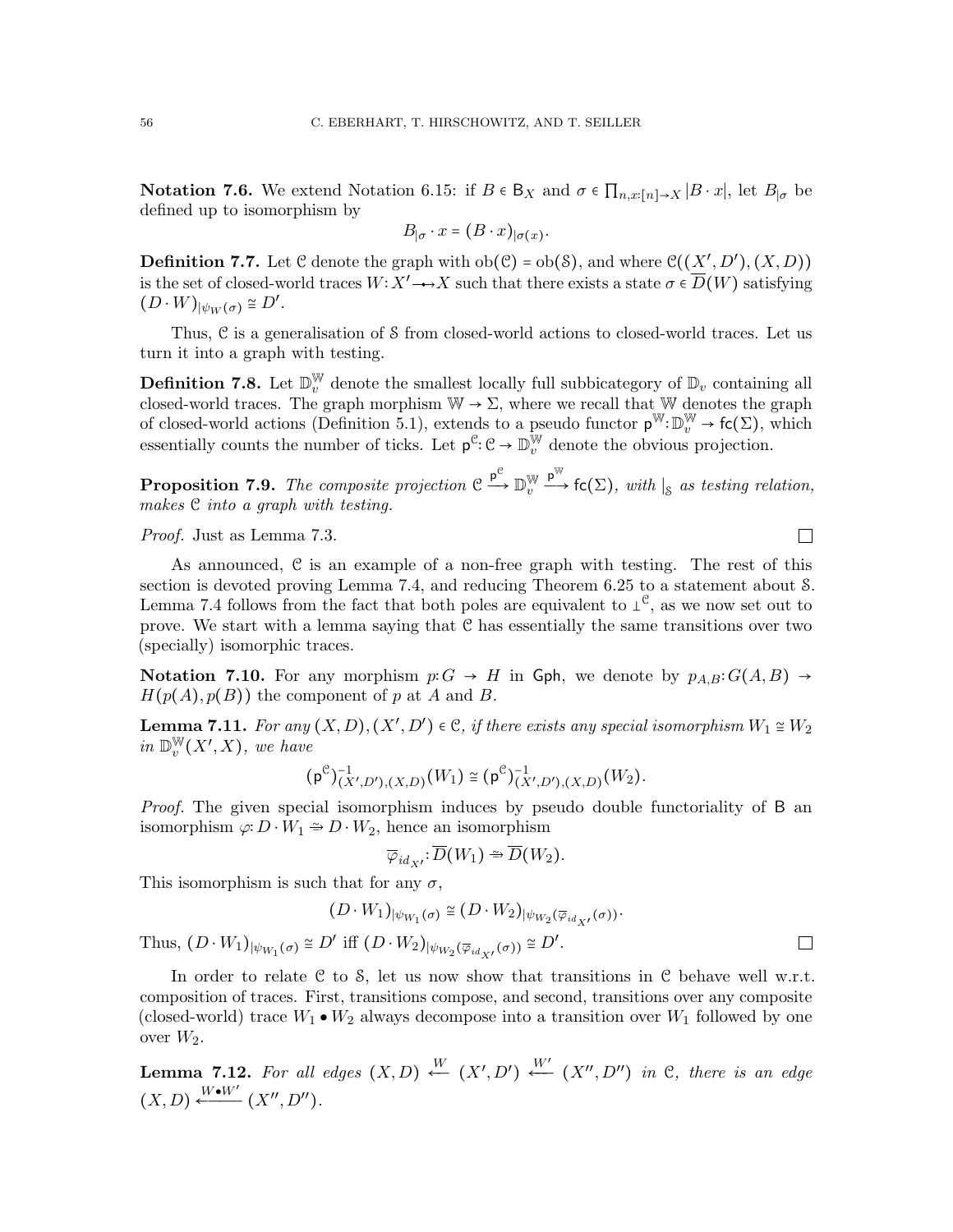Proof. Consider  $\sigma \in \overline{D}(W)$  such that  $(D \cdot W)_{|\psi_W(\sigma)} \cong D'$  and  $\sigma' \in \overline{D'}(W')$  such that  $(D' \cdot W')_{|\psi_{W'}(\sigma') \cong D''}$ . We want to construct an edge  $W \bullet W' : (X'', D'') \to (X, D)$ , i.e., find  $\sigma'' \in \overline{D}(W \bullet W')$  such that  $(D \cdot (W \bullet W'))_{|\psi_{W \bullet W'}(\sigma'')} \cong D''$ . Now, the isomorphism  $\varphi: (D \cdot W)_{|\psi_W(\sigma)} \rightharpoonup D'$  yields a state  $\sigma_1 = \overline{\varphi}_{W'}^{-1}(\sigma') \in \overline{(D \cdot W)_{|\psi_W(\sigma)}}(W')$  such that

<span id="page-56-0"></span>
$$
((D \cdot W)_{|\psi_W(\sigma)} \cdot W')_{|\psi_{W'}(\sigma_1)} \cong (D' \cdot W')_{|\psi_{W'}(\sigma')}.
$$
\n(7.2)

Now we have

$$
\overline{(D \cdot W)_{|\psi_W(\sigma)}} (W') \cong \{ \sigma'' \in \overline{D} (W \bullet W') \mid \sigma''_W = \sigma \},
$$

where  $\sigma''_{|W}$  denotes restriction of  $\sigma''$  along the prefix inclusion  $W \to W \bullet W'$ . So the left-hand side in [\(7.2\)](#page-56-0) is just  $(D \cdot (W \bullet W'))_{|\psi_{W \bullet W'}(\sigma_1)}$ , which yields the desired transition.  $\Box$ 

**Lemma 7.13.** The projection  $p^{\mathcal{C}}:\mathcal{C} \to \mathbb{D}_{v}^{\mathbb{W}}$  $_{v}^{\mathbb{W}}$  satisfies the following weak Conduché condition: for all  $X'' \xrightarrow{W_2} X' \xrightarrow{W_1} X$ , if there is an edge  $(X'', D'') \xrightarrow{W_1 \bullet W_2} (X, D)$  in C, then there exists  $D' \in D_{X'}$  and edges  $(X'', D'') \xrightarrow{W_2} (X', D') \xrightarrow{W_1} (X, D)$ .

*Proof.* Consider any  $(X, D) \in \mathcal{C}$  and  $\sigma \in \overline{D}(W_1 \bullet W_2)$  witnessing the given edge. Consider also the morphism  $u: W_1 \to (W_1 \bullet W_2)$  given by  $(W_2, id)$ , and let  $\sigma_1 = \sigma \cdot u \in \overline{D}(W_1)$ . Let  $D_1 = (D \cdot W_1)_{|\psi_{W_1}(\sigma_1)}$ . We have  $\sigma \in {\sigma' \in \overline{D}(W_1 \bullet W_2) \mid \sigma' \cdot u = \sigma_1},$  hence  $\sigma \in \overline{D_1}(W_2)$ . Furthermore,

$$
(D_1\cdot W_2)_{|\psi_{W_2}(\sigma)}\cong \big(D\cdot \big(W_1\bullet W_2\big)\big)_{|\psi_{W_1\bullet W_2}(\sigma)}\cong D'',
$$

so we have two edges

$$
(X, D) \xleftarrow{(W_1, \sigma_1)} (X', D_1) \xleftarrow{(W_2, \sigma)} (X'', D'')
$$

as desired.

The previous result generalises by induction to  $n$ -ary composites:

Notation 7.14. By default, composition in  $\mathbb{D}_{v}^{\mathbb{W}}$  associates to the right, i.e.,  $W \bullet W' \bullet W''$ denotes  $W \bullet (W' \bullet W'')$ .

<span id="page-56-3"></span>Corollary 7.15. For any path p, say

<span id="page-56-1"></span>
$$
X = X_0 \xleftarrow{M_1} X_1 \xleftarrow{M_2} \dots X_n = X',\tag{7.3}
$$

in W and edge  $(X', D') \stackrel{W}{\longrightarrow} (X, D)$  in C over its right-associated, n-ary composition W =  $(M_1 \bullet (\dots \bullet M_n)),$  there is a path  $e = (e_1, \dots, e_n)$  in  $\mathfrak{C}^{\star}((X', D'), (X, D))$  such that

 $(p^e)_{(X',D'),(X,D)}^*$  $(e) = p$ .

Proof. By induction on n.

Our next goal is to relate transitions in  $\mathcal C$  to sequences of transitions in S. First of all,  $\mathcal C$ and S coincide on actions:

<span id="page-56-2"></span>**Lemma 7.16.** If  $W: X' \rightarrow X$  is a closed-world action (i.e., has length 1), then for all D and D' both fibres of  $\mathcal{C}((X', D'), (X, D))$  and  $\mathcal{S}((X', D'), (X, D))$  over W are equal.

Proof. By [\[39,](#page-66-0) Proposition 5.23].

 $\Box$ 

 $\Box$ 

 $\Box$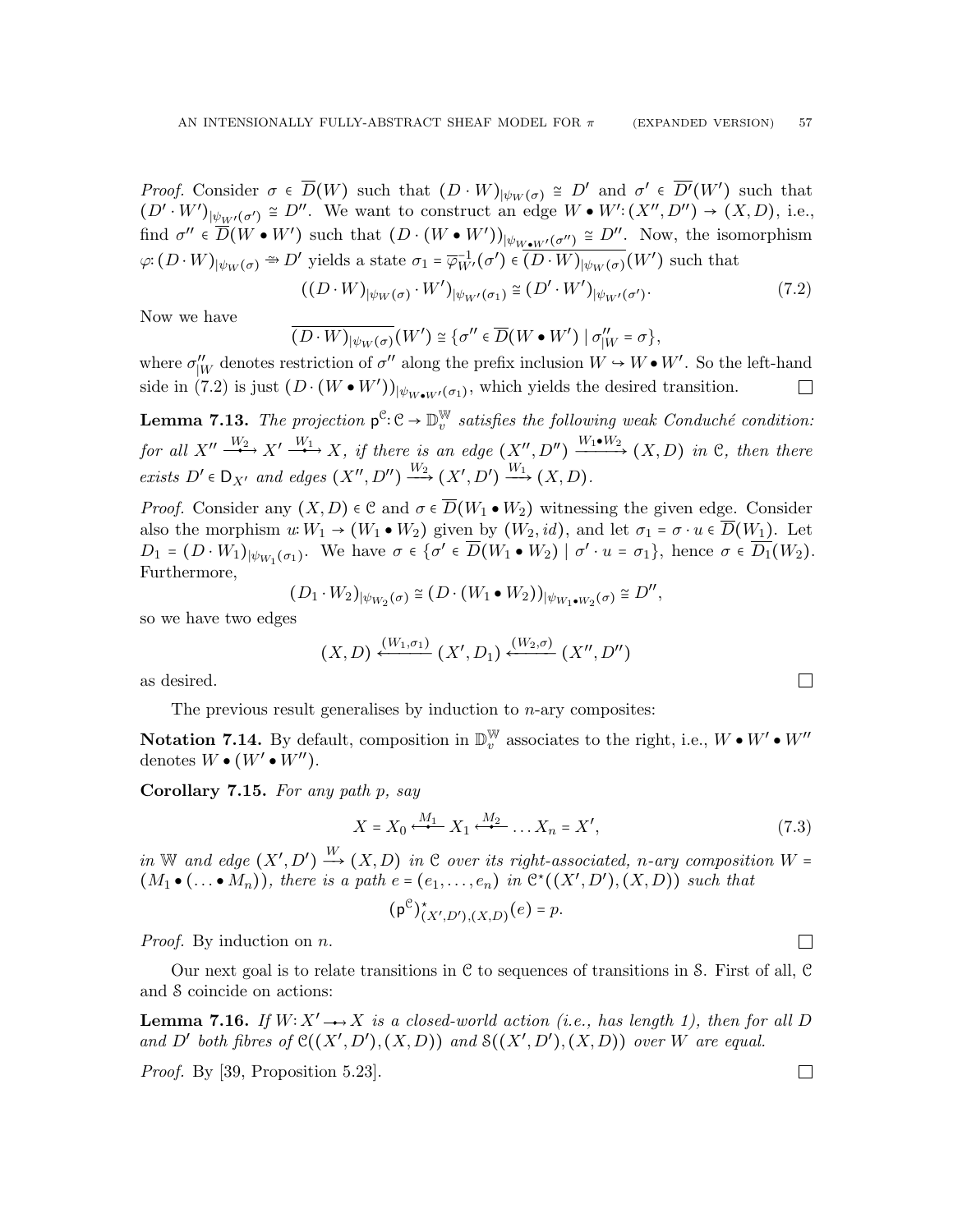Now, let us show that for any sequence of closed-world actions, sequences of transitions in S correspond to transitions over the composite in C.

<span id="page-57-0"></span>Corollary 7.17. For all closed-world paths as in  $(7.3)$ , and  $(X, D), (X', D') \in S$ , we have  $((p^S)_{(X',D'),(X,D)}^*)^{-1}(p) \neq \emptyset$  iff  $(p^{\mathfrak{C}}_{(X',D'),(X,D)})^{-1}(P) \neq \emptyset$ , for any special isomorphism  $P \cong (M_1 \bullet (\dots \bullet M_n)).$ 

*Proof.* Consider any special isomorphism  $\alpha \colon P \cong (M_1 \bullet (\dots \bullet M_n))$ . We have

$$
((p^{\delta})^{\star}_{(X',D'),(X,D)})^{-1}(p) \neq \emptyset
$$
  
iff 
$$
((p^{\mathcal{C}})^{\star}_{(X',D'),(X,D)})^{-1}(p) \neq \emptyset
$$
 (by Lemma 7.16)  
iff 
$$
(p^{\mathcal{C}}_{(X',D'),(X,D)})^{-1}(M_1 \bullet (\dots \bullet M_n)) \neq \emptyset
$$
 (by Lemma 7.12 and Corollary 7.15)  
iff 
$$
(p^{\mathcal{C}}_{(X',D'),(X,D)})^{-1}(P) \neq \emptyset
$$
 (by Lemma 7.11).

As a corollary, we get that the identity relation on objects is a strong bisimulation between  $fc(8)$  and  $\mathcal{C}$ :

Corollary 7.18. For all  $w \in \Sigma^*(\star, \star)$  and  $(X, D), (X', D') \in \mathcal{S}$ , we have  $(X, D) \stackrel{w}{\Leftarrow} (X', D')$ in S iff  $(X, D) \stackrel{\tilde{w}}{\leftarrow} (X', D')$  in C.

The last statement is slightly subtle, in that  $(X, D) \stackrel{\tilde{w}}{\leftarrow} (X', D')$  denotes a single edge in C, lying over the composite  $\widetilde{w}$  in fc( $\Sigma$ ).

*Proof.* If  $(X, D) \stackrel{w}{\leftarrow} (X', D')$  in S, then there exists  $p \in \mathbb{W}^*$  such that  $f(c(p^{\mathbb{W}})(p) = \widetilde{w}$  and there is a path  $e: (X', D') \to (X, D)$  over p in S. Let  $W: X' \to X$  denote the composition of p. By Corollary [7.17,](#page-57-0) we get an edge  $(X', D') \to (X, D)$  over W in C. So since  $p^{\hat{W}}(W) = \tilde{w}$ , this gives us the expected transition.

Conversely, if  $(X, D) \stackrel{\widetilde{w}}{\leftarrow} (X', D')$  in C, then let  $W: X' \longrightarrow X$  denote the corresponding edge in  $\mathbb{D}_{v}^{\mathbb{W}}$ W. In particular, we have  $p^W(W) = \tilde{w}$ . Decomposing W as some path p in W, we obtain by Corollary [7.17](#page-57-0) a transition sequence  $(X, D) \xleftarrow{(p^{\mathbb{W}})^*(p)} (X', D')$  in S. But  $(p^{\mathbb{W}})^*(p) = p^{\mathbb{W}}(W) = \widetilde{w}$ , as desired.  $(\widetilde{\mathsf{p}^{\mathbb{W}})^{\star}(p)}$  =  $\mathsf{p}^{\mathbb{W}}(W)$  =  $\widetilde{w}$ , as desired.

As promised, we readily obtain:

<span id="page-57-1"></span>Corollary 7.19. We have  $\perp^{\mathcal{S}} = \perp^{\mathcal{C}}$ .

Let us also prove the analogous result with the semantic pole ⊥.

<span id="page-57-2"></span>**Lemma 7.20.** We have  $D \in \mathbb{L}_X$  iff  $(X, D) \in \mathbb{L}^{\mathbb{C}}$ .

*Proof.* Assume  $D \in \mathbb{L}_X$ , and consider any  $(X, D) \leftarrow (X', D')$ . The latter is witnessed by some unsuccessful, closed-world trace  $W: X' \longrightarrow X$ , state  $\sigma \in \overline{D}(W)$ , and isomorphism  $h: (D \cdot W)_{|\psi_W(\sigma)} \stackrel{\sim}{\rightarrow} D'.$ 

By hypothesis,  $\sigma$  admits an extension  $\sigma' \in \overline{D}(W \bullet W')$  for some successful  $W' : X'' \rightarrow X'$ . Letting  $D'' = (D \cdot (W \cdot W'))_{|\psi_{W \cdot W'}(\sigma')}$ , we have

$$
D'' \cong (((D \cdot W)_{|\psi_W(\sigma)}) \cdot W')_{|\psi_{W'}(\sigma')} \cong (D' \cdot W')_{|\psi_{W'}(\overline{h}_{W'}(\sigma'))},
$$

and hence  $(X', D') \stackrel{\varphi^n}{\longleftarrow} (X'', D'')$  for some  $n > 0$ . This shows that  $(X, D) \in L^c$ .

Conversely, assume  $(X, D) \in \perp^{\mathfrak{C}}$  and consider any unsuccessful, closed-world trace  $W: X' \longrightarrow X$  and state  $\sigma \in \overline{D}(W)$ . Letting  $D' = (D \cdot W)_{\vert \psi_W(\sigma)}$ , we have  $(X, D) \leftarrow (X', D')$ .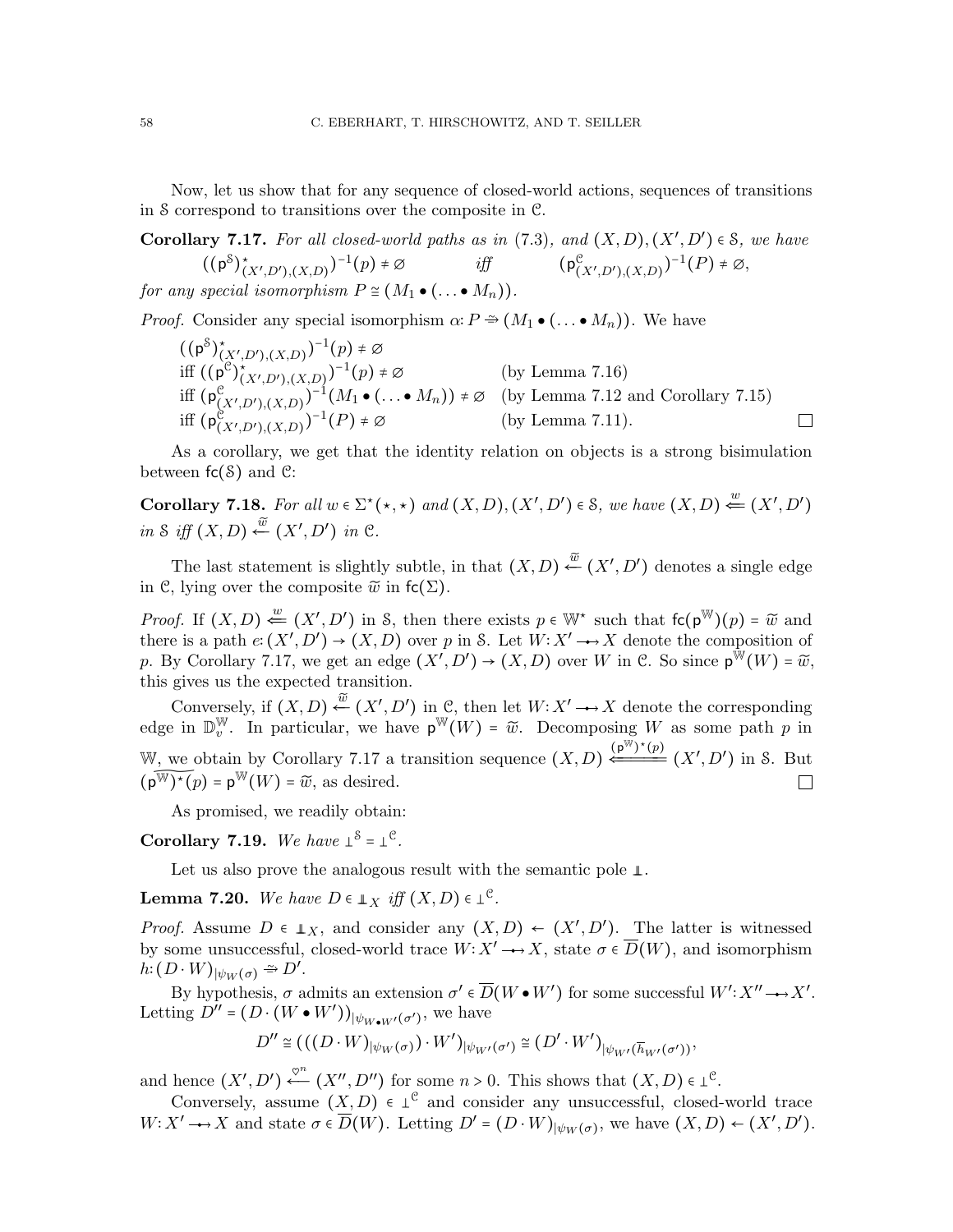By hypothesis, we find some transition  $(X', D') \stackrel{\heartsuit}{\leftarrow} (X'', D'')$ , witnessed by some successful  $W' : X'' \longrightarrow X'.$  Hence,  $D'' \cong (D' \cdot W')_{|\psi_{W'}(\sigma')}$  for a certain  $\sigma' \in \overline{D'}(W')$ . By definition of  $D',$  $σ'$  is a state in  $\overline{D}(W \bullet W')$  such that  $σ' \cdot u = σ$ , where  $u: W \to (W \bullet W')$  is  $(W', id)$ . This gives the desired successful extension of  $\sigma$ , which shows that  $D \in \mathbb{L}_X$ .  $\Box$ 

Combining the last two results, we may now prove that the semantic pole coincides with that of S:

*Proof of Lemma [7.4.](#page-54-2)* We have  $D \in \mathbb{L}_X$  iff  $(X, D) \in \mathbb{L}^e$  iff  $(X, D) \in \mathbb{L}^S$  by Corollary [7.19](#page-57-1) and  $\Box$ Lemma [7.20.](#page-57-2)

As expected, this entails preservation and reflection of semantic fair testing equivalence:

<span id="page-58-0"></span>Corollary 7.21. For all  $D \in D_X$  and  $D' \in D_{X'}$ , we have  $(X, D) \sim_f (X', D')$  iff  $(X, D) \sim_f^S$  $(X', D')$ 

Proof. Let us first show that semantic fair testing equivalence may as well be defined only with definite tests. Indeed, if  $I_X \neq I_{X'}$  then the result holds trivially. So assuming  $I_X = I_{X'}$ , consider any test  $B \in B_Y$  with  $I_X = I_Y$ , and, w.l.o.g.,  $[D, B] \in \mathbb{L}_Z$  and  $[D', B] \notin \mathbb{L}_{Z'}$  with  $Z = X + I_X Y$  and  $Z' = X' + I_{X'} Y$ . Then, letting  $B = \sum_{i \in \gamma} D_i$  with each  $D_i$  definite, there exists i such that  $\overline{[D, D_i]} \in \mathbb{L}_Z$  and  $\overline{[D', D_i]} \notin \mathbb{L}_{Z'}$ , hence  $D_i$  also distinguishes D from  $D'$ .

Returning to our main goal, for any definite test  $T \in D_Y$  with  $I_Y = I_X$ , by Lemma [7.4,](#page-54-2)  $\overline{[D,T]} \in \perp_Z \text{ iff } (Z,\overline{[D,T]}) = ((X,D) | (Y,T)) \in \perp^{\mathcal{S}}, \text{ which easily entails the result.}$  $\Box$ 

From this we may reduce our main theorem to a result on S:

<span id="page-58-1"></span>**Corollary 7.22.** If the translation  $\llbracket - \rrbracket$ : ob(Conf) →  $\sum_{X} D_X$  is intensionally fully abstract  $for~ \sim^{\mathcal{S}}_f,\ then\ Theorem\ 6.25\ holds,\ i.e., \llbracket - \rrbracket\ is\ also\ intensionally fully\ abstract\ for\ \sim_f.$  $for~ \sim^{\mathcal{S}}_f,\ then\ Theorem\ 6.25\ holds,\ i.e., \llbracket - \rrbracket\ is\ also\ intensionally fully\ abstract\ for\ \sim_f.$  $for~ \sim^{\mathcal{S}}_f,\ then\ Theorem\ 6.25\ holds,\ i.e., \llbracket - \rrbracket\ is\ also\ intensionally fully\ abstract\ for\ \sim_f.$ 

*Proof.* For all configurations  $C_1$  and  $C_2$ , by Corollary [7.21,](#page-58-0)  $[[C_1] \sim_f [[C_2] \text{ iff } [[C_1] \sim_f^S [[C_2]],$ which holds iff  $C_1 \sim_f^{\text{Conf}} C_2$  by hypothesis.

It remains to prove that surjectivity up to  $\sim_f$  reduces to surjectivity up to  $\sim_f^s$ . For this, let us first show that any behaviour is  $\sim_f$ -equivalent to some definite one. Indeed, consider any  $B \in \mathsf{B}_X$ . Letting  $B \cdot x = \sum_{i \in n_x} D_i^x$  for all agents x in X, B is fair testing equivalent to the definite behaviour  $D$  such that

$$
D\cdot x=\langle \tau_{n_x}\mapsto \sum_{i\in n_x}D^x_i\rangle,
$$

except if  $B \cdot x = \emptyset$  for some x. But in the latter case, B is fair testing equivalent to the definite behaviour on one nullary player with the same interface which merely ticks.

Thus, we may restrict attention to definite behaviours. So consider any definite  $D \in$ D<sub>X</sub>. By hypothesis, there exists C such that  $\llbracket C \rrbracket \sim_f^{\mathcal{S}} (X, D)$ , hence  $\llbracket C \rrbracket \sim_f (X, D)$  by Corollary [7.21,](#page-58-0) which concludes the proof. $\Box$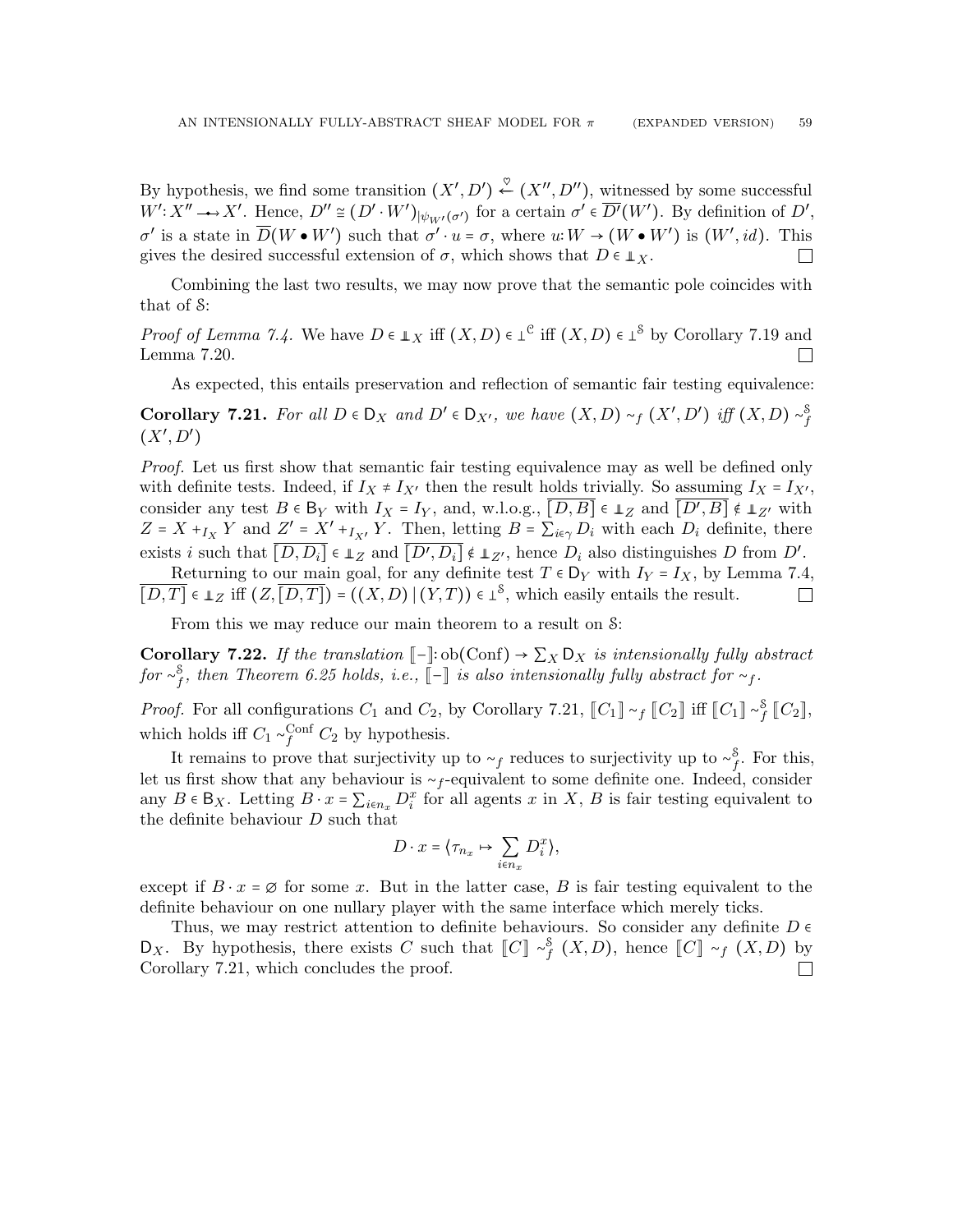<span id="page-59-0"></span>7.2. A further graph with testing for behaviours. In the previous section, we have characterised semantic fair testing equivalence using the graph with testing S, and reduced intensional full abstraction of  $\llbracket - \rrbracket$  w.r.t. ∼f to intensional full abstraction w.r.t. ∼f. We now define a further graph with testing, M, which will help us bridge the gap between S and  $\pi$ -calculus configurations. Indeed, we define a surjective morphism m∶ S  $\rightarrow$  M over  $\Sigma$ , and we then prove that m is intensionally fully abstract (Proposition [7.30\)](#page-61-1), from which we deduce that our main result follows from intensional full abstractness of the composite translation  $T = m \circ [-]$  (Lemma [7.32\)](#page-61-2).

Recall from Definition [2.3](#page-9-0) that  $-\textcirc$  denotes the finite multiset monad on sets.

**Definition 7.23.** Let the set  $\mathcal{M}_0$  of *mixed behaviours* be

$$
\sum_{\gamma \in \mathcal{P}_f(\mathbb{N})} \left( \sum_{n \in \mathbb{N}} \mathsf{D}_{[n]} \times \gamma^n \right)^\odot.
$$

The graph M over  $\Sigma$  is inductively defined by the rules in Figure [7,](#page-59-1) where  $S[\gamma_1 \subseteq \gamma_2]$  denotes pointwise composition of the substitution component with the inclusion  $h: \gamma_1 \subseteq \gamma_2$ , i.e., each  $D[\sigma]$  is replaced by  $D[h \circ \sigma]$ .

Let  $p^{\mathcal{M}}: \mathcal{M} \to \Sigma$  denote the projection.

$$
\frac{i \in |D \cdot \pi_n^l| \qquad j \in |D \cdot \pi_n^r|}{\langle \gamma || D[\sigma] \rangle \stackrel{id}{\longleftarrow} \langle \gamma || (D \cdot \pi_n^l)_{|i} [\sigma], (D \cdot \pi_n^r)_{|j} [\sigma] \rangle} \qquad \frac{i \in |D \cdot \tau_n|}{\langle \gamma || D[\sigma] \rangle \stackrel{id}{\longleftarrow} \langle \gamma || (D \cdot \tau_n)_{|i} [\sigma] \rangle}
$$
\n
$$
\frac{i \in |D \cdot \heartsuit_n|}{\langle \gamma || D[\sigma] \rangle \stackrel{\heartsuit}{\longleftarrow} \langle \gamma || (D \cdot \heartsuit_n)_{|i} [\sigma] \rangle} \qquad \frac{i \in |D \cdot \nu_n| \qquad a \notin \gamma}{\langle \gamma || D[\sigma] \rangle \stackrel{id}{\longleftarrow} \langle \gamma, a || (D \cdot \nu_n)_{|i} [n+1 \xrightarrow{\sigma + \lceil a \rceil} \gamma, a] \rangle}
$$
\n
$$
\frac{i \in |D_1 \cdot \iota_{n_1, a_1}| \qquad j \in |D_2 \cdot o_{n_2, a_2, b_2}| \qquad \sigma_1(a_1) = \sigma_2(a_2)}{\langle \gamma || D_1[\sigma_1], D_2[\sigma_2] \rangle \stackrel{id}{\longleftarrow} \langle \gamma || (D_1 \cdot \iota_{n_1, a_1})_{|i} [n_1 + 1 \xrightarrow{\sigma_1, \sigma_2(b_2)} \gamma], (D_2 \cdot o_{n_2, a_2, b_2})_{|j} [\sigma_2] \rangle}
$$
\n
$$
\frac{\langle \gamma_1 || S_1 \rangle \stackrel{\alpha}{\longleftarrow} \langle \gamma_2 || S_2 \rangle}{\langle \gamma_1 || S \cup S_1 \rangle \stackrel{\alpha}{\longleftarrow} \langle \gamma_2 || S[\gamma_1 \subseteq \gamma_2] \cup S_2 \rangle} \qquad \frac{i \in \langle \gamma || S \rangle \stackrel{id}{\longleftarrow} \langle \gamma || S \rangle}
$$

<span id="page-59-1"></span>Figure 7: Transitions in M

<span id="page-59-2"></span>Notation 7.24. Similarly to the notation for configurations, we denote

 $(\gamma,[(n_1, D_1, \sigma_1), \ldots, (n_p, D_p, \sigma_p)])$  by  $\langle \gamma \| D_1[\sigma_1], \ldots, D_p[\sigma_p] \rangle$ .

For the testing structure of M, we mimick Definition [2.7](#page-10-1) and put:

**Definition 7.25.** For any  $\langle \gamma || S \rangle$ ,  $\langle \gamma' || S' \rangle \in \mathcal{M}$ , let  $\langle \gamma || S \rangle \mathbb{Q} \langle \gamma' || S' \rangle$  denote  $\langle \gamma || S \cup S' \rangle$  if  $\gamma = \gamma'$ and be undefined otherwise. Let furthermore  $\epsilon_{\gamma} = \langle \gamma \| \rangle$ .

By Lemma [2.18,](#page-12-0) we have:

**Proposition 7.26.** The morphism  $\mathsf{fc}(p^{\mathcal{M}}):\mathsf{fc}(\mathcal{M}) \to \mathsf{fc}(\Sigma)$ , with the graph of  $\textcircled{a}$  as testing relation, forms a free graph with testing.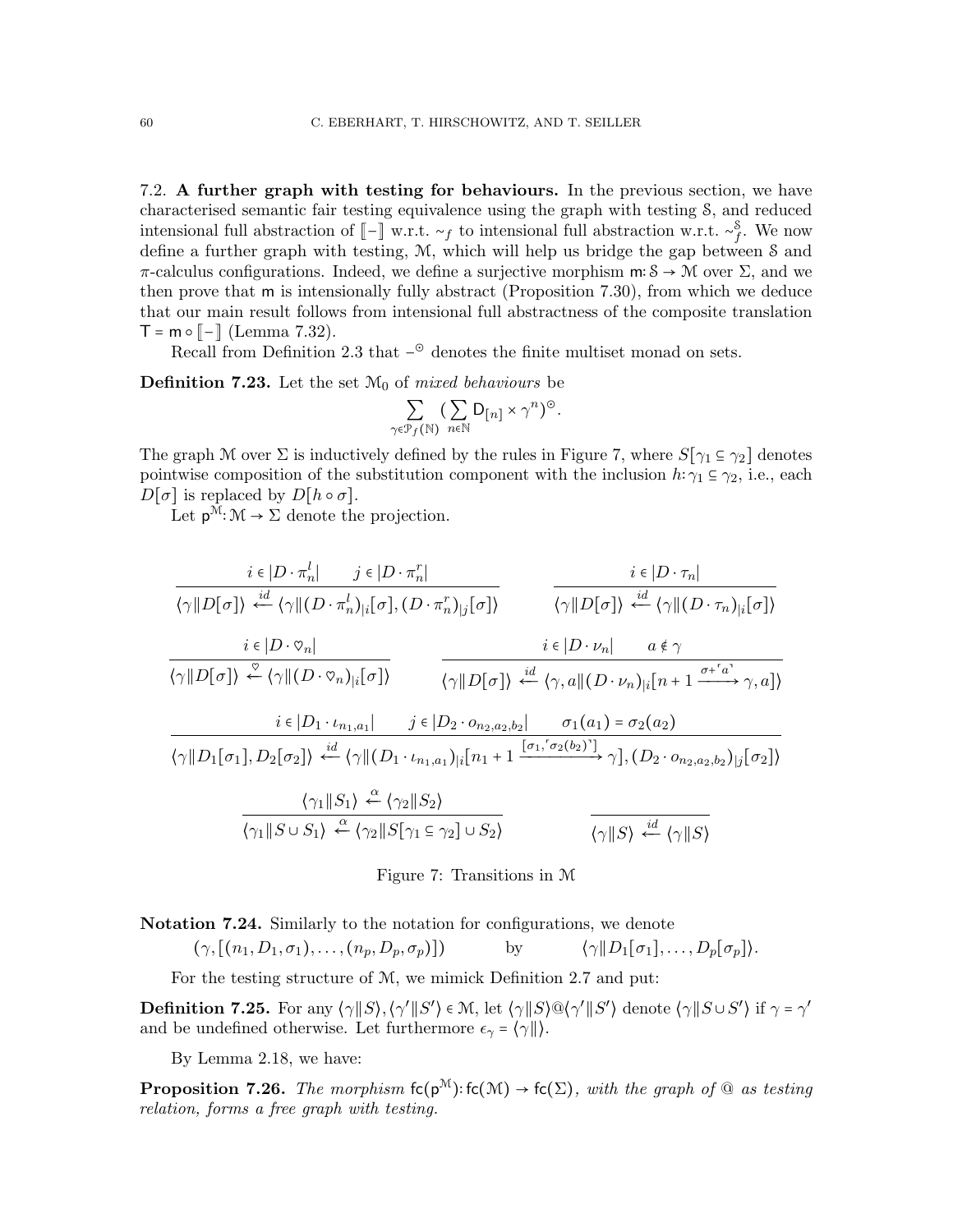Let us now reduce Theorem [6.25](#page-53-1) to a statement about M. In order to do this, we will use Lemma [2.22](#page-12-1) and hence need to exhibit a fair relation  $ob(8) \rightarrow M_0$ . We use the graph of the following map:

**Definition 7.27.** Let m:  $ob(δ) → M_0$  map any  $(X, D)$  to the mixed behaviour

$$
\langle X(\star) \| [(D \cdot x) [\sigma_x] | (n, x) \in \text{Agents}(X)] \rangle,
$$

where  $\sigma_x$  is the map  $n \xrightarrow{[^{r_x,s_i}]}_{i \in \mathbb{N}} X(\star).$ 

We now need to show that m yields a fair relation. Most points are direct, like totality or the fact that  $(X, D) \subset (X', D')$  iff  $m(X, D) \subset m(X', D')$ . Furthermore, we have:

**Proposition 7.28.** The map  $m: ob(S) \rightarrow M_0$  is surjective. Let a denote any section of  $m$ .

The point about bisimilarity is trickier:

**Proposition 7.29.** We have  $(X, D) \sim_{\Sigma} m(X, D)$  for all  $(X, D) \in ob(S)$ .

Proof. It is enough to prove that (the graph of) m is a strong bisimilarity up to strong bisimilarity. For this, let us record that clearly for any isomorphism  $h: X \to Y$  of positions and  $D \in D_Y$ , we have  $(Y, D) \sim_{\Sigma} (X, D \cdot h)$  in S. Let us call J (for isomorphism) the relation given by all pairs  $((Y, D), (X, D \cdot h))$ , so that we have  $\mathcal{I} \subseteq \sim_{\Sigma}$ . By case analysis, we can show that m is a strong bisimulation up to J, i.e., for all  $(X, D) \stackrel{\alpha}{\leftarrow} (Y, D')$ , there exists  $(Y, D')$  J  $(Z, D'')$  such that  $m(X, D) \stackrel{\alpha}{\leftarrow} m(Z, D'')$ , as below left. And more tightly, for all  $m(X, D) \stackrel{\alpha}{\leftarrow} M'$ , there exists  $(X, D) \stackrel{\alpha}{\leftarrow} (X', D')$  such that  $m(X', D') = M'$ , as below right.

$$
(X, D) \xrightarrow{\mu} \text{m}(X, D) \qquad (X, D) \xrightarrow{\pi} \text{m}(X, D)
$$
\n
$$
(X, D) \xrightarrow{\pi} \text{m}(X, D)
$$
\n
$$
(Y, D') \text{ J } (Z, D'') \xrightarrow{\text{m}} \text{m}(Z, D'') \qquad (Y, D') \xrightarrow{\text{m}} \text{M'}
$$

The right-hand diagram is a tedious yet straightforward case analysis. The left-hand one is also a tedious case analysis, whose main point is that for all transitions  $(X, D) \stackrel{\alpha}{\leftarrow} (Y, D')$ , some renaming of elements of  $X$  may take place, which cannot happen in any transition from  $m(X, D)$ . So in each case we need to find the Z and corresponding  $D''$  which avoids such renaming. In fact, this goes by indentifying the right transition from  $m(X, D)$  and showing that the obtained M' is of the form  $m(Z, D'')$  for  $(Y, D')$  J  $(Z, D'')$ . Let us do one case. If  $(X, D) \stackrel{\heartsuit}{\leftarrow} (Y, D')$ , then we have an iso  $h: X \stackrel{\Rightarrow}{\rightarrow} Y$ , and there is some agent  $(n_0, x_0)$ in X and i such that  $D' \cdot h(x_0) = (D \cdot x_0 \cdot \varphi_{n_0})_{|i}$  and furthermore for all  $(n, x) \neq (n_0, x_0)$  in Agents(X), we have  $D' \cdot h(x) = D \cdot x$ . So, letting  $y = h(x)$  for all such x, we indeed have

$$
M = \langle \gamma \| (D \cdot x_0) [\sigma_{x_0}] :: [(D \cdot x) [\sigma_x] \mid x \neq x_0] \rangle \stackrel{\text{d}}{\sim} \langle \gamma \| (D' \cdot y_0) [\sigma_{x_0}] :: [(D \cdot x) [\sigma_x] \mid x \neq x_0] \rangle = M'
$$
  
with  $M = \mathsf{m}(X, D)$ , and furthermore letting  $D''$  be determined by  $D'' \cdot x = D' \cdot h(x) = D \cdot x$   
for  $x \neq x_0$  and  $D'' \cdot x = D' \cdot h(x_0)$ , we have  $D'' = D' \cdot h$  and hence  $(Y, D') \mathbb{I} (X, D'')$  with  
 $\mathsf{m}(X, D'') = M'$ , as desired.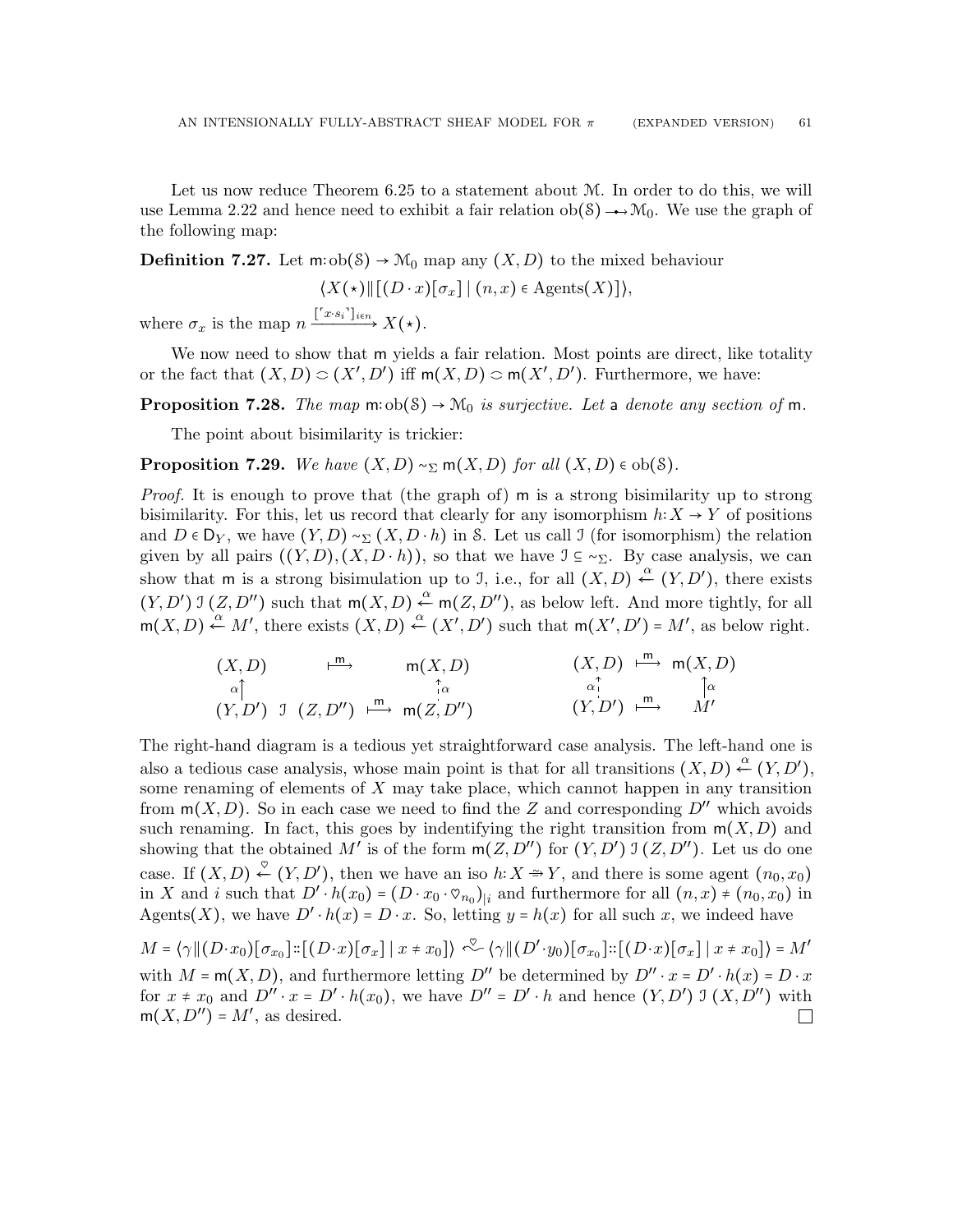We are now ready to show:

<span id="page-61-1"></span>**Proposition 7.30.** The map  $m: ob(S) \rightarrow ob(M)$  is intensionally fully abstract for fair testing equivalence.

Proof. As announced, for preservation and reflection of fair testing equivalence we apply Lemma [2.22:](#page-12-1) we have established all necessary hypotheses, except the last one, which follows by choosing a pushout with the same set of channels as its summands.

For surjectivity up to  $\sim_f^{\mathcal{M}}$ , consider any  $\langle \gamma | S \rangle \in \mathcal{M}_0$ . Because a is a section of m, we have  $m(a(\langle \gamma || S \rangle)) = \langle \gamma || S \rangle$ , hence  $m(a(\langle \gamma || S \rangle)) \sim_f^{\mathcal{M}} \langle \gamma || S \rangle$ , thus providing the desired antecedent.  $\Box$ 

Let us now reduce Theorem [6.25](#page-53-1) to its analogue about M.

**Definition 7.31.** Let  $\text{T:ob}(\text{Conf}) \rightarrow ob(\mathcal{M})$  denote the composite

$$
\mathrm{ob}(\mathrm{Conf}) \xrightarrow{\llbracket - \rrbracket} \mathrm{ob}(\mathcal{S}) \xrightarrow{m} \mathrm{ob}(\mathcal{M}).
$$

Concretely, we have

$$
\mathsf{T}\langle \gamma \| P_1,\ldots,P_n \rangle = \langle \gamma \| \llbracket P_1 \rrbracket_{h_\gamma} [h_\gamma^{-1}],\ldots,\llbracket P_n \rrbracket_{h_\gamma} [h_\gamma^{-1}]\rangle.
$$

<span id="page-61-2"></span>**Lemma 7.32.** The translation  $\lceil - \rceil$  from Definition [6.22](#page-52-2) is intensionally fully abstract for  $\sim_f^{\mathcal{S}}$  if T is for  $\sim_f^{\mathcal{M}}$ .

*Proof.* Assuming  $\mathsf{T}$  is intensionally fully abstract, then for all configurations  $C$  and  $C'$ , we have that  $C \sim_f C'$  iff  $\mathsf{T}(C) \sim_f^{\mathcal{M}} \mathsf{T}(C')$ . But by Proposition [7.30,](#page-61-1) we have

$$
\mathsf{T}(C) = \mathsf{m}[\![C]\!] \sim_f^{\mathcal{M}} \mathsf{m}[\![C']\!] = \mathsf{T}(C')
$$
 iff 
$$
[\![C]\!] \sim_f^{\mathcal{S}}[\![C']\!],
$$

hence  $C \sim_f C'$  iff  $[[C]] \sim_f \mathcal{S}[[C']$ .

Finally, for any  $(X, D) \in S$ , by intensional full abstractness of T, we find a configuration C such that  $\mathsf{T}(C) \sim_f^{\mathcal{M}} \mathsf{m}(X, D)$ , hence by Proposition [7.30](#page-61-1) again  $\llbracket C \rrbracket \sim_f (X, D)$ .  $\Box$ 

<span id="page-61-0"></span>7.3. Intensional full abstraction. We at last prove our main result, by proving intensional full abstractness of T. Our strategy is to define a relation  $\alpha$ : Conf  $\rightarrow \mathcal{M}$  over  $\Sigma$  which

• relates any configuration to its image under  $\mathsf{T}$ , and

• is surjective, i.e., relates any mixed behaviour to some configuration.

We will then show that this relation is a weak bisimulation over  $\Sigma$ , which will entail the result.

Let us start with the second point, and define a map  $Z \in ob(\mathcal{M}) \to ob(Conf)$ , which associates a configuration to each mixed behaviour. We first coinductively define  $\zeta$  for definite behaviours on representable positions by:

$$
\zeta(n \rhd D) = \begin{pmatrix}\n\sum_{i \in [D \cdot \pi_n^l], j \in [D \cdot \pi_n^r]} \tau.(\zeta(n \rhd (D \cdot \pi_n^l)_i) | \zeta(n \rhd (D \cdot \pi_n^r)_j)) \\
+ \sum_{i \in [D \cdot \tau_n]} \tau. \zeta(n \rhd (D \cdot \tau_n)_i) \\
+ \sum_{i \in [D \cdot \sigma_n]} \heartsuit. \zeta(n \rhd (D \cdot \heartsuit_n)_i) \\
+ \sum_{i \in [D \cdot \nu_n]} \nu(n+1). \zeta(n+1 \rhd (D \cdot \nu_n)_i) \\
+ \sum_{a \in n, i \in [D \cdot \nu_{n,a}]} a(n+1). \zeta(n+1 \rhd (D \cdot \nu_{n,a}))_i) \\
+ \sum_{a, b \in n, i \in [D \cdot \nu_{n,a,b}]} \bar{a}(b). \zeta(n \rhd (D \cdot o_{n,a,b})_i)\n\end{pmatrix},
$$

where  $n \vdash_D D$  means  $D \in D_{[n]}$ .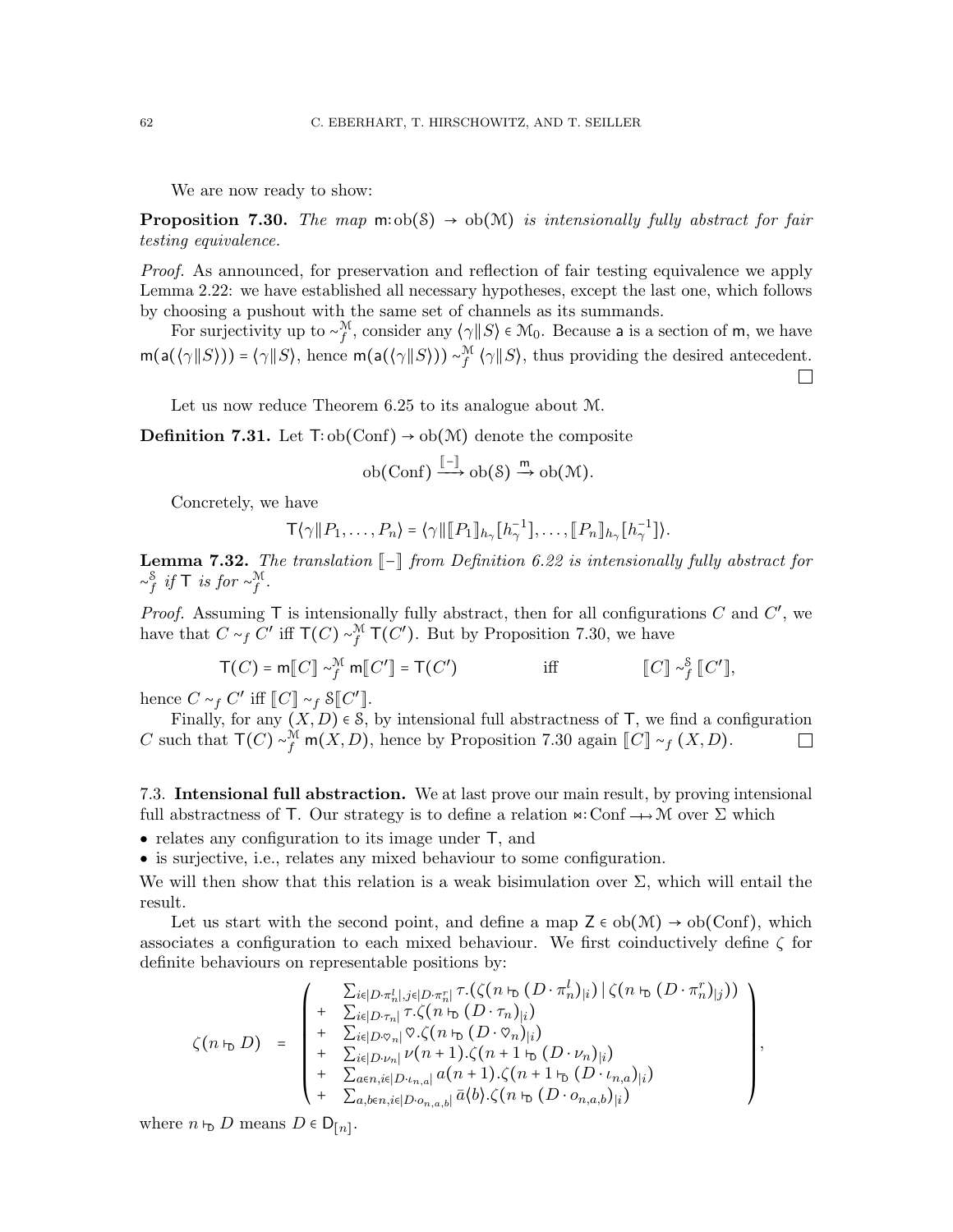Except perhaps for the first term of the sum, this should be rather natural: each definite behaviour on a representable position corresponds to a guarded sum, with one term for each state over each basic action – the translation is direct. The twist in the first term is due to the fact that forking is not a guard in  $\pi$ , so P | Q cannot appear in any guarded sum. But  $\tau(P|Q)$  can, and it is clearly weakly bisimilar to  $P|Q$ , so this is precisely what  $\zeta$  does.

Let us now extend  $\zeta$  to arbitrary configurations:

**Definition 7.33.** Let  $\mathsf{Z}:\mathrm{ob}(\mathcal{M}) \to \mathrm{ob}(\mathrm{Conf})$  be defined by

$$
\mathsf{Z}(\gamma \| D_1[\sigma_1], \ldots, D_n[\sigma_n]) = \langle \gamma \| \zeta(D_1)[\sigma_1], \ldots, \zeta(D_n)[\sigma_n] \rangle.
$$

Remark 7.34. Let us emphasise that brackets on the right denote proper substitutions, while on the left  $D_i[\sigma_i]$  is just syntactic sugar for  $(n_i, D_i, \sigma_i)$  by Notation [7.24.](#page-59-2)

In order for Z to return an antecedent up to  $\sim_f^{\mathcal{M}}$ , we immediately observe that for any D and  $i \in |D \cdot \pi_n^l|$  and  $j \in |D \cdot \pi_n^r|$ ,

- on the one hand D has a silent transition to  $\partial_{i,j}D$ , the behaviour on [n] [[n] such that  $(\partial_{i,j}D)\cdot x_1=(D\cdot\pi_n^l)_{\vert i}$  and  $(\partial_{i,j}D)\cdot x_2=(D\cdot\pi_n^r)_{\vert j}$  (where  $x_1$  and  $x_2$  denote the two agents of  $\lceil n \rceil \rceil \lceil n \rceil$ ;
- on the other hand  $\zeta(D)$  has a silent transition to

$$
\zeta'_{i,j}(D) = (\zeta((D \cdot \pi_n^l)_{|i}) \, \vert \, \zeta((D \cdot \pi_n^r)_{|j})),
$$

which then has a further silent transition to the two-process configuration consisting of  $\zeta((D \cdot \pi_n^l)_i)$  and  $\zeta((D \cdot \pi_n^r)_j)$ .

Thus, when we try to relate D and  $\zeta(D)$ , the transition  $\zeta(D) \stackrel{id}{\leftarrow} \zeta'_{i,j}(D)$  has to be matched by the former transition  $D \stackrel{id}{\leftarrow} \partial_{i,j}D$ . So our relation  $\Join$  should somehow include pairs  $(\zeta'_{i,j}(D), \partial_{i,j}D).$ 

**Definition 7.35.** Let the relation  $\alpha$ : Conf  $\rightarrow$  M over  $\Sigma$  be defined inductively by the rules in Figure [8.](#page-62-0)

(In the last rule,  $\epsilon_{\gamma}$  is understood in Conf on the left, and in M on the right.)

$$
\frac{\gamma' \vdash P \quad h: \gamma' \nightharpoonup n \quad \sigma: n \to \gamma}{P[\sigma \circ h] \bowtie [P]_h[\sigma]} \qquad \frac{n \uplus D \quad \sigma: n \to \gamma}{\zeta(D)[\sigma] \bowtie D[\sigma]}
$$
\n
$$
\frac{n \uplus D^1, D^2 \quad \sigma: n \to \gamma}{(\zeta(D^1) \mid \zeta(D^2))[\sigma] \bowtie D^1[\sigma], D^2[\sigma]} \qquad \frac{C \bowtie M \quad D \bowtie N}{C@D \bowtie M@N} \qquad \frac{\zeta \bowtie \phi}{\epsilon_{\gamma} \bowtie \epsilon_{\gamma}}.
$$

# <span id="page-62-0"></span>Figure 8: The relation &

<span id="page-62-1"></span>**Lemma 7.36.** We have  $C \bowtie \mathsf{T}(C)$  for all  $C$  and  $\mathsf{Z}(M) \bowtie M$  for all  $M$ , and so  $\bowtie$  is total and surjective.

Proof. By construction.

 $\Box$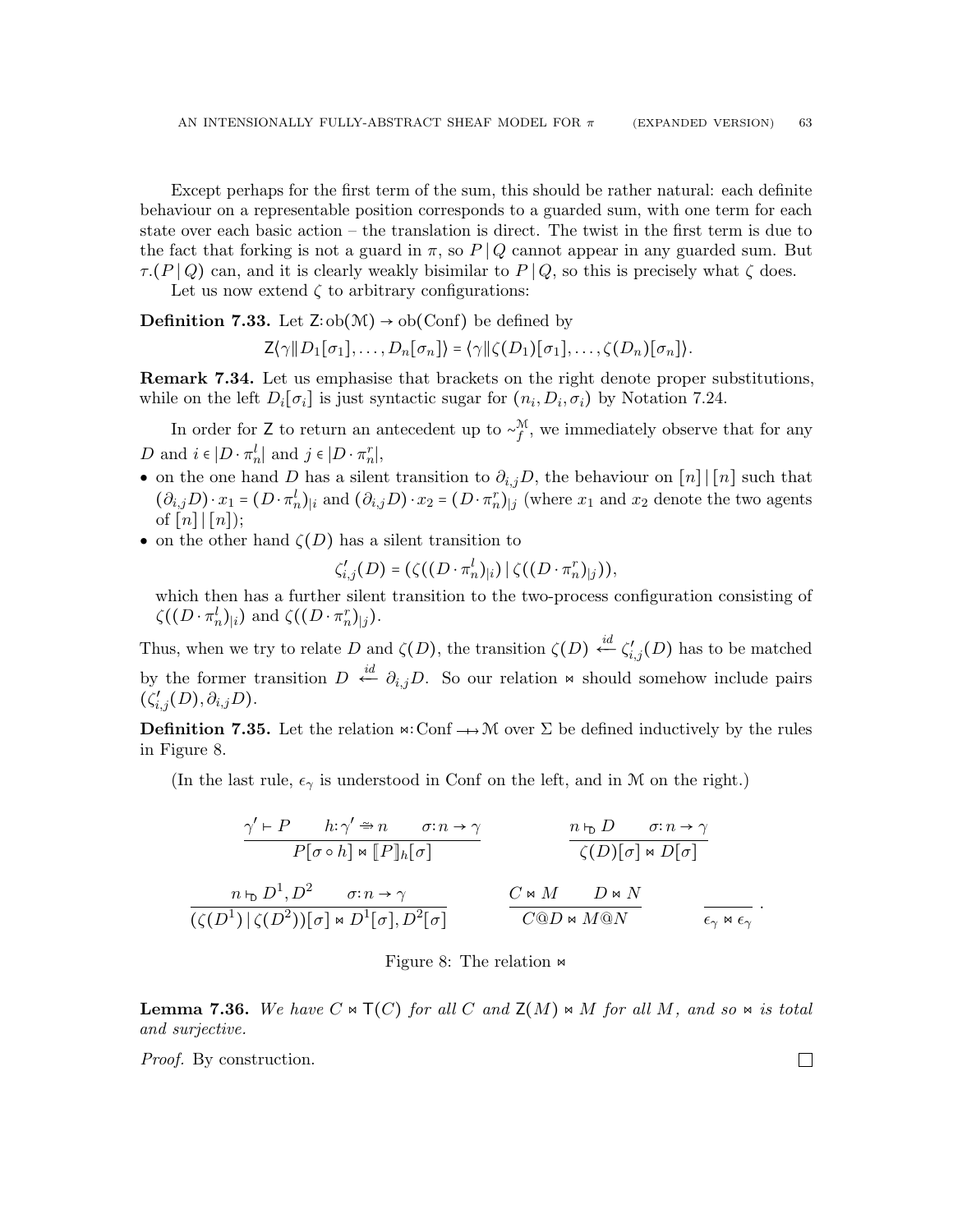<span id="page-63-1"></span>**Lemma 7.37.** The relation  $\Join$  is a weak bisimulation over  $\Sigma$ .

*Proof.* First, we observe that  $\bowtie$  may equivalently be defined by first letting  $\bowtie$ <sub>0</sub> be generated by all rules except the last two, and then adding the rule

$$
\frac{C_1 \bowtie_0 M_1 \cdots C_n \bowtie_0 M_n}{C_1 @ \ldots @ C_n \bowtie M_1 @ \ldots @ M_n} \ (n \in \mathbb{N})
$$

The advantage of this presentation is that proofs of  $C \Join M$  all have depth at most 1.

The rest is then a tedious case analysis, which we defer to Appendix [A.](#page-69-0) In summary, we easily observe that the 'forwards' clause of weak bisimulation is satisfied, the only subtlety being that heating  $({\zeta}(D^1) \mid {\zeta}(D^2))[\sigma]$  should be matched by the identity edge on the corresponding behaviour. Furthermore, the 'backwards' clause is also easily satisfied, the only subtlety being that if the considered behaviour performs a transition involving one or several  $[D^1[\sigma], D^2[\sigma]]$ 's, related on the left to  $(\zeta(D^1) \, | \, \zeta(D^2))[\sigma]$ 's, then all of the latter first have to heat to  $[\zeta(D^1)[\sigma], \zeta(D^2)[\sigma]]$ , and only then perform the matching transition.

This easily entails:

<span id="page-63-2"></span>**Lemma 7.38.** For all  $C_1, C_2, M_1, M_2$ , if  $C_1 \Join M_1$  and  $C_2 \Join M_2$ , then  $C_1 \sim_f C_2$  iff  $M_1 \sim_f M_2$ .

*Proof.* The relation  $\infty$  is weakly fair, the only difficult points being proved by Lemmas [7.36](#page-62-1) and [7.37](#page-63-1) above. We thus conclude by Corollary [2.25.](#page-13-0)  $\Box$ 

<span id="page-63-3"></span>**Theorem 7.39.** The map  $T: ob(Conf) \rightarrow ob(\mathcal{M})$  is intensionally fully abstract.

Proof. Lemma [7.38](#page-63-2) directly entails preservation and reflection of fair testing equivalence. Regarding surjectivity up to  $\sim_f^{\mathcal{M}}$ , for any  $M \in \mathcal{M}_0$ , we have  $M \sim_f^{\mathcal{M}} \mathsf{T}(\mathsf{Z}((M))).$  Indeed, for any  $M'$ , we have

```
M@M' \in \botiff \mathsf{Z}(M)@\mathsf{Z}(M')\in\bot(because \mathsf{Z}(M)@ \mathsf{Z}(M') \bowtie M @ M' 7.37)
iff \mathsf{T}(\mathsf{Z}(M))@M' \in \bot(because \mathsf{Z}(M)@ \mathsf{Z}(M') \bowtie \mathsf{T}(\mathsf{Z}(M)) @ M' 7.37),
```
as desired.

We are now able to prove our main result:

*Proof of Theorem [6.25.](#page-53-1)* By Theorem [7.39,](#page-63-3) T is intensionally fully abstract for  $\sim_f^{\mathcal{M}}$ , so by Lemma [7.32](#page-61-2)  $\llbracket - \rrbracket$  is intensionally fully abstract for  $\sim_f^{\mathcal{S}}$ . We thus conclude by Corollary [7.22.](#page-58-1)

 $\Box$ 

<span id="page-63-0"></span>7.4. Generalisation. We now show that our main results generalise beyond fair testing equivalence. Indeed, let us put:

**Definition 7.40.** A pole is a property of states over  $f(c)$  which is stable under strong bisimilarity.

There is a slight size issue in this definition, as it quantifies over elements of all graphs over  $f(c(\Sigma))$ . The reader may understand this using whatever fix they prefer, e.g., using a universe or some modal logic.

**Example 7.41.** Consider any  $x \in G$  over  $f_c(\Sigma)$ . We have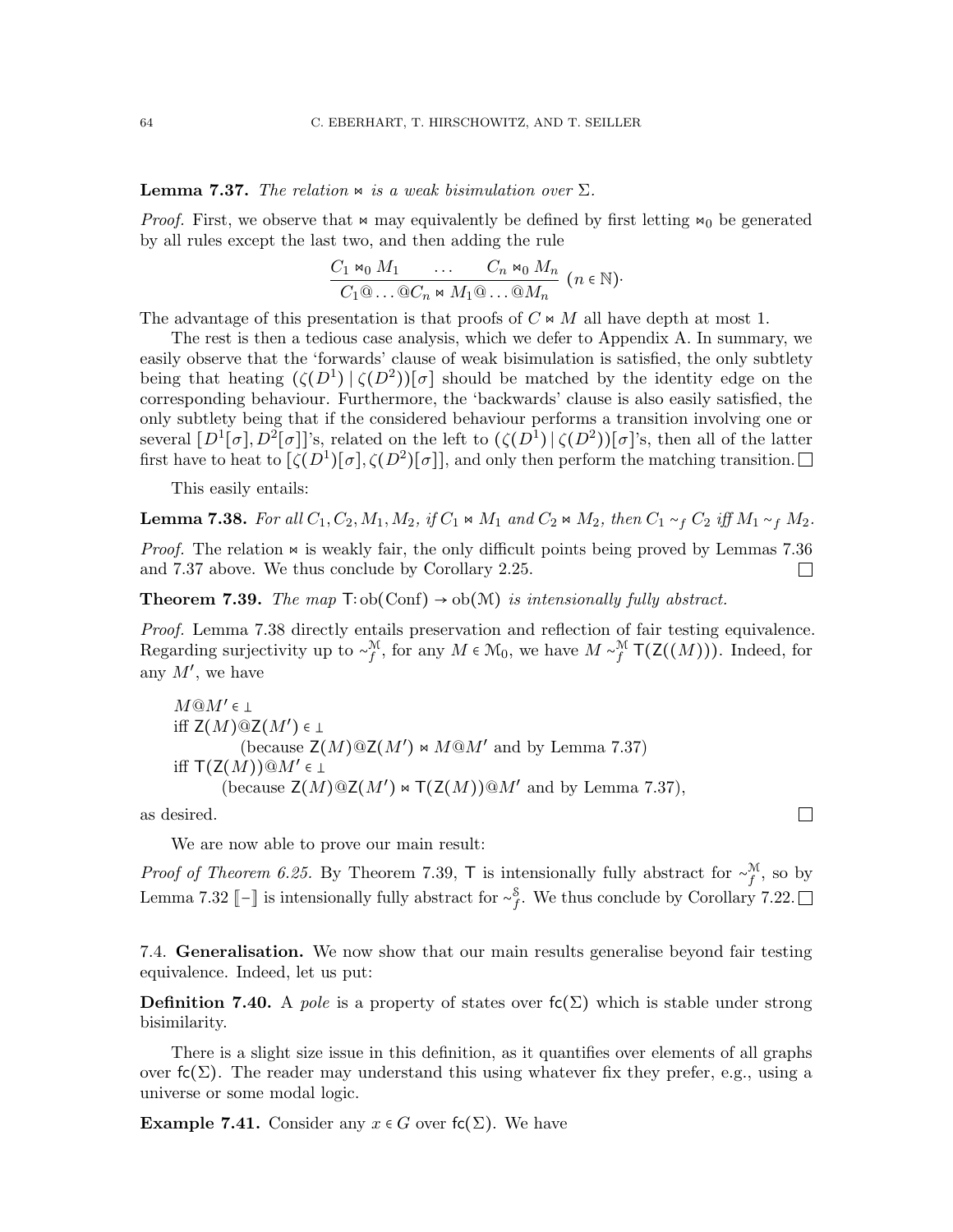- x is in the pole for fair testing equivalence iff for all  $x \leftarrow x'$  there exists  $x' \stackrel{\heartsuit}{\leftarrow} x''$ ;
- x is in the pole for may testing equivalence iff there exists  $x \stackrel{\heartsuit}{\leftarrow} x'$ .

Must testing equivalence is less easy to capture, for reasons explained in [\[41\]](#page-66-1). Here is an exotic, yet perhaps relevant pole:  $x$  is in it iff for all finite, not-necessarily silent transition sequences  $x \leftarrow^* x'$ , there exists  $x' \stackrel{\heartsuit}{\leftarrow} x''$ . In other words, x never loses the ability to tick. The induced equivalence is clearly at least as fine as fair testing equivalence, but we leave open the question of whether or not it is strictly finer.

**Definition 7.42.** For any such pole  $\perp$ , let  $\sim$  denote the testing equivalence induced by replacing  $\perp^G$  by  $\perp$  in the definition of fair testing equivalence (Definition [2.14\)](#page-11-0).

Semantic testing equivalence may then be taken to be testing equivalence on C (Definition [7.7\)](#page-55-2), and we get the exact analogue of Theorem [6.25](#page-53-1) (without changing the model in any way).

### 8. Conclusion and future work

We have described our playground for  $\pi$  and the induced sheaf model, which we have proved intensionally fully abstract for a wide range of testing equivalences.

Regarding future work: our proof that traces form a playground uses a new technique based on factorisation systems. Since submission of this paper, we have designed [\[22,](#page-65-0) [23\]](#page-66-2) a general setting where this technique applies, and used it to bridge the gap between our notion of plays based on string diagrams and the standard one based on justified sequences [\[71\]](#page-68-0). We also consider applying our notion of trace to error diagnostics [\[32\]](#page-66-3) or efficient machine representation of reversible  $\pi$ -calculus processes [\[19\]](#page-65-1). Longer-term directions include applying the approach to more complex calculi, e.g., calculi with passivation [\[50\]](#page-67-1) or functional calculi, and eventually consider some full-fledged functional language with concurrency primitives. Finally, deriving the complex notion of trace evoked in Section [1.5](#page-6-0) from the one exposed here is akin to deriving LTSs from reduction rules  $[48, 65]$  $[48, 65]$  $[48, 65]$ . Since the issue still seems easier on traces than on a full operational semantics specification, this might be worthwile to investigate further. In the same vein, the emphasis we put on traces suggests that we might be able to deduce properties of type systems (soundness, progress, etc) or compilers (correctness) from corresponding properties on traces.

#### **REFERENCES**

- <span id="page-64-1"></span>[1] LICS 1996. Proc. 11th Symposium on Logic in Computer Science, 1996. IEEE.
- <span id="page-64-0"></span>[2] LICS 2015. Proc. 30th Symposium on Logic in Computer Science, 2015. IEEE.
- [3] Samson Abramsky, Radha Jagadeesan, and Pasquale Malacaria. Full abstraction for PCF. Information and Computation, 163(2):409–470, 2000. doi[:10.1006/inco.2000.2930.](http://dx.doi.org/10.1006/inco.2000.2930)
- [4] Jiří Adámek and Jiří Rosicky. Locally Presentable and Accessible Categories. Cambridge University Press, 1994. doi[:10.1017/CBO9780511600579.](http://dx.doi.org/10.1017/CBO9780511600579)
- [5] Gérard Berry and Gérard Boudol. The chemical abstract machine. In Proc. 17th International Symposium on Principles of Programming Languages, pages 81–94, 1990. doi[:10.1145/96709.96717.](http://dx.doi.org/10.1145/96709.96717)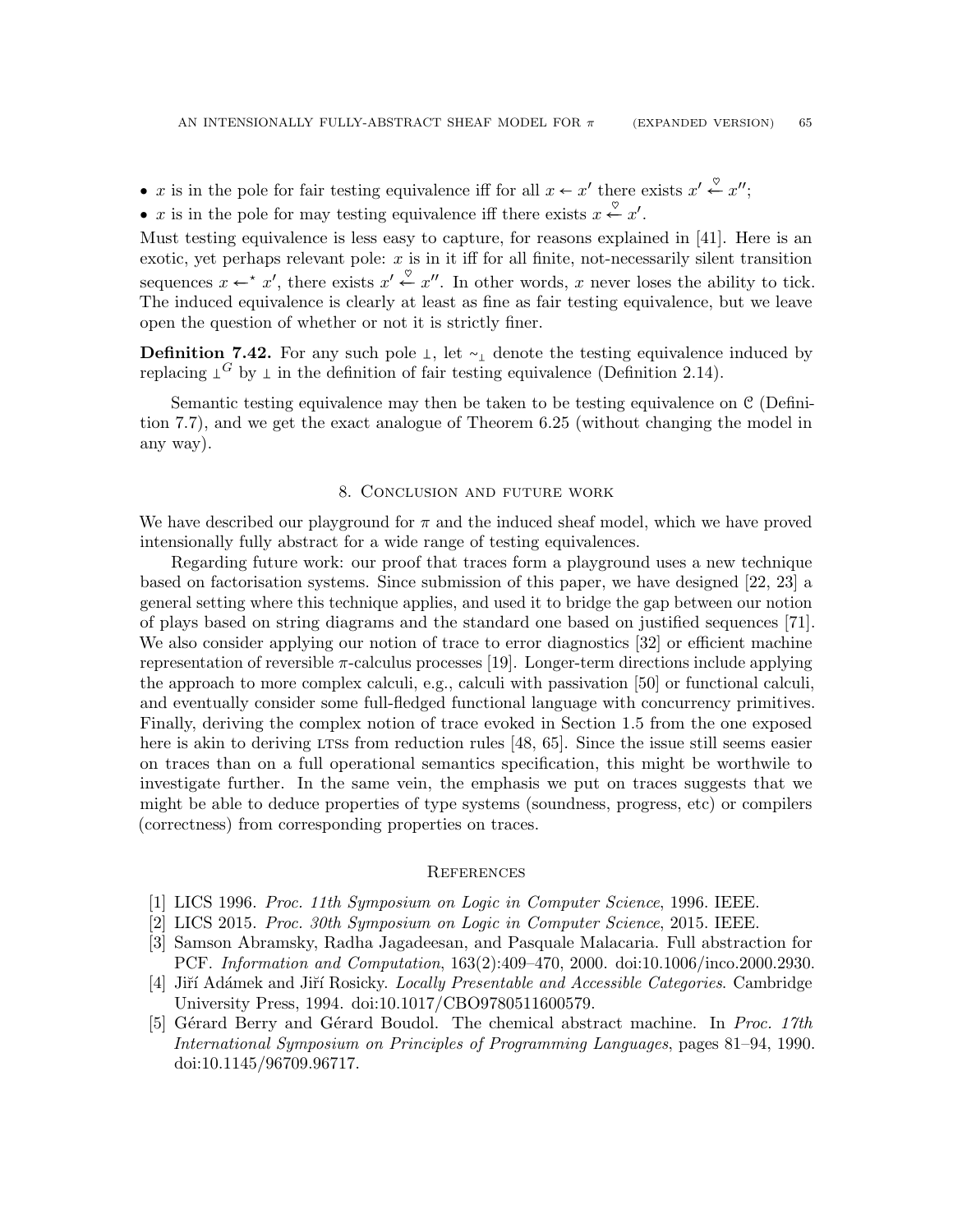- [6] Filippo Bonchi, Marcello M. Bonsangue, Jan J. M. M. Rutten, and Alexandra Silva. Deriving syntax and axioms for quantitative regular behaviours. In Proc. 21st International Conference on Concurrency Theory, volume 5710 of LNCS, pages 146–162. Springer, 2009. doi[:10.1007/978-3-642-04081-8](http://dx.doi.org/10.1007/978-3-642-04081-8_11) 11.
- [7] Michele Boreale and Davide Sangiorgi. A fully abstract semantics for causality in the  $\pi$ -calculus. Acta Informatica, 35(5):353-400, 1998.
- [8] A. K. Bousfield. Constructions of factorization systems in categories. Journal of Pure and Applied Algebra, 9(2-3):287–329, 1977.
- [9] Ed Brinksma, Arend Rensink, and Walter Vogler. Fair testing. In CONCUR 1995 [\[17\]](#page-65-2), pages 313–327. ISBN 3-540-60218-6. doi[:10.1007/3-540-60218-6](http://dx.doi.org/10.1007/3-540-60218-6_23) 23.
- [10] Roberto Bruni, Hernán C. Melgratti, and Ugo Montanari. Event structure semantics for nominal calculi. In Proc. 18th International Conference on Concurrency Theory, volume 4137 of LNCS, pages 295–309. Springer, 2006. ISBN 3-540-37376-4. doi[:10.1007/11817949](http://dx.doi.org/10.1007/11817949_20) 20.
- [11] Nadia Busi and Roberto Gorrieri. A Petri net semantics for π-calculus. In CONCUR 1995 [\[17\]](#page-65-2), pages 145–159. ISBN 3-540-60218-6. doi[:10.1007/3-540-60218-6](http://dx.doi.org/10.1007/3-540-60218-6_11) 11.
- [12] Nadia Busi and Roberto Gorrieri. Distributed semantics for the π-calculus based on Petri nets with inhibitor arcs. Journal of Logic and Algebraic Programming, 78(3): 138–162, 2009. doi[:10.1016/j.jlap.2008.08.002.](http://dx.doi.org/10.1016/j.jlap.2008.08.002)
- [13] Diletta Cacciagrano, Flavio Corradini, and Catuscia Palamidessi. Explicit fairness in testing semantics. Logical Methods in Computer Science, 5(2), 2009. doi[:10.2168/LMCS-](http://dx.doi.org/10.2168/LMCS-5(2:15)2009) $5(2:15)2009.$
- [14] Simon Castellan, Pierre Clairambault, and Glynn Winskel. The parallel intensionally fully abstract games model of pcf. In LICS 2015 [\[2\]](#page-64-0).
- [15] Gian Luca Cattani and Peter Sewell. Models for name-passing processes: Interleaving and causal. In Proc. 15th Symposium on Logic in Computer Science, pages 322–333. IEEE, 2000. ISBN 0-7695-0725-5. doi[:10.1109/LICS.2000.855781.](http://dx.doi.org/10.1109/LICS.2000.855781)
- [16] Gian Luca Cattani, Ian Stark, and Glynn Winskel. Presheaf models for the  $\pi$ -calculus. In Category Theory and Computer Science, volume 1290 of LNCS, pages 106–126. Springer, 1997. ISBN 3-540-63455-X. doi[:10.1007/BFb0026984.](http://dx.doi.org/10.1007/BFb0026984)
- <span id="page-65-2"></span>[17] CONCUR 1995. Proc. 6th International Conference on Concurrency Theory, volume 962 of LNCS, 1995. Springer. ISBN 3-540-60218-6.
- [18] Silvia Crafa, Daniele Varacca, and Nobuko Yoshida. Event structure semantics of parallel extrusion in the pi-calculus. In Proc. 15th Foundations of Software Science and Computational Structures, volume 7213 of LNCS, pages 225–239. Springer, 2012. ISBN 978-3-642-28728-2. doi[:10.1007/978-3-642-28729-9](http://dx.doi.org/10.1007/978-3-642-28729-9_15) 15.
- <span id="page-65-1"></span>[19] Ioana Cristescu, Jean Krivine, and Daniele Varacca. A compositional semantics for the reversible  $\pi$ -calculus. In *Proc. 28th Symposium on Logic in Computer Science*, pages 388–397. IEEE, 2013. ISBN 978-1-4799-0413-6. doi[:10.1109/LICS.2013.45.](http://dx.doi.org/10.1109/LICS.2013.45)
- [20] Rocco De Nicola and Matthew Hennessy. Testing equivalences for processes. Theoretical Computer Science, 34:83–133, 1984. doi[:10.1016/0304-3975\(84\)90113-0.](http://dx.doi.org/10.1016/0304-3975(84)90113-0)
- [21] Pierpaolo Degano and Corrado Priami. Non-interleaving semantics for mobile processes. Theoretical Computer Science, 216(1-2):237–270, 1999. doi[:10.1016/S0304-](http://dx.doi.org/10.1016/S0304-3975(99)80003-6) [3975\(99\)80003-6.](http://dx.doi.org/10.1016/S0304-3975(99)80003-6)
- <span id="page-65-0"></span>[22] Clovis Eberhart and Tom Hirschowitz. Justified sequences in string diagrams: a comparison between two approaches to concurrent game semantics. Preprint, 2016.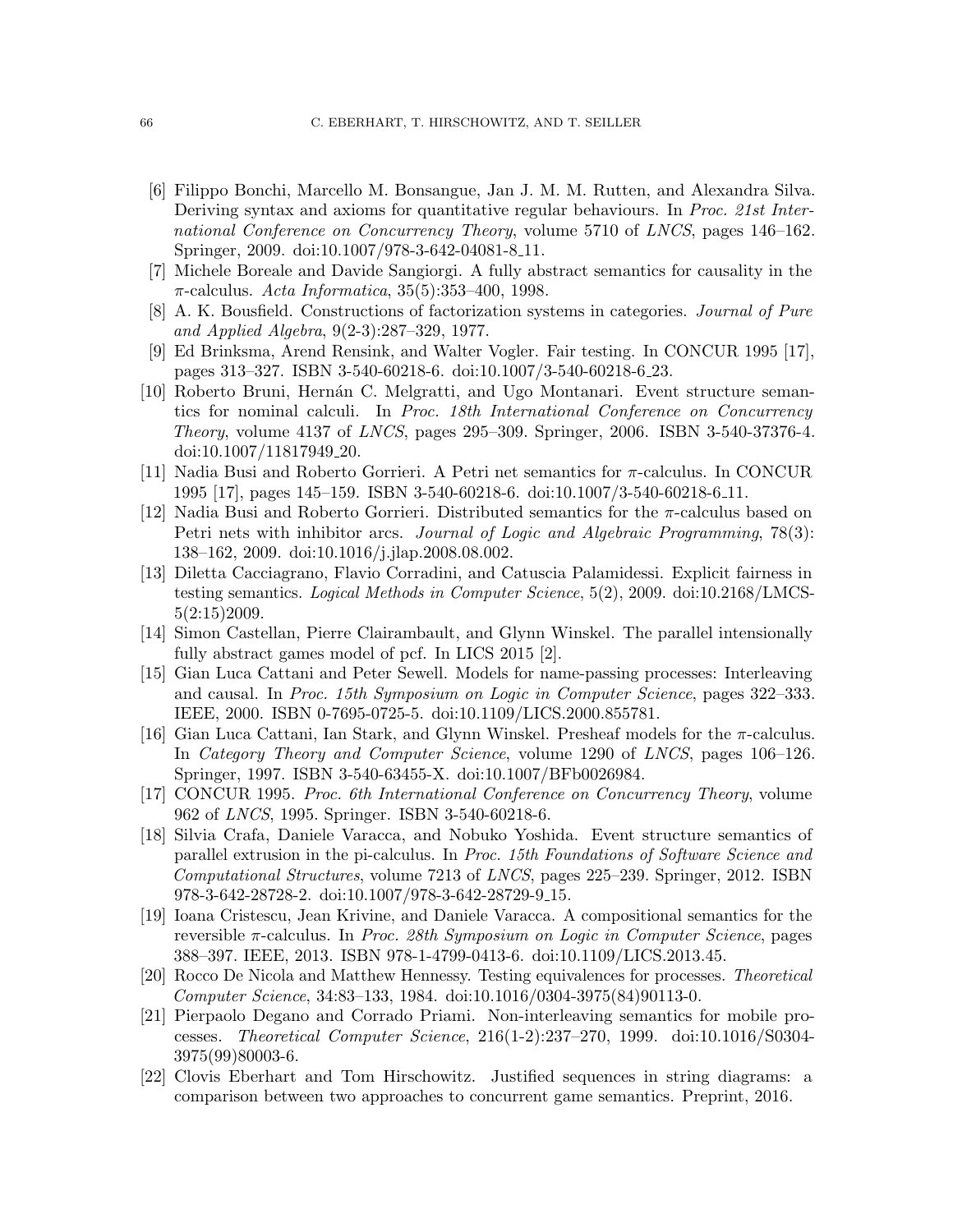- <span id="page-66-2"></span>[23] Clovis Eberhart and Tom Hirschowitz. Justified sequences in string diagrams: a comparison between two approaches to concurrent game semantics. In Proc. 7th International Conference on Algebra and Coalgebra in Computer Science, LIPIcs. Schloss Dagstuhl - Leibniz-Zentrum fuer Informatik, 2017. To appear.
- [24] Charles Ehresmann. Catégories structurées. Annales scientifiques de l'Ecole Normale Supérieure, 80(4):349–426, 1963.
- [25] Charles Ehresmann. *Catégories et structures*. Dunod, 1965.
- [26] Joost Engelfriet. A multiset semantics for the pi-calculus with replication. Theoretical Computer Science, 153(1&2):65–94, 1996. doi[:10.1016/0304-3975\(95\)00118-2.](http://dx.doi.org/10.1016/0304-3975(95)00118-2)
- [27] Marcelo P. Fiore and Daniele Turi. Semantics of name and value passing. In Proc. 16th Symposium on Logic in Computer Science, pages 93–104. IEEE, 2001. ISBN 0-7695-1281-X. doi[:10.1109/LICS.2001.932486.](http://dx.doi.org/10.1109/LICS.2001.932486)
- [28] Marcelo P. Fiore, Eugenio Moggi, and Davide Sangiorgi. A fully-abstract model for the pi-calculus (extended abstract). In LICS 1996 [\[1\]](#page-64-1), pages 43–54. doi[:10.1109/LICS.1996.561302.](http://dx.doi.org/10.1109/LICS.1996.561302)
- [29] P. J. Freyd and G. M. Kelly. Categories of continuous functors, I. Journal of Pure and Applied Algebra, 2:169–191, 1972. doi[:10.1016/0022-4049\(72\)90001-1.](http://dx.doi.org/10.1016/0022-4049(72)90001-1)
- [30] Richard H. G. Garner. Polycategories. PhD thesis, University of Cambridge, 2006.
- [31] Jean-Yves Girard. Locus solum: From the rules of logic to the logic of rules. Mathematical Structures in Computer Science, 11(3):301–506, 2001. doi[:10.1007/3-540-44802-0](http://dx.doi.org/10.1007/3-540-44802-0_3) 3.
- <span id="page-66-3"></span>[32] Gregor Gösler, Daniel Le Métayer, and Jean-Baptiste Raclet. Causality analysis in contract violation. In Proc. of Runtime Verification, volume 6418 of LNCS, pages 270–284. Springer, 2010. ISBN 978-3-642-16611-2. doi[:10.1007/978-3-642-16612-9](http://dx.doi.org/10.1007/978-3-642-16612-9_21) 21.
- [33] Marco Grandis and Robert Paré. Limits in double categories. Cahiers de Topologie et  $Géométrie$  Différentielle Catégoriques,  $40(3):162-220$ , 1999.
- [34] Marco Grandis and Robert Paré. Adjoints for double categories. Cahiers de Topologie et Géométrie Différentielle Catégoriques,  $45(3):193-240$ , 2004.
- [35] Russell Harmer, Martin Hyland, and Paul-André Melliès. Categorical combinatorics for innocent strategies. In Proc. 22nd Symposium on Logic in Computer Science, pages 379–388. IEEE, 2007. doi[:10.1109/LICS.2007.14.](http://dx.doi.org/10.1109/LICS.2007.14)
- [36] Matthew Hennessy. A fully abstract denotational semantics for the  $\pi$ -calculus. Theoretical Computer Science, 278(1-2):53–89, 2002. doi[:10.1016/S0304-3975\(00\)00331-5.](http://dx.doi.org/10.1016/S0304-3975(00)00331-5)
- [37] Thomas T. Hildebrandt. Towards categorical models for fairness: fully abstract presheaf semantics of SCCS with finite delay. Theoretical Computer Science, 294(1/2):151–181, 2003. doi[:10.1016/S0304-3975\(01\)00247-X.](http://dx.doi.org/10.1016/S0304-3975(01)00247-X)
- [38] Tom Hirschowitz. Full abstraction for fair testing in CCS. In Proc. 5th International Conference on Algebra and Coalgebra in Computer Science, volume 8089 of LNCS, pages 175–190. Springer, 2013. doi[:10.1007/978-3-642-40206-7](http://dx.doi.org/10.1007/978-3-642-40206-7_14) 14.
- <span id="page-66-0"></span>[39] Tom Hirschowitz. Full abstraction for fair testing in CCS (expanded version). Logical Methods in Computer Science, 10(4), 2014. doi[:10.2168/LMCS-10\(4:2\)2014.](http://dx.doi.org/10.2168/LMCS-10(4:2)2014)
- [40] Tom Hirschowitz and Damien Pous. Innocent strategies as presheaves and interactive equivalences for CCS. In Proc. of Interaction and Concurrency Experience, pages 2–24. Electronic Proceedings in Theoretical Computer Science, 2011. doi[:10.4204/EPTCS.59.2.](http://dx.doi.org/10.4204/EPTCS.59.2)
- <span id="page-66-1"></span>[41] Tom Hirschowitz and Damien Pous. Innocent strategies as presheaves and interactive equivalences for CCS. Scientific Annals of Computer Science, 22(1):147–199, 2012. doi[:10.7561/SACS.2012.1.147.](http://dx.doi.org/10.7561/SACS.2012.1.147) Selected papers from ICE '11.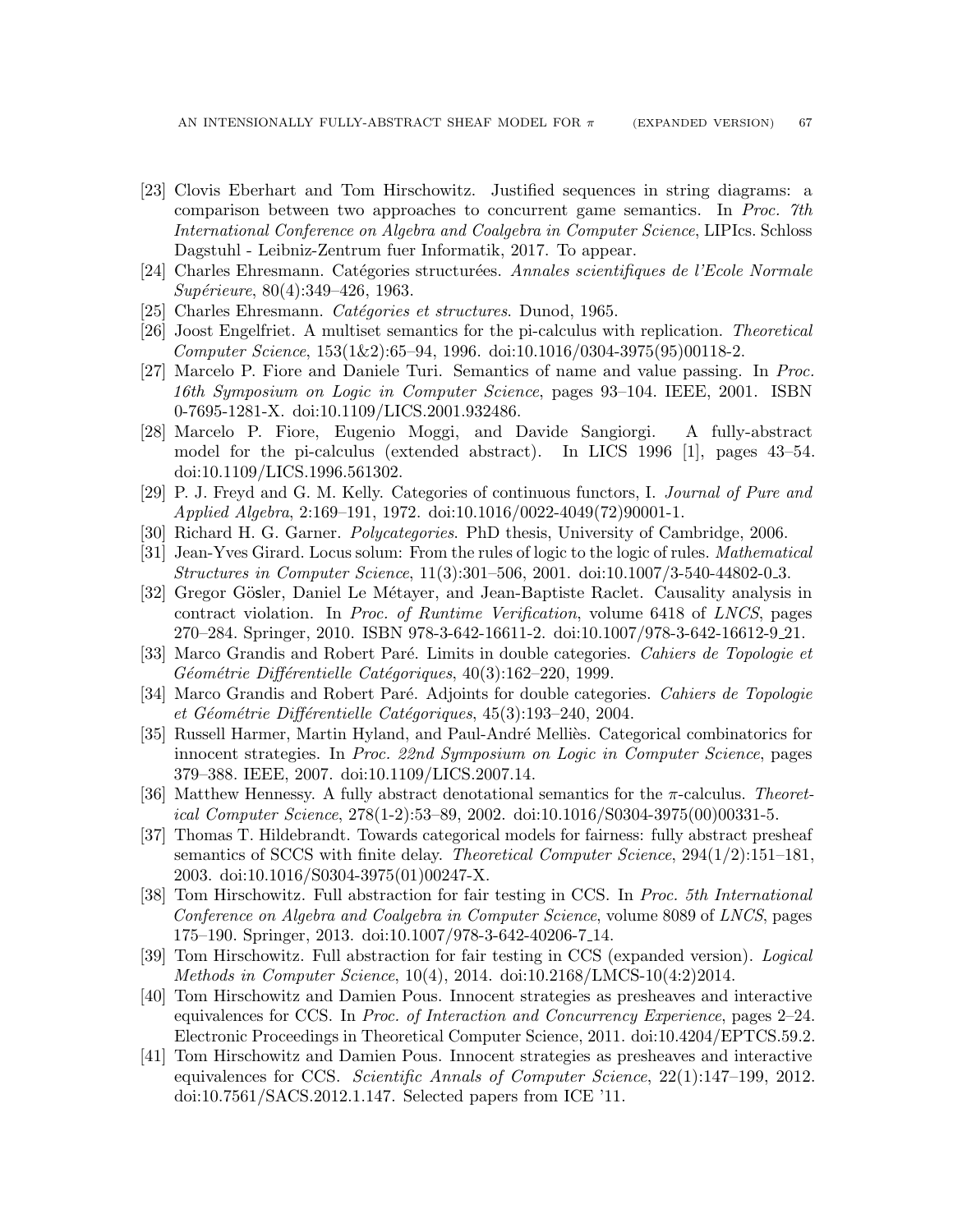- [42] J. M. E. Hyland and C.-H. L. Ong. On full abstraction for PCF: I, II, and III. Information and Computation, 163(2):285–408, 2000. doi[:10.1006/inco.2000.2917.](http://dx.doi.org/10.1006/inco.2000.2917)
- [43] Bart Jacobs. Categorical Logic and Type Theory. Number 141 in Studies in Logic and the Foundations of Mathematics. North Holland, Amsterdam, 1999.
- [44] Lalita Jategaonkar Jagadeesan and Radha Jagadeesan. Causality and true concurrency: A data-flow analysis of the pi-calculus (extended abstract). In Proc. of Algebraic Methodology and Software Technology, volume 936 of LNCS, pages 277–291. Springer, 1995. doi[:10.1007/3-540-60043-4](http://dx.doi.org/10.1007/3-540-60043-4_59) 59.
- [45] André Joyal, Mogens Nielsen, and Glynn Winskel. Bisimulation and open maps. In Proc. 8th Symposium on Logic in Computer Science, pages 418–427. IEEE, 1993. doi[:10.1109/LICS.1993.287566.](http://dx.doi.org/10.1109/LICS.1993.287566)
- [46] Stephen Lack and Pawel Sobocinski. Adhesive categories. In Proc. 7th Foundations of Software Science and Computational Structures, volume 2987 of LNCS, pages 273–288. Springer, 2004. doi[:10.1007/978-3-540-24727-2](http://dx.doi.org/10.1007/978-3-540-24727-2_20) 20.
- [47] James Laird. Game semantics for higher-order concurrency. In Proc. 26th Foundations of Software Technology and Theoretical Computer Science, volume 4337 of LNCS, pages 417–428. Springer, 2006. doi[:10.1007/11944836](http://dx.doi.org/10.1007/11944836_38) 38.
- <span id="page-67-2"></span>[48] James J. Leifer and Robin Milner. Deriving bisimulation congruences for reactive systems. In Proc. 11th International Conference on Concurrency Theory, volume 1877 of LNCS, pages 243–258. Springer, 2000. ISBN 3-540-67897-2. doi[:10.1007/3-540-44618-4](http://dx.doi.org/10.1007/3-540-44618-4_19) 19.
- [49] Tom Leinster. Higher Operads, Higher Categories, volume 298 of London Mathematical Society Lecture Notes. Cambridge University Press, Cambridge, 2004.
- <span id="page-67-1"></span>[50] Sergueï Lenglet, Alan Schmitt, and Jean-Bernard Stefani. Normal bisimulations in calculi with passivation. In Proc. 12th Foundations of Software Science and Computational Structures, volume 5504 of LNCS, pages 257–271. Springer, 2009. doi[:10.1007/978-3-](http://dx.doi.org/10.1007/978-3-642-00596-1_19) [642-00596-1](http://dx.doi.org/10.1007/978-3-642-00596-1_19) 19.
- [51] Paul Blain Levy. Morphisms between plays. GaLoP, 2013.
- [52] Saunders Mac Lane. Duality for groups. Bulletin of the American Mathematical Society, 56, 1950.
- <span id="page-67-0"></span>[53] Saunders Mac Lane. Categories for the Working Mathematician. Number 5 in Graduate Texts in Mathematics. Springer, 2nd edition, 1998.
- [54] Saunders Mac Lane and Ieke Moerdijk. Sheaves in Geometry and Logic: A First Introduction to Topos Theory. Universitext. Springer, 1992.
- [55] Guy McCusker, John Power, and Cai Wingfield. A graphical foundation for schedules. Electronic Notes in Theoretical Computer Science, 286:273–289, 2012. doi[:10.1016/j.entcs.2012.08.018.](http://dx.doi.org/10.1016/j.entcs.2012.08.018)
- [56] Paul-André Melliès. Asynchronous games 2: the true concurrency of innocence. In Proc. 15th International Conference on Concurrency Theory, volume 3170 of LNCS, pages 448–465. Springer, 2004. doi[:10.1007/978-3-540-28644-8](http://dx.doi.org/10.1007/978-3-540-28644-8_29) 29.
- [57] Paul-André Melliès. Asynchronous games 4: A fully complete model of propositional linear logic. In Proc. 20th Symposium on Logic in Computer Science, pages 386–395. IEEE, 2005. ISBN 0-7695-2266-1. doi[:10.1109/LICS.2005.6.](http://dx.doi.org/10.1109/LICS.2005.6)
- [58] Paul-André Melliès. Game semantics in string diagrams. In Proc. 27th Symposium on Logic in Computer Science, pages 481–490. IEEE, 2012. doi[:10.1109/LICS.2012.58.](http://dx.doi.org/10.1109/LICS.2012.58)
- [59] Ugo Montanari and Marco Pistore. Concurrent semantics for the  $\pi$ -calculus. *Elec*tronic Notes in Theoretical Computer Science, 1:411–429, 1995. doi[:10.1016/S1571-](http://dx.doi.org/10.1016/S1571-0661(04)00024-6) [0661\(04\)00024-6.](http://dx.doi.org/10.1016/S1571-0661(04)00024-6)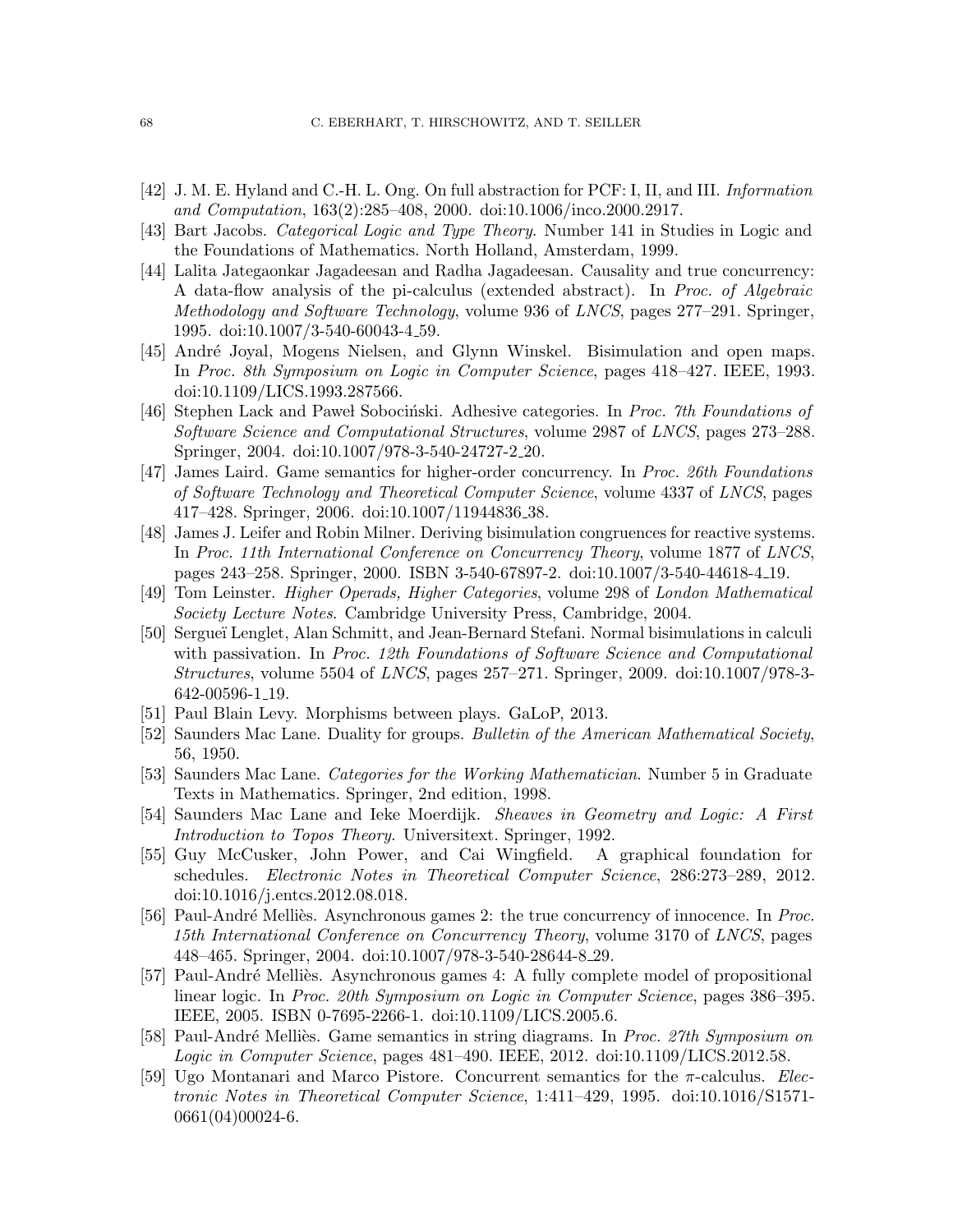- [60] Ugo Montanari and Marco Pistore. Structured coalgebras and minimal HDautomata for the  $\pi$ -calculus. *Theoretical Computer Science*, 340(3):539–576, 2005. doi[:10.1016/j.tcs.2005.03.014.](http://dx.doi.org/10.1016/j.tcs.2005.03.014)
- [61] V. Natarajan and Rance Cleaveland. Divergence and fair testing. In Proc. 22nd International Colloquium on Automata, Languages and Programming, volume 944 of LNCS, pages 648–659. Springer, 1995. ISBN 3-540-60084-1. doi[:10.1007/3-540-60084-](http://dx.doi.org/10.1007/3-540-60084-1_112) 1 [112.](http://dx.doi.org/10.1007/3-540-60084-1_112)
- [62] Hanno Nickau. Hereditarily sequential functionals. In Proc. Logical Foundations of Computer Science, volume 813 of LNCS, pages 253–264. Springer, 1994. doi[:10.1007/3-](http://dx.doi.org/10.1007/3-540-58140-5_25) [540-58140-5](http://dx.doi.org/10.1007/3-540-58140-5_25) 25.
- [63] Mogens Nielsen, Gordon Plotkin, and Glynn Winskel. Event structures and domains, part 1. Theoretical Computer Science, 13:65–108, 1981.
- [64] Robert Paré. Yoneda theory for double categories. Theory and Applications of Categories, 25(17):436–489, 2011.
- <span id="page-68-1"></span>[65] Julian Rathke and Pawel Sobocinski. Deconstructing behavioural theories of mobility. In IFIP TCS, volume 273 of IFIP, pages 507–520. Springer, 2008. doi[:10.1007/978-0-](http://dx.doi.org/10.1007/978-0-387-09680-3_34) [387-09680-3](http://dx.doi.org/10.1007/978-0-387-09680-3_34) 34.
- [66] Arend Rensink and Walter Vogler. Fair testing. Information and Computation, 205(2): 125–198, 2007. doi[:10.1016/j.ic.2006.06.002.](http://dx.doi.org/10.1016/j.ic.2006.06.002)
- [67] Silvain Rideau and Glynn Winskel. Concurrent strategies. In Proc. 26th Symposium on Logic in Computer Science, pages 409–418. IEEE, 2011. doi[:10.1109/LICS.2011.13.](http://dx.doi.org/10.1109/LICS.2011.13)
- <span id="page-68-2"></span>[68] Davide Sangiorgi and Jan Rutten, editors. Advanced Topics in Bisimulation and Coinduction. Number 52 in Cambridge Tracts in Theoretical Computer Science. Cambridge University Press, 2011.
- [69] Davide Sangiorgi and David Walker. The  $\pi$ -calculus a theory of mobile processes. Cambridge University Press, 2001.
- [70] Ian Stark. A fully abstract domain model for the  $\pi$ -calculus. In LICS 1996 [\[1\]](#page-64-1), pages 36–42. doi[:10.1109/LICS.1996.561301.](http://dx.doi.org/10.1109/LICS.1996.561301)
- <span id="page-68-0"></span>[71] Takeshi Tsukada and C.-H. Luke Ong. Nondeterminism in game semantics via sheaves. In LICS 2015 [\[2\]](#page-64-0).
- [72] Glynn Winskel. Event structure semantics for CCS and related languages. In Proc. 9th International Colloquium on Automata, Languages and Programming, volume 140 of LNCS, pages 561–576. Springer, 1982. ISBN 3-540-11576-5. doi[:10.1007/BFb0012800.](http://dx.doi.org/10.1007/BFb0012800)
- [73] Glynn Winskel. Strategies as profunctors. In Proc. 16th Foundations of Software Science and Computational Structures, volume 7794 of LNCS, pages 418–433. Springer, 2013. doi[:10.1007/978-3-642-37075-5](http://dx.doi.org/10.1007/978-3-642-37075-5_27) 27.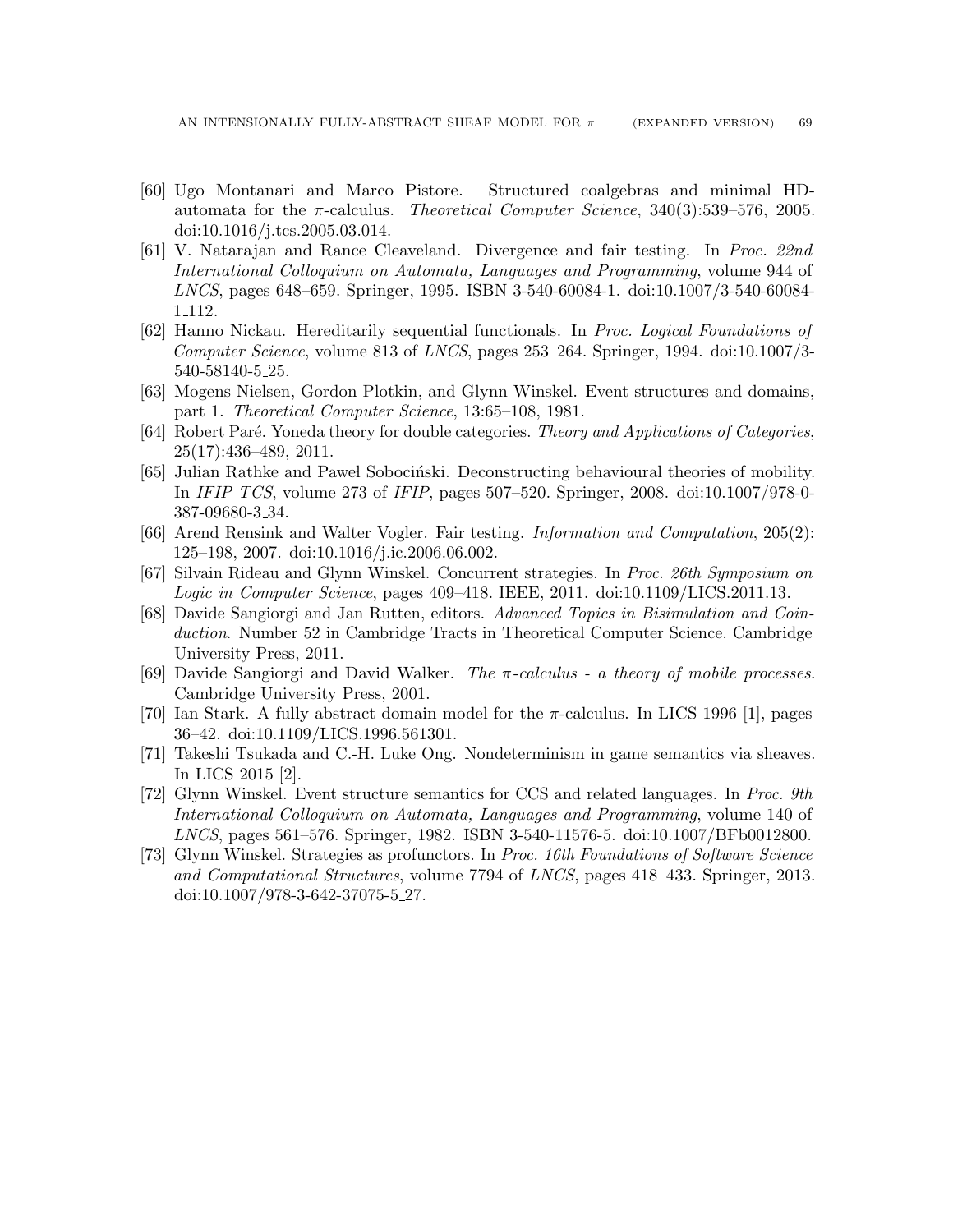## Appendix A. Proof of Lemma [7.37](#page-63-1)

<span id="page-69-0"></span>One wants to check two properties:

(LH) for all transitions 
$$
C' \xrightarrow{a} C
$$
 with  $C \bowtie M$ , there exists  $M' \xrightarrow{a} M$  with  $C' \bowtie M'$ ;

(RH) for all transitions  $M_A \stackrel{a}{\leftarrow} M'$  with  $C \bowtie M$ , there exists  $C_A \stackrel{a}{\leftarrow} C'$  with  $C' \bowtie M'$ .

The attentive reader will have noticed that  $(LH)$  imposes  $\gamma$  to answer with a single transition. This means we actually prove that  $\infty$  is an expansion [\[68,](#page-68-2) Chapter 6]. Any expansion being in particular a weak bisimulation, this suffices.

**Notation A.1.** We sometimes cast processes P (resp. pairs  $D[\sigma]$ ) over  $\gamma$  into configurations  $\langle \gamma \| P \rangle$  (resp. mixed behaviours  $\langle \gamma \| D[\sigma] \rangle$ ). We proceed similarly for multisets of processes.

We start by proving (LH) for all cases, before proving that (RH) holds as well.

Synchro, (LH). We begin by the case of a synchronisation, i.e., when one has a transition

$$
C = \langle \gamma || a(b).P +_{k_1} R_1, \bar{a}\langle c \rangle . Q +_{k_2} R_2 \rangle \textcircled{a} C_0 \stackrel{id}{\leftarrow} \langle \gamma || P[b \mapsto c], Q \rangle \textcircled{a} C_0 = C'.
$$

We want to show that there exists a transition  $M \stackrel{id}{\leftarrow} M'$  with  $C' \bowtie M'$ .

We write  $P_1 = a(b) \cdot P + k_1 R_1$  and  $P_2 = \bar{a}\langle c \rangle \cdot Q + k_2 R_2$ . Neither of them are of the form  $(·)$  so they can only be related to mixed behaviours using the first two rules. Therefore, four sub-cases should be considered, as detailed in Figure [9.](#page-70-0) If we are in case  $i_1$  for  $P_1$  and  $i_2$ for  $P_2$ , then we have two mixed behaviours  $D_1[\sigma_1]$  and  $D_2[\sigma_2]$  such that  $n_i \vdash D_i$ ,  $\sigma_i : n_i \to \gamma$ , and  $P_i \Join D_i[\sigma_i]$  for  $i = 1, 2$ , plus  $M = \langle \gamma \| D_1[\sigma_1], D_2[\sigma_2] \rangle \otimes M_0$  with  $C_0 \Join M_0$ .

• Case 1 for both  $P_1$  and  $P_2$ . We have  $M = [P'_1]_{h_1} [\sigma_1] \otimes [P'_2]_{h_2} [\sigma_2] \otimes M_0$ , and there is a transition

$$
M \stackrel{id}{\leftarrow} [P']_{h'_1} [\sigma'_1] \otimes [Q']_{h_2} [\sigma_2] \otimes M_0,
$$

where  $h'_1$  is  $\gamma'_1, b' \xrightarrow{h_1+!} n_1 + 1$  and  $\sigma'_1$  is  $n_1 + 1 \xrightarrow{[\sigma_1,c]} \gamma$ . Since  $\sigma'_1 \circ h'_1$  equals  $\gamma'_1$  $h_1^{\mu}$   $n_1 + 1 \xrightarrow{\sigma_1 + [b]} (\gamma, b) \xrightarrow{b \mapsto c} \gamma$ , we have that  $P'[\sigma'_1 \circ h'_1] =$  $P'[(\sigma_1 + \lceil b \rceil) \circ (h_1 + !)][\bar{b} \mapsto c] = P[b \mapsto c]$ , and therefore  $P[b \mapsto c] \bowtie [P']_{h'_1}[\sigma'_1]$ . Moreover, it is clear that  $Q = Q'[\sigma_2 \circ h_2] \Join [Q']_{h_2}[\sigma_2]$ , and finally  $[P[b \leftrightarrow c], Q] \t Q \t C_0 \Join M'.$ 

• Case 1 for  $P_1$ , Case 2 for  $P_2$ . We have a transition

$$
M \stackrel{id}{\leftarrow} [P']_{h'_1} [\sigma'_1] @ (D_2 \cdot o_{n_2, a_2, c_2})_{|j} [\sigma_2] @ M_0 = M',
$$

where  $h'_1$  is  $\gamma'_1, b' \xrightarrow{h_1+!} n_1 + 1$  and  $\sigma'_1$  is  $n_1 + 1 \xrightarrow{[\sigma_1,c]} \gamma$ . As is the previous case, one can check that  $P[b \mapsto c] \Join [P']_{h'_1}[\sigma'_1]$ . Moreover,  $Q \Join$  $(D_2 \cdot o_{n_2, a_2, c_2})_{j} [\sigma_2]$  and therefore  $[P[b \leftrightarrow c], Q] @ C_0 \bowtie M'.$ 

• Case 2 for  $P_1$ , Case 1 for  $P_2$ . We have a transition

$$
M \stackrel{id}{\leftarrow} (D_1 \cdot \iota_{n_1, a_1})_{|i}[n_1 + 1 \xrightarrow{[\sigma_1, [c]]} \gamma] \mathbb{Q}[Q']_{h'_2}[\sigma'_2] \mathbb{Q}M_0 = M'.
$$

As in the first case, we have  $Q = Q'[\sigma_2 \circ h_2] \bowtie [Q']_{h_2}[\sigma_2]$ . Furthermore, since

$$
\zeta((D_1 \cdot \iota_{n_1, a_1})_{|i})[n_1 + 1 \xrightarrow{[\sigma_1, [c]]} \gamma]
$$
  
= 
$$
\zeta((D_1 \cdot \iota_{n_1, a_1})_{|i})[n_1 + 1 \xrightarrow{\sigma_1 + [b]} \gamma, b][b \mapsto c]
$$
  
= 
$$
P[b \mapsto c],
$$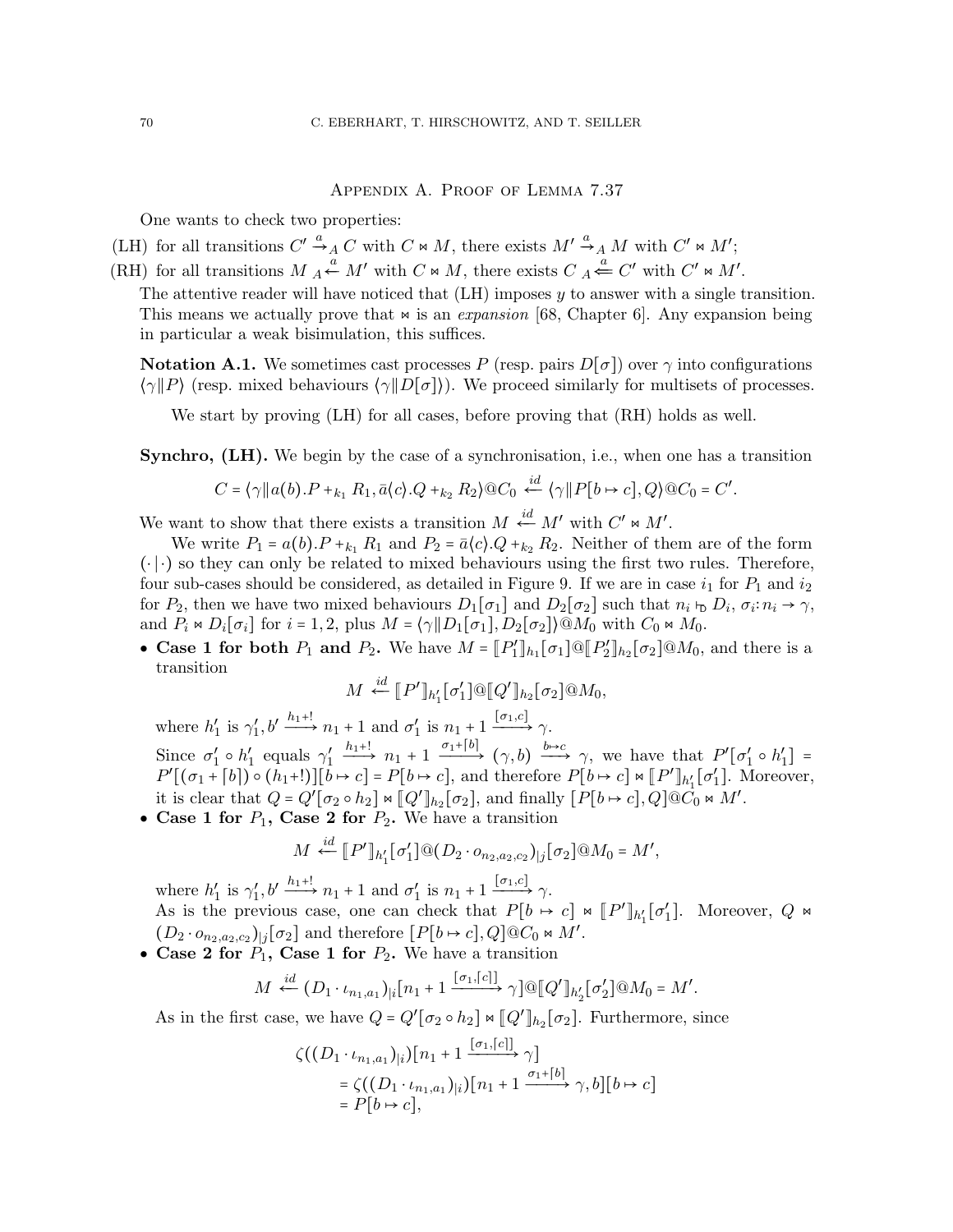|       | Case 1                                                                                | $\text{Case} 2$                                                                                                                                                                         |
|-------|---------------------------------------------------------------------------------------|-----------------------------------------------------------------------------------------------------------------------------------------------------------------------------------------|
| $P_1$ | There exist $\gamma'_1 \vdash P'_1 = a'_1(b').P' +_{k_1} R'_1$                        | There exist $n_1 \vdash_D D_1$ , $a_1 \in n_1$ , and $i \in$                                                                                                                            |
|       | and $h_1: \gamma_1' \cong n_1$ such that                                              | $ D_1 \cdot \iota_{n_1,a_1} $ such that                                                                                                                                                 |
|       | $P_1 = P'_1[\sigma_1 \circ h_1]$ $\sigma_1(h_1(a'_1)) = a$                            | $\sigma_1(a_1) = a$ $P_1 = \zeta(D_1)[\sigma_1]$                                                                                                                                        |
|       |                                                                                       | $P = P'[\gamma_1', b' \xrightarrow{h_1+1} n_1 + 1 \xrightarrow{\sigma_1+ b} \gamma, b] \mid P = \zeta((D_1 \cdot \iota_{n_1, a_1})_{ i})[n_1 + 1 \xrightarrow{\sigma_1+ b} \gamma, b].$ |
|       | $D_1 = [P'_1]_{h_1}$ $R_1 = R'_1[\sigma_1 \circ h_1].$                                |                                                                                                                                                                                         |
| $P_2$ | There exist $\gamma'_2 \vdash P'_2 = a'_2 \langle c' \rangle . Q' +_{k_2} R'_2$       | There exist $n_2 \varepsilon_2$ $D_2$ , $a_2, c_2 \in n_2$ , and                                                                                                                        |
|       | and $h_2: \gamma'_2 \cong n_2$ such that                                              | $j \in  D_2 \cdot o_{n_2,a_2,c_2} $ such that                                                                                                                                           |
|       | $P_2 = P'_2[\sigma_2 \circ h_2]$                                                      | $\sigma_2(a_2) = a$ $\sigma_2(c_2) = c$                                                                                                                                                 |
|       | $Q = Q'[\gamma'_2, b \xrightarrow{h_2+1} n_2 + 1 \xrightarrow{\sigma_2+b} \gamma, b]$ | $P_2 = \zeta(D_2)[\sigma_2]$                                                                                                                                                            |
|       | $\sigma_2(h_2(a'_2)) = a$ $\sigma_2(h_2(c'_2)) = c$                                   | $Q = \zeta((D_2 \cdot o_{n_2,a_2,c_2})_{ i})[\sigma_2].$                                                                                                                                |
|       | $D_2 = [P'_2]_{h_2}$ $R_2 = R'_2[\sigma_2 \circ h_2].$                                |                                                                                                                                                                                         |

<span id="page-70-0"></span>Figure 9: Synchro, (LH) cases

we have that  $[P[b \mapsto c], Q] @ C_0 \bowtie M'.$ 

• Case 2 for both  $P_1$  and  $P_2$ . We have a transition

$$
M \stackrel{id}{\leftarrow} (D_1 \cdot \iota_{n_1, a_1})_{|i}[n_1 + 1 \xrightarrow{[\sigma_1, [c]]} \gamma] \mathbb{Q}(D_2 \cdot o_{n_2, a_2, c_2})_{|j}[\sigma_2] \mathbb{Q}M_0 = M'.
$$

As in the previous cases, one can show that  $[P[b \rightarrow c], Q] @ C_0 \bowtie M'.$ 

Heating, (LH). We now consider the case of heating, i.e., when one has a transition

$$
C = (P | Q) @ C_0 \stackrel{\tau}{\leftarrow} [P,Q] @ C_0 = C'.
$$

We want to show that there exists a transition  $M \stackrel{\tau}{\leftarrow} M'$  with  $[P,Q]@C_0 \Join M'.$ 

We now have to consider a few cases, depending on which rule is applied for  $P \mid Q$  in the proof of  $(P | Q) @C_0 \bowtie M$ . Notice that  $P | Q$  cannot be of the form  $\zeta(D)[\sigma]$ . We are therefore left with two cases, depending on whether the first or third rule is applied.

• If the first rule is applied, we find  $M_0$ ,  $\gamma' \vdash P' | Q'$ ,  $h:\gamma' \rightrightarrows n$ , and  $\sigma:\eta \to \gamma$  such that  $P \mid Q = (P' \mid Q')[\sigma \circ h]$  and  $M = [P' \mid Q']_h[\sigma] \overset{\odot}{\otimes} M_0$ , with  $C_0 \bowtie M_0$ . Letting  $D = [P' \mid Q']_h$ , we notice that

$$
D = \langle \pi_n^l \mapsto [P']_h, \pi_n^r \mapsto [Q']_h \rangle.
$$

Thus, there is a transition

$$
M \stackrel{\tau}{\leftarrow} M' = [[P']_h[\sigma], [Q']_h[\sigma]] @M_0
$$

with  $[P,Q]@C_0 \bowtie M'$ , as desired.

• If the third rule is applied, we find  $M_0$ ,  $n \vdash D^1, D^2$  and  $\sigma: n \to \gamma$  such that

$$
P \, | \, Q = (\zeta(D^1) \, | \, \zeta(D^2))[\sigma]
$$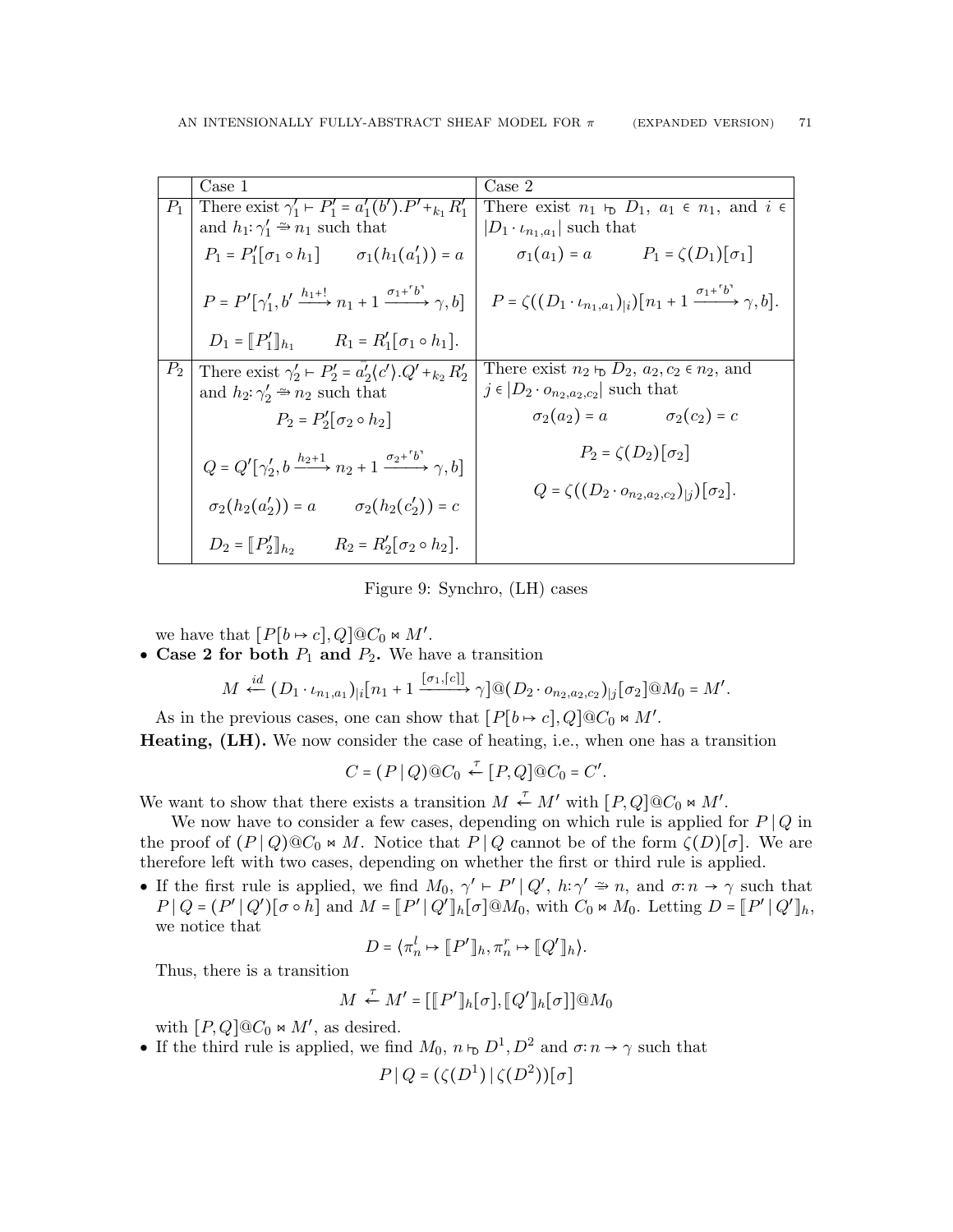and  $M = [D^1[\sigma], D^2[\sigma]]@M_0$ . We notice that  $[P,Q] = [\zeta(D^1)[\sigma], \zeta(D^2)[\sigma]]$ , so  $[P,Q]$   $\Join$  $[D^1[\sigma], D^2[\sigma]]$ , hence  $[P,Q]@C_0 \bowtie M$ . The identity transition  $M \leftarrow M$  thus fits our needs.

**Nu, (LH).** We now consider the case of a  $\nu$  rule, i.e., when one has a transition

$$
C = \langle \gamma \|\nu a.P+_k R \rangle @C_0 \stackrel{\tau}{\leftarrow} \langle \gamma, a \|\, P \rangle @C_0[\gamma \subset \gamma, a] = C'.
$$

We want to show that there exists a transition  $M \stackrel{\tau}{\leftarrow} M'$  with  $(\gamma, a \| P) @ C_0[\gamma \in \gamma, a] \bowtie M'.$ We notice that  $\nu a.P+_k R$  cannot be obtained from the third rule. We thus consider two cases corresponding to the first and second rules.

• If the first rule is applied, there exist  $M_0$ ,  $\gamma' \vdash \nu a.P' +_k R'$ ,  $h:\gamma' \Rightarrow n$ , and  $\sigma:\nu \to \gamma$  such that  $M = [\![\nu a.P' +_k R' ]\!]_h [\![\sigma]\!] \mathfrak{A}_0$  and

$$
\nu a.P+_k R = (\nu a.P' +_k R')[\sigma \circ h].
$$

We write  $D = [\![\nu a.P' +_k R' ]\!]_h$  as  $\langle \nu_n \mapsto [\![P' ]\!]_h$ ,  $\exists \mathbb{R}^l [\![h, \cdot ]\!]_h$ , where  $h'$  is  $\gamma', a \xrightarrow{h+1} n+1$ . Thus, there is a transition

$$
M \xleftarrow{\tau} M' = \langle \gamma, a \mid \mid [P']_{h'}[n+1 \xrightarrow{\sigma + \ulcorner a'} \gamma, a] \rangle \textcircled{a} M_0[\gamma \subset \gamma, a]
$$

and, modulo the fact that C  $\ltimes M$  implies  $C[\sigma] \ltimes M[\sigma]$ , we have  $P@C_0[\gamma \subset \gamma, a] \ltimes$  $[P']_{h'}[\sigma + \lceil a \rceil] \mathcal{Q}M_0[\gamma \subset \gamma, a]$  since  $P = P'[\gamma', a \xrightarrow{h'} n+1 \xrightarrow{\sigma+1} \gamma, a]$ , as desired.

• If the second rule is applied, there exist  $M_0$ ,  $n \vdash_D D$ , and  $\sigma: n \to \gamma$  such that  $M =$  $\zeta(D)[\sigma]@M_0$  and

$$
\nu a.P+_k R = \zeta(D)[\sigma].
$$

Thus, there exists  $i \in |D \cdot \nu_n|$  such that  $\zeta((D \cdot \nu_n)|_i)[n+1 \xrightarrow{\sigma+[a]} \gamma, a] = P$ . There is thus a transition

$$
M \stackrel{\tau}{\leftarrow} M' = \langle \gamma, a \mid (D \cdot \nu_n)_{\mid i} [\sigma + \lceil a \rceil] \rangle \mathcal{Q} M_0[\gamma \in \gamma, a]
$$

with  $P@C_0[\gamma \subset \gamma, a] \bowtie M'$ , as desired.

Tick and Tau, (LH). We now consider the cases  $\heartsuit$  and  $\tau$ , i.e., when one has a transition

$$
C = (\xi.P+_k R) @ C_0 \stackrel{\xi}{\leftarrow} P @ C_0,
$$

where  $\xi \in \{\infty, \tau\}$ . We want to show that there exists a transition  $M \stackrel{\xi}{\leftarrow} M'$  with  $P@C_0 \Join M'$ .

Once again, the third rule could not have been applied, and we are left with two cases corresponding to the first and second rules.

• If the first rule is applied, then we find  $M_0$ ,  $\gamma' \vdash \xi.P' +_k R'$ ,  $h: \gamma' \rightrightarrows n$ , and  $\sigma: n \to \gamma$  such that  $M = [\xi \cdot P' + k R']_h[\sigma] @M_0, C_0 \bowtie M_0$ , and

$$
\xi.P+_k R = (\xi.P' +_k R')[\sigma \circ h].
$$

We write  $D = [\xi P' + k R']_h$  as  $\langle \xi_n \mapsto [P']_h \rangle \boxplus [R']_h$ . Thus, there is a transition

$$
M = D[\sigma] @M_0 \stackrel{\xi}{\leftarrow} [P']_h[\sigma] @M_0 = M',
$$

with  $P = P'[\sigma \circ h]$  and thus  $P@C_0 \bowtie M'$ , as desired.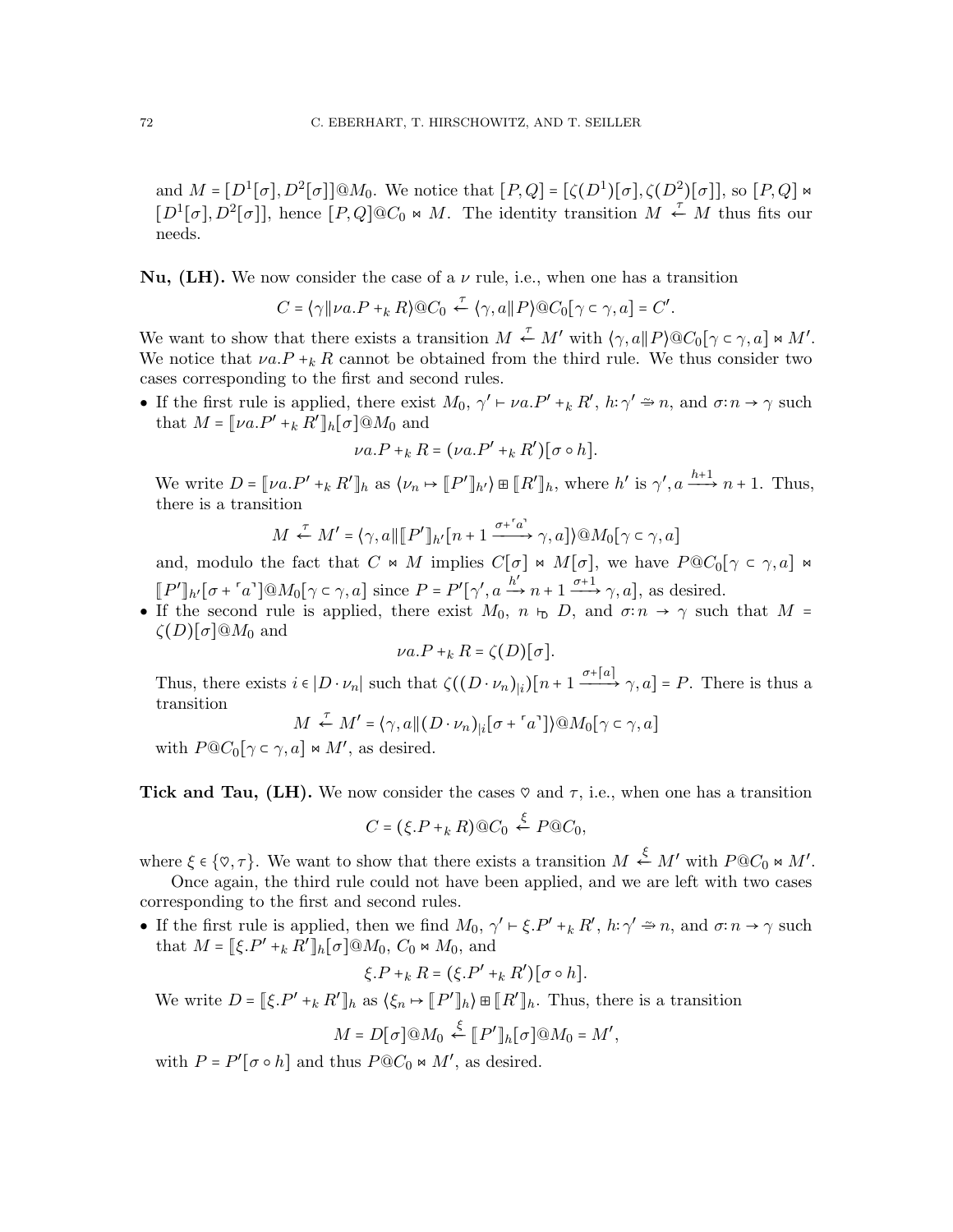• If the second rule is applied, then we find  $M_0$ ,  $n \vdash D$ , and  $\sigma: n \to \gamma$  such that  $C_0 \bowtie M_0$ ,  $M = D[\sigma]@M_0$ , and

$$
\xi.P+_k R = \zeta(D)[\sigma].
$$

Then, there exists  $i \in |D \cdot \xi_n|$  such that  $\zeta((D \cdot \xi_n)|_i)[\sigma] = P$ . Hence, there is a transition

$$
M \stackrel{\xi}{\leftarrow} (D \cdot \xi_n)_{|i} [\sigma] @M_0 = M'
$$

with  $P@C_0 \Join M'$ , as desired.

We have thus proved that (LH) holds. We now proceed with the case analysis for (RH).

**Synchro, (RH).** We start, once again, with the case of the synchronisation, i.e., when  $M$ has the shape  $\langle \gamma \| D_1[\sigma_1], D_2[\sigma_2] \rangle \otimes M_0$  and we consider a silent transition to

$$
M' = \langle \gamma \| (D_1 \cdot \iota_{n_1, a_1})_{|i} [n_1 + 1 \xrightarrow{[\sigma_1, \sigma_2(b_2)]} \gamma], (D_2 \cdot o_{n_2, a_2, b_2})_{|j} [\sigma_2] \rangle \t\t@M_0,
$$

where  $n_i \, \mathbf{b} \, D_i$  and  $\sigma_i : n_i \to \gamma$  for  $i = 1, 2, \sigma_1(a_1) = a = \sigma_2(a_2)$ , and  $\sigma_2(c_2) = c$ . We want to show that there exists a transition  $C \stackrel{id}{\leftarrow} C'$  with  $C' \Join M'$ . There are exactly 10 cases here. Firstly, we have the case where the third rule is applied to  $D_1[\sigma_1], D_2[\sigma_2]$ . Otherwise, one could have used each of the three rules for  $\bowtie_0$  for each of  $D_1$  and  $D_2$ , yielding nine cases. We start with the first case, and then treat the nine others.

• If the third rule is applied on  $D_1[\sigma_1], D_2[\sigma_2]$  (hence  $n_1 = n_2 = n$  and  $\sigma_1 = \sigma_2 = \sigma$ ), then we find  $C_0$  such that  $C_0 \Join M_0$  and  $C = (\zeta(D_1) | \zeta(D_2))[\sigma] \otimes C_0$ . Then, we have a transition

 $(\zeta(D_1) \, | \, \zeta(D_2)) [\sigma] @ C_0 \stackrel{id}{\longleftarrow} [\zeta(D_1)[\sigma_1], \zeta(D_2)[\sigma_2]] @ C_0.$ 

Since the latter configuration is again related to  $M$ , this reduces to the case where the second rule is applied for both  $D_1[\sigma_1]$  and  $D_2[\sigma_2]$ .

• If the third rule is applied for  $D_1[\sigma_1]$  and any of the three rules is applied for  $D_2[\sigma_2]$ , then we find P,  $M_1$ ,  $M_2$ ,  $C_0$ , and  $n_1$   $\vdash D_3$  such that  $M_1$  has length 1 if the third rule is also used for  $D_2$  and 0 otherwise,  $M_0 = D_3[\sigma_3] \otimes M_1 \otimes M_2$ ,  $P \bowtie D_2[\sigma_2] \otimes M_1$ ,  $C_0 \bowtie M_2$ , and  $C = (\zeta(D_1) \mid \zeta(D_3))[\sigma_1] \otimes P \otimes C_0.$ 

Thus, there is a transition

$$
(\zeta(D_1) \,|\, \zeta(D_3))[\sigma_1] @P @C_0 \stackrel{id}{\leftarrow} [\zeta(D_1)[\sigma_1], \zeta(D_3)[\sigma_1]] @P @C_0
$$

which reduces this case to the one where the second rule is applied to  $D_1$ .

• If the third rule is applied for  $D_2[\sigma_2]$  and any of the first two rules is applied for  $D_1$ , then we find  $M_1$ , P,  $C_0$ , and  $n_2 \varepsilon_D D_3$  such that  $M_0 = D_3[\sigma_3] \otimes M_1$ ,  $P \bowtie D_1[\sigma_1]$ ,  $C_0 \bowtie M_1$ , and  $C = (\zeta(D_2) | \zeta(D_3))[\sigma_2] \tQ P \tQ C_0$ . Again, we are reduced to the case where the second rule is applied for  $D_2$ , using the transition

$$
(\zeta(D_2) | \zeta(D_3))[\sigma_2] @P @C_0 \stackrel{id}{\leftarrow} [\zeta(D_2)[\sigma_2], \zeta(D_3)[\sigma_2]] @P @C_0.
$$

In the remaining cases, we have  $C = P_1^0 \, \mathbb{Q} P_2^0 \, \mathbb{Q} C_0$  with  $P_i^0 \bowtie D_i[\sigma_i]$  for  $i = 1, 2$ , and  $C_0 \bowtie M_0$ . We thus have four cases, described in Figure [10](#page-73-0) just as we did in Figure [9.](#page-70-0)

• If the second rule is applied for both  $D_1$  and  $D_2$ , then there is a transition

$$
C \stackrel{id}{\leftarrow} C' = \zeta((D_1 \cdot \iota_{n_1, a_1})_{|i})[[\sigma_1, \lceil c \rceil]] \mathbb{Q} \zeta((D_2 \cdot o_{n_2, a_2, c_2})_{|j})[\sigma_2] \mathbb{Q} M_0
$$

with  $C' \bowtie M'$  as desired.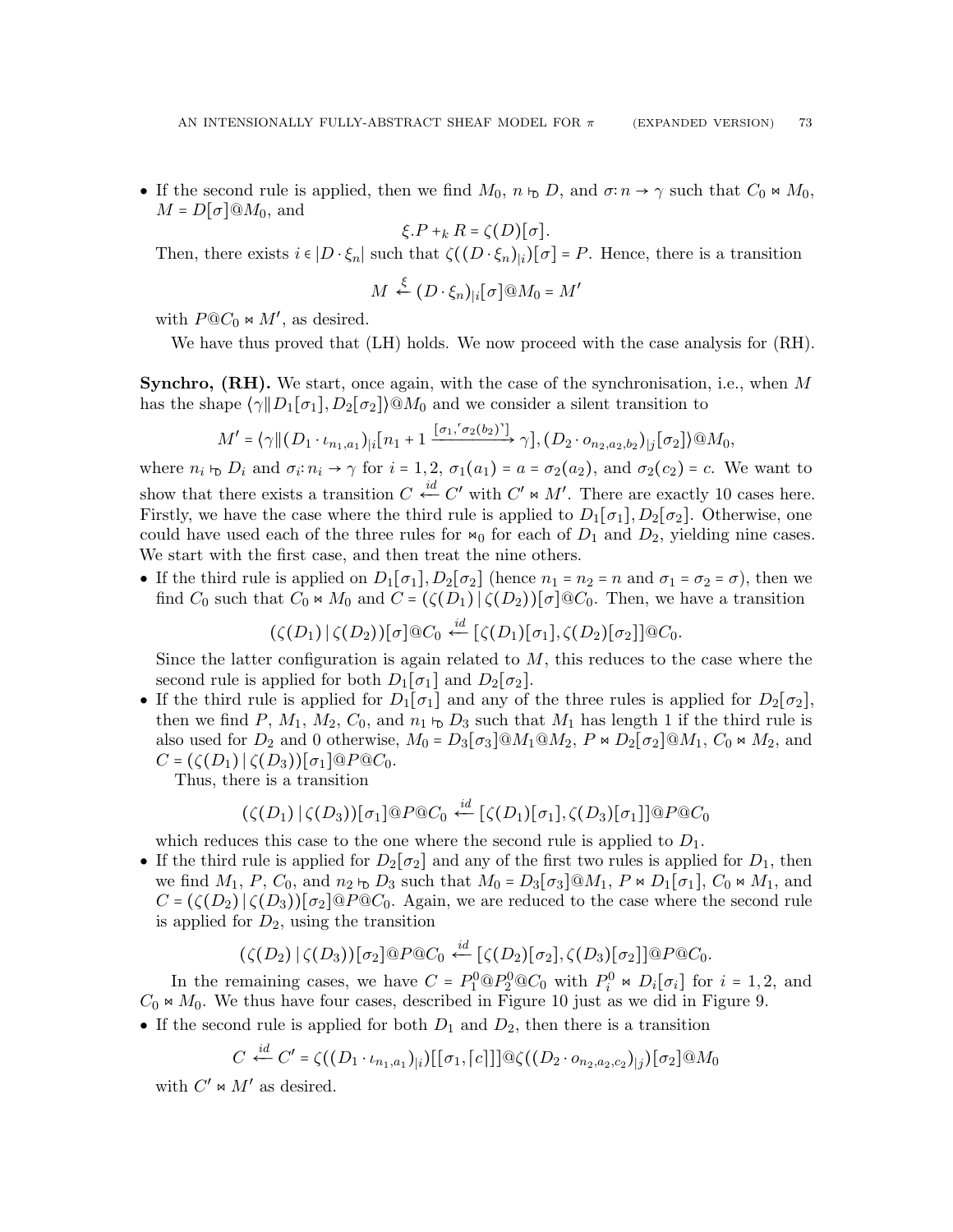|       | Case 1                                                                                                                                                     | Case 2 |
|-------|------------------------------------------------------------------------------------------------------------------------------------------------------------|--------|
| $D_1$ | There exist $\gamma'_1$ + $P_1$ = $a'_1$ (b). $P'_1$ + $_{k_1}$ $R_1$   $P_1^0$ = $\zeta(D_1)[\sigma_1]$ .                                                 |        |
|       | and $h_1: \gamma_1' \Rightarrow n_1$ such that                                                                                                             |        |
|       | $P_1^0 = P_1[\sigma_1 \circ h_1]$ $h_1(a'_1) = a_1$                                                                                                        |        |
|       | $D_1 = [P_1]_{h_1}$ $i \in [D_1 \cdot \iota_{n_1, a_1}]$                                                                                                   |        |
|       | $(D_1 \cdot \iota_{n_1,a_1})_{ i} = [P'_1]_{h'_1}$                                                                                                         |        |
|       | where $h'_1$ is $\gamma'_1, b \xrightarrow{h_1+1} n_1+1$ .                                                                                                 |        |
| $P_2$ | There exist $\gamma'_2 \vdash P_2 = a'_2 \langle c' \rangle P'_2 +_{k_2} R_2   P_2^0 = \zeta(D_2) [\sigma_2].$<br>and $h_2: \gamma'_2 \cong n_2$ such that |        |
|       |                                                                                                                                                            |        |
|       | $P_2^0 = P_2[\sigma_2 \circ h_2]$ $h_2(a'_2) = a_2$                                                                                                        |        |
|       | $h_2(c'_2) = c_2$ $D_2 = [P_2]_{h_2}$                                                                                                                      |        |
|       | $j \in  D_2 \cdot o_{n_2,a_2,c_2} $                                                                                                                        |        |
|       | $(D_2 \cdot o_{n_2,a_2,c_2})_{ i} = [P'_2]_{h_2}.$                                                                                                         |        |

<span id="page-73-0"></span>Figure 10: Synchro, (RH) cases

• If we apply the second rule for  $D_1$  and the first rule for  $D_2$ , then there is a transition

$$
C \stackrel{id}{\leftarrow} C' = \zeta((D_1 \cdot \iota_{n_1, a_1})_{|i}) [[\sigma_1, \lceil c \rceil]] @ P'_2 [\sigma_2 \circ h_2] @ C_0
$$

with  $C' \bowtie M'$  as desired.

• If the first rule is applied for both  $D_1$  and  $D_2$ , then we have a synchronisation between  $P_1[\sigma_1 \circ h_1]$  and  $P_2[\sigma_2 \circ h_2]$ . In order to determine the result of this synchronisation we need to choose a representative for  $P_1[\sigma_1 \circ h_1]$ , i.e., pick a channel for what b becomes after substitution. A reasonable choice here is  $\gamma + 1$ , we choose

$$
P_1[\sigma_1 \circ h_1] = a(\gamma + 1) \cdot (P'_1[(\sigma_1 + 1) \circ h'_1]) +_{k_1} R_1[\sigma_1 \circ h_1].
$$

We thus have a transition to

$$
C' = P'_1[(\sigma_1 + 1) \circ h'_1][\gamma + 1 \mapsto c] \mathcal{Q}P'_2[\sigma_2 \circ h_2]\mathcal{Q}C_0.
$$

But the diagram

$$
n_1 + 1 \xrightarrow{\sigma_1 + 1} \gamma + 1
$$
  

$$
\downarrow [\gamma + 1 \rightarrow c]
$$
  

$$
\downarrow [\gamma + 1 \rightarrow c]
$$

commutes, so  $C' = P'_1[[\sigma_1, \ulcorner c \urcorner] \circ h'_1] \t Q P'_2[\sigma_2 \circ h_2] \t Q C_0$ . Finally, we also know:

$$
M' = ((D_1 \cdot \iota_{n_1, a_1})_{|i}) [[\sigma_1, [c^*]] @ (D_2 \cdot o_{n_2, a_2, c_2})_{|j} [\sigma_2] @ M_0=[P'_1]_{h'_1} [[\sigma_1, [c^*]] @ [P'_2]_{h_2} [\sigma_2] @ M_0,
$$

which entails  $C' \Join M'$  as desired.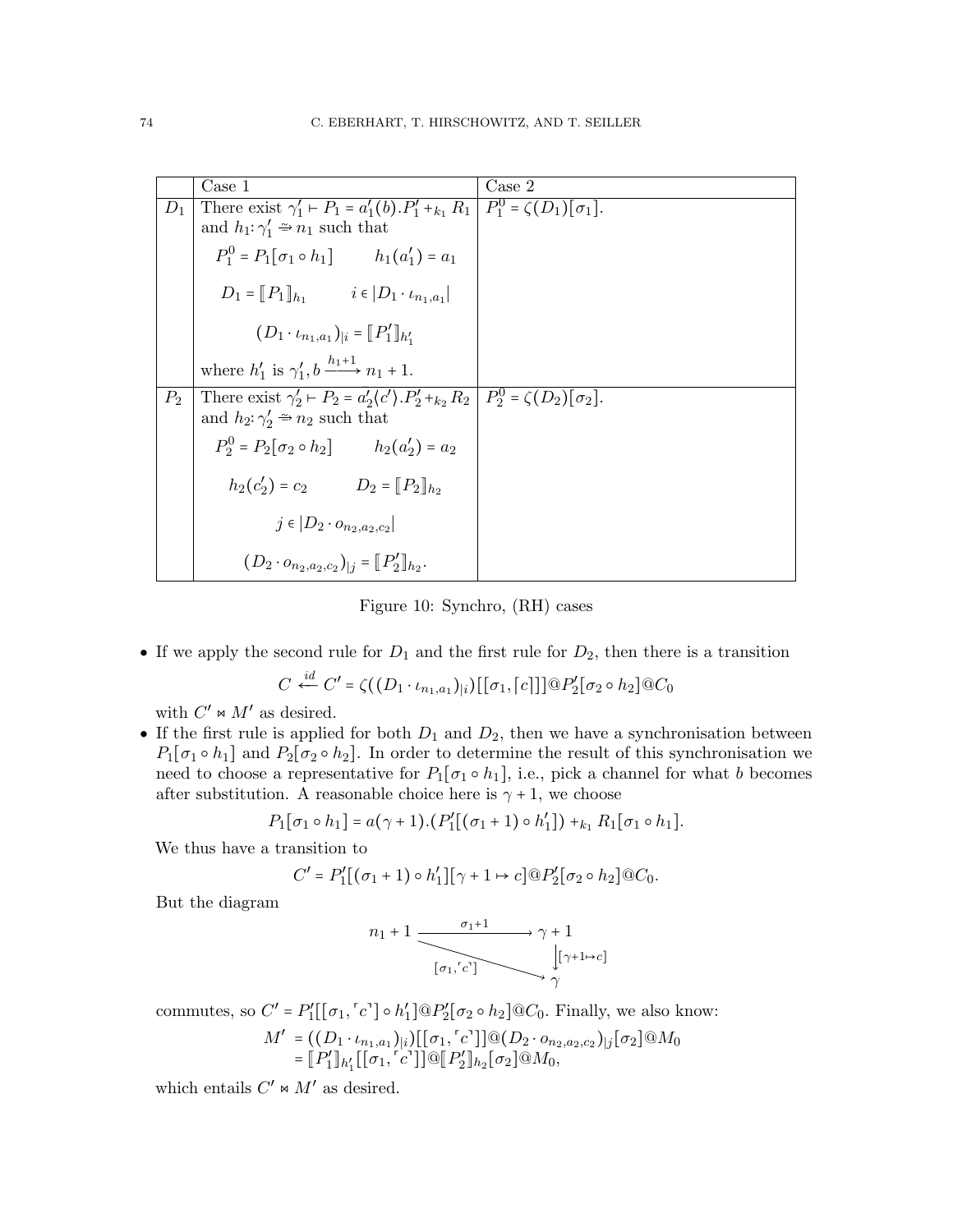• If we apply the first rule for  $D_1$  and the second rule for  $D_2$ , then, choosing the same representative as before for  $P_1[\sigma_1 \circ h_1]$ , there is a transition

$$
C \stackrel{id}{\leftarrow} P'_1[(\sigma_1 + 1) \circ h'_1][\gamma + 1 \mapsto c] \mathbb{Q}\zeta((D_2 \cdot o_{n_2, a_2, c_2})_{|j})[\sigma_2] \mathbb{Q}C_0 = C'
$$

satisfying  $C' \bowtie M'$  (for the same reason as in the last case).

Fork, (RH). We consider the case of a forking action, i.e.,  $M = \langle \gamma \| D[\sigma] \rangle \otimes M_0$  with  $n \vdash_D D$ and  $\sigma: n \to \gamma$ , and we have a transition

$$
\langle \gamma \| D[\sigma] \rangle @M_0 \stackrel{id}{\leftarrow} \langle \gamma \| (D \cdot \pi_n^l)_{|i} [\sigma], (D \cdot \pi_n^r)_{|j} [\sigma] \rangle @M_0
$$

for some *i* and *j*. We want to show that there exists a transition  $C \stackrel{id}{\leftarrow} C'$  with  $C' \Join M'$ . We proceed by case analysis on the rule applied for  $D[\sigma]$  in the proof of  $C \bowtie M$ .

• If the first rule is applied, then we find  $C_0 \Join M_0$ ,  $\gamma' \vdash P = P_1 | P_2$ , and  $h: \gamma' \Rightarrow n$  such that  $D = \llbracket P \rrbracket_h, C = P[\sigma \circ h] \tbinom{}{\circ} C_0, (D \cdot \pi_n^l)_{|i} = \llbracket P_1 \rrbracket_h, \text{ and } (D \cdot \pi_n^r)_{|j} = \llbracket P_2 \rrbracket_h.$ 

Thus, there is a transition

$$
P[\sigma \circ h] @ C_0 \stackrel{id}{\leftarrow} P_1[\sigma \circ h] @ P_2[\sigma \circ h] @ C_0 = C'
$$

with  $C' \bowtie M'$  as desired.

• If the second rule is applied, then we find  $C_0 \Join M_0$  such that  $C = \zeta(D)[\sigma] \otimes C_0$ . Thus,  $\zeta(D)[\sigma]$  has the shape

<span id="page-74-0"></span>
$$
\tau.(\zeta((D \cdot \pi_n^l)_i | \zeta((D \cdot \pi_n^r)_j)))[\sigma] +_k R \tag{A.1}
$$

so we have

$$
\zeta(D)[\sigma]\t\t@C_0 \quad \stackrel{id}{\leftarrow} \quad (\zeta((D \cdot \pi_n^l)_|i) \mid \zeta((D \cdot \pi_n^r)_|j))[\sigma]\t\t@C_0 = C'
$$

with  $C' \Join M'$  (using the third rule) as desired.

• If the third rule is applied, then we find  $n \vdash_D D'$ ,  $M_1$ , and  $C_0$  such that  $C_0 \bowtie M_1$ ,  $C = (\zeta(D) | \zeta(D'))[\sigma] @C_0$ , and  $M_0 = D'[\sigma] @M_1$ . But then, as in the previous case,  $\zeta(D)[\sigma]$  has the shape [\(A.1\)](#page-74-0) and we have transitions:

$$
(\zeta(D)|\zeta(D'))[\sigma]@C_0 \xleftarrow{\text{id} \atop \text{id}^2} \zeta(D)[\sigma]@ \zeta(D')[\sigma]@C_0
$$
  

$$
\xleftarrow{\text{id}^2} \zeta((D \cdot \pi_n^l)_i)[\sigma]@ \zeta((D \cdot \pi_n^r)_j)[\sigma]@ \zeta(D')[\sigma]@C_0
$$
  

$$
= C'
$$

with  $C' \Join M'$  as desired.

**Nu, (RH).** We consider the case of a  $\nu$  rule, i.e., one has a transition

$$
C = \langle \gamma \| D[\sigma] \rangle \textcircled{a} M_0 \stackrel{id}{\leftarrow} \langle \gamma \| (D \cdot \nu_n)_{|i} [n+1 \xrightarrow{\sigma + [a]} \gamma, a] \rangle \textcircled{a} M_0 [\gamma \subset \gamma, a]
$$

with  $n \vdash_{\mathsf{D}} D$  and  $\sigma: n \to \gamma$ . We want to show that there exists a transition  $C \stackrel{id}{\leftarrow} C'$  with  $C' \Join M'$ . We again proceed by case analysis on the rule applied for  $D[\sigma]$ .

• If the first rule is applied, then we find  $C_0 \Join M_0$ ,  $\gamma' \vdash P = \nu a.P' +_k R$ , and  $h: \gamma' \rightrightarrows n$  such that  $C = P \t{O} C_0$ ,  $D = [P]_h$  and  $(D \tcdot \nu_n)_{|i} = [P']_{h+1}$ . There are thus transitions

$$
C = P[\sigma \circ h] @ C_0 \stackrel{id}{\longleftarrow} P'[\gamma', a \xrightarrow{h+1} n+1 \xrightarrow{\sigma+[a]} \gamma, a] @ C_0[\gamma \in \gamma, a] = C'
$$